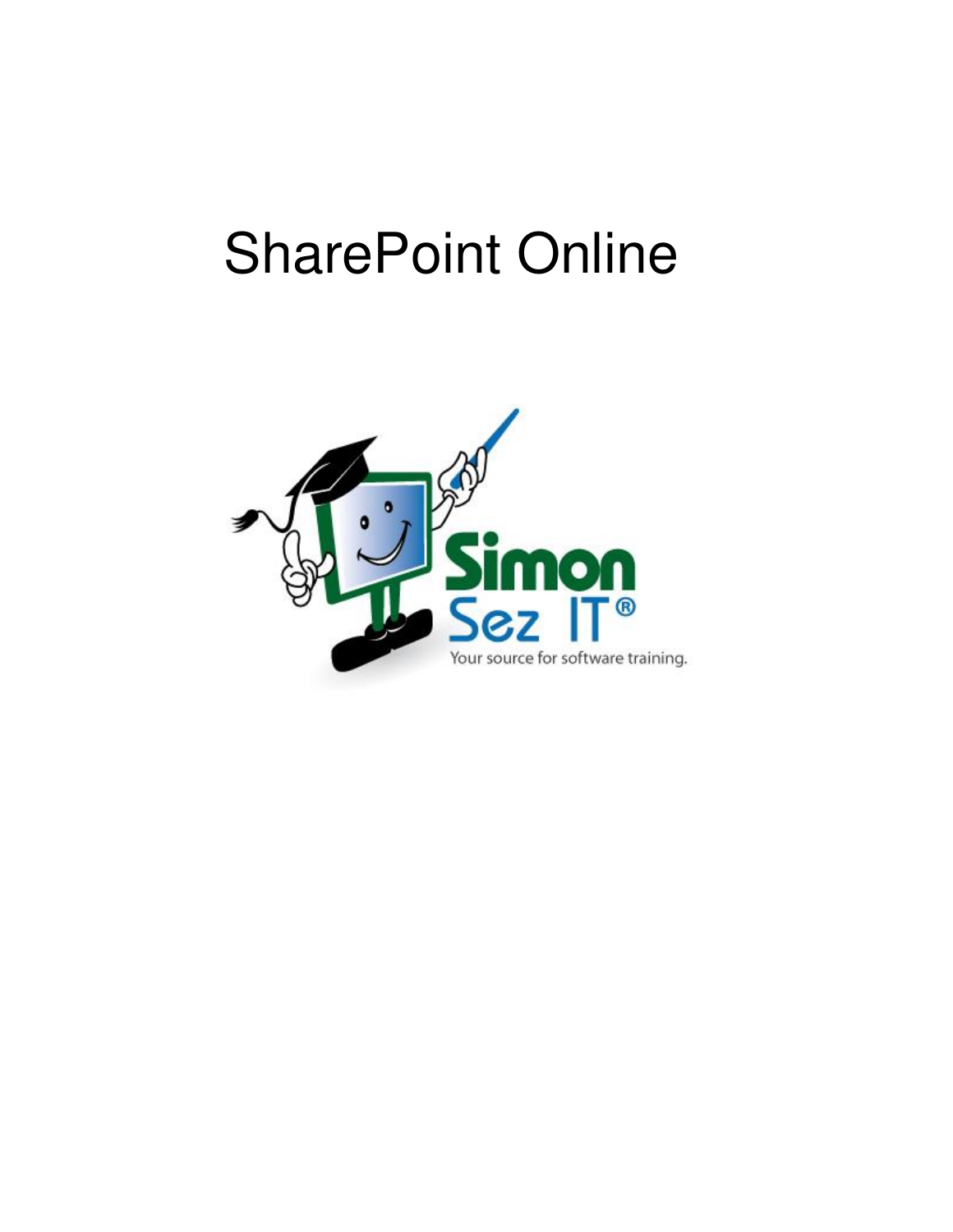# **Table of Contents**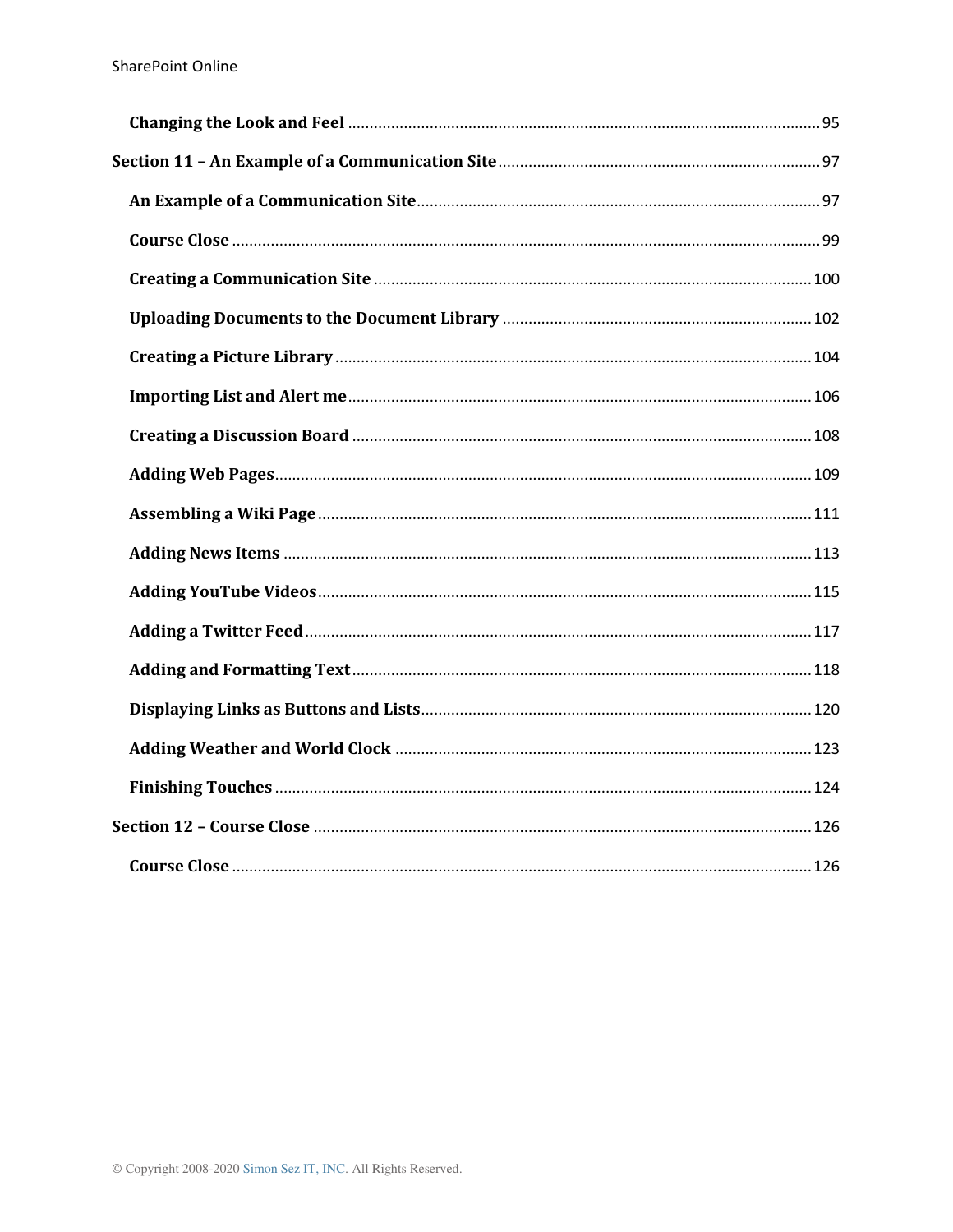# <span id="page-4-0"></span>**Section 1 – Course Introduction**

# <span id="page-4-1"></span>**Video: Course Introduction**

**Deb:** Hello everyone and welcome to this course on SharePoint Online. My name is Deb Ashby and I'm an IT trainer, specializing in Microsoft products. And I'm going to be your host for this course, guiding you through how to become more productive and more efficient when using SharePoint.

We'll start by discussing what exactly SharePoint is and why it's useful. I'll show you how you can access SharePoint. And we'll explore the SharePoint Interface and Navigation. We'll end this introductory section by speaking briefly about SharePoint Roles and Permissions. The next two sections will dedicate to SharePoint Lists and SharePoint Libraries. Pretty much everything in SharePoint is essentially a List. So understanding how to create, manage, and edit Lists and Libraries is an essential SharePoint skill.

Next, we'll learn how to expand SharePoint content by connecting to other applications like Outlook and File Explorer. We'll also take a look at SharePoint Notifications and how to create a Discussion Board. We'll then move on to learning how we can become more efficient by automating Workflows. And I'm going to show you an example of how to create an Approval Workflow within SharePoint.

We'll also learn how to use SharePoint as an intranet Site by creating Web Pages that contain web and app parts and other types of content. We'll then go back to taking a deeper dive into the topic of Roles and Permissions, and how you can manage access to a SharePoint Site. And in the final section, we'll talk about Site collections, Subsites and take a look at how we can customize the overall look and feel of the Site using Themes in Site Settings.

Now, just a couple of things to mention before we begin. SharePoint is an online application. And so, there are no downloadable course or exercise files to follow. Instead, in the last lesson of this section, I'm going to walk you through how to create a Practice SharePoint Site so you can follow along with me. Alternatively, if you already have a Practice or Test Site of your own, please feel free to use that one.

I'm going to be using the Online version of SharePoint through Microsoft 365, as opposed to the enterprise Desktop version. And finally, there are two ways to view a SharePoint Site, the Classic Experience or the Modern Experience. Now the Classic Experience used to be the only way to view a SharePoint Site. But more recently, Microsoft has introduced the Modern Experience, which is faster, has more features, and works better across different devices. And what I'm talking about here is basically the way that the Site looks, and the way that it functions.

Now, both the Classic and the Modern Experience are available in SharePoint, which can be a little bit confusing, and you'll notice that some of the pages default to Classic layout and some to Modern. Now, the majority of this course will be demonstrated using the Modern Experience.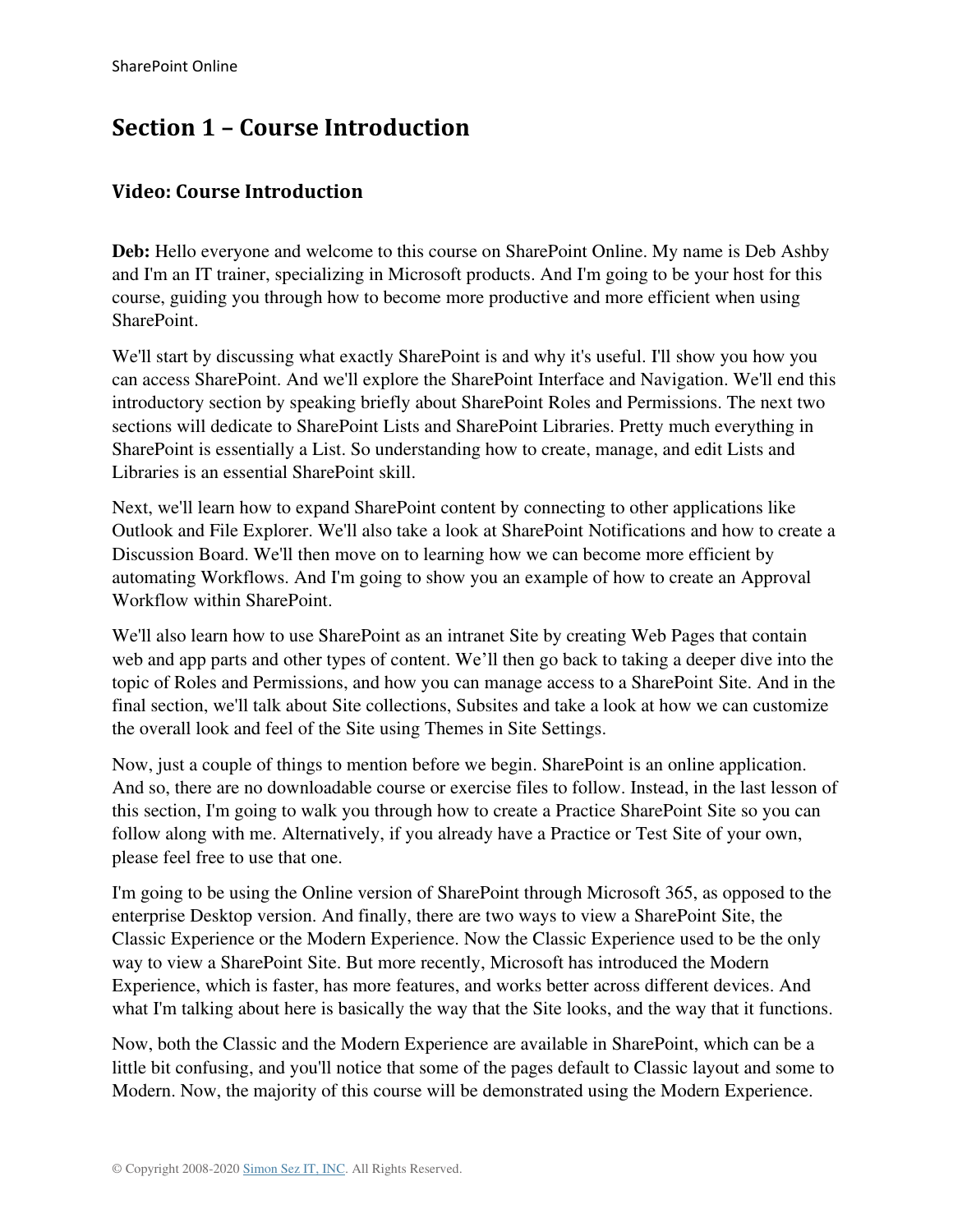So, if you are working through this with me and you find that your pages look a little bit different to mine, it is worth checking what Experience you're using in your Settings.

So, with all of that said we have lots to cover. So, grab yourselves a drink, and I will see you over in the next lesson.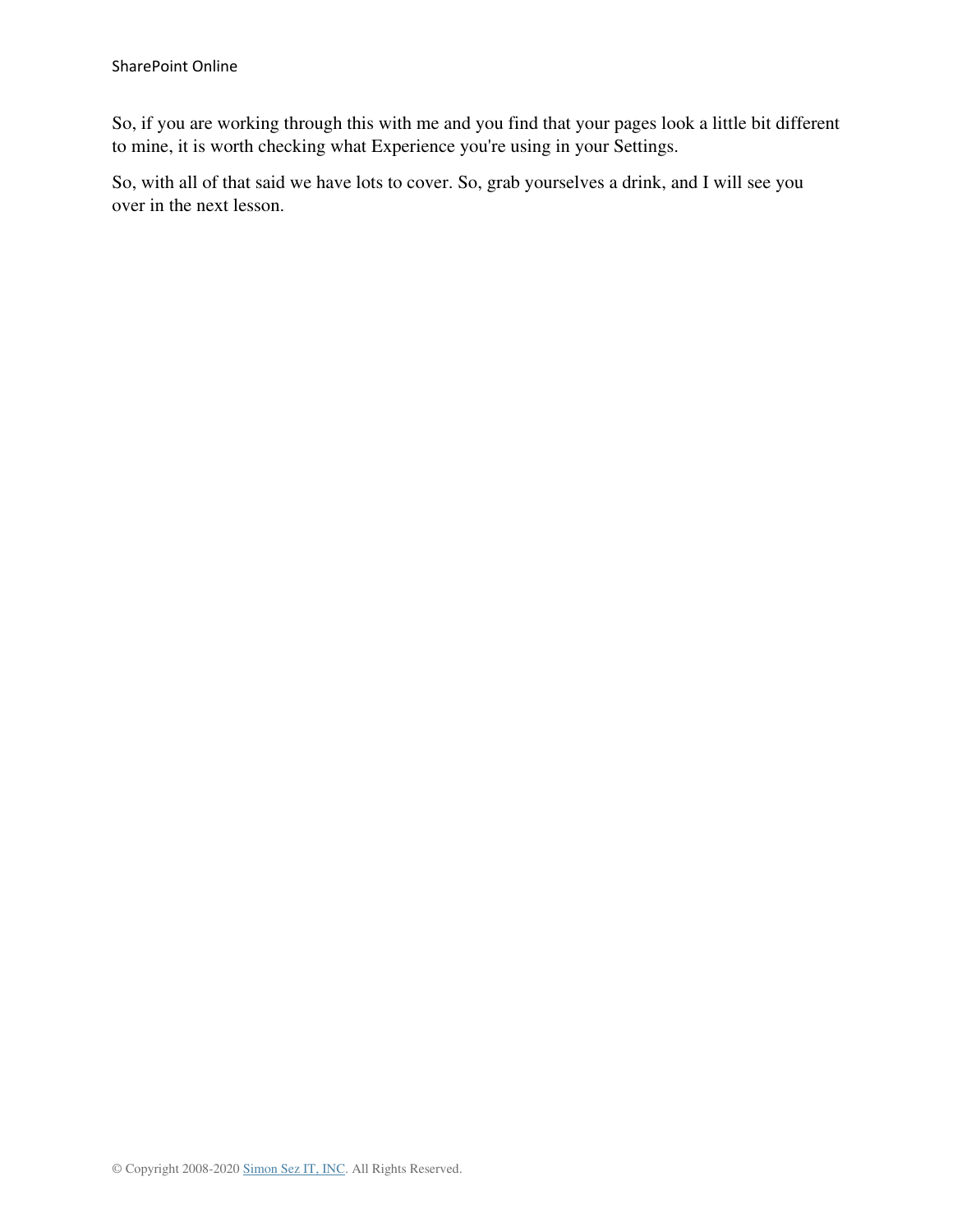## <span id="page-6-0"></span>**Video: Creating a Practice Site**

**Deb:** As I mentioned in the introduction, there are no actual downloadable course or exercise files for SharePoint Online. And that's because we are going to be doing all of the work in a browser.

Now, if you're happy just to sit back and watch the videos, then that is absolutely fine. But if you are someone who learns better with a more hands-on approach, and you'd like to follow along with me, then the way to do that would be to create your own Practice Site. Now, if you already have access to SharePoint, and you have access to a Test Site or a Practice Site, then please feel free to use that. But if you don't, I'm going to show you in this lesson, how you can very quickly just create a little Practice Site.

Now we are essentially skipping a little bit ahead here because I haven't even really introduced SharePoint to you yet. And already, we're straight into it, creating a new Site. So if you feel you would prefer to maybe work through the first section of this course, and then come back and create the Practice Site, then again, please feel free to do that.

Now, I'm currently in my SharePoint Team Site. And this is essentially my start page. And it's from this page that we can create ourselves a brand new Site. So to do that, all you need to do is go up to this Create Site button in the top left-hand corner. Let's click it, and then we can choose what type of Site we'd like to create. Now, I don't want to delve too much into this at this early stage, I really just want you to get up and running with a Practice Site. So the one that I'd like you to select here is Team Site.

Now you need to give your Site a name, and I don't mind what you name it, you can name it whatever you like, just something that you're gonna be able to identify easily. So you might want to do something like your initials, and then maybe Practice Sites. And the only other thing I really want you to check on this page at this stage is the Privacy Settings. So for this one, I'd like you to set it to Private, and then click on Next.

Now, I don't want you to add any additional owners or any members of your Site at this stage. So, I'm happy for you just to click Finish. And there we go. It is as simple as that. So now that you've created your own Practice Site, you can follow along with me and replicate what I'm doing on your own Test Site.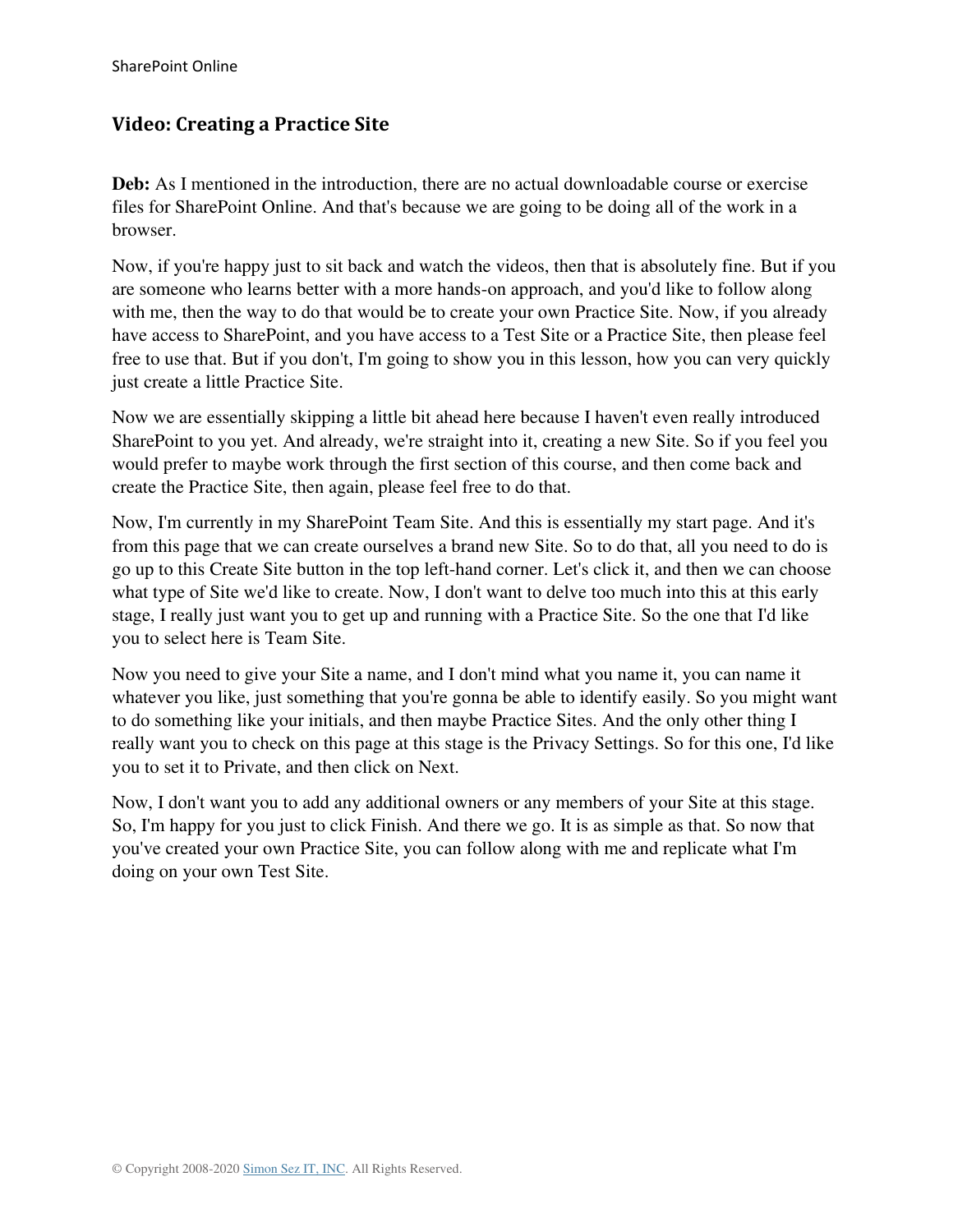# <span id="page-7-0"></span>**Section 2 – Why Use SharePoint**

# <span id="page-7-1"></span>**Video: Why Use SharePoint**

**Deb:** Before we start to explore the question of why use SharePoint, it's really important to get a good understanding of how information is shared. Because, there are going to be many occasions where you want to share things with your boss or maybe your co-workers or even clients. So historically, how have we done that?

Well, there are many different methods that we can use to share files; we could use a Network Drive. So it might be that you work at a company that maybe has a dedicated drive, it's probably labeled something like the O drive, or the end drive that all of your company or maybe even just your team have access to. And you can upload files to your Network Drive and share them with your colleagues.

We can also share information and content via Messenger. So these days, most people are using some kind of messaging system, particularly in their workplace, maybe something like Microsoft Teams, or Slack. And if you've used any of those applications, you'll know that we can share conversations, we can share files, we can even share our screens, our desktops, specific applications, or even whiteboards. So these days Messenger is a really popular method to use to share information.

We could even share information via Email. And I would say that a few years ago, this was probably the default for most people if you wanted to share maybe a Word document with your colleagues. You can attach that Word document to an Email and send it off. Now whilst Email is straightforward and very simple, it can cause you problems. If you send a document out to 30 different people, they're essentially working on 30 different copies of that attachment. And then when they send that back to you, you then have to manage all of those different versions. So, just bear that in mind if you want to share files via Email.

In more recent times, Cloud Services have become extremely popular. So something like OneDrive or Google Drive, where you can upload your files to the Cloud and invite people to that particular folder so that they can view those files as well.

And then finally, we have things like Removable Storage devices. So things like USB sticks or external hard drives. This is a more physical way of sharing files. We can upload files to a USB stick, and then we can pull that USB stick out of our computer, walk down the hallway, and plug it into somebody else's computer, and they can then see those files contained on that Removable Storage.

Now all of these methods are completely valid. And if you already use some of these, that's absolutely fine. Well, with all this in mind, let's now take a look at why SharePoint might be a good alternative. Now the main advantage with SharePoint is that everything is in one place. So if you're looking for a particular file, you don't need to hunt around in a Network Drive, or even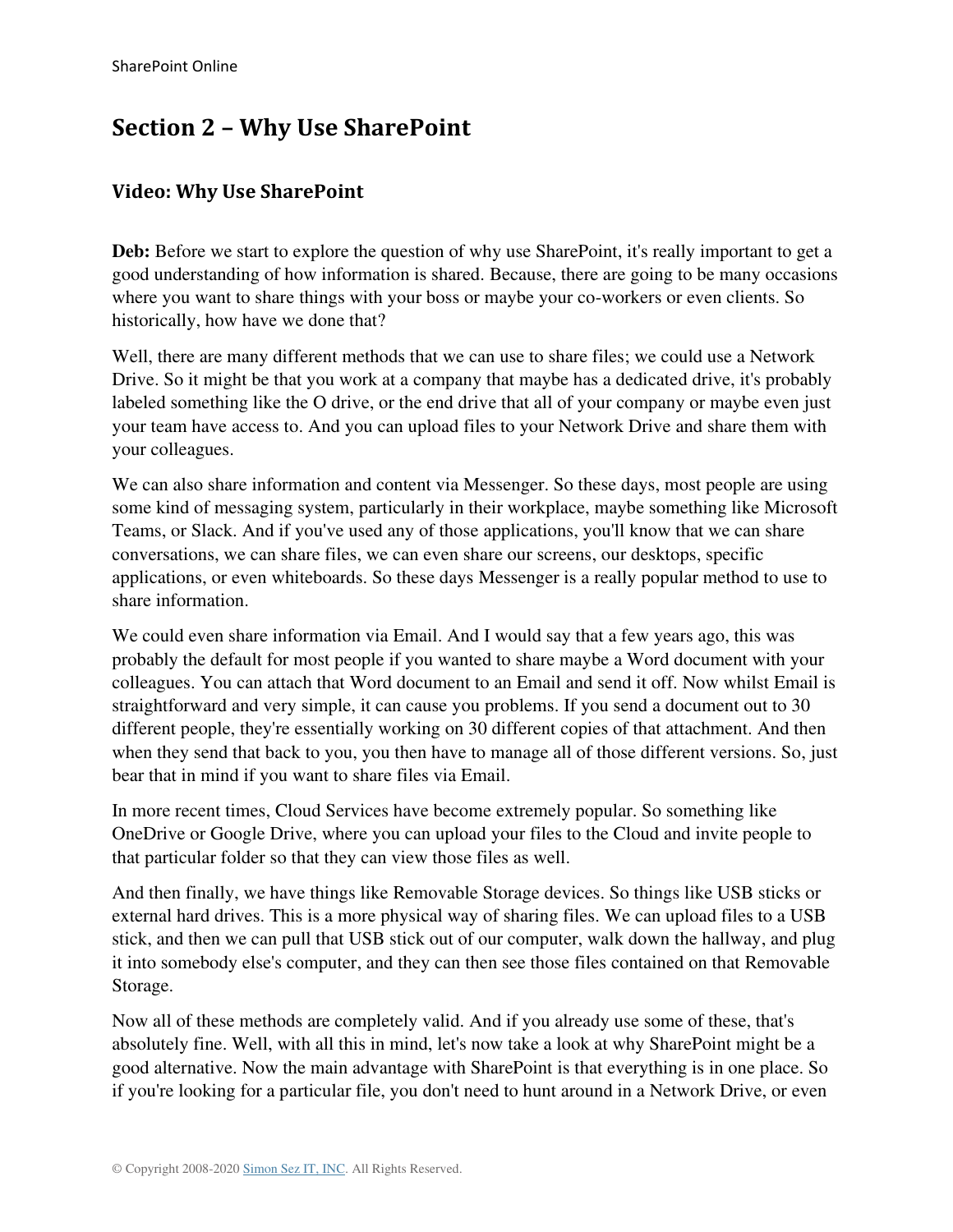hunt through your Emails to find that particular file. Everything is accessible within SharePoint, which makes you a lot more efficient.

SharePoint contains Document Libraries for documents storage, you can create Task Lists, you can access a calendar, you can even do things like automate Workflows to streamline your daily tasks. And if you have things that need to be approved, so maybe a holiday request or a client document, you can set that up in SharePoint as well to automate that approval process. And one of the greatest advantages of using SharePoint is that it is a Permission-based application.

So, you can assign users to different groups and control their level of access to different parts of your SharePoint Site. So as we go through this course, I'm going to show you how you can use SharePoint to make yourself more efficient, make data more accessible, and cut down on the amount of clutter you're having to deal with throughout the day.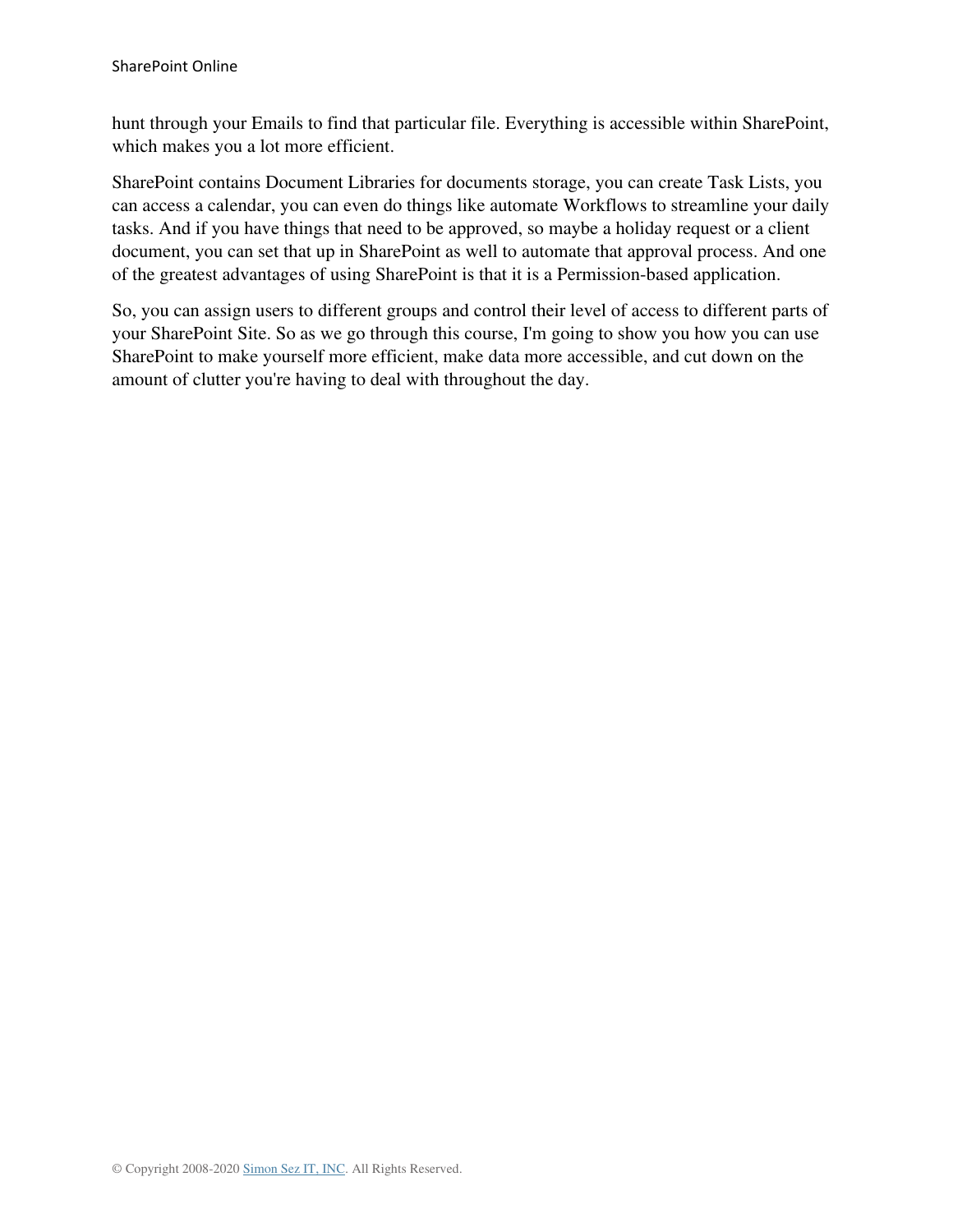#### <span id="page-9-0"></span>**Video: Assessing a SharePoint Site**

**Deb:** Essentially, SharePoint is a web-based application. Now there is also a Desktop version of SharePoint. So, much like an application like Microsoft Teams where you can access it via the web browser through your Microsoft 365 subscription, you can also download the Desktop app.

Now throughout this course, I'm going to be using the web browser version. But I will say that if you are coming to this course, and you are using the Desktop version of SharePoint, you can still follow through this course, because both versions are extremely similar.

Now, if this is all completely new to you, and you are a bit confused as to how to access SharePoint, there are a couple of different ways. Now currently, on the screen, I am logged in to my SharePoint Online Training Site for a fictional company called GlobalTeach. And currently, I'm on the homepage for this Site. And if you take a look up in the URL, you can see there the direct link to my SharePoint Site.

So, it might be that somebody has sent this direct link to you via an Email or a Messenger system, and all you need to do is click on it. And it's going to give you direct access to that SharePoint Online Training Site, provided you have all of the relevant Permissions and you're able to access the Site. It might be that when you click on the link that you've been sent, it's going to ask you to log into your Microsoft 365 account. All you need to do is pop in your username and your password, and then it's going to jump you to the same page that you see here.

Now, if you haven't been sent a direct link to a specific SharePoint Site, and you just want to jump in there and have a little look around, you can access that from your Microsoft 365 portal. So, let me show you how you can do that. I'm going to close down this tab for one second, and go back to my main office portal. And I got here simply by going to the URL office.com, typing in my Microsoft 365 username, which is usually your Email address, and my password, and then it's going to take you straight to this screen.

Now what you'll see here, if you cast your eyes over to the left-hand side is we have a big long list of different applications. And again, yours might not look exactly the same as mine. What applications you have access to are very much determined by the type of subscription that you have. And just for reference, I'm using a Microsoft 365 Business Standard account throughout this course. So if I want to get to SharePoint from here, I can look through my icons, I can see yep, there we go, there is my SharePoint icon.

If I'm still not 100% sure, I can click the app launcher at the top here, and that makes it a little bit clearer as to where I need to go. So let's just click on SharePoint, and it's going to jump me straight into my SharePoint Home screen. And from here, I can see things like the frequent Sites that I've used, any that I'm following, and I can also create a brand new Site from here as well.

Now as we go through this course, I'm going to be using a Site that I've already created. And if you want to follow along with me, it might be that you have a SharePoint Site already that you can play around with and try things out on. If not, I would suggest you just create your own little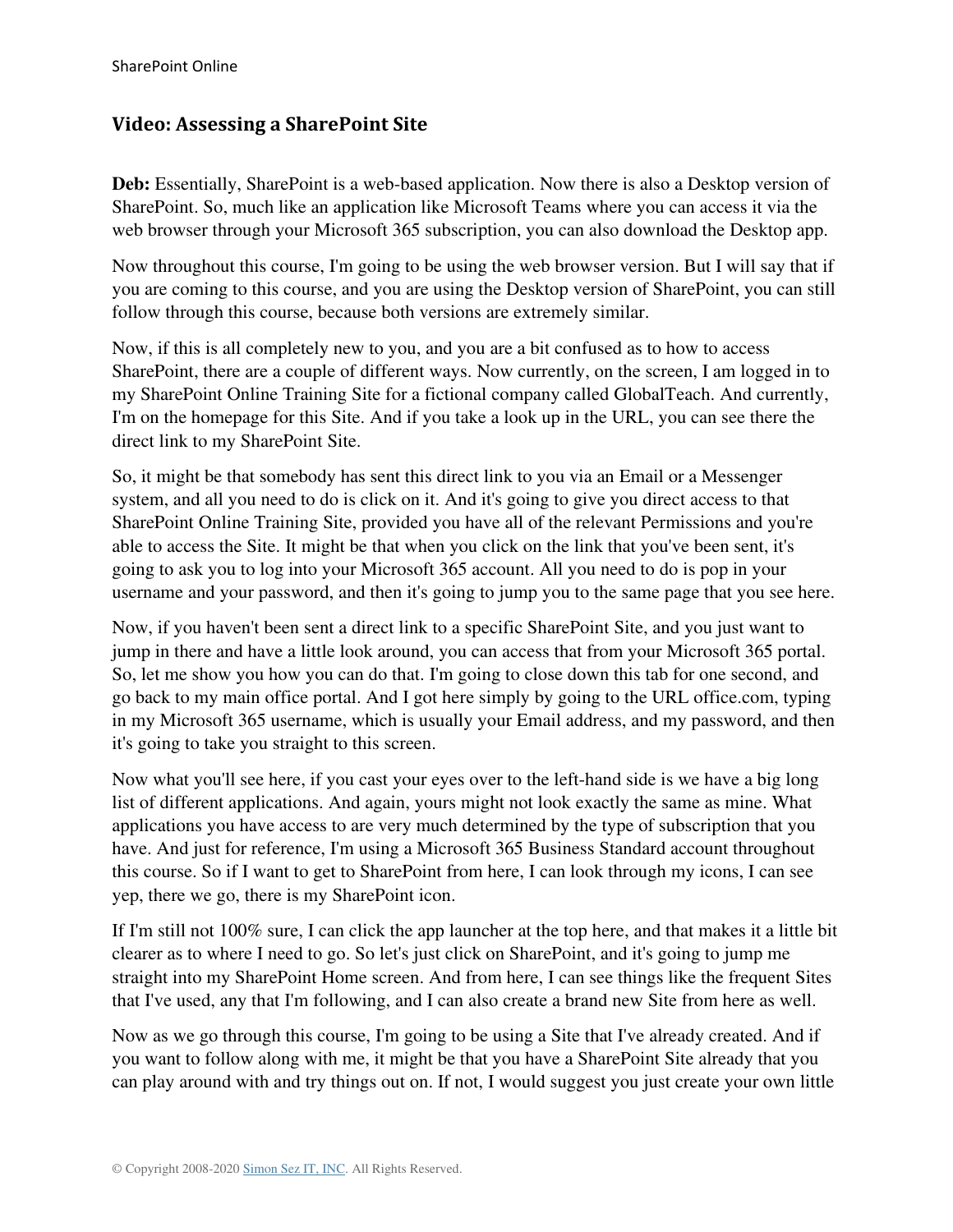Practice Site. And if you can't remember how to do that, I explained it in the introduction section of this course.

Now a final little tip, before we dive into really having a good play around with SharePoint is the browser that you're using. Now, remember, SharePoint after all, is a Microsoft tool. And so Microsoft tend to like you to use one of their browsers. Now, it might be that you still use Internet Explorer, so that's fine. I'm actually using Microsoft Edge, which is the latest version of their browser to work in SharePoint.

If you don't have either of these browsers, and you're using something like Google Chrome or maybe Firefox or Mozilla, that's absolutely fine, you're probably not going to have too many problems. But I will say that for some things, the Site does tend to function a little bit better if you're using a Microsoft browser. So, that might just be something to bear in mind if you're trying to choose between many different browsers.

But as far as accessing your SharePoint Site, that is pretty much it. It is very, very simple. We're going to move on next to familiarizing ourselves with the SharePoint Interface, and then we're going to start using some of the functionality.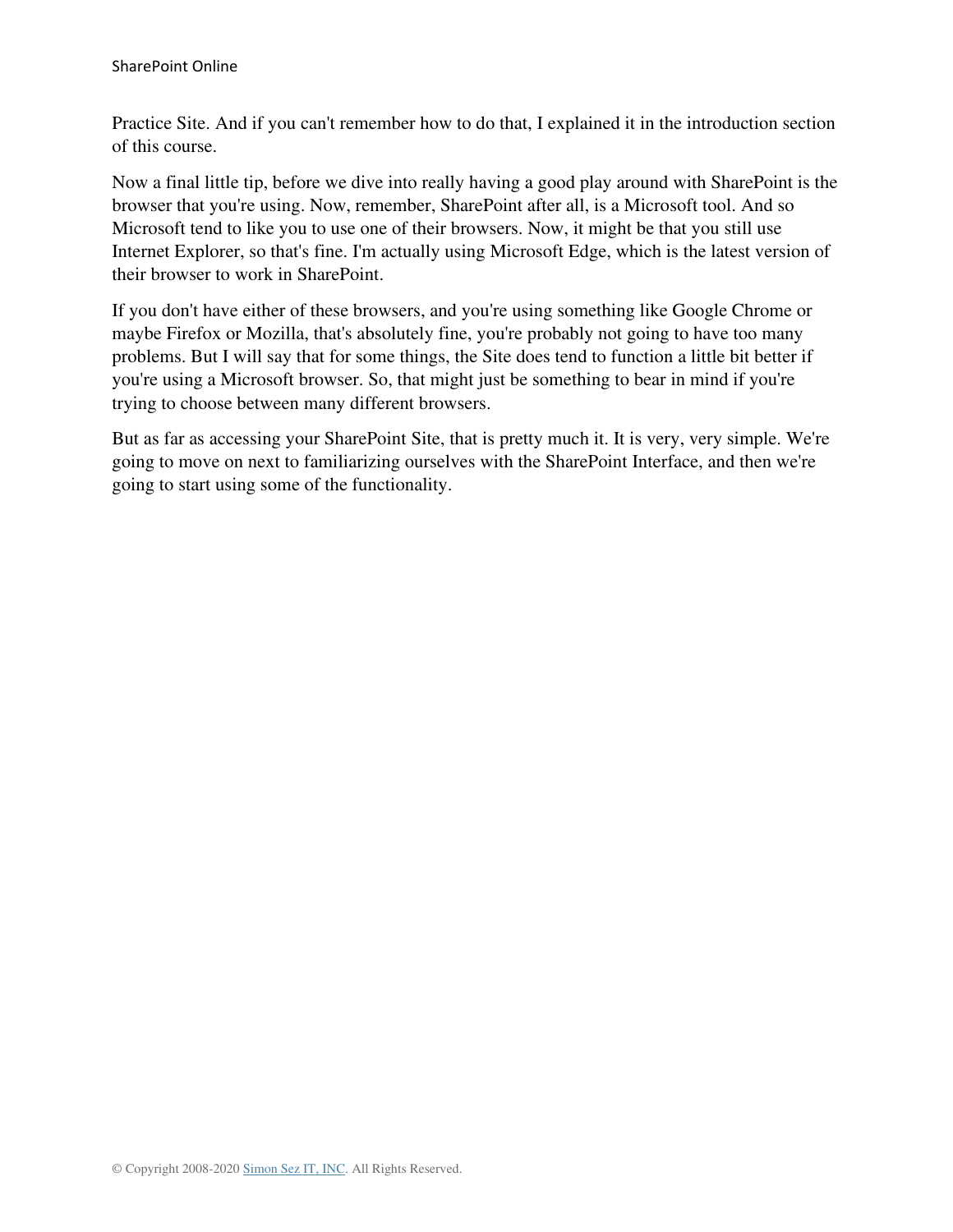### <span id="page-11-0"></span>**Video: The SharePoint Interface**

**Deb:** Let's start out by familiarizing ourselves with the SharePoint Interface. And we're going to learn how to navigate. And also learn some of the key words to identify different elements. And it is super important that you become comfortable navigating around your SharePoint Site.

Now, once again, I'm using the Online version of SharePoint. And when you first jump into SharePoint, maybe from your Microsoft 365 Home screen, it's going to take you to a page that looks like this. Now, currently, I'm not actually in my SharePoint Site. This is kind of a hub where I can see an overview of all of my Sites or any Sites that I'm following, so Sites that I'm interested in. And you can see on the left-hand side, I'm following the Site that we're going to be using right at the top here just to make it easy to access. And then underneath I have some Recent Sites that I've also accessed.

Now we're going to come back to this screen many times throughout this training course. So, let's just very quickly dive in to the Site that we're going to be using, because this is the page that I want you to get familiar with. Now running across the top, we have SharePoint, and then we have a Search this Site area at the top. And again, we're going to look at this more when we take a look at searching for different documents and things within SharePoint. But that's basically a universal search, that's going to help you find your content.

Over on the right-hand side of this top bar, we have a little cog icon, which is where you'll find all of your Settings for your Site, a Help icon, and then we have my little profile photo up there. Underneath that, we have the Site header. And this Site header, in general contains the title of your Site or whatever you've chosen to name it, in this case, SharePoint Online Training. And it also contains a logo if you've uploaded one.

And you can see there I've created a very quick, very basic little logo. I just did it in PowerPoint and uploaded it to the Site. I can see that this is a Public Site. And when you create a Site, you can choose to create a Private Site that just certain people have access to or a Public Site that everyone in your organization can access. And then all the way over on the right-hand side, I can see that I am following this Site so any updates I'm going to be able to see. And I can also see that this Site has three members.

Now all the way over on the left-hand side, I have some icons. And again, this just helps me to navigate. So if I want to go back to the SharePoint Start page, I can click the little home icon. And it's going to take me back to that kind of main hub where I can dive in and dive out of various different Sites. Underneath, I have a My Sites icon. And this is going to show all of the Sites that I've created, I have a My News area. And we're going to talk a lot about news later on this course. But you can see here I've actually posted a news articles so I can see that listed underneath My News.

And then finally we have a My Files area. So these are generally files that I've uploaded or shared within my SharePoint Site. Now, in addition to these little icons, we have the Quick Launch Bar, which is very much related to just this SharePoint Site. Now your Quick Launch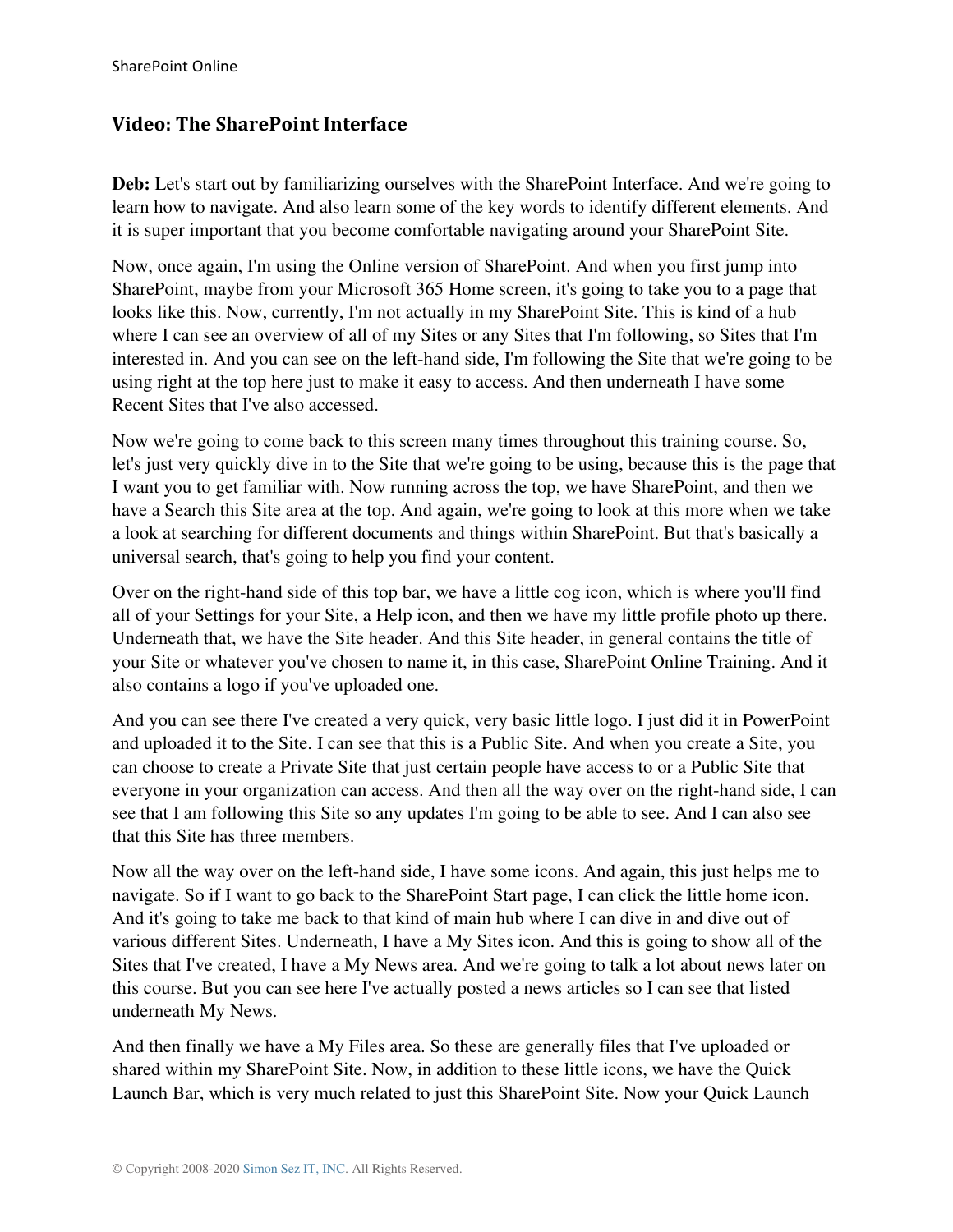Menu bar is probably not going to look exactly the same as mine. I've added a few things into here. So you're not going to see any of this section down here where it says GlobalTeach, Contacts, Tasks, Issues, and Calendar, but you should have everything else. And this Quick Launch Bar can be customized, you can see that we have an Edit button at the bottom. So you can add links to different things within your SharePoint Site to this menu to make it super easy to access them. And this Quick Launch Bar is really where you go to access the different parts of your SharePoint Site.

And what you'll start to notice is that things within SharePoint are very much integrated with other applications within Microsoft 365. So for example, if I click Conversations, you'll see that this is going to essentially jump me across to Outlook. Because when I created this SharePoint Site, it also created a Group for this Site within Outlook. And if I scroll all the way down to the bottom, you can see here under Groups, there is the name of my SharePoint Site, SharePoint Online Training, we've got the three members, and I can now do things like send Emails, I can start conversations from within Outlook, which are going to update in SharePoint as well.

You'll see also there is some integration with Microsoft Teams here as well. And then we have things like Documents, Notebook, which allows us to create a shared OneNote Notebook for all of our notes related to this particular project. We can access our Pages and then at the bottom underneath all of these GlobalTeach Lists, we have a Site Contents button. If I just click on Site Contents, this is basically where you can find everything related to your Site.

So every time you create a List, you'll find in here, you can find your Documents in here as well, all of your Site Assets and Site pages. So if you're ever struggling to find something in SharePoint, then Site contents is a great place to go.

Now I'm going to delve more into these different parts of a SharePoint Site as we go through the course. But for the time being, let's just focus a little bit more on some of the navigational elements that we have on this page. So we've seen our little Menu of icons on the left-hand side, we've seen our Quick Launch Bar, which we can edit using the link at the bottom, we also have another little menu running across the top. And the first item that we have here is the New button.

So if you want to create a new List, a new Document Library, maybe a new Page, or if you want to create a News Post, or a News Link, or even some kind of plan, then you can jump into this New button. It's a really quick way of doing that. And of course, we're going to be using this button throughout this course.

We then have a Page Details button, which is just going to give us a little bit more information about the Page that we're currently clicked on. And also an Analytics buttons. So you can see some data related to that page. Such as things like Page Viewers, Page Views, Average Time Spent, things like that. So if that's of interest to you, then it's extremely easy to access.

You can also see over on the right-hand side, I have a Date here when this page was last published, and then we have an Edit link. So of course, everything on this homepage can be edited. So maybe you don't like the layout, maybe you want to display your Document Library at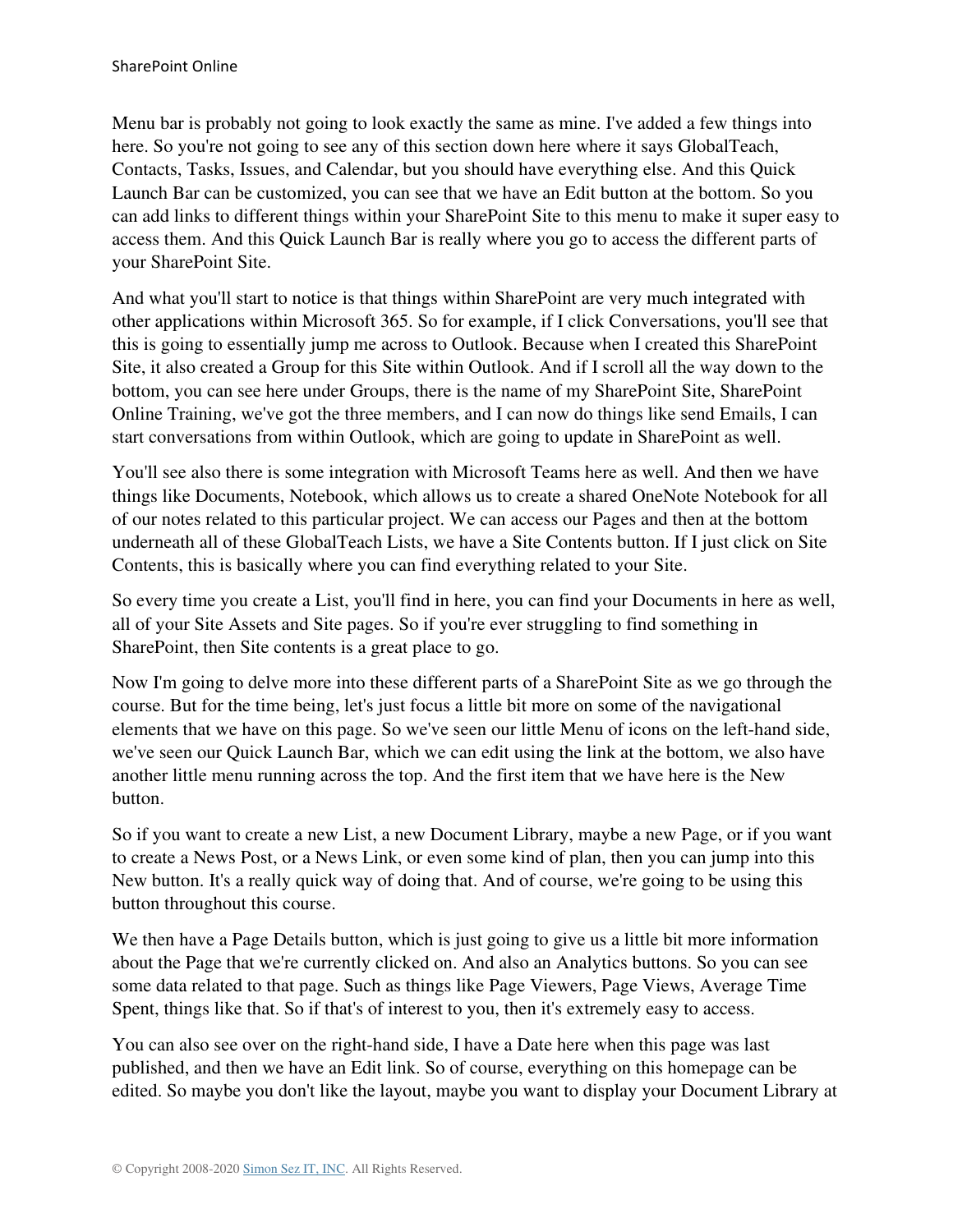the top here so it's the first thing people see as opposed to News, you can change all of that, including the look and feel of your entire Site.

And right in the middle here, of course, this is the main body of the page. And this page contains numerous different web parts. And this page is going to change depending on what it is you're doing and where you're clicked. So currently, I'm clicked on Home. So I'm seeing all of these different web parts for News, Quick Links, Activities, I've got my Document Library there. But if I was to select something else from the Quick Launch Menu on the left-hand side, so let's say Documents, you can see now I'm just seeing the documents that have been uploaded or shared within my SharePoint Site.

Now one thing you need to be aware of is that when you go into a different part of your SharePoint Site, so I'm in Documents right now, the menu bar running across the top is going to change. It's very much contextual to what you're currently clicked on. So because I'm clicked in Documents, so I'm looking at my Document Library, if I select the New drop down, it now allows me to create a new folder, or a different style of document, maybe a Word document, Excel, PowerPoint, whatever I like.

I can upload files directly from my PC to this Document Library, I can edit in Grid View, I can export all the details out to Excel, so on and so forth. So the main point I'm trying to make here is that that menu bar at the top is going to change depending on where you're clicked in your SharePoint Site. And all the options that you get in that menu are going to be very much related to the part of the Site that you're clicked in. Makes logical sense to me.

Now, of course, if you ever just want to jump back to the homepage of your Site, you can click on the Home link in the Quick Launch Menu bar. And that's going to take you back to Home. And if you want to jump into a completely different Site, remember, if you go to the icons that we have all the way on the left-hand side, you can jump back to the SharePoint Start page and dive in to a completely different Site.

So, that is a quick run through of the basic navigation of the SharePoint Site. I would say that if you're used to working with websites, this probably isn't going to be rocket science to you. But it's good to have an understanding as it is the foundation of everything that we're going to do.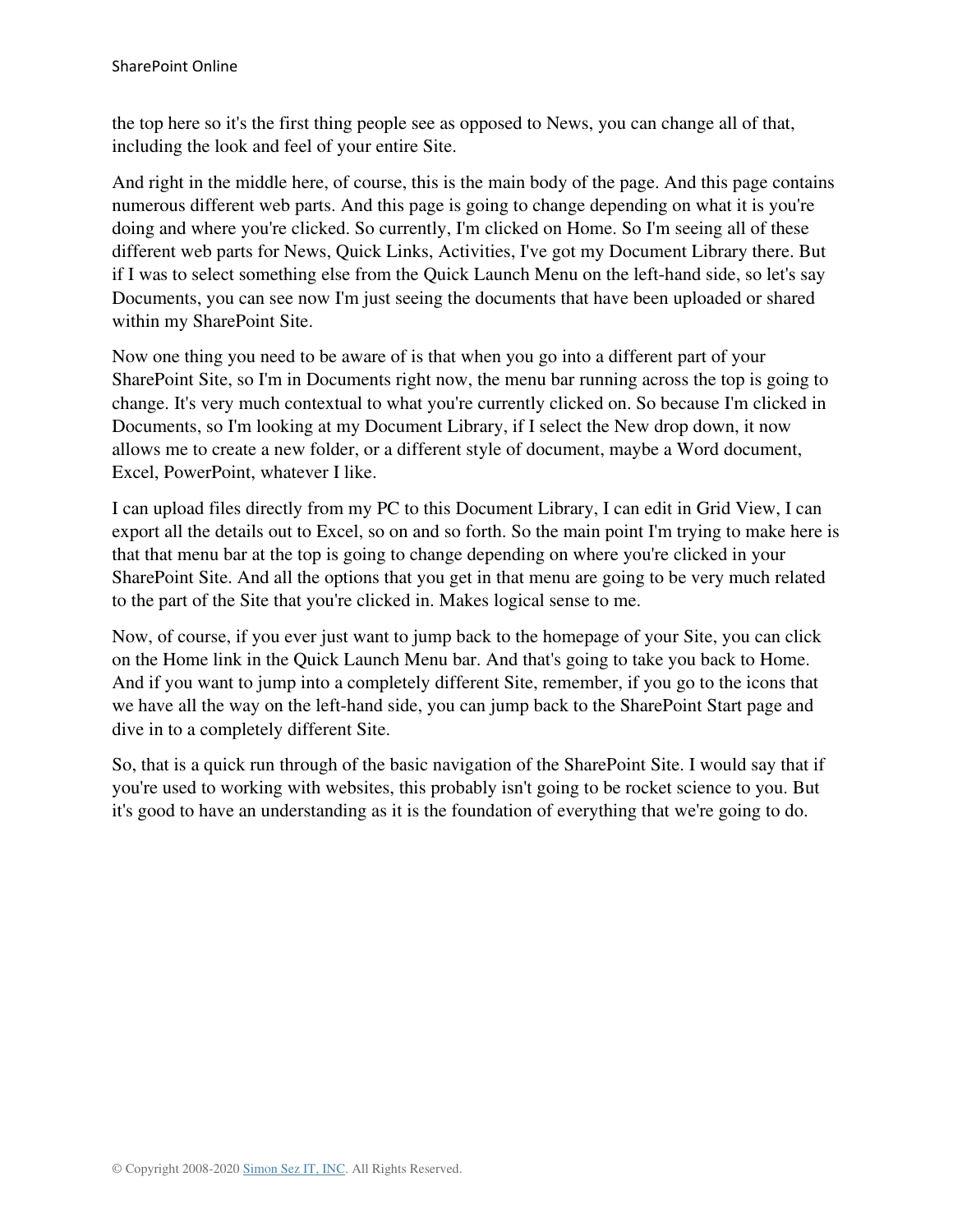#### <span id="page-14-0"></span>**Video: SharePoint Roles and Permissions**

**Deb:** One of the biggest selling points of SharePoint is its Permissions. To gain access to a Site, you have to be given Permission to do so. So you need to be invited by the owner of the Site, and then you're assigned a Permission level. And there are three different Permission levels or Groups in SharePoint. The top level is Owners, and this gives you full control.

So if you create the Site yourself, then in general, you're going to be assigned the Owner Permission level by default. And it gives you complete control over absolutely everything in your SharePoint Site. So you can create new Lists and Libraries, you can work with all of the content, and you can even delete things. You could delete the entire Site if you wanted to. And of course, I would say with that, proceed with caution.

The next level down and you will find that this is what most people who join your Site are assigned is the Members level. So these people are contributors to the Site. So it means that they can work with the content, they can upload, and they can edit items. Members can also create new Lists and Libraries, but they don't have the overall full control that an Owner has. So, a member wouldn't be able to delete items and delete the entire Site.

The final Permission level is Visitors. And, Visitors have read-only access to the Site. So they can do things like look at the content, they can look at Tasks or the Calendar or even Documents, but they can't actually edit anything or delete anything. So when you invite people to your Site, then you can assign them one of these three default Permission Groups.

Now, of course, you can go a stage further and create your own groups. And also if you wanted to, you could modify these default groups potentially. I'm going to delve more into Permissions a bit later on in the course. But in general, this is one of the big selling points of SharePoint. You can essentially lock your content down and assign Permission levels to different groups of people.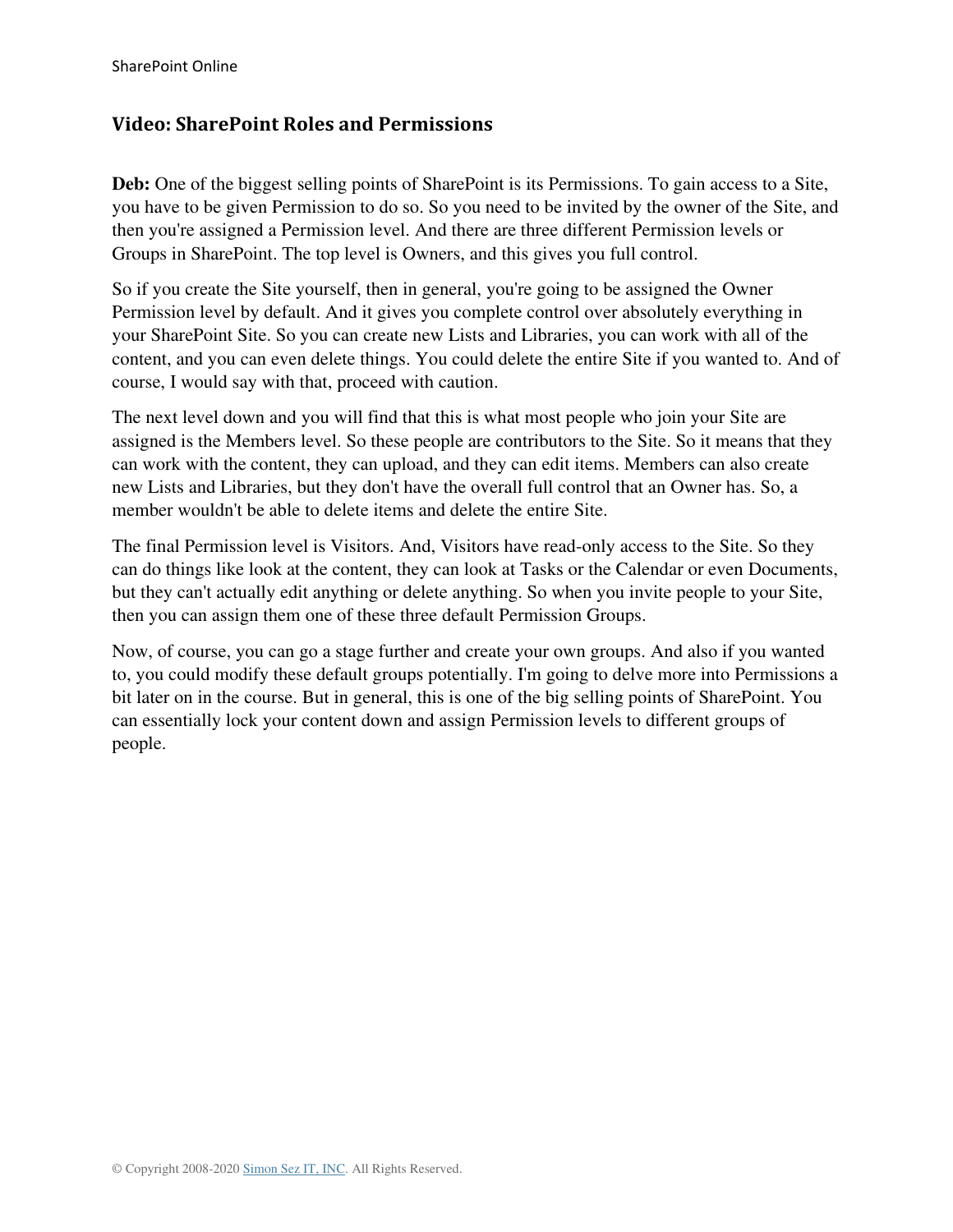# <span id="page-15-0"></span>**Section 3 – Working With Lists**

# <span id="page-15-1"></span>**Video: Working With Lists**

**Deb:** Lists are something that you're going to use all the time in SharePoint. So in this section, we're really going to focus in on them and understand what they are, why we need them, and take a look at the different types of Lists that we can create. So let's first answer the burning question, what exactly is a SharePoint List?

Well, the way that I like to think about it is basically everything you work with in SharePoint is really a List. So if we just forget about SharePoint for one moment, and just talk about Lists in general. Now, it's probably the case that you're already familiar with Lists in other applications, for example, Microsoft Excel.

Now as we know Excel is used for many, many different things. But essentially, what you're doing when you're working in Excel is you're managing rows of Records, lists of information. And the general structure of a List is something that contains Column Headers at the top, and then with the respective Records or Items listed out underneath. But this, what you see in front of you right now is basically just a List of information. And that's basically all SharePoint Lists are.

So if you can imagine for one moment, taking this content from Excel and copying and pasting it into SharePoint, you would have yourself a SharePoint List. So let's now jump back into SharePoint and open up a List that I've already created so that you can see the difference. Now, I've created a few different Lists in my SharePoint Team Site. But let's jump in and open up my GlobalTeach Contacts. And you can see that I have a link for this in the Quick Launch Menu on the left-hand side. So let's click and take a look.

Now I have a few different Contacts already added to my Training Contacts List. And as you can probably see, these are not real people. But they do give you a little bit of insight as to what my favorite TV show is. And what can we see in here? Well, we can see those Column Headers. So running across the top, I have Attachments, Last Name, First Name, Company, so on and so forth. And then underneath that I have my Records. So this is essentially very similar to the Excel spreadsheet that we were just looking at in its layout.

So now that we understand what a SharePoint List is, let's look at a few other examples of different Lists. Because there are many different types of Lists that you can create in SharePoint. So this one is a Basic Contacts List. But I also have some others that I've created. So what about this one here, GlobalTeach Tasks. Now, the first thing you'll notice when I come in here is that my view has changed.

So as I mentioned at the beginning, you have that Modern Experience and the Classic Experience, and we're kind of in that phase where Microsoft are trying to move people away from the Classic Experience and towards the Modern Experience.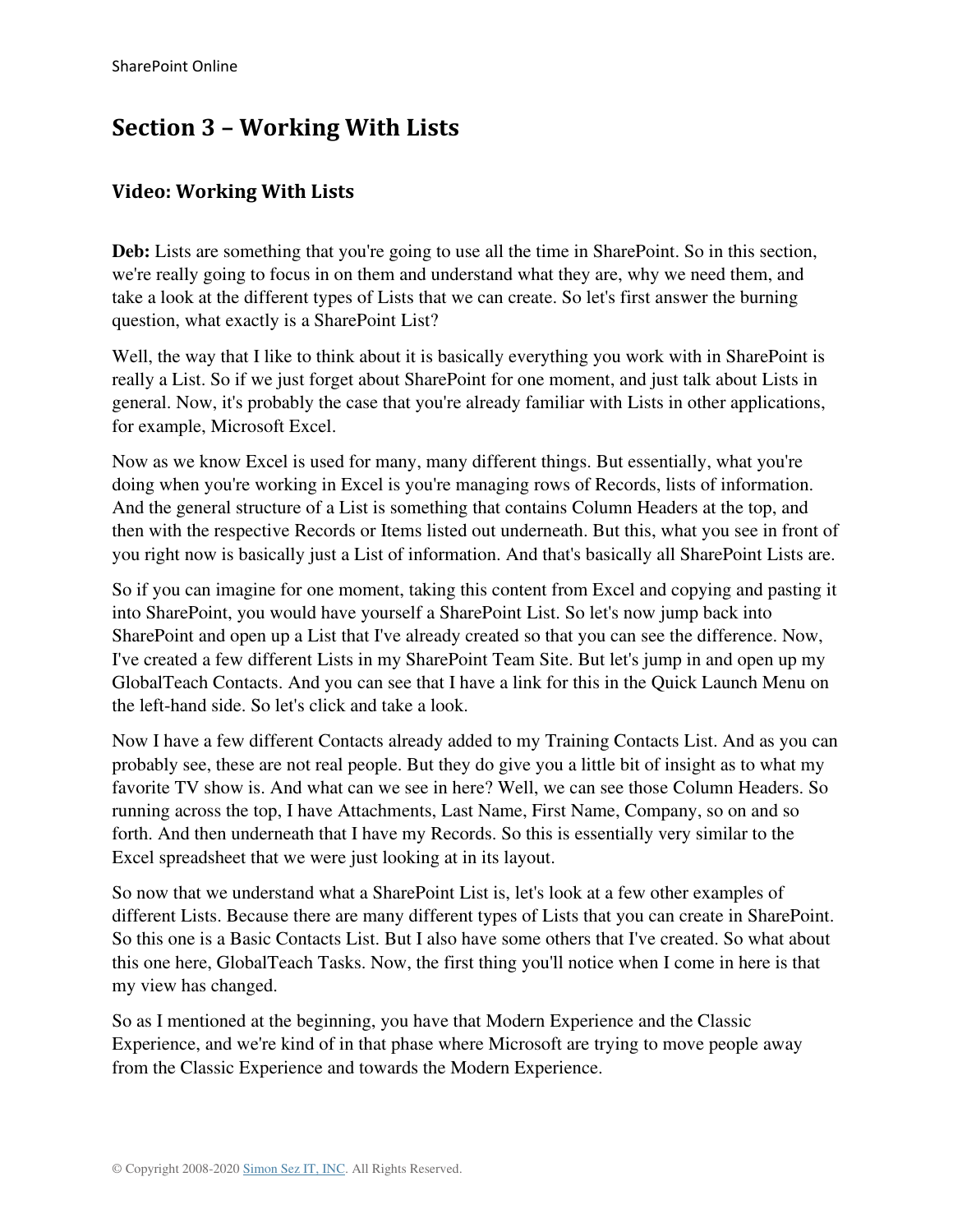Now I have my Settings set up to use the best experience for the particular page that I'm working on. And this time, it's defaulted to the Classic Experience, which is why the interface does look very slightly different to the Modern Experience. But we can still see our List. So this one is a Task List. And these are a couple of Tasks that are currently assigned to me that I need to do. So I need to create a course outline for SharePoint Online. And I also need to research the SharePoint updates to add those into the course. I can see that both of these Tasks have a due date. And then I have some links at the top where I can add a new Task or edit the existing Tasks.

But again, this has the same structure. It has those Column Headings at the top, so Task Name, Due Date, Assigned To, and then we have our Records in rows underneath. Let's take a look at another example of a List. I'm going to go to my Quick Launch Menu, and this time, we're going to take a look at GlobalTeach Issues. This one has defaulted back to the Modern Experience. And we have another List, but it has a completely different look and feel. And for this particular List, I've used one of the new templates in SharePoint Online to create this very nice looking issues tracker. But again, it is still essentially a List. We have our Column Headings running across the top and then we have our Records underneath.

And the final example I'm going to show you here is this one GlobalTeach Calendar. Let's click on this because this one does look a little bit different. So this time, it's showing me my Calendar. And you can see that I have a couple of events scheduled into this Calendar. And you might think to yourself, well, how is this a List? It looks nothing like the other Lists that we've been looking at. Well, essentially, it is still a List. It's just been formatted to take on the look and feel of a Calendar. And this is a good point for me to also mention something else related to the layout.

If you do find yourself switching between Modern View and Classic View, so right now it's switched me back into Classic View, you'll find all of your menu options when you're in Classic View are located on ribbons at the top here. So where I have Events, if I click this, I get that ribbon structure, which we're very used to when we work in Microsoft products. So just be aware of that everything that you need to do with this particular List is located on a ribbon.

Now I'm going to stay on this Calendar ribbon for one second, just to show you that this is in fact a List. If we go over to the Manage Views group, just here, it says Current View, and I'm showing it as a Calendar. But if I click the drop down, what I could do is instead of displaying it as a Calendar, if I select All Events, take a look at what happens, it converts it to that List format. So we have both of those meetings listed there, but it's in a more standard structured List.

I have my Column Headings running across the top, and then my content. So just be aware of that even though the Calendar doesn't technically look like a List, it is. It just has Calendar formatting over the top.

Now in the next lesson, we are going to start to create our own Lists. And I'm going to show you how I built some of these. But before we do that, just to give you some kind of idea as to where you can go to see all of the different types of Lists that you can create, let me show you a couple of different ways that you can do this.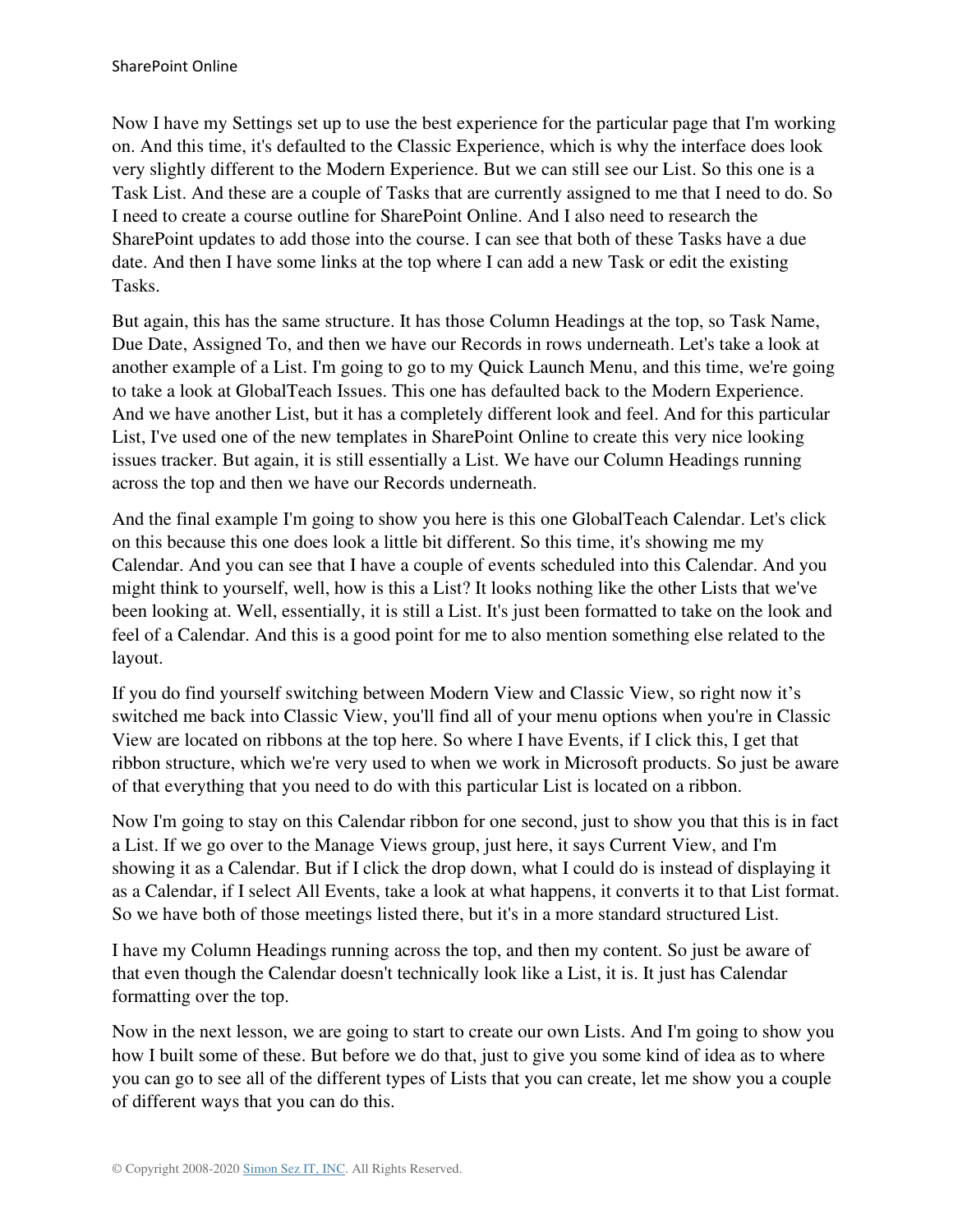So I'm back on my Home page, and if I decide that I want to create a new List, I can click on the New button at the top. And the first option I get here is List. I can choose to create a Blank List, I can choose to create a List from data that already exists in something like Excel. So maybe I want to bring in those employees that I had in the spreadsheet at the beginning of this session into SharePoint as a List, I can definitely do that. Or I can choose an existing List that exists within SharePoint.

And then underneath I have some fancy new SharePoint templates. And it's this one here the Issue Tracker that I used for my GlobalTeach Issues List. And you can see I have eight of these new little templates, which have a really nice modern feel to them. I can use any of those if I want to create a List. Now it might be that the List that you want to create doesn't really match any of these templates we have down here. And if that is the case, there is somewhere else you can go to create your Lists. And this is where you'll also find all of the additional templates that you have for creating Lists, and also creating things like Libraries that we're going to get on to a bit later on in this course. So let's close down this window.

What I can also do is go to App at the bottom of this List, it's going to jump across to the Site Contents page, and it's going to show me all of my Apps. And all of these blue squares that you can see in here are either Lists or Libraries that you can add to your SharePoint site. So you can see at the top here Tasks, this is what I use to create my Task List. If I scroll down, I have Contacts, I could use that if I wanted to create a Contacts List, Calendar, we've seen that one as well.

We have Issue Tracking, we can even create our own Custom List from here as well. So what these basically are are templates for different Lists. So they'll give you standard Column Headers that are related to that specific List. And of course, all of these templates can be customized, but they're a really great way to start creating a List so you don't have to do it from scratch. And it makes building new Lists or new Libraries a lot quicker and easier. All of these templates you can use to store your data. And in the next lesson, I'm going to show you how you can create a List.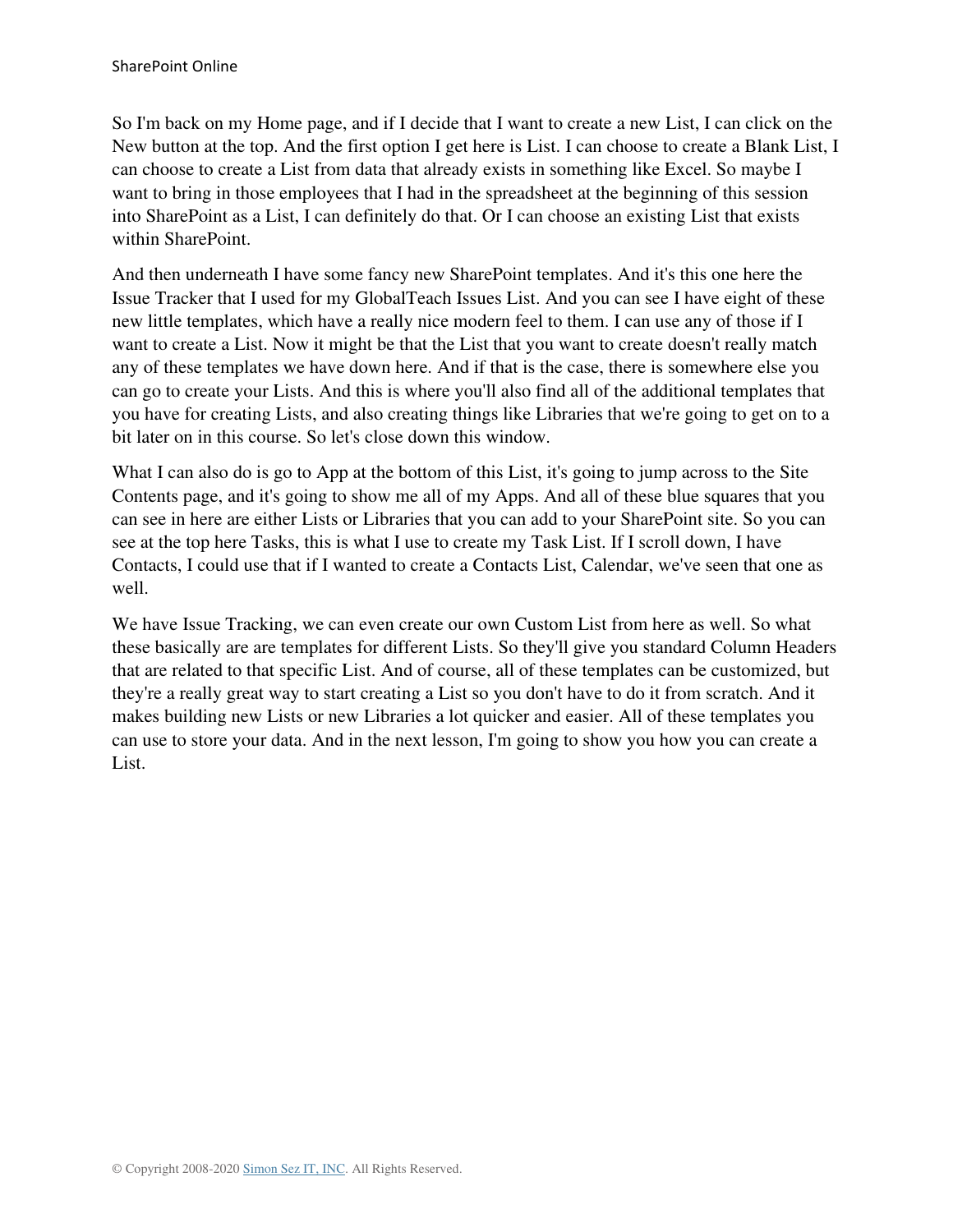# <span id="page-18-0"></span>**Video: Creating a Task List**

**Deb:** Now that we understand the concept of a List in SharePoint, let's jump into our site and create a brand new one. Now what I've actually done here is I've deleted the GlobalTeach Task List that I've previously created. And we're going to go in, and I'm going to show you how you can add a List.

Now the first thing we need to do here is go up to the New button, and click that drop down. And remember, there are two places that you can go in here to create a List. And where you go really depends on the type of List that you're looking to create. If I was to jump into the first option, here List and take a look at my options, I can't really see anything in there related to Tasks. So we're going to close that down. And we're going to try the App option instead.

So now I get those blue tiles. Remember, these represent different Lists and Libraries that you can add to your SharePoint site. And if we take a look in the top row, I can see there is the one that I want the, Tasks List. And what these basically are are templates. And pretty much everything you work with in SharePoint is based on a template. So it means that you don't really need to build anything from scratch.

For example, when it comes to Lists, you don't need to go in and define the Columns that you want in your List, because the template is going to do that for you. Now the first thing we need to do here is we need to give our List a name, TrainingTasks. Now one thing you'll notice here is I don't have any spaces in that name. And this is really good practice to get into because the name that you put here is not only the one that the user sees, but it's also the name that shows up in the browser's URL. And what you'll find is that if you have spaces in the name, then the URL is going to contain some strange characters.

What will happen is that wherever there is a space, it will be replaced with a percentage sign and a number 20. And that can leave your URLs looking a little bit messy. So I'm going to create it like this, we can go in, and change the way it looks to the user at a later time. So let's leave it with no spaces and click on the Create button. Now, what you'll notice is that it's jumped me back to the Site Contents area. And if you remember, this is where you can go to find all of the content that's stored in your site.

So if you add something like a new List, as I've done here, you'll be able to find it in the Site Contents page. And if I take a look right at the bottom, the last Record in here is Training Tasks. So this is actually the List that I've just created. Now, again, a little bit of a difference if you're using the Classic View in SharePoint as opposed to the Modern View that I'm using. If you're using Classic View, you'll find that your List will go straight into your Quick Launch Menu on the left-hand side. But because I'm using the Modern View, it doesn't actually put it there by default.

Now, I actually do want this to be listed out in my Quick Launch Menu bar, because this is where I have all of my other Lists. So I have my Contacts, my Issues, and my Calendar. I want Training Tasks underneath here. So how can we move this to that Quick Launch Menu? Well,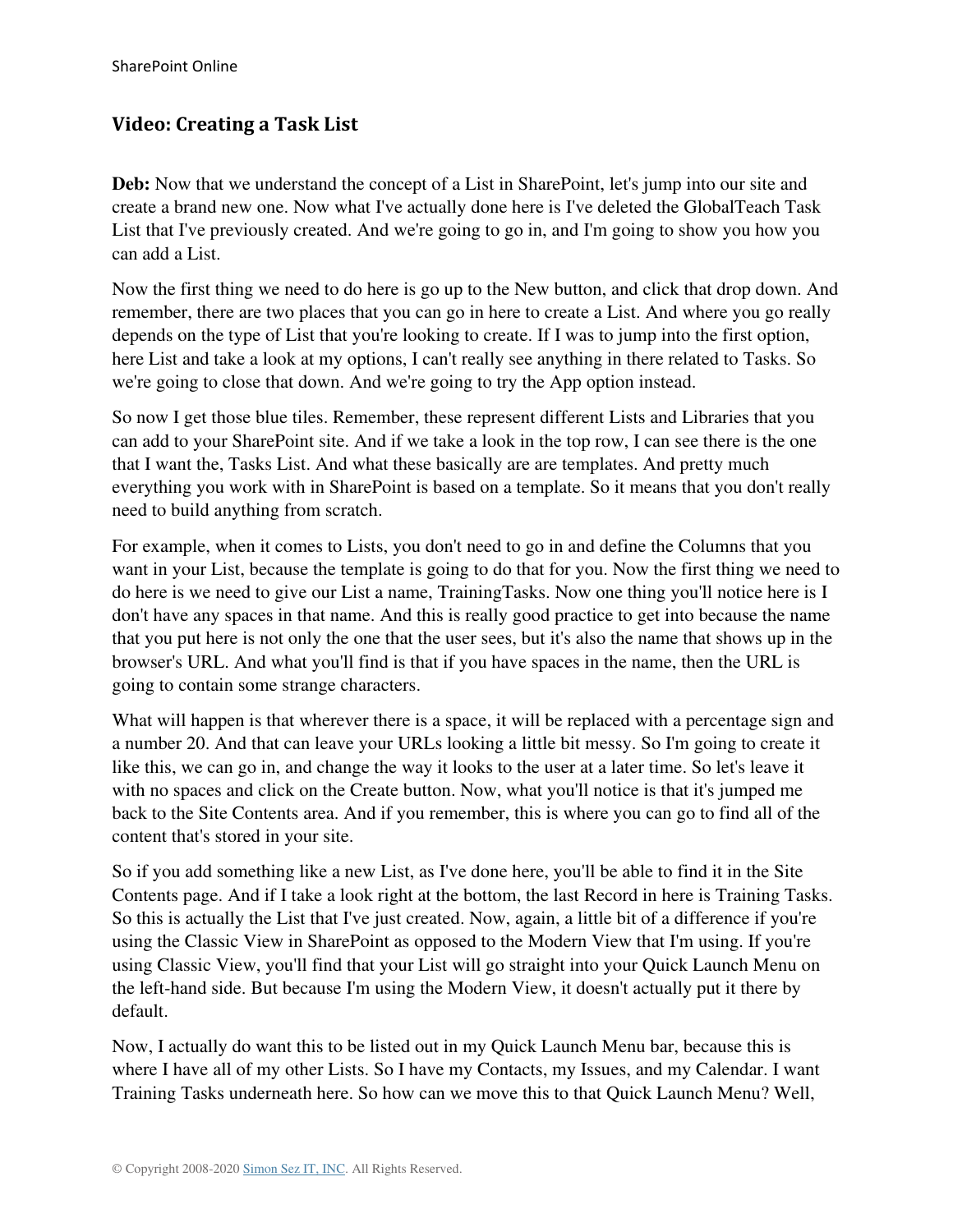it's actually a little more complex than you might think. Notice as I hover over the Training Tasks List, I get these three dots. When I click, it's going to show me more actions. And what I want to do here is jump into Settings for this List.

I then need to click on this first link at the top here List name, Description, and Navigation. And this is where I can say Yes, display this List on the Quick Launch Menu. So I'm going to check the Yes radio button and click on Save. So let's refresh the page. I'm going to do that by jumping back to Home. And now you can see that I have Training Tasks in my Quick Launch Menu. And if I click on Training Tasks, it's going to take me to a page where I can start to add in any Tasks that I have.

And if you take a look at the URL, you can see what I'm talking about. So because I named this without any spaces, I don't have any strange characters lurking around in this URL. But the drawback of this is I don't actually want it to look like that to the user. So let's quickly go back to Home, and let's fix that. I'm going to go to my Quick Launch Menu, and right at the bottom, I have an Edit button. And this is going to allow me to edit any of these Items in this menu. So let's click the three dots next to Training Tasks and say Edit. And now I'm just going to change this so that it matches everything else.

So I'm going to add in GlobalTeach. We're going to put a hyphen in there and let's put a space in there as well. So it looks similar to everything else and click on Ok. Another thing I'm going to want to do here is I don't want Site Contents in the middle. I want all of my Lists together. So I want to move my Training Tasks further up this Quick Launch Menu. Once again if we click on the three dots, we can select Move Up to rearrange the order, click on Save. And that looks a lot better now. So let's jump into our Training Task List. And one more time, I'm going to refer you to the URL. Because even though we've changed the name that the user sees in the menu, if you take a look at the actual URL, it still says Training Tasks.

Now, because we're using a Task template for this, the Column Headings for my List are already defined. So I have checkmark Task Name, Due Date, and Assigned To. So now all I need to do is go in and add my Tasks. Now another thing you'll notice here is that now that I've created a Task List, I have my ribbons at the top. So if I click on Tasks, that's going to drop down that ribbon, and I have another tab here called List. And basically, I can find all of the things I want to do with this List somewhere on either of these ribbons.

Now one little thing I would advise you to check in here is the List Settings. So all the way over in the Settings group on the end, if you click List Settings, this should look a little bit familiar because we came in here when we were assigning our Task List to our Quick Launch Menu. Now there are so many different Settings that you can change for your Lists, but they are split down into three groups, we have General Settings, Permissions and Management, and Communications.

So this is where you can find all of your General List Settings. And it's definitely worth having a little dig around in here just to make sure that everything is set up to work in the most efficient way for you. In the List in the middle, we have Permissions and Management options. So we can do things like Delete this List, we can change the Permissions for this List, we can set up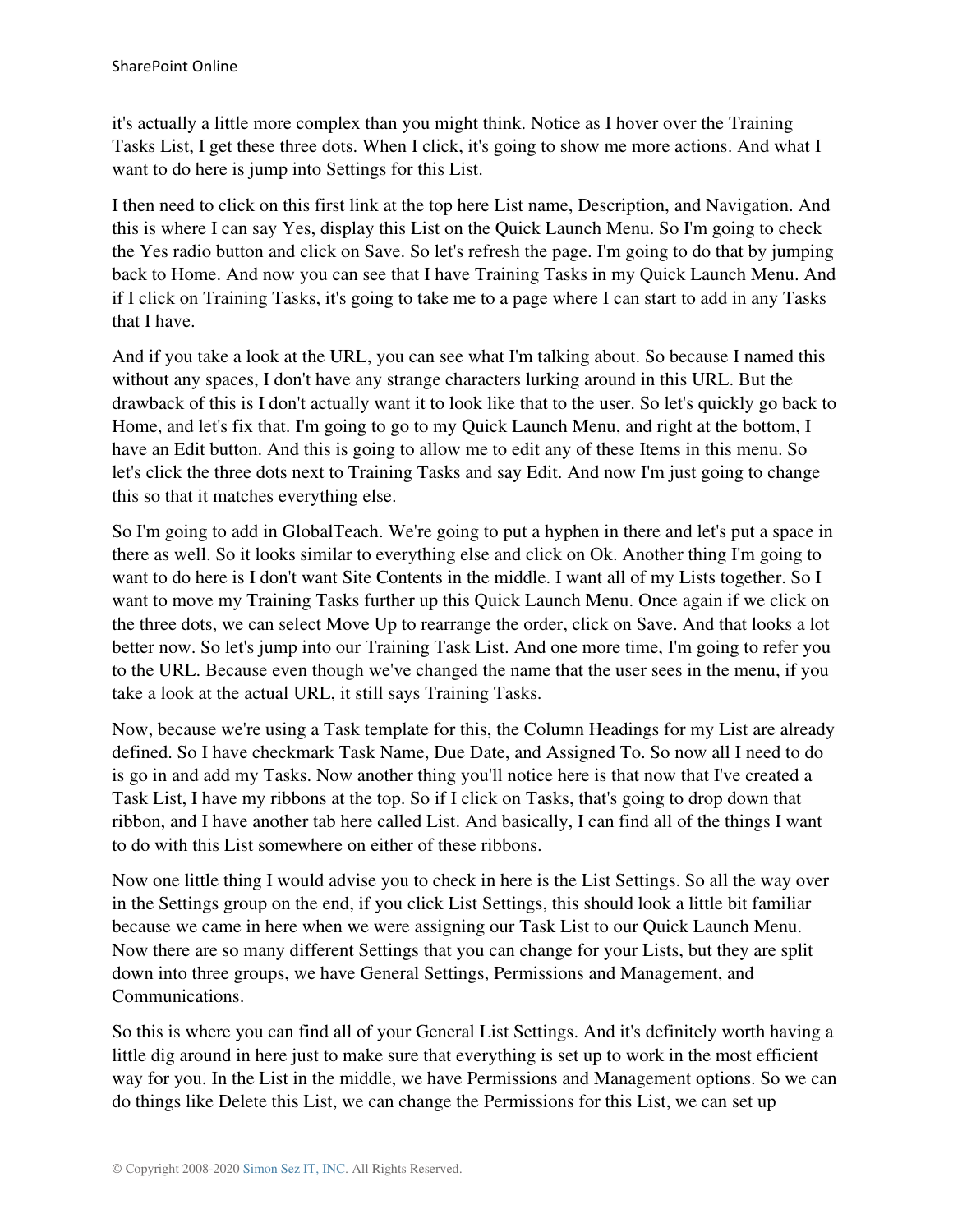workflow Settings, all good stuff like that. And we are going to be dipping in and out of this as we go through the course.

So, I would definitely advise you to jump into here and have a little dig around and definitely check the Settings prior to creating your first List. So now that we have our Training Task List created, the next thing to do is add some Tasks and that's exactly what I'm going to be doing in the next lesson.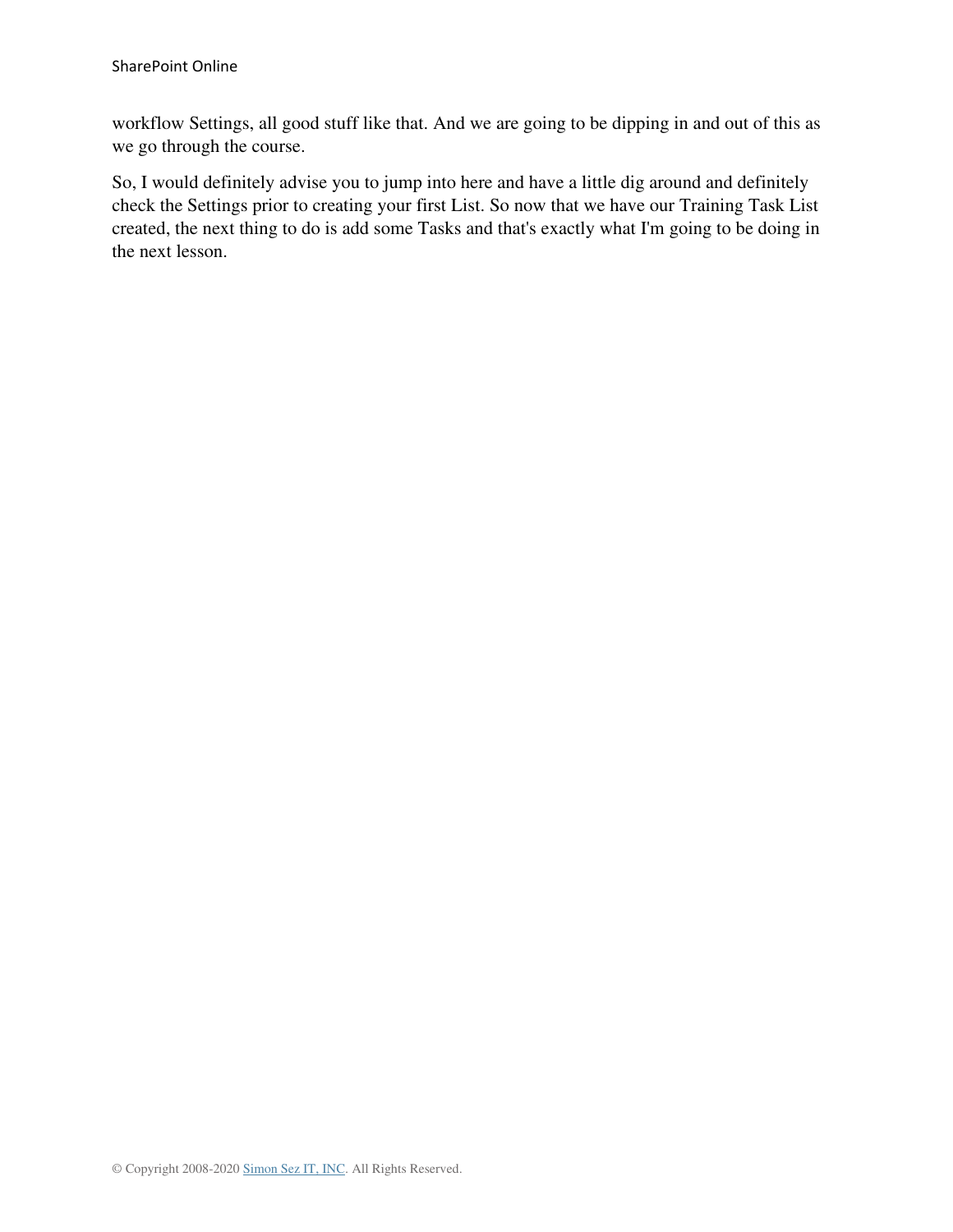## <span id="page-21-0"></span>**Video: Adding Items and Modifying Lists**

**Deb:** In the previous lesson, I showed you how to create a Task List in SharePoint. And in this lesson, we're going to populate this List with some new Tasks. And this process is extremely simple. Now before we get onto that, I just want to point out to you something which you may have already noticed.

If you glance up into the header area, you'll notice that the header still says TrainingTasks with no space. And this is probably something I should have changed when we were in the List Settings, but, I forgot. But not to worry, we can go back and do that now. So I want to update this so that it displays the same wording as what I have in the Quick Launch Menu. So I want it to say GlobalTeach Training Tasks. So for this, we need to jump back into our List Settings.

So if we go up to our ribbons, and click on List, all the way over to the Settings group on the end and click the List Settings button. And we want to jump into List Name, Description, and Navigation. And this is where we can change the Name and Description. So I'm going to change this to the same as the Quick Launch Menu. So that is GlobalTeach Training Tasks, and click on Save. And now you'll see that that is looking a lot better.

Now that we've done that we can go in and start populating this List with some Tasks that need to be completed. So just above where we have our Column Headings, and remember, these are based on the template that we used, we have a New Task button. So let's click in and this opens up some fields that we can complete. Now you'll notice that the only one that has an asterisk next to it is Task Name. So that is the only mandatory field that you're required to complete in order to be able to save this Record. So if I just have a Task Name in there, I could save this, it wouldn't really have any information in it, but I could do that.

If I don't complete the Task Name, then I'm not going to be able to save the Record. So let's add a new Task. I can then add in a start date and a due date for this particular Task. So maybe I want to start this, let's say next Monday. And I need to finish this by the Monday after that. So the 21st, I can then choose if I want to assign this to somebody. So it might be that I want to assign this Task to somebody in my team, or I could even assign it to myself. And that is exactly what I'm going to do here, I'm going to start to type my name, my name has come up in the List below. So I can just select and then click Save to save this Task to my List.

And one thing you'll notice here is that new Task will have a little green icon next to the Task Name. And really, that is just indicating that that is a new Item that you've added to your List. Now I'm going to go in and I'm going to add another new Task. Now what we're going to do this time is if you take a look right at the bottom, we have a little link that says Show More. And if I click this, this is going to give me some more information that I can add for this specific Task.

So what I'm going to do here is I'm going to add another Task, and I'm going to say Research SharePoint Updates. I'm going to give it a start date of tomorrow, and a due date of let's say Thursday, I'm going to assign it to myself. And I can even enter in a percentage complete. Now, I haven't started this yet, so I'm going to leave it at 0%. But if you wanted to keep track of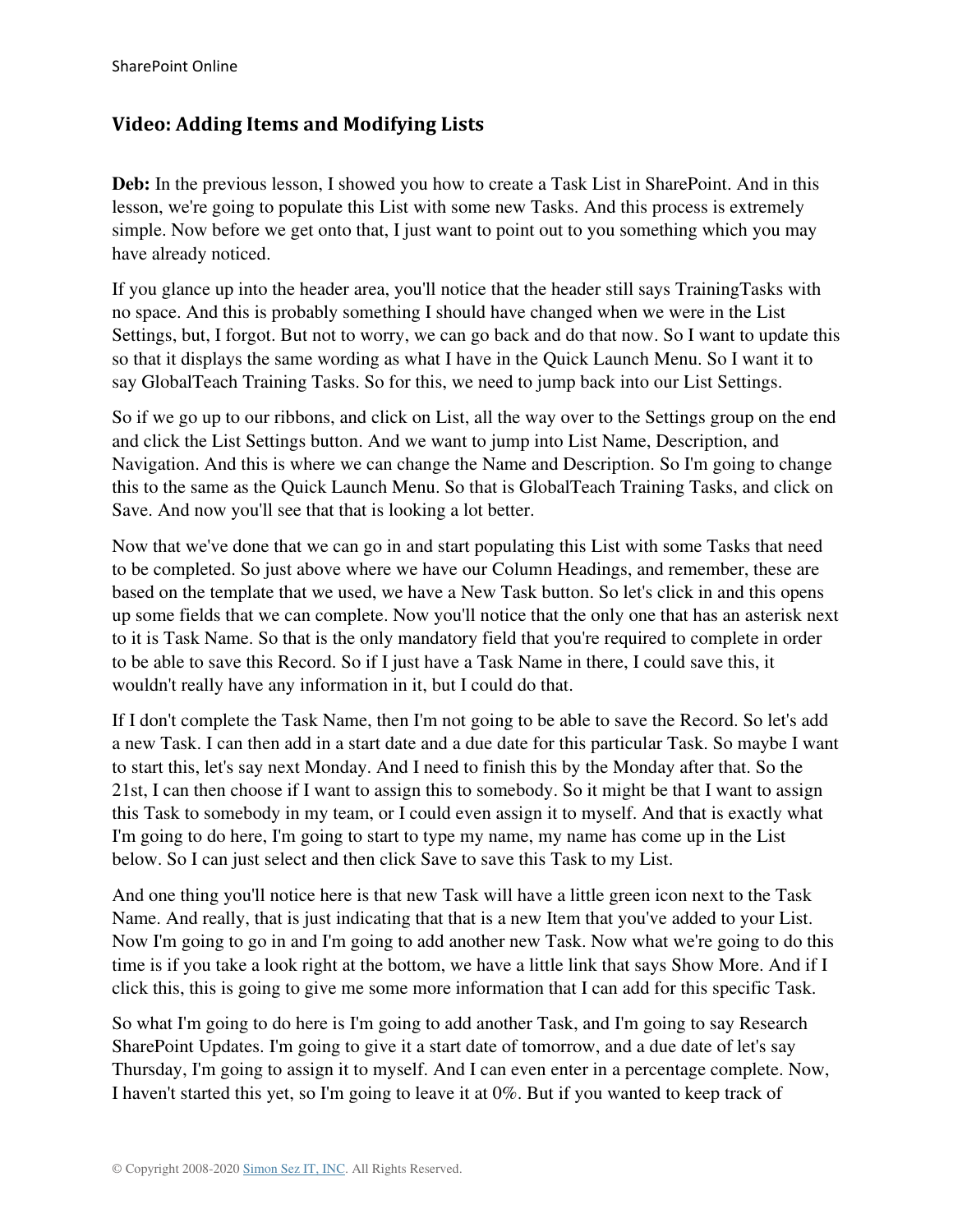progress on your Tasks, you could come back in here and edit this percentage. I can even add predecessors in here. And you can see it's currently showing the other Tasks that I added.

So if I had more Tasks in this List, they would all show in here. And if one of these Tasks needs to be complete, before I can start this Task, I can add that as a predecessor simply by selecting the Task and clicking Add. I can also choose a priority for this Task. And I'm going to leave this on Normal, and also a Task Status. So I can specify whether this is In Progress, Not Started, Completed, Deferred, or Waiting on someone else. So I'm going to say, Not Started and click on Save. So extremely simple to add Tasks into a Task List.

Now what if I want to go in and modify one of these Tasks. It's gonna make sense that I might need to do something like that, particularly as I work on these Tasks, I'm probably going to want to update the progress. Now there's a couple of different ways that you can do this. So let's say we want to edit this last Task that we added; Research SharePoint updates, I can click on the link to open the Task.

Or alternatively, I can click on the three dots, and then the three dots again, and I have an Edit Item button in here as well. But to be honest with you, it is a bit quicker just to click on the Task Name. So that's going to jump you back into your Task, and then you can make whatever updates you need to make. So let's pretend that this is at 50% done. And I'm going to change the status to In Progress, and click on Save.

The final thing I want to show you here is what happens when you mark a Task as complete. So again, we're going to go back into Research SharePoint Updates, we're gonna click on the link this time. And when you click on the link, it does just take you into a view only mode. If you want to edit any of this information, you need to jump up to that View ribbon and click the Edit Item button.

So now, I'm going to say that this is 100% complete, and I'm going to change the Task Status to Completed, and click on Save. And take a look what's happened, my Task is now showing with a strike through. So every time you do complete a Task, it's going to show in your List just like that.

Now you could go in and delete Tasks that you've completed. I would advise against doing this because I know from my own experience that sometimes it's good to be able to go back and really take a look at the Tasks that you've completed. Now once your List of Tasks grows a bit longer, you might find that over time, you have many Items showing there with a strike through, so many Items that have been completed.

And you might think to yourself, well, I don't really need these, do I want to delete them? And you might think to yourself, it's gonna be a lot easier for me to see the Tasks that I need to see if I delete out all of the Completed Tasks. Well, you could do that if you wanted to. But in the next lesson, we're going to discuss Deleting List Items in a bit more detail.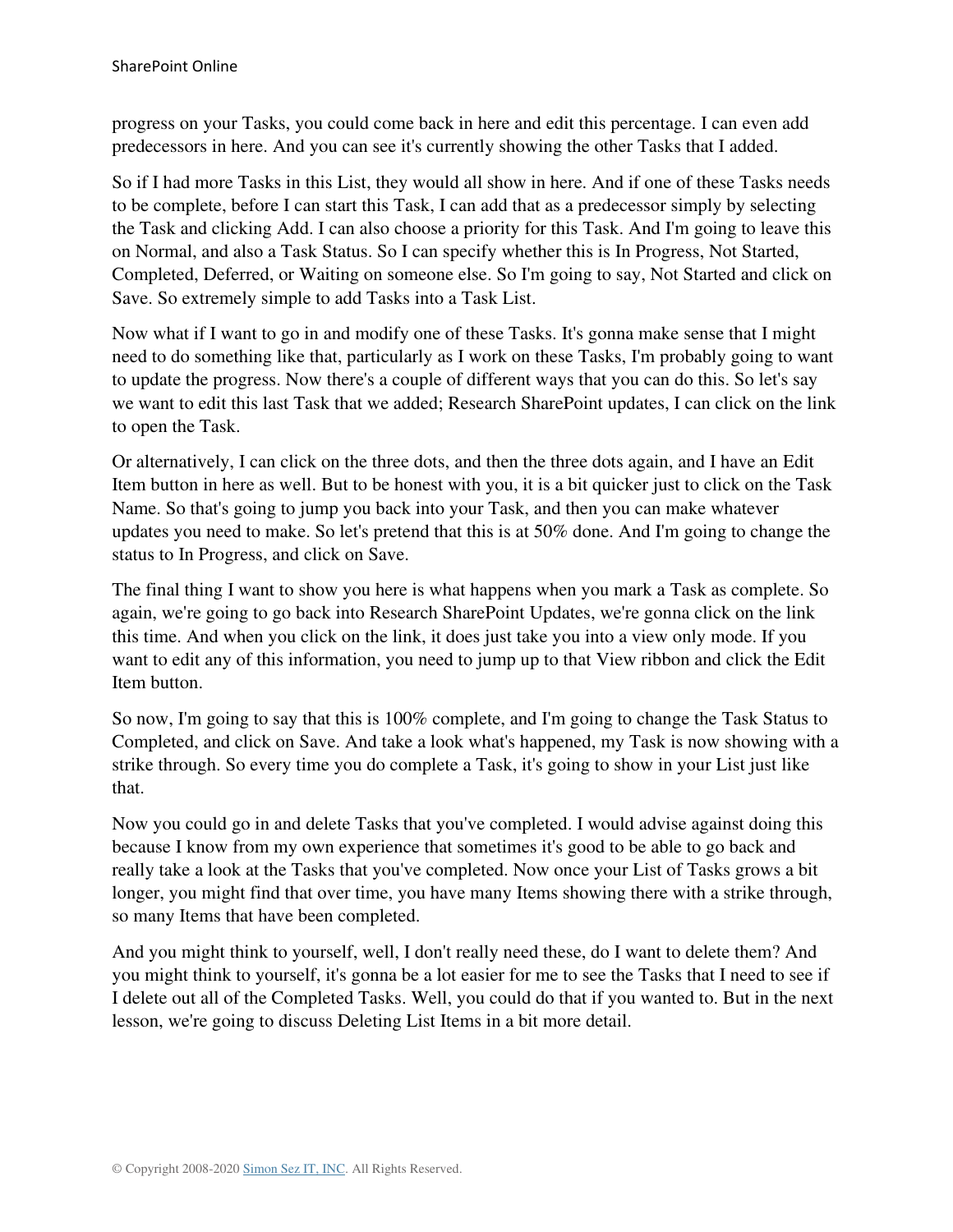# <span id="page-23-0"></span>**Video: Deleting List Items**

**Deb:** So I've gone ahead and I've added in a few more Tasks into the GlobalTeach Training Task List. And currently one of those Tasks is showing as complete as it has a strike through through the Task Name.

Now, I showed you one way that you can mark a Task as complete. And that is by editing the Task and changing the completion to 100%, and also changing the status of the Task to complete it. But if you quickly want to check off a Task in your List, you can simply click in the checkbox next to the Task you want to mark. So if I click this checkbox just here, it's going to show that writing the course outline for SharePoint Online, that Task is now complete.

Now, as I mentioned, at the end of the previous lesson, when you have a reasonably long Task List, and those Tasks start to be marked as complete, you're probably going to want to get rid of them or have some kind of way to filter out the Completed Tasks, so you can just see the Active Tasks. Now I will say I am not a big fan of deleting things from SharePoint. So in general, once I mark a Task is complete, I won't then go in and delete it out because I like to have a Record and be able to see the information for the Tasks that I've completed.

And in the next lesson, I'm going to show you a way that you can filter this List to do exactly that. So you can just see the Active Tasks and not the Completed Tasks. But sticking on this subject of deleting Items from a List, if you did want to permanently delete one of these Tasks, again, it's a reasonably straightforward process. If you hover over the Tasks that you want to delete, and click the three dots and the three dots again, you can see that you have a Delete Item option. You can also delete Tasks using the ribbons.

So again, make sure that you have the Tasks that you want to delete selected, jump up to where we have the ribbons, and then click on the Tasks tab. And in the Manage group, there is a Delete Item button in there as well.

So just to demonstrate deleting in a little bit more detail, I'm going to delete something that I'm happy to lose. So I'm going to go across to my Calendar List. And remember, Calendars are just a List as well. So what I'm going to do here is I'm actually going to delete out this meeting that I have on Thursday. So let's click on the Item. And I'm going to press the Delete key on my keyboard. And you'll notice that I get a little pop up message that says; "Are you sure you want to send this Item to the Site Recycle Bin". So I'm going to say Yes, I do. Let's click on Ok, and that Item has now been removed.

So every time you delete something in SharePoint, it's going to go into your Site Recycle Bin. This is very similar to the Recycle Bin that you might be more familiar with on your Desktop. So if we jump back to Home using our Quick Launch Menu, you'll see right at the bottom of this menu, we have a link to the Recycle Bin. And if I click on this, you're going to see all of the things that I've deleted or sent to the Recycle Bin.

And you'll notice right at the top of that List is the Item that we've just deleted, it says Training Review. It's showing me the date deleted, who it was deleted by, who it was created by, and the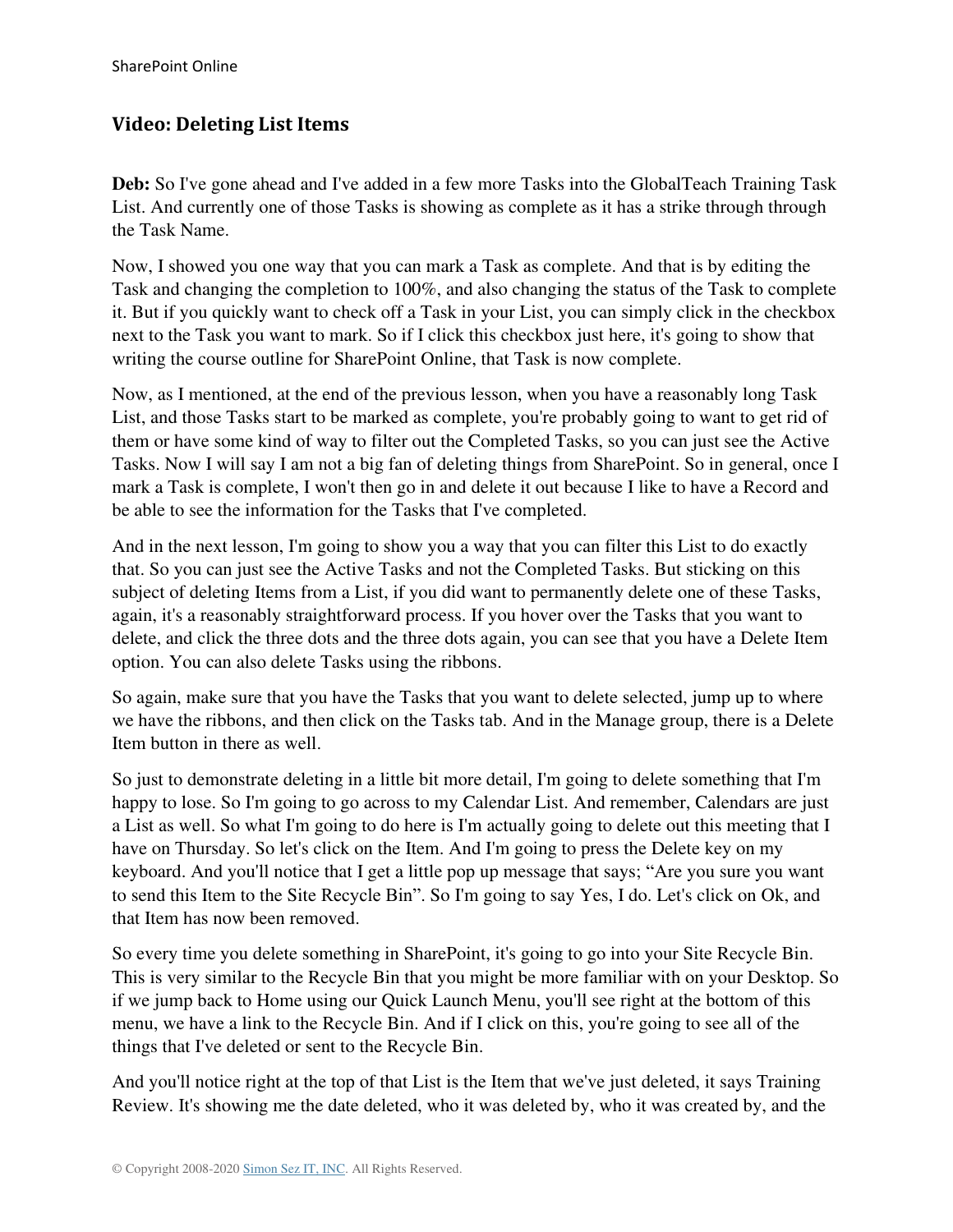original location. So I can see here that this one was deleted from the GlobalTeach Calendar. Once again, everything you see in this Recycle Bin is in a List. We have that Column Heading structure, and then all of our Records.

Now if you did want to delete these permanently from the Recycle Bin, you do have an Empty Recycle Bin button at the top as well. And once you empty your Recycle Bin, those Items are deleted permanently and there is no way for you to get them back. So just be aware of that before you start doing any deleting. Now, what about if I accidentally delete something?

Well, let's pretend that I didn't mean to delete this meeting from my Calendar. Well what I can do is I can select it, and if you take a look at the bar running across the top, I now have a Restore option. So if I click Restore, it's basically going to restore that Item back to its original location. So hopefully now, if I go back to the Calendar, I should find that that meeting is back in there and I can see that yes, it is.

So, have a little play around with that on your Practice Site. Try adding some Tasks into your Task List, and then deleting them and restoring them back to their locations.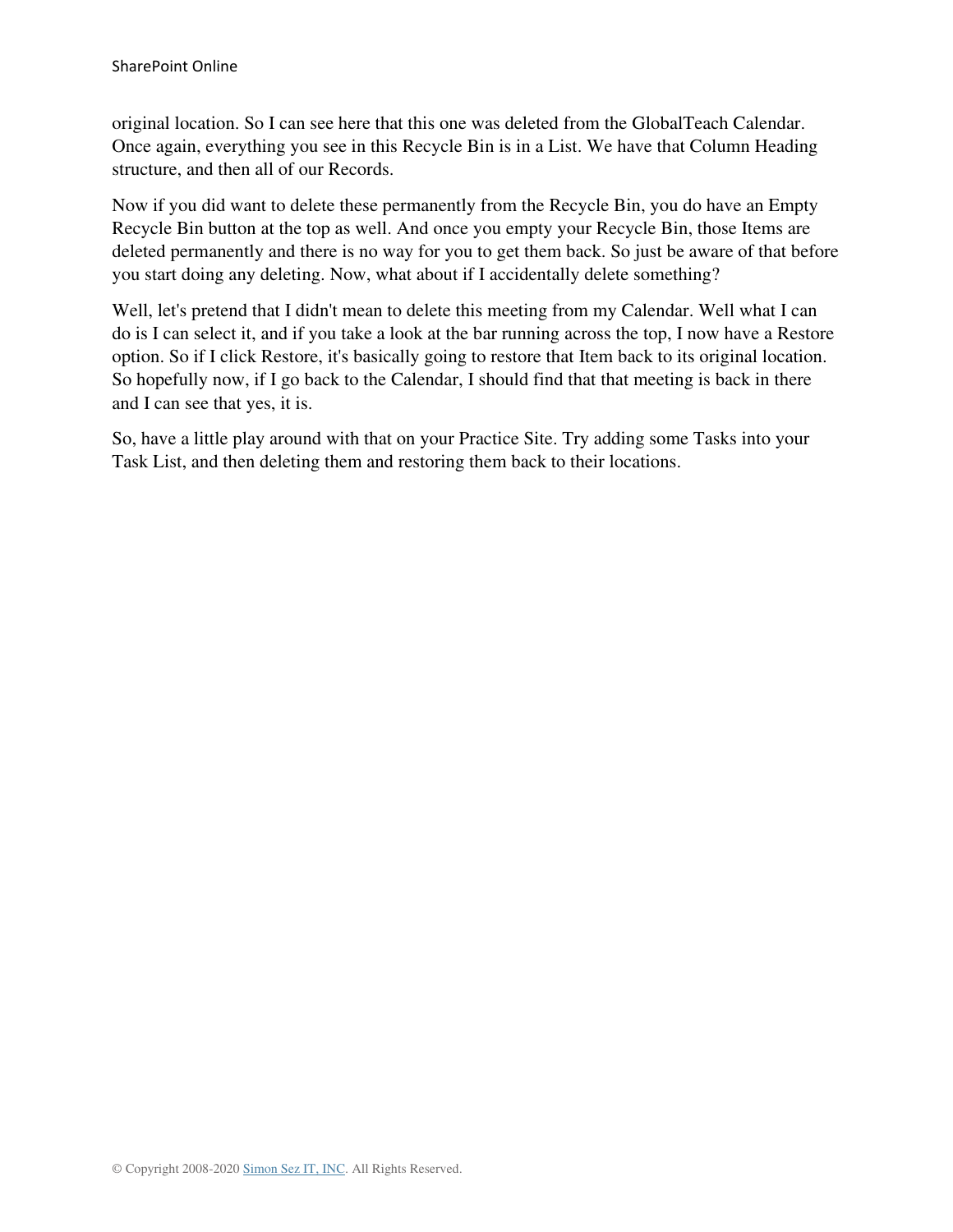## <span id="page-25-0"></span>**Video: Sorting and Filtering Lists**

**Deb:** There are many things that you can do with Lists in SharePoint. When you have many Items in a List, you're going to want to be able to manage these a bit better and find specific Items. And this is where Sorting and Filtering can really help you out. And you might be more familiar with those terms when using something like Excel.

We've probably all had the experience of receiving quite a large spreadsheet of data, and having to use the Excel Sort and Filter facilities to extract the information that we're interested in. And we have something similar to help us manage our SharePoint Lists.

So currently, I'm clicked on the GlobalTeach Contacts List. And this List isn't particularly long, but we have a few Records in here. And if you remember, I created this List using the Contacts List template. And currently, I haven't made any customizations to this template. So I just have the standard Column Headers that come with that template. So taking a look at this, how can I make this List a little bit easier for me to search through?

Well, one way I could do it is I could choose to Sort the List. And what you'll notice is that each of the Column Headings has a little drop down arrow next to it. And this is where you'll find your Sort options. So for example, maybe I want to Sort this List A to Z, or Z to A. So if I click the drop down next to Last Name, that's exactly what I get. Now, I think these are already Sorted A to Z, so let's just do Z to A. And you'll see that List will reorder.

If I click the drop down again, I can change it back to how it was originally. And you'll find those options under all of these drop down menus. So Sorting a List in SharePoint is pretty simple. What about Filtering?

What if we are only interested in the Training Contacts that we have at a specific company, so let's say Kings Landing PLC? Well, this is where I could use Filters to help me with this. Now there's a couple of different ways that I can use Filters. What I can do is I can go to the Company Column, click the drop down, and I can say Filter by, and it's going to open up a Filter by company.

The other way I could do this, if I just close this window down, is by clicking on the Filter button to open up the Filters pane. And this is basically the same thing, but it's not just showing me the company Column. So if I want to apply multiple Filters to multiple Columns, this is a really efficient way of doing it. So I'm going to scroll through because I do you want to Filter for just the Contacts that we have at Kings Landing PLC, and you'll see as soon as I click that, it performs the Filter, and I can see that I have two Contacts.

What you'll also notice is that when you have applied a Filter to a specific Column, you'll see a little Filter icon next to that Column Header. So this is quite useful. If you're not sure which Column you've applied your Filter to. If I want to remove this Filter, I can click the drop down and click on Filter, and then just deselect, and click on Apply.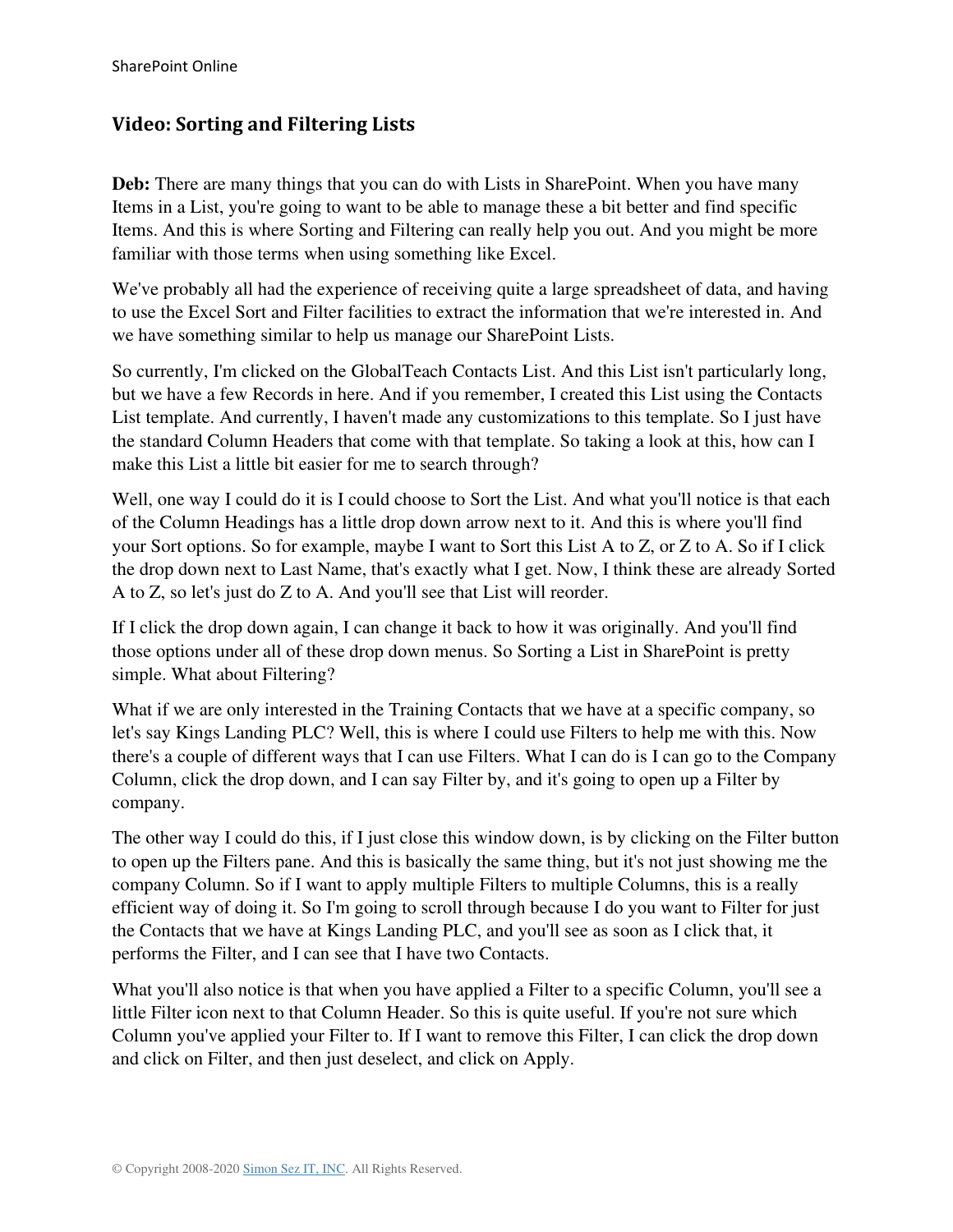Now that we've applied some Sorting and Filtering to this type of List, let's take a look at our Calendar List. Because our Calendar is essentially displaying our List in an entirely different way. And you'll notice that we don't really have any Sort or Filter buttons anywhere on this page. And you might think to yourself, well, maybe I can't perform a Sort or a Filter on the Items in my Calendar. Well, you actually can, all we need to do is convert this Calendar to a List and then we can use our Sort and Filter.

So let's jump up to our ribbons and jump to Calendar. And if you remember, we actually came into this a little bit earlier on in the course. So if we go to the Manage Views group, you can see that I'm currently viewing my Calendar in Calendar format. But if I change this to All Events, that's going to show me all of my Calendar Items in a more traditional style List. And this List on my SharePoint defaults to the Classic Experience, but the method that we use to Sort or Filter is practically the same.

If I decide that I want to Filter by Location, I can click the drop down and you'll see here that I can Sort A to Z, Z to A, or I can Filter for all meetings that are taking place in Meeting Room 1 or Online. Once again, we get the little Filter icon and if I want to remove that, I just need to select Clear Filters from location. So that's how you can Filter your Calendar Items.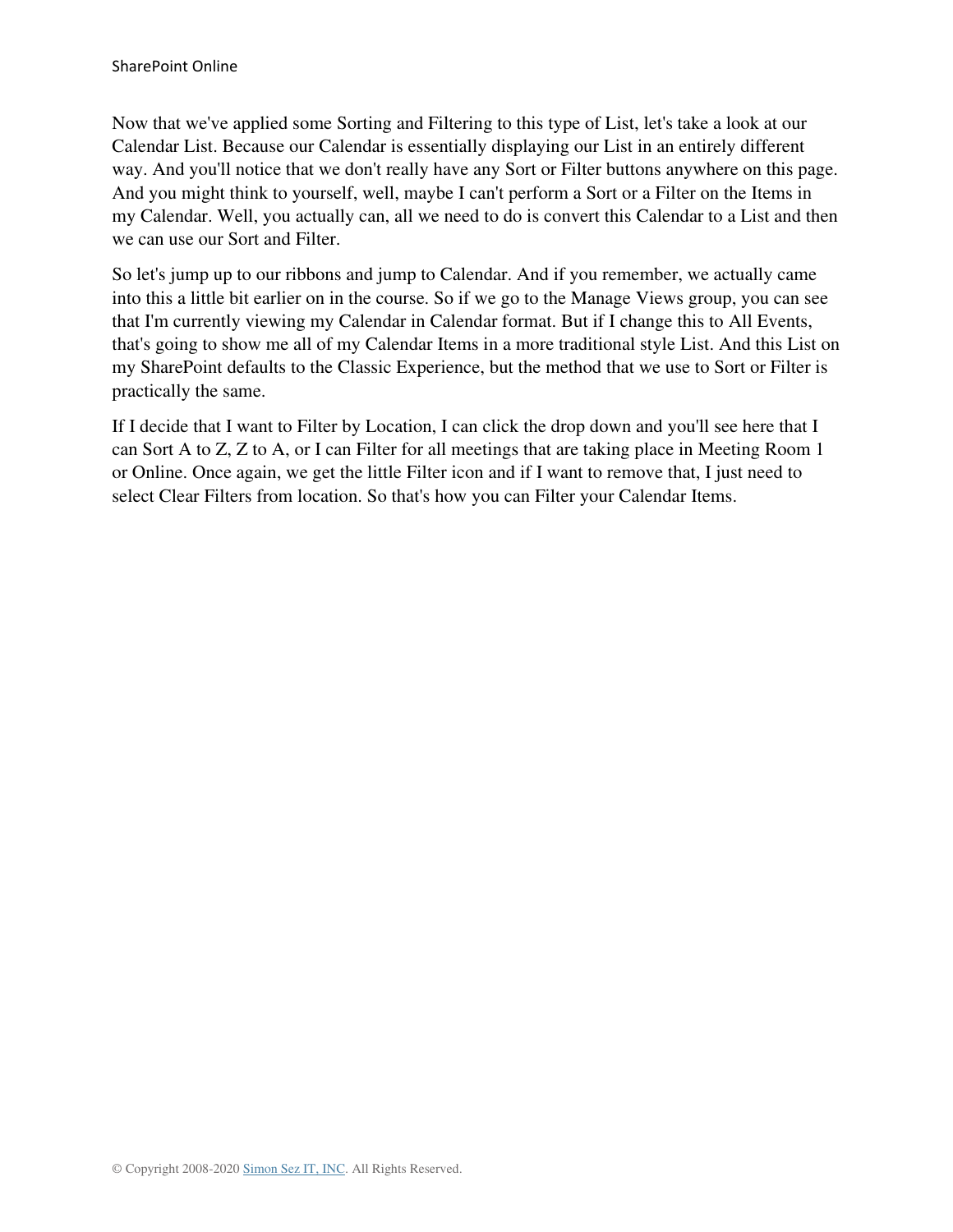#### <span id="page-27-0"></span>**Video: List Views**

**Deb:** As we've already seen in this course so far, let's give you a place to store your Records. So now that you're able to store and maintain those Records, you might need at some point to search the List to find specific Records. And built into Lists, we have something called List Views. And List Views are basically Predefined Filters. And many of the templates that you use in SharePoint will come with their own Predefined Filters.

And if you're not sure what I mean by Predefined Filters and List Views, let me show you an example. So I'm in the GlobalTeacher Training Task List. And if you remember, we've got a few different Tasks in there, and a couple of them are showing as completed. Now, as I mentioned when I was talking about deleting, what if I only want to see the Active Tasks, and I don't want to see the Completed Tasks?

Well, I can use one of the inbuilt predefined List Views in order to do that. And the List View is located just above the List. You can see currently, the one in blue is the one that I'm clicked on. So currently, I am showing All Tasks. If I click on Calendar, it's going to show me my Tasks, but viewed in my Calendar.

So, this is based on the Start Date, and the End Date of the Task. If I click on completed, it's going to show me all of my Completed Tasks. And if I click the three dots, I have a few more different List Views that I can use.

So for example, a Gantt Chart, I can see my Late Tasks. So that would be any that have gone past the due date. I can see just the Tasks that are assigned to me, or I can see Tasks that are upcoming. You'll also notice underneath that I can choose to modify this view and also create my own view. And we're going to be doing that in the next lesson. But for the time being the main concept I want you to grasp here is this concept of inbuilt List Views. Now let's jump across to our GlobalTeach Contacts List.

Now when it comes to the views for this particular template, the Contacts template, all of the List Views that I have are located in this drop down. So currently, I'm displaying All Contacts, and I don't really have any other views other than All Contacts. The two below are just showing in a List or in a Compact List, which just makes the line spacing a little bit less.

But you'll notice that unlike the last List that we looked at, where we could show the Completed Tasks, Upcoming Tasks, my Tasks, so on and so forth, we don't actually have any inbuilt for this Contact template. And you'll find that with some of the templates that don't necessarily all come with those inbuilt List Views.

But of course, we can create our own new view and use that in this List. Now with something like a Contacts List, you're probably going to use Filters if you want to extract certain pieces of information. Like we saw before, if you just want to see the Records for a specific company, I can very easily apply a Filter to the Column in order to see that.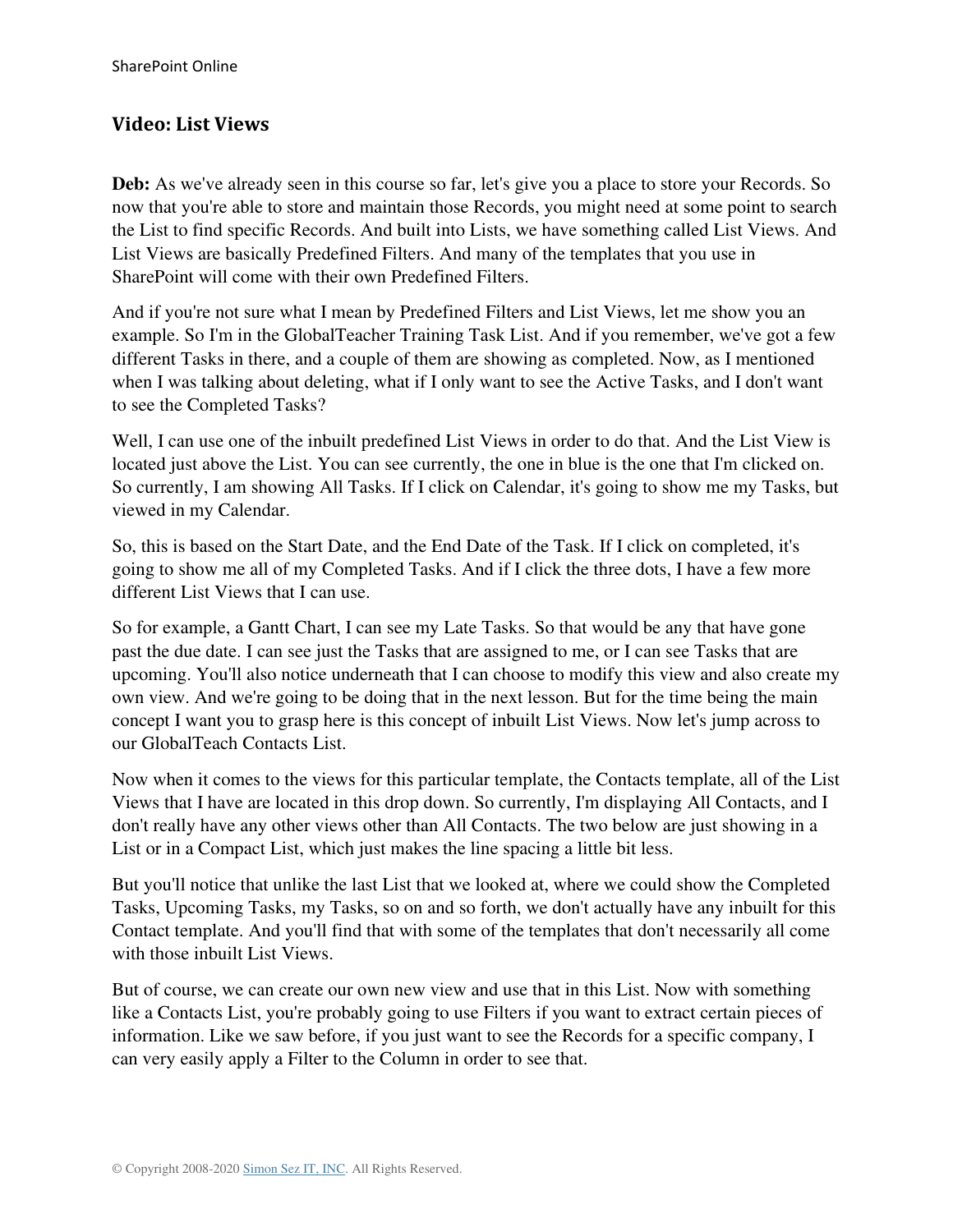The alternative way of doing something like this would be to create your own view. And if we check out the drop down menu again, you can see that we do have the facility to do that in here as well. And that's exactly what we're going to be doing in the next lesson.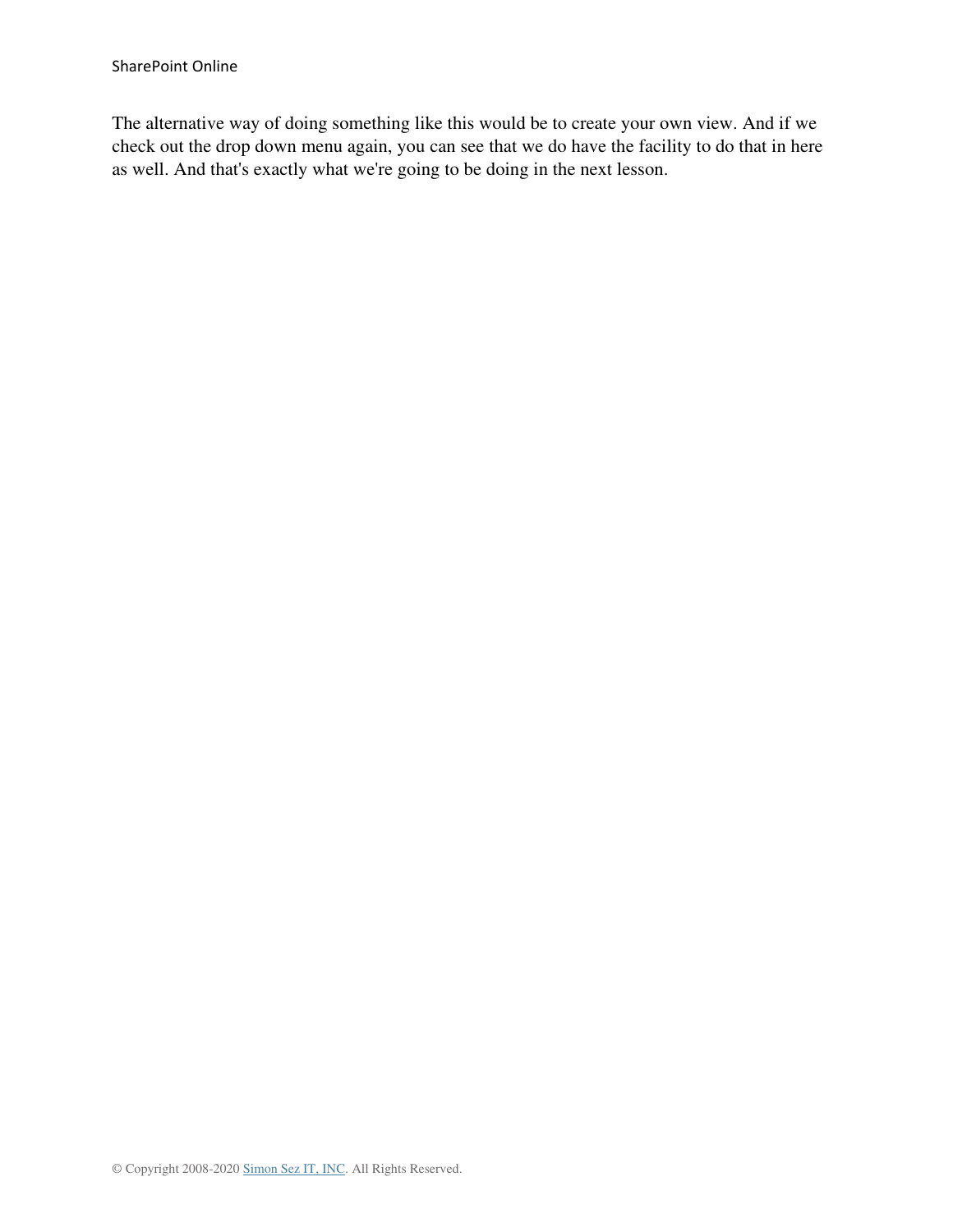## <span id="page-29-0"></span>**Video: Creating and Modifying List Views**

**Deb:** As we've already seen, if you build a List based off of a template, some of those templates come with default views. And if you remember, when we were taking a look inside our Contacts, this particular template only comes with one view, and that is to display all of the Contacts. So how can we maintain this List by creating our own views, and also modifying them? Well, let's do exactly that.

What I'm going to do here is create a brand new view for my Training Contacts. And the way that I want this view to look is I want it to display just the Contacts for Kings Landing PLC. And I also want to modify some of the Columns that I have in this view. For example, you can see here, I'm not really using the Attachments Column, or the Home Phone number Column. So in the new view that I'm going to create, I'm going to make sure that I get rid of those Columns. And when I start to put together this view, I might find that there are some additional Columns, which aren't currently being displayed that I want to display in my view.

So let's create this view, we're gonna jump up to the drop down next to All Contacts, and we're going to go down to Create New view. So I need to give this view a name. Then I get to choose if I want to show this as a List, a Calendar, or a Gallery. Now for this one, I want it to look pretty much the same as the All Contacts view, so I'm going to keep it as List. I can then choose if I want to make this a Public view or keep it as a Private view. And as you can see there, it says; "Public views can be visited by anyone who has access to this List". So I'm going to keep this as a Public view and click on Create.

So now you can see I'm actually in my new view, Kings Landing PLC Contacts. And because I haven't really defined any criteria for this view as yet, it's currently just displaying all of the Contacts the same as if I'd selected All Contacts. So what I want to do here is I'm going to go in and edit the current view. And this is where I can get very granular about the Columns that I want to display. If I want to Sort, if I want to Filter, and a few other Settings as we move through. So I can see the name there is fine, I don't need to make any changes there.

The next section is Column. So this is where I can define the Columns that I want to appear in my view. Now, if you remember, we weren't really using the Attachments Column so that's a bit of a waste of space. So we might as well get rid of that one. I'm also not really using the Home Phone number Column, so I'm going to deselect that one as well. But I do want to add into this view, the City Column, and also the Job Title Column. And you can see all of the other Column Headings here that I could possibly use in my view, there's a lot of them.

If we move down to the next section, I can specify if I want this List sorted or if I want this view sorted. So I can go in and I can choose a Column that I want to Sort by. So maybe I want to Sort by the Last Name Column, and I'm going to sort in ascending order. Next, I can choose if I want to apply a Filter. Now remember, for this List, this is for the Kings Landing PLC Contacts. So I'm going to say Show Items only when the following is true. Show the Items when Column Company is equal to and then I'm going to type in Kings Landing PLC.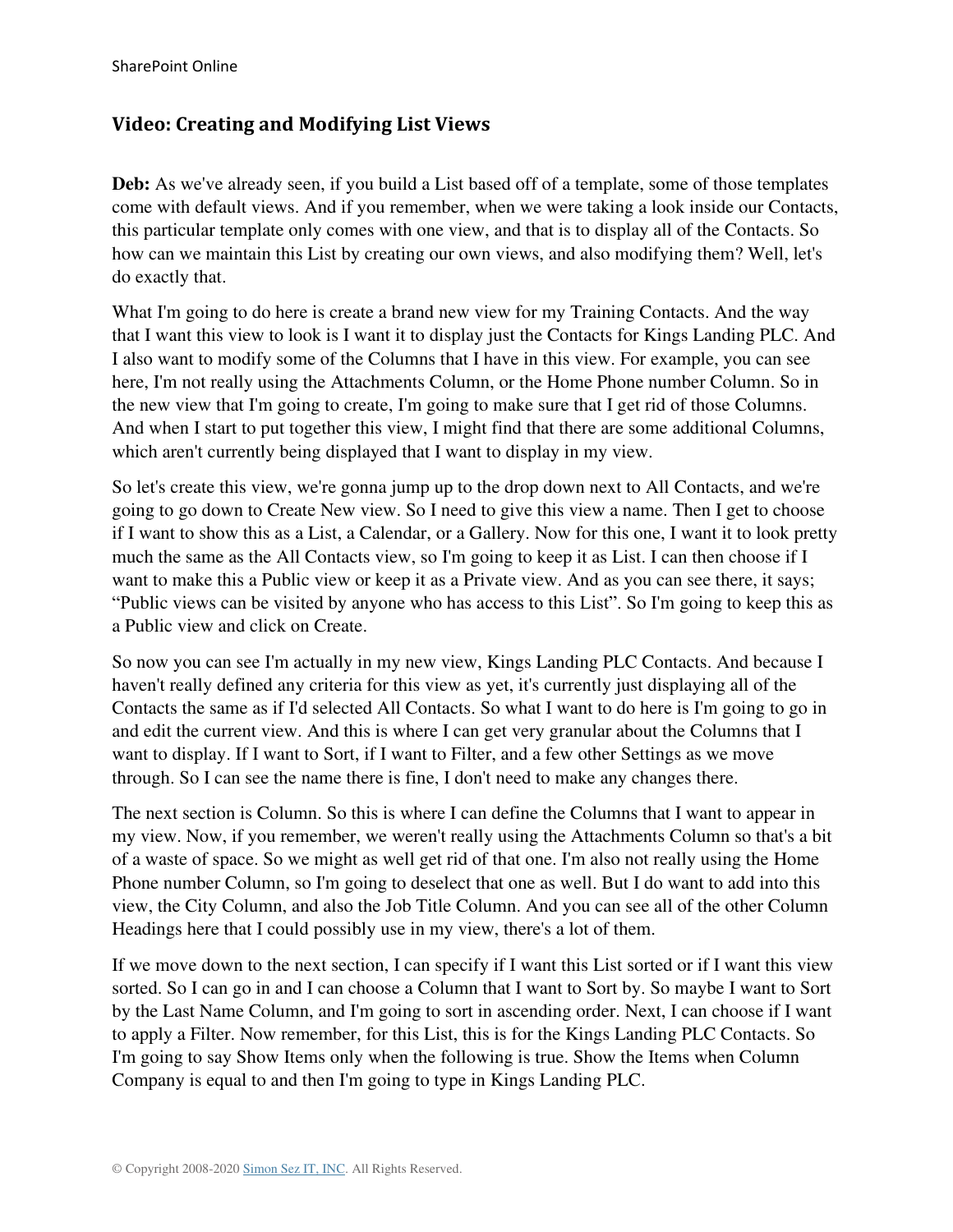Now this is all I'm going to define in this particular view. But I would recommend that you have a poke around some of these additional Items that you can define for your view. So things like Tabular view, you can choose if you want to group your Contacts, you can even do things like add Totals to your view as well. So definitely worth a look through here. For the time being, I'm going to just say Ok at the bottom, and straight away, you can see that my view has now changed.

It's removed the Attachments Column, it's also removed the Home Phone number Column, and it's added in the City Column, and also the Job Title. So now if I click the drop down, I can switch between All Contacts, or just the Kings Landing PLC Contacts. So I've essentially created my own custom view.

So now that we have this new view, how do we go about modifying it if we want to make any changes? Well, we could very simply click the drop down and say Edit current view, which is going to take us back to that Edit View page, and we can make whatever changes we need to make. But let me show you a slightly different way. Instead of doing that, what I can do is from this menu running across the top, I can say Edit in Grid View. And now all of these fields become editable.

So for example, for Cersai Lannister just here you can see that currently she doesn't have a city listed. So what I can do is I can click in here and I can add in a city manually. Once I'm done I just click Exit Grid View, that is a much quicker way of making simple modifications to your Records. How else can we change this view?

Well, if we scroll across, you can see on the end here, it says Add Column. So if I click the drop down, I can choose what kind of Column I want to add. So maybe I want to add a Column to this data, which tells me this person's department. So that's gonna be a word essentially, it might be Sales, it might be HR, it might be Marketing.

So what kind of data type do I want to use for this particular Column? Well, I could use Single line of text. That will allow people just a free type in whatever they want. Now, the problem with that is particularly if you've got lots of people managing this Contact List, is it leaves you very susceptible to typos, spelling errors and mistakes.

Before you know it, maybe someone has put HR in the Column and somebody else has written out human resources. The system is going to see those as two completely different Records instead of two people that are within the HR department. So what I like to do here is really try and lock this down and prevent as many errors as possible by giving people a set List of choices. So for this Column, I'm going to choose Choice. Let's give the Column a name, I'm going to call it Dept.

I could add a Description, but I'm not going to at the moment, the type here is Choice. And now I can enter in the different choices. So let's see, choice 1 is going to be HR, choice 2 is going to be Finance, choice 3 is going to be Marketing, I'm going to add another one, this one's going to be Sales. And let's add another one here of IT. And you could carry on going. Now I'm not going to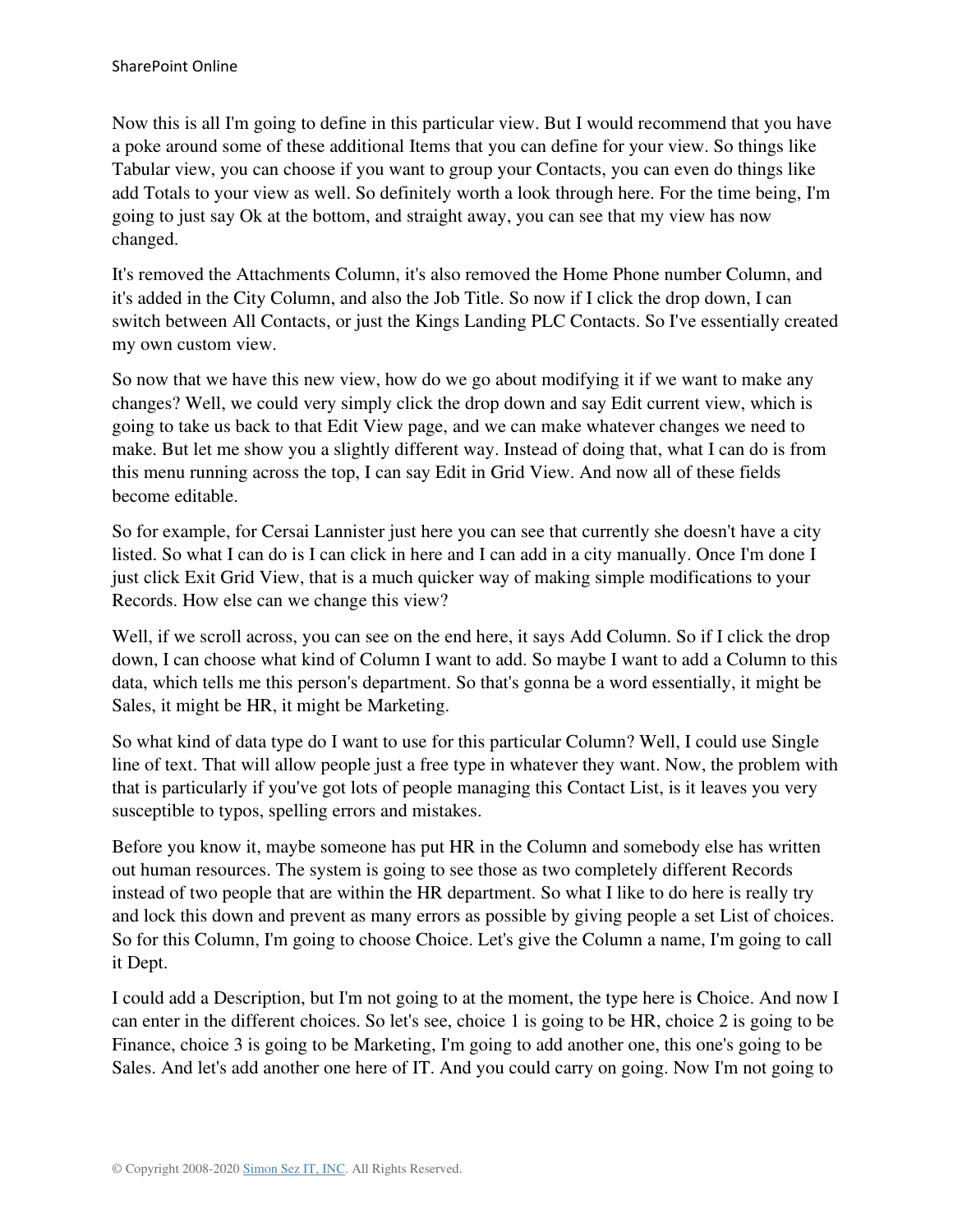check this checkbox. Because I don't want people to be able to add their own values manually, I want them to select one of the options that I've set. I can then choose a default value.

So before they actually select something from the drop down menu, do I want a particular choice to show in the field? Well, I'm going to say No here, I'm just going to click on Save. And there we go. Now I have a Department Column. So now that we have that new Column, let's add a brand new Contact.

I'm going to go up and click on New. And let's say the Last Name is still Lannister, this time, we're going to say the First Name is Tyrian, I'm not going to bother with the full name, because I don't actually have that displayed in my Record, let's give him an email address. The company is again Kings Landing PLC. His job title is let's just say he's an assistant. And I won't fill out the rest of these. But if we scroll down, you can see right at the bottom, there is a new field Department.

And notice as I hover over it and click, I'm getting a pop up menu, which is gonna allow me to make my choice. So let's select Finance, and I'm going to click on Save. And if I scroll across, you can see that the Department is showing as Finance. Now what you'll find is that if you add a new Column and you already have Contacts in there, obviously it's not going to populate this information for the existing Contacts. So this is where I would use this Edit in Grid View, because this is a lot quicker.

If I click in Department now, I can then just select the Department that I need. So let's go for Marketing. And then for this one, let's go for IT. Exit Grid View, and there we go. Now that I've added this Column, what about if I want to delete one of these Columns? Well you could go in and edit the current view, scroll down, and find the Column that you want to remove, and just deselect it.

Another way that you could do this would be to click the drop down next to the Column you want to remove, go to Column Settings, and select Edit. And then right at the bottom here, you have a Delete button. Now another thing you might want to do just to liven up this List is you might want to format this view. So if I click the drop down, we have a Format Current View button right at the bottom. This just allows me to apply some alternating row styles or some conditional formatting.

So I could say Edit Row styles. And I could change the color if I wanted to. We're not going to, I'm just going to stick with this light gray and click on Save. And that can sometimes make a long List easier to read. Now there is a lot of maintenance that can go on with a List. You can change views, add Items, Filters, or add Columns, remove Columns, and there's even more that you can do behind the scenes. So this is where you might want to dive into List Settings and have a little look at the options that you have in there.

Now if you're working on a page in the Modern Experience, like I am just here, you don't have your ribbons at the top where you can access your List Settings. So another way to get into those is by clicking the cog icon in the top right-hand corner, and then you have Lists Settings in there. And this is going to jump across to a page which should look reasonably familiar to you.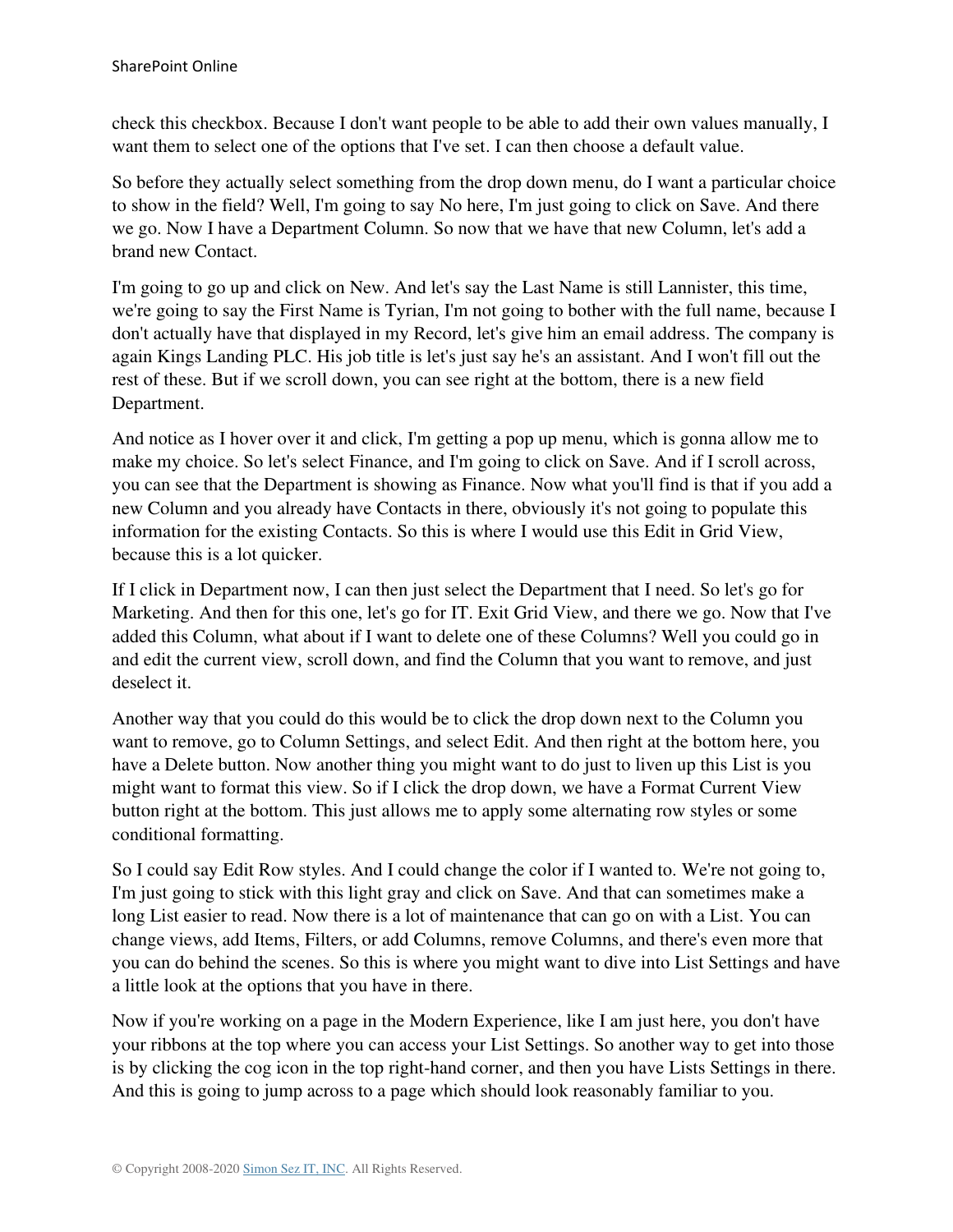Now, I will say that if when you click on that cog the List Settings is grayed out, it means that you have permission levels less than a member. So it means that you're probably a visitor or a guest in this SharePoint site, and you don't have access to take a look at those List Settings. So if we quickly jump back into List Name, Description, and Navigation, remember this is where you can come to change the name of your List.

So once we're in here, I'm going to take this opportunity to change this to GlobalTeach. And I'm going to remove the word Training and we'll just have GlobalTeach Contacts. And remember, if you want to make sure that your List is displayed in the Quick Launch Menu on the left-hand side, make sure you have the Yes radio button selected in here. Let's click on Save. And we should find that our title has now updated.

Let's jump back to Home, back into our Contacts, and there we go; GlobalTeach Contacts. And let's switch across to our brand new view, Kings Landing PLC Contacts, and there we go. So that is how you can create your own custom view in SharePoint.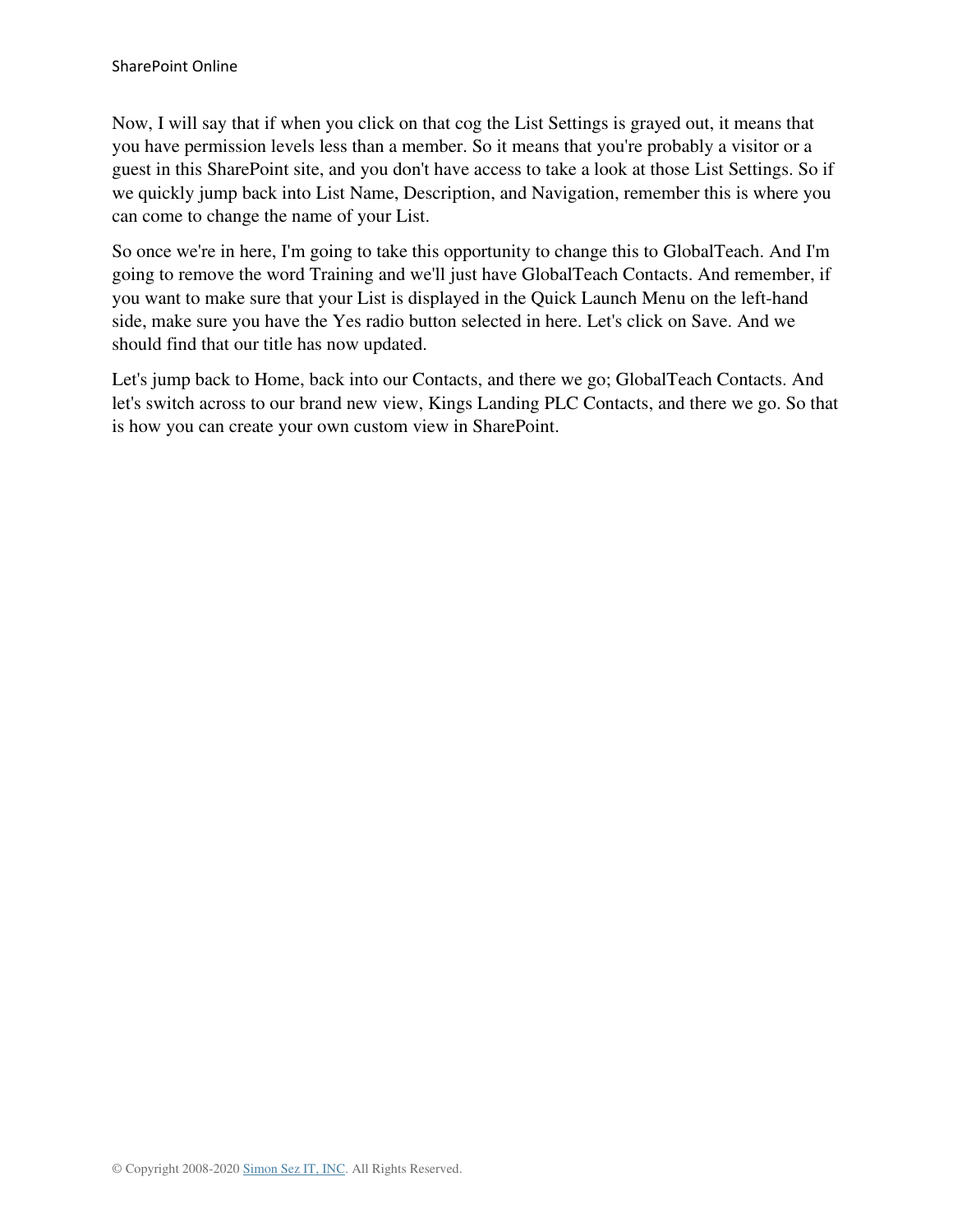## <span id="page-33-0"></span>**Video: Creating Custom Lists**

**Deb:** Having all of these Lists templates built into SharePoint for things like your Contacts and your Tasks is great because they're easy to use, and they give you a good foundation from which you can build from.

But many times, you might not need one of these default templates, you might need something completely different. Maybe you need a List to store asset details, or maybe product details, or something else that's outside of the norm in SharePoint. So, what do we do if we want that kind of List?

Well fortunately, there is a template that we can customize to create a Custom List. And it is a template, but it only comes with one Column. And the idea behind this is that you can basically customize or add your own Columns, and build it from scratch. So we're going to create our own Custom List and then add our own Columns. So maybe I want to create a List that shows all of our global office locations, and how many employees we have in each of those locations. So I'm going to give my List a name, I'm going to call it OfficeLocations. Remember, I'm not putting a space in there. Let's click on Create. And once again, now I've created this List, it's jumped me into my Site Contents page.

Now because this is a List, I want this to show in the Quick Launch Menu on the left-hand side. Can you remember how we do that? Well, let's find OfficeLocations, and I can see it's just here. Let's click the three dots and jump into Settings. And from our List Settings, we go to List Name, Description, and Navigation. And this is where we can modify the name and also choose if we want to display it in that Quick Launch Menu. So I'm going to put a space in between office and locations and say yes, I want to put it in the Quick Launch Menu. Let's click on Save.

So now if I jump back to Home so that the page refreshes, I can see at the bottom here we have OfficeLocations. Now because this is another List, I'm going to edit the List and just move that Item up. So let's click the three dots, and move up, and Save. So now I'm in this brand new List. As I said it only has one Column, and that is the Title Column. So the first thing I'm going to do is modify this heading because I don't want it to say Title. So to do that, if I click the drop down arrow, go to Column Settings, I can say Rename, and I want this Column to be called Location, and click on Save.

So now I'm going to go in and add my own custom Columns. So underneath this first Column, I want obviously the geographical location of our global offices. Maybe in the second Column, I want to know how many employees there are in that particular office. So let's click the drop down. And this time, I'm going to say that I want this data type to be Number. Now the name of my Column is going to say number of employees. The type is Number, I'm getting a preview underneath that's absolutely fine.

Number of decimal places, well, I don't think there are really going to be any decimal places. So let's just leave that on automatic. I could enter in a default value if I wanted to. In this case, I'm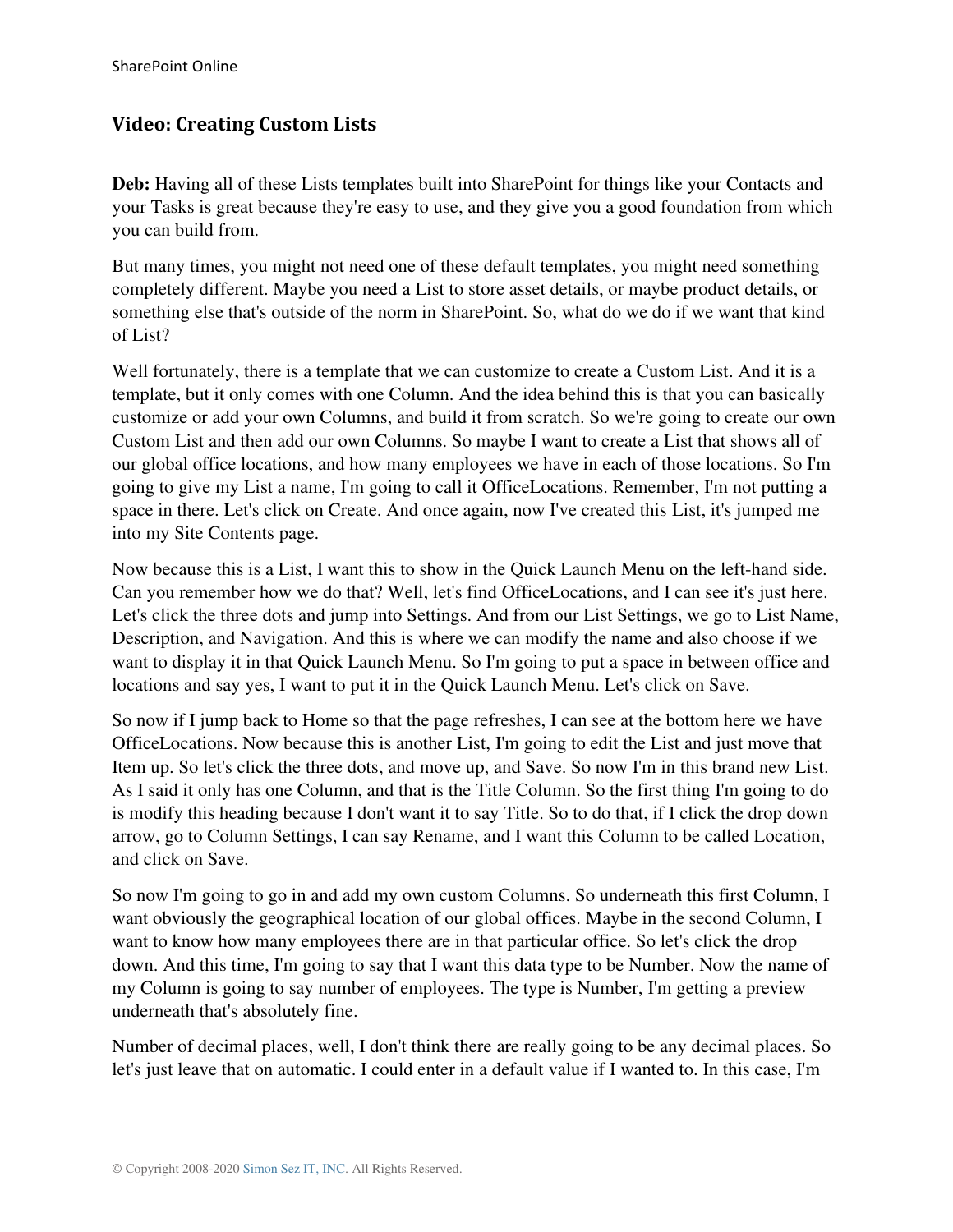not going to I just want this to be a field that people can type in 50, 100, 150, something like that. And let's click on Save. And there we go, we have our new Column.

Now I can widen these Columns out simply by dragging the border. Let's add another Column. So maybe now I want to add in the name of the manager of this particular office. And for this one, I could choose person or I could make sure that people are typing in the correct manager's name by using Choice.

So for this one, let's just say manager, I want it to be Choice. And let's say the first manager is called Jenny Smith. Our second manager is Matt Barker. And our third manager is Naomi Thomas. Of course, I could go through adding more if I wanted to. I'm not going to use any of these as a default value, let's just click on Save. And then the final Column that I'm going to add is whether this office is an HQ, if it's a headquarters office.

So for this one, we're going to use the Yes/No option. So my title is going to be Head Office, the type is Yes/No, I actually am going to give this one a default value of let's go for No and click on Save. And there we go very simply, I've managed to create my own Custom List. So now let's go in and add some data.

If I click the New button at the top, you'll see that it's going to display all of the new Columns that I've added. So for the Location, let's enter in London. Number of employees, let's say there are 1500 employees in London. The manager, well, that is Jenny Smith. And is this a head office? Yes, it is. Let's click on Save. And there I have my first Record.

Remember another way I can do this is simply to edit in Grid View. I can add my new Items. So let's say Paris is another location. In Paris, we have 1000 employees, and the manager is Matt Barker. Is this the head office? No, it's not. Exit Grid View to save that List. So, very simple to choose that Custom List template. Start out with one Column, and then customize and add your own Columns to essentially build a bespoke List.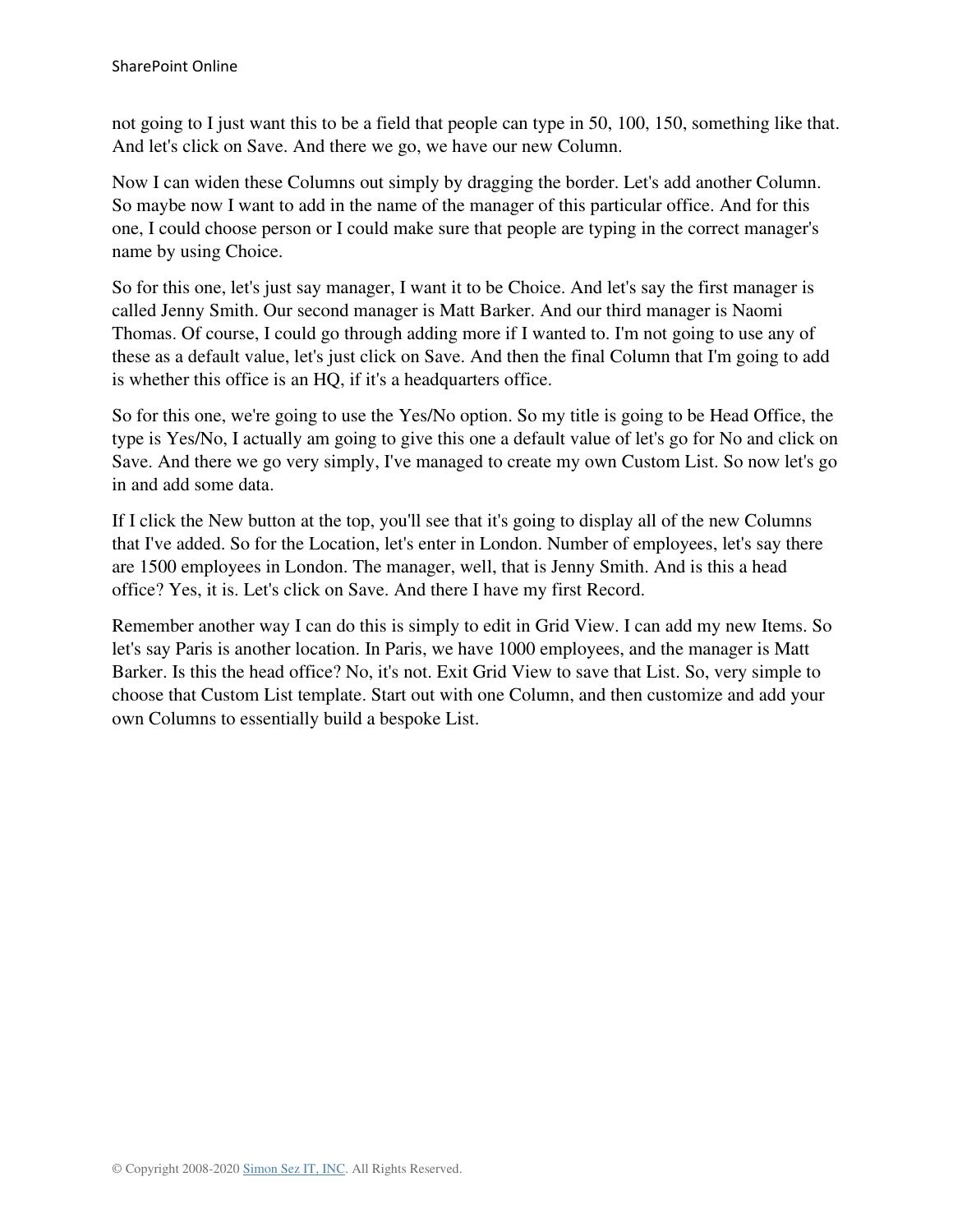## <span id="page-35-0"></span>**Video: Important List Data from Excel**

**Deb:** As we've already seen, SharePoint has different templates you can use to build standard types of Lists. But you're going to get to a point where you maybe have a List that's been created in another application. So something like Excel, that you want to import into a SharePoint List. So we're going to do exactly that.

You can see on the screen right now I have an employee List. And this is a reasonably small dataset. It shows the Employee ID, the First and Last Names of the employee, the Department, the Location and their Salary, and I want to pull this into SharePoint as a List. Now, of course, what I could do is I could create a List in SharePoint and manually add these entries. But that's going to be extremely time consuming. Fortunately, in SharePoint, there is a way that we can very quickly import anything that we have in an Excel List and even Lists located in other applications.

So to import a List from Excel, all we need to do is from the Home page, jump up to the New button, and go into the List menu option. Right at the top here, underneath the create a List heading, we have a big old button there that says From Excel. So that looks like exactly what we want. Let's click it and see what happens. So now I get a Choice, I can upload from my device, or I can choose a file that's already located within SharePoint. And it's basically recognized that I have a couple of Excel spreadsheets just here.

Now in this case, I want to upload that Employee List. So I'm gonna say Upload file, and then I need to find where this file is located. So I've navigated to the folder, there is the file, let's click on Open. SharePoint is now uploading that information and building the List. So at this stage, we get the opportunity to customize what we're importing. So you can see here it says, "You don't have any tables in this file, you need to define tables to import as a List". And that is completely correct. So that information contained within that Excel spreadsheet, I hadn't formatted as a table. It was just data that had been typed into the cells, and I'd applied a bit of formatting to the headings.

Now just below, it's telling me what I need to do to tell SharePoint which information to import. I need to open the Excel document, select the cells to include, select the data and click Format as Table. So it's basically saying to me, I can't import this information unless you format it as a table. So let's do exactly as it says, I'm going to click Open to open the Excel document. And it needs me to format this as a table. So all I need to do here, and if you're not particularly familiar with Excel, this isn't too complicated.

I'm just going to click somewhere within my data. On the Home tab, we have a Format as Table option. And now I can pick any one of these table styles. So I'm just going to go with this one just here. It's saying the data for your table is in the following range, A1 to F32. And I can see yes, it does start at A1, and it does go down to F32. Because basically what Excel will do is it will look at where you're currently clicked and select the cells that contain data around it.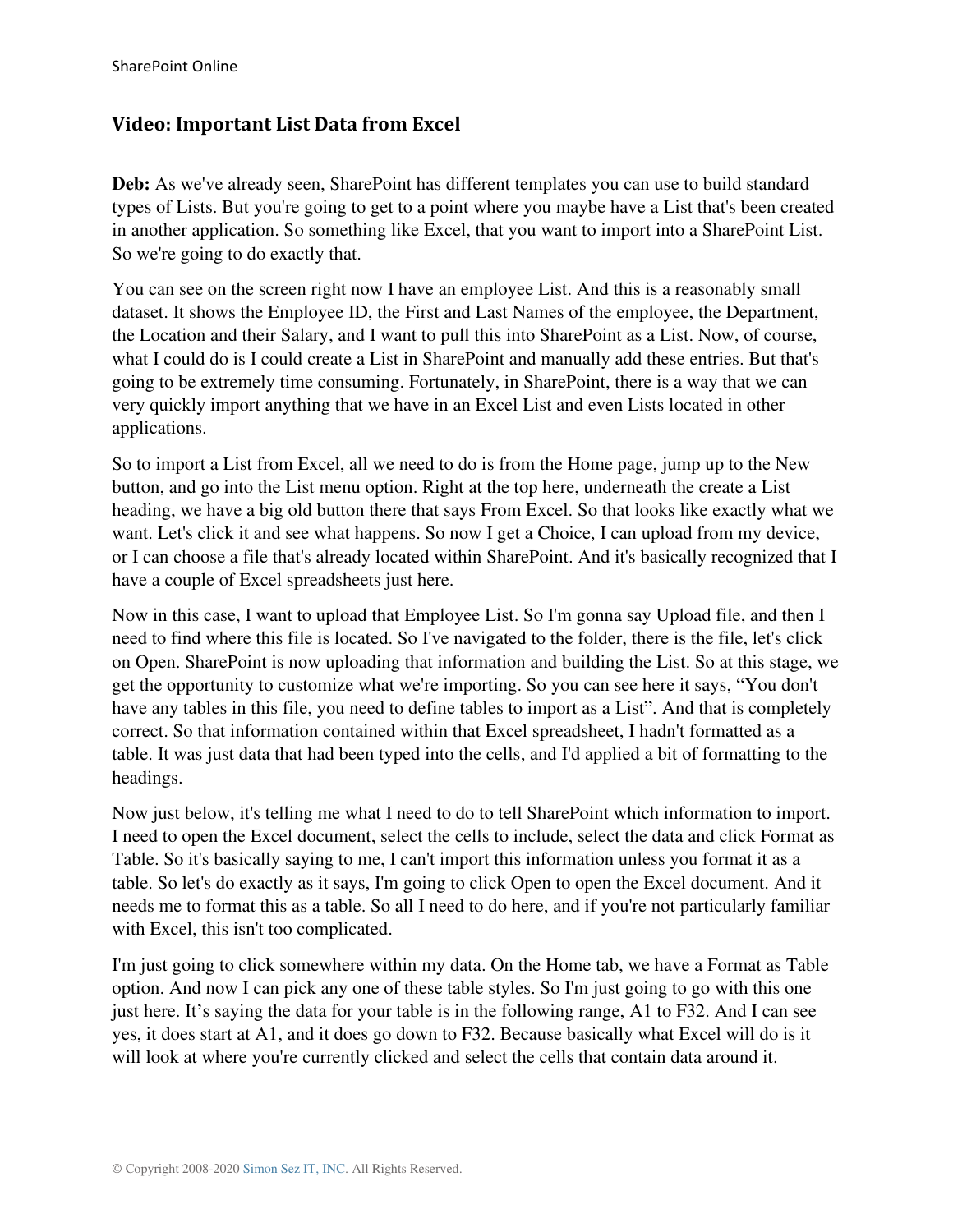I want to make sure that I specify that my table has headers, because this is what's going to be used for the Column Headers in the List in SharePoint. Let's click on Ok, I've now formatted it as a table, and one last little step I'm going to do here is I'm going to give this table a name. So we do that by jumping up to Table Design, and instead of the generic name of Table 1, I'm going to call this Employee or Emp\_Info. Again, I'm not using any spaces there, I'm separating the two words with an underscore and hit Enter to set.

So now that I've done that, I can close down this tab and click this Refresh button. And now SharePoint is recognizing this as a table of data. You can see at the top here, it's picked up the name of my table from this file. And then underneath it says; "Check the Column types below and choose a new type if the current selection is incorrect". So I need to go through and look at the data contained within each Column, and make sure that the type specified above is correct. So in here in the Employee ID, I have some numbers. So I want to make sure that this is Number.

The next Column is Name, so this is essentially Text. So I'm going to say, Single line of text. The same applies to the Last Name, and also to the Department. Let's click on Next at the bottom. I now get to give this List a name. And you can see it's put in this really, really long kind of messy looking name. So we're going to get rid of that, and we're going to replace it with Employee List.

Now again, I could add a Description. I'm not going to, to save bit of time. And this is where I can now specify if I want to add this Employee List into the Site Navigation. So I'm going to say Yes, I do. So let's keep a check in that box and click on Create. And there we go, there is the List.

Have a quick glance over and make sure everything looks correct. And I can see one little error just here. In this first Column, the heading says Title and what this should actually say is Employee ID. So I'm going to click the drop down, go to Column Settings, and rename this Column. I'm going to rename it Emp\_ID and click on Save. Now that whole process was a lot quicker than adding in all of the information manually. So if you have your data in an Excel spreadsheet, it is reasonably simple to create a SharePoint List by importing it in.

The final thing I'm going to do here is go to my Quick Launch Menu, I can see that I have the Employee List just here. Again, I want this moved above Site Contents. So, let's edit this List, and let's move that, and click on Save.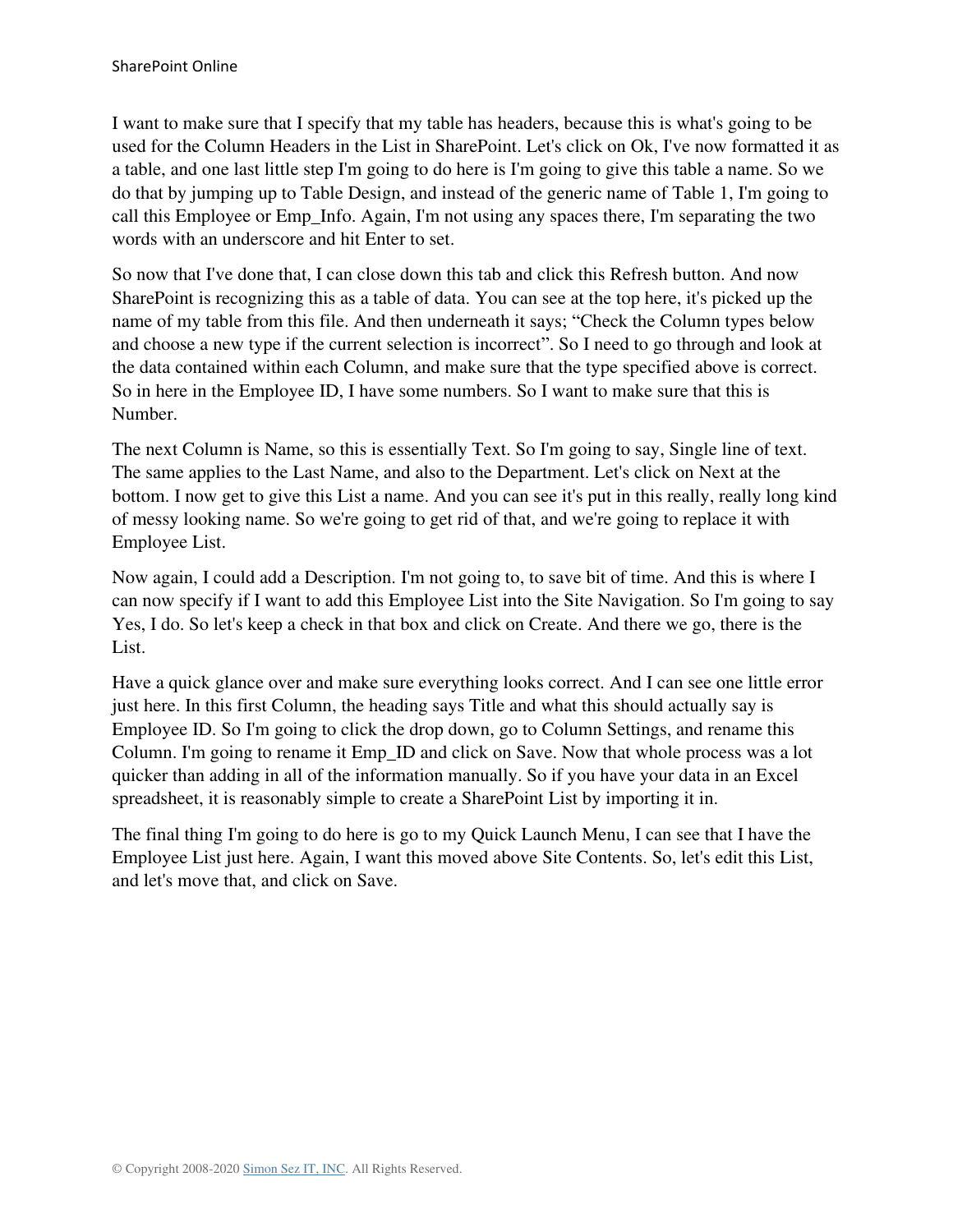# **Section 4 – Creating a Document Library**

## **Video: Creating a Document Library**

**Deb:** Hello, everybody, and welcome back to the course. In this section, Section 4, we're going to start to take a look at another really important aspect of SharePoint. And that is Document Libraries. So what exactly is a SharePoint Document Library?

Well, we've looked at Lists before. And we know that Lists have Headers and Records. Now a Library is similar, it is basically still a List, but it's a List of documents instead. So let's start out by taking a look at an example that might be a little bit more familiar to you.

So I've just opened up File Explorer, and I've navigated to a folder. And this is basically the folder that contains all of the videos I'm recording for this course. You'll also see in there right at the top of the List, I have an actual folder. And then towards the bottom, I also have some documents. And the rest of the files in this folder are video files. What you'll also notice here is that we have column headings running across the top, much like a List; Name, Status, Date, modified, Type, and Size.

But instead of Records, instead of List items, we have folders and documents instead. So if you can imagine taking this and importing it into SharePoint, that would be a Document Library. So let's now take a look at one in SharePoint. So I'm back in my SharePoint Team Site, I'm going to go to the Quick Launch Menu, and you can see that I have a Documents link just here. So let's click it and take a look at what we have. So this is a Document Library.

Again, I have some column headings running across the top. And then underneath, I have one folder called General, I can see I've got a PowerPoint presentation, a Word document, and two Excel files. So really, the only major difference between a List and a Library is that a Library contains documents and folders as opposed to Records. Now as with Lists, there are a few different types of Libraries that we can add into SharePoint. And we're going to take a look at some of those in a moment. But before we do that, let's just discuss the types of documents that we can upload into a Library.

Fortunately, you can pretty much upload anything you like. So you can store PowerPoint, Word and Excel files, you can store PDFs, images, video files, and of course folders. One of the only types of files that you can't upload into SharePoint are executable files, so anything that has a .xe file extension. And the reason why is because .xes are potentially dangerous to run on the server. And by default, you can upload 50 megabytes worth of a document into a Library.

Now, if you work in an organization where you have a SharePoint administrator, that is something that they control. So that is in a hard limit, if it needs to be raised, and your SharePoint administrator has the ability to do that. But in general, the default is 50 megabytes. Now, again, much like with Lists, Document Libraries are all based off templates as well. And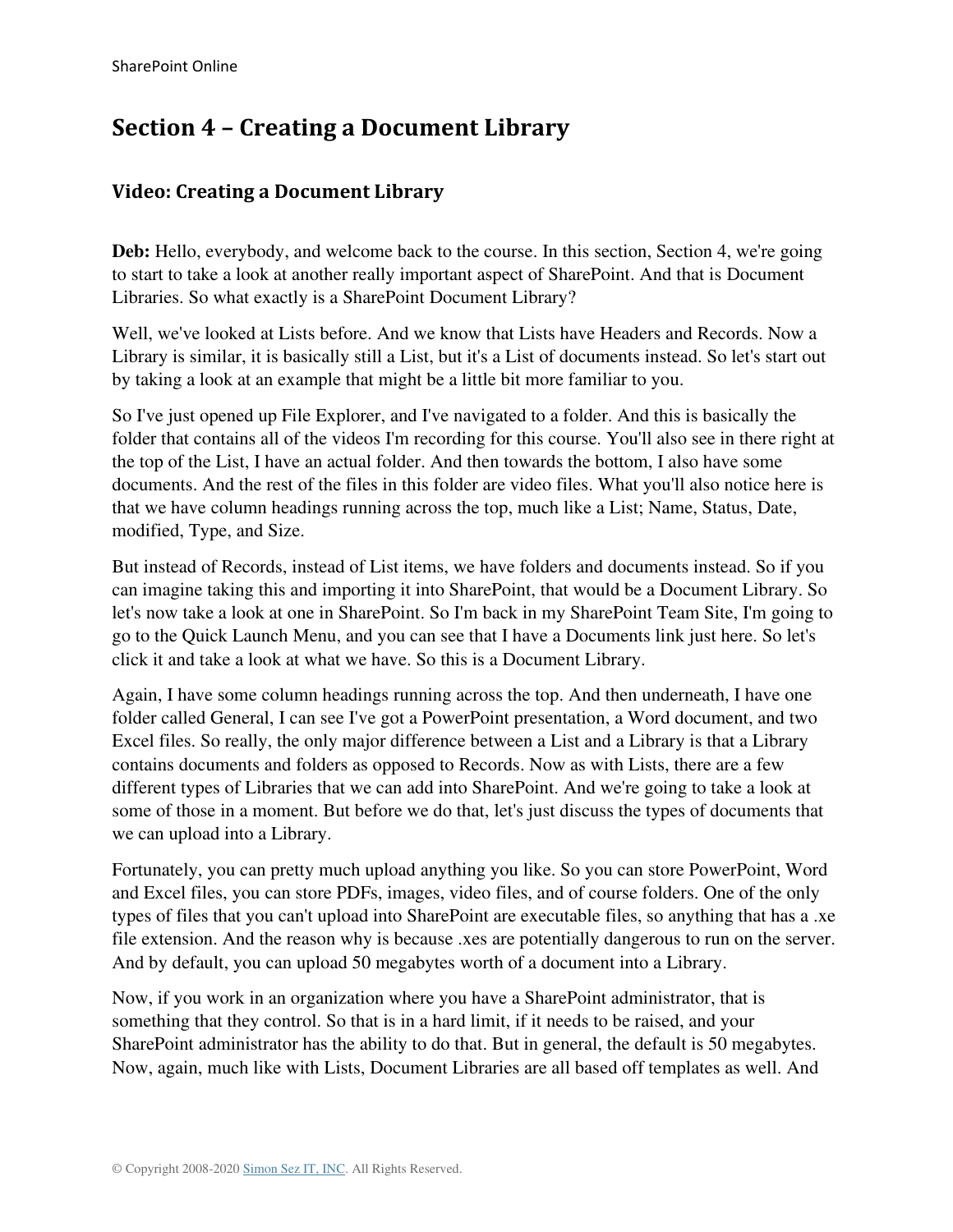what you're looking at here is the default template for a Document Library. And this Library isn't one that I've added.

When you create a brand new SharePoint site, you're going to get a default Document Library along with that, and it's going to look very similar to what I have here. But of course, we can create our own Document Libraries as well, much like we could create our own Lists. If you take a look at the different menu options that we have running across the top, these are a little bit different to when we're in a List.

If I click the New drop down from here, I get something entirely different. This is going to allow me to create a new folder, or a completely new document. And creating documents in this way directly from SharePoint harnesses all of the power of the Microsoft 365 online applications. We'll get more into that a little bit later on. Let's just take a look at a couple of these other options that we have across here.

I also have an Upload button. So if I have an existing file or folder that I want to upload from my PC into the Document Library, I can definitely do that from here as well. We have the Edit in Grid View button, we've seen what that does, we also have a Sync button. So if you want to synchronize this Document Library with OneDrive on your PC, so that you can access your files from File Explorer, then you can do that if you want to. You can add a shortcut to this folder in OneDrive from here as well. And you can also export out this information to Excel. Now I'm going to get more into these as we go through the course.

But the final thing I want to show you in this lesson is just all of the different Document Libraries that you have access to. Now for this, we need to jump back to Home from the Quick Launch Menu back up to New and if you remember this is pretty much the same as when we were looking at all of the different List templates. So if I go down to App at the bottom, remember, these blue tiles are all related to Lists or Libraries. So you can see here we have Document Library, we have Form Libraries, Wiki Page Library, and also Picture Library.

So if you wanted just a Document Library for all of the pictures that you're going to be using, then that is the one that you would choose. And that template is going to come with all of the relevant column headings for pictures and images. So as you scroll through, you'll see that you do have quite a few different Libraries that you can add into your SharePoint site. Now if we just click back and go back to that New button, you'll also see aside from going down to App, we can choose Document Library just here.

And if I create a Document Library in this way, I just need to provide the name, description, and tell SharePoint if I want this to be in the site navigation, this is going to create me just a basic default Document Library. So it's going to look pretty much exactly the same as this one just here. So let's finish off this lesson by creating a very quick Document Library. I'm going to go back to Home, I'm going to click the New button and I'm going to go down to App. And I'm going to add a Document Library. I need to give my Document Library a name. So I'm going to create a Document Library for all of the User Guides that I create.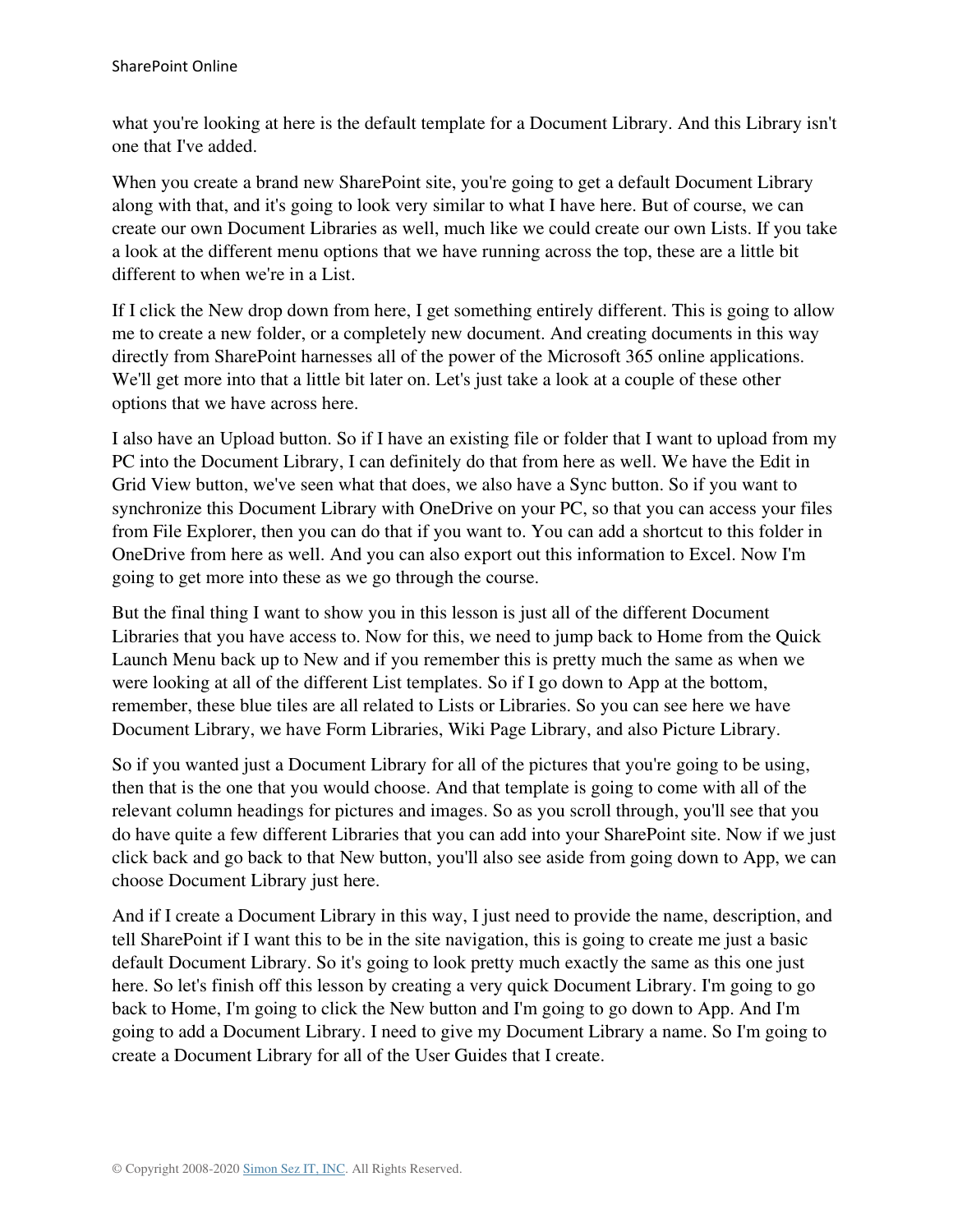So we're going to call this one User Guides. Let's expand out these advanced options and take a look at what we have in here. Well as you would expect, I could add a description, I'm not going to just to save a little bit of time. And then underneath it says; "Create a version each time you edit a file in this Document Library". Now make sure that you select Yes, just here because we're going to get on to talking about versions towards the end of this section.

And all this means is that if you or somebody else edits a document that saved into the Document Library, SharePoint is automatically going to create a new version of that document. So you can still retain the original. So let's click the Create button, and there we go. There is my brand new Document Library.

So I'm very quickly going to add a document to my Document Library. And this is just going to be a test documents. So let's click the New button. I'm going to say I want to create a Word document, it's going to jump me across to Word Online. And again, remember, these Online Versions of the Desktop applications are really slimmed down versions. So they're going to allow you to do all the basic things that you'd want to do in Word, but some of the more advanced options aren't available in the Online Version, you would need to edit in the Desktop Version.

But for what we're doing here, this is absolutely fine. Let's just type in some test text. So I'm going to do a little trick here that all trainers tend to know. And that is the little piece of code to enter in some random text. And there we go. Now if you take a look up at the heading here, it's telling me that it's now saved. So, we don't have to save when we're working in the Online Version, because it automatically saves as we work. And what you'll also notice is that this particular Word document doesn't currently have a name, it just says Document.

So let's say this is the Word User Guide, all I need to do is click away, it's going to rename that file, and as soon as it says saved, I can safely close this down and just give it a couple of minutes. And it will update that title. And there is my first document saved to my Document Library. Now remember, when you are working in this Modern Experience and you're creating new Libraries, it works the same as new Lists. So, your new Library won't automatically show in the Quick Launch Menu, you have to specify if you want it in there.

So let's jump up to the cog button. Let's go down to Library settings, into List Name, Description, and Navigation. And this is pretty much exactly the same as what we do for Lists. And we want to make sure we say Yes to display this Document Library on the Quick Launch and click on Save. Perfect. So let's go back to Home and make sure that that is showing. And I can see that yes, it is. Now I'm going to leave this one underneath Site Contents just so I have something separating all of my Lists and all of my Document Libraries.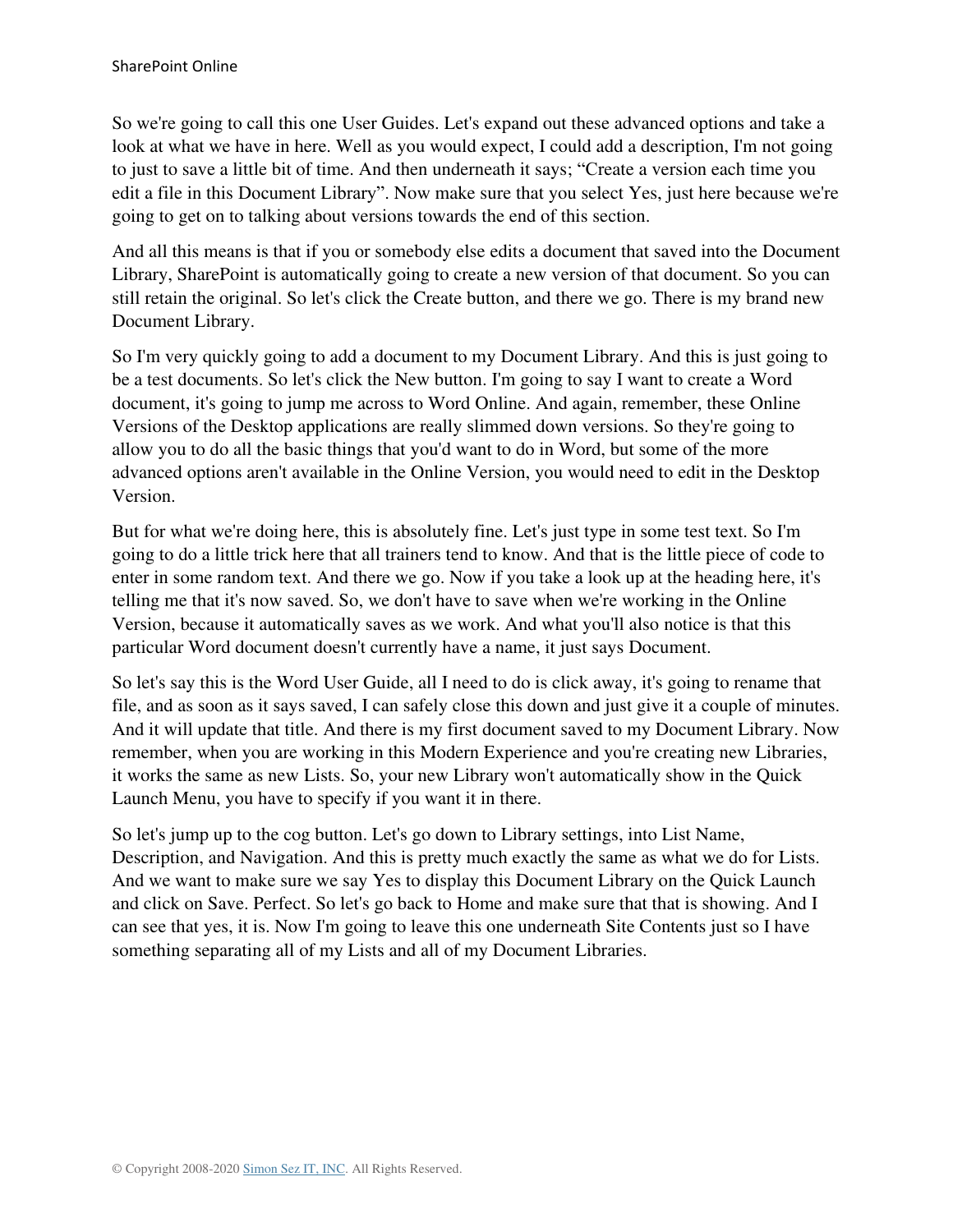## **Video: Uploading Documents**

**Deb:** Now that we've seen how to create a Document Library, and I've showed you how you can very simply create a new document and add it to the Library, let's take a look at how we upload and add existing files from our PC. Because there are a few different ways that you can do this, the first method you can use is to utilize this Upload button.

So if we click the drop down, I can choose to upload a specific file or files, I can upload an entire folder, which might contain one or many files, or I can upload a template. In this case, I'm going to select Files. It's going to open up my local drives, and I can then browse to where the file is stored and simply select it. So I have some files that I need to upload in my SharePoint Online folder. And I'm going to upload this one just here. It's an Excel document called Master List.xlsx. Let's click on Open, give it a couple of seconds. And you'll see that that uploads very quickly.

And just remember, if you are uploading a very large document, you might have to wait a few seconds before that will refresh and appear in the Library. So that is the first way very straightforward and very simple.

The second way you can upload files into a Library is by dragging and dropping. And I will say that this is where the browser that you're using comes into play. I know that for some browsers that aren't Microsoft browsers, you aren't able to drag and drop files from File Explorer to upload them. So if dragging and dropping is something that you like to do, and you're using something other than a Microsoft browser, just have a quick check and see if that works for you.

So I'm going to jump back into File Explorer. And I'm kind of going to place it up here so I can see my List underneath. And this time, I'm going to grab this document just here, Excel User Guide, and I'm simply going to drag it from File Explorer into the blank space in the Document Library. And you can see as I'm holding the mouse button down, it says Copy. When I let go is going to copy and upload that file to the Library. So that is method number two.

Now the third method you could use to transfer one file or many files is to synchronize your Document Library with your PC. So currently, I don't have this Document Library synchronized to File Explorer. You can see I have a Personal OneDrive, I have a Business OneDrive, and some other connections just here, but nothing related to SharePoint. Now I'm actually going to reorganize my windows here, because I want you to be able to see exactly what happens when I click on the Sync button in this menu.

So now I have File Explorer in the right-hand side of the screen, and my Document Library in the right-hand side of the screen. Now keep an eye on what happens to my folders in File Explorer once I click Sync. So I'm going to click the Sync button, I'm going to say Open. I'm getting a message saying that I'm now syncing SharePoint Online Training User Guides and take a look at File Explorer, it's created, essentially a new folder called Train IT Now Limited, which is my company. And if I expand it, there is that folder. And if I click on it, it's going to show me basically everything that I have in this Library, so it's essentially like a copy.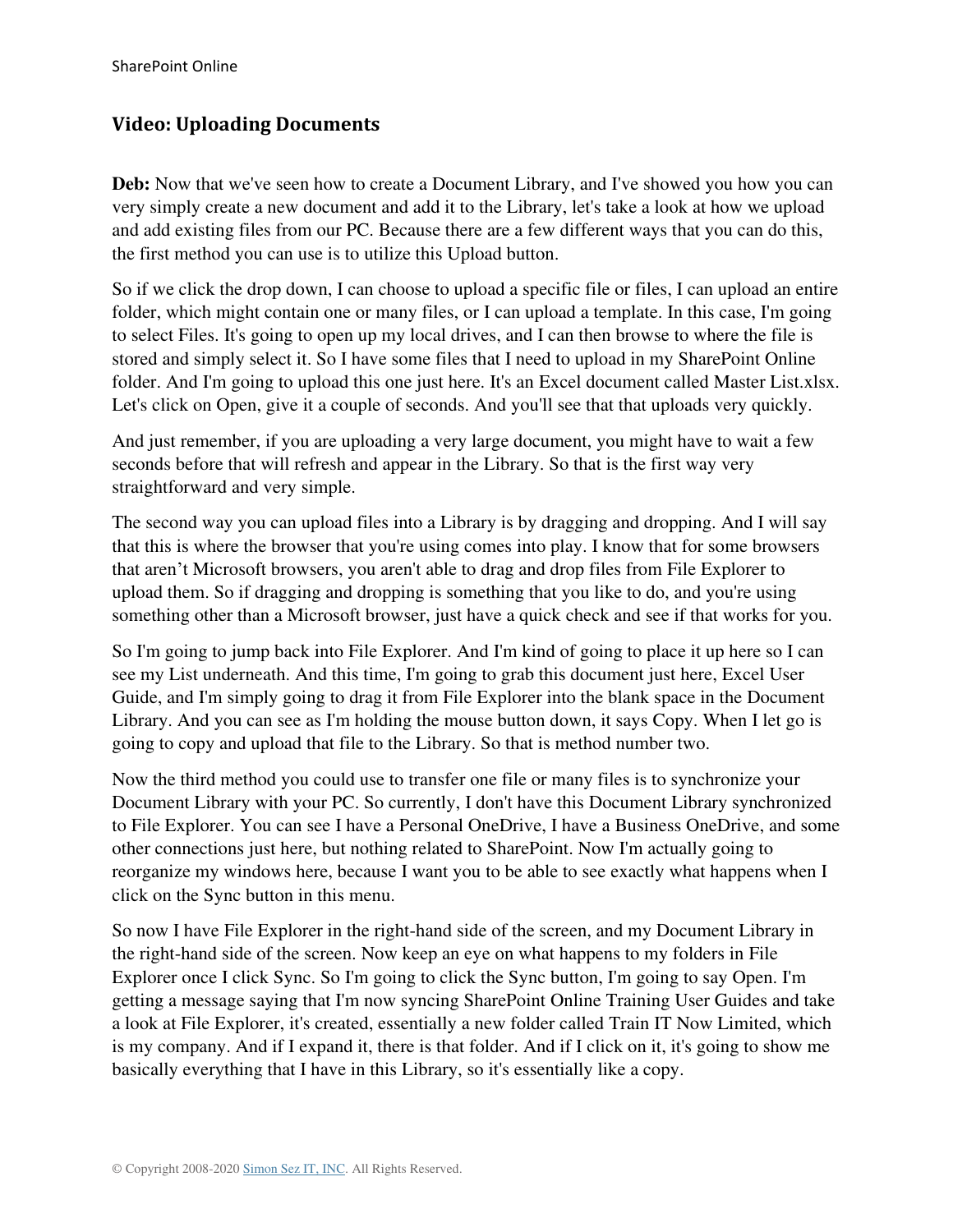And what this enables me to do is I basically don't even need to have SharePoint open to upload files. What I could do is open up another File Explorer window. And let's put that in this side of the screen. And if I now want to upload another file, so something like this one just here, this PDF, all I need to do is drag and drop it into the File Explorer folder. So I'm going to grab House style and Branding drag, drop, you can see it's now moved. And if we go back to our SharePoint site, you can see that it's not there just yet.

Sometimes you might have to refresh your browser just to get that to update a little bit quicker. Now I've done that, there is the document. So those are your three methods. You can click the Upload button, you can drag and drop, or you can synchronize the Library to your local PC and work within File Explorer.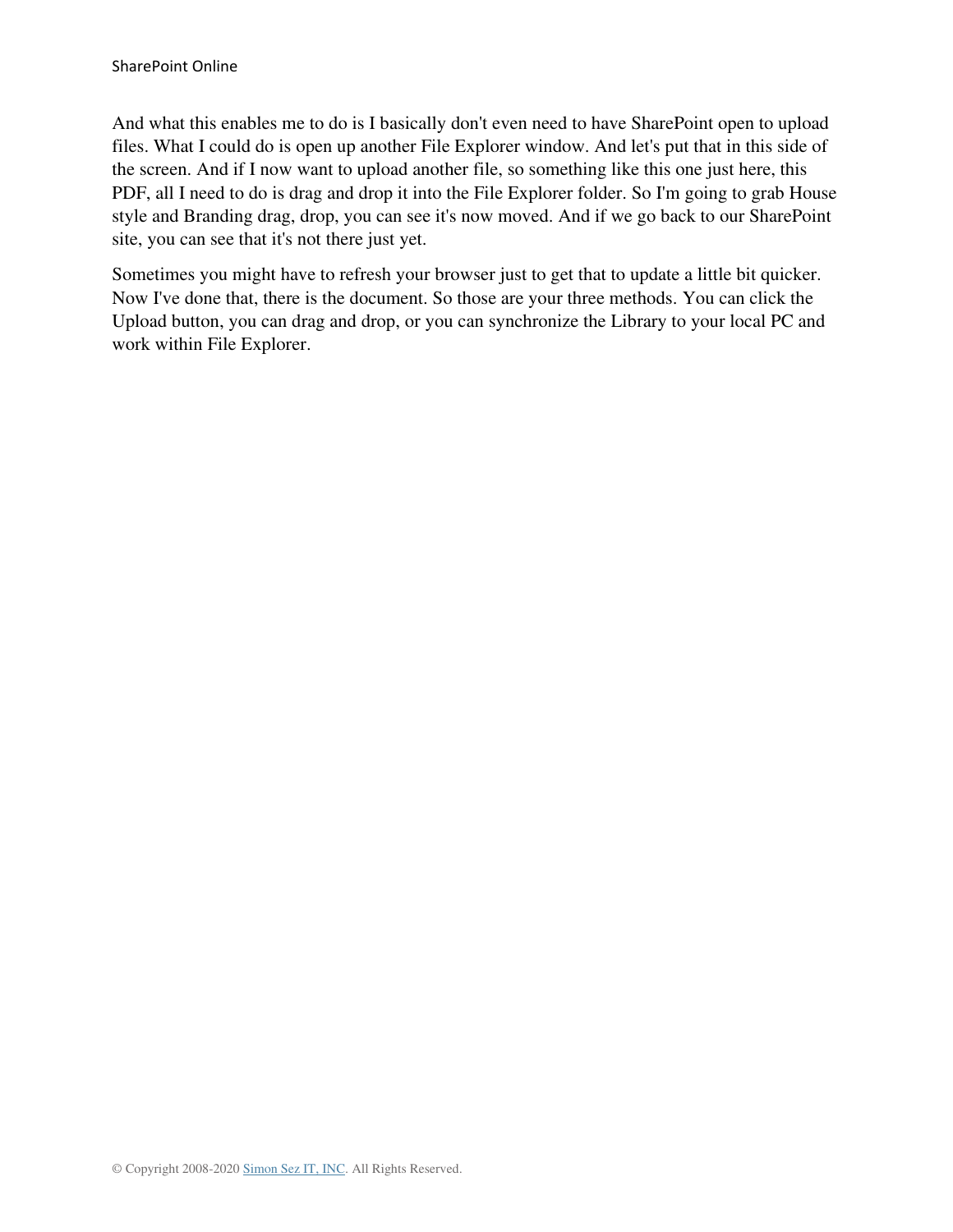#### **Video: Modifying and Editing Documents**

**Deb:** So now that we've uploaded some documents to our Document Library, what happens when we want to modify or edit one of these documents? How does that work?

Well, it's actually pretty simple. So let's say I want to go in and I need to make a modification to the Word User Guide, what I can do is I can click on the link, and it opens the document in Word Online. So this is kind of the slimmed down, Diet Coke version of Word. And you'll see at the top here, it says that I am in Editing mode. So I can come in here and I can make whatever changes I want. So let's just make some minor edits, I'm going to select this first paragraph, let's make that Bold. Let's maybe add some Highlights to this paragraph. And then we'll make this paragraph in Italics.

Now, as I said, in this slimmed down version, and you can pretty much do most things you're going to want to do. But if you really need to do some heavy formatting, or you want to access some of the more complex features of Word, then you're not going to find them in this basic version. What you would need to do in that case is open the document in the Desktop App. And that's a simple case of clicking the drop down next to Editing and choosing Open in Desktop App.

Once you do that, it's going to open that document in the full version of Word. And now I can harness the power of the more advanced utilities. So if I need to go in here and make some more changes, and let's just make these red. Notice in the top bar, it's saving automatically. As soon as that changes to saved, I know I can safely close this down, go back to the Online Version, and just say Continue here. And as soon as that refreshes, I can now see the updates I've made in the Desktop Version. And it really does depend on the types of edits that you're doing. But for most of the basic stuff, editing in this Online Version is going to work perfectly.

So once you've finished making your edits to your document, you can simply close down the tab to jump back to SharePoint. And you can see that in the Modified column, it's telling me that I modified this document about a minute ago. Now what other options do we have when it comes to managing and editing our documents from a Document Library? Well, we have quite a few. So if we carry on using this Word User Guide, as our example, if I hover over, you'll see that we get three dots just here. And if we click it, it's going to open up a Contextual Menu.

So from here, we can do all sorts of things with this file. I can choose to Open in the browser, or in the full Word Desktop App, I can Preview the file before I open it, I can Share it with others, I can Copy the link and also Manage who has access to this file. If I want to maybe Download this file to my PC. So maybe if I know that I'm going to be going somewhere, I'm not going to have great internet connection. So maybe I'm working on a train or I'm at an airport and I need to work on a file, I could download it so that I'm not relying on an internet connection to access the document. I can Delete it, I can Rename it, I can do things like Pin it to the top of the List.

So if this is a particularly important document, I could say, Pin to top. And now it appears up here. What you'll also notice is that when I hover over this Word User Guide, if I actually select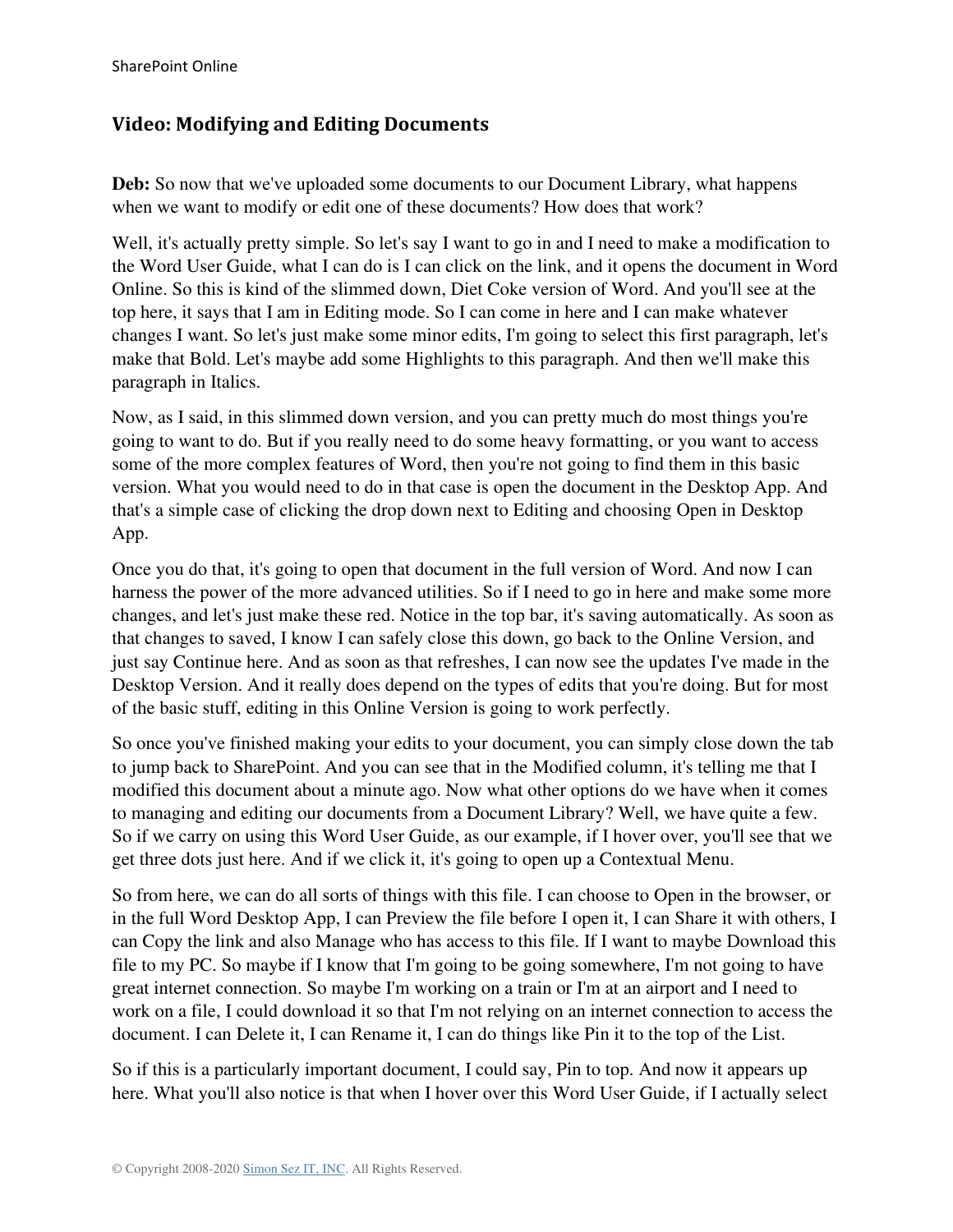it, by putting a tick in this circle, you'll notice that the horizontal menu running across the top also changes. So now, it's displaying many of the options that we just saw in the Contextual Menu across the top of the screen just to make it a little bit easier for you to see what you can do with this file. So, so many different options when it comes to modifying and editing any of your documents in your Document Library.

Now I want to finish off this lesson just by talking to you about Co-authoring and the Check in, Check out process. Now these days when you're using Microsoft applications, everything's integrated, and we have Co-authoring. And what that means is basically, I could open this Word User Guide, and somebody else who also has access to this file in SharePoint could open the same document at the same time, and we could both work on this file making different edits. That is what we mean by Co-authoring.

It's just the process of having multiple people in the same document making edits all at the same time. And Co-authoring is a great feature because it enables teams to come together and collaborate on documents. Now whilst Co-authoring is a great feature, there are times when you might not want other people to be able to get into the document whilst you're editing it. And if that is the case, and you essentially want to lock it to yourself editing, you can check it out instead of just simply opening it. So let's take a look at that process.

To check out a document and I'm going to use the same one to keep things consistent, if we click the three dots, we want to select More from this Contextual Menu, and the last option here is check out. And you can see that I'm getting a message that I've checked out one item. And what you'll notice is that there's now a little red arrow next to that document. And when I hover over it, it's saying; "You checked out this item so others cannot edit".

So anybody else who is a member of this SharePoint site, if they're looking at this Document Library, and in particular at this document, they can see that I've currently got it checked out, which means that they're not going to be able to open it and make any changes. Now once I've finished editing this document, I'm going to need to check it back in which will essentially release it and allow others to edit it again.

Now, I can check it back in by clicking this link just here. Alternatively, if I go back to the three dots, and into More, you can see I have check in just here. I also have an option to discard the checkout. And that will basically discard any changes that I've made since I've checked it out and checked that document back in again. Now I'm just going to check this back in, and I can now type in some comments describing what has changed in this version of the document. So what did I do in here? I added some formatting. So let's just say; "Formatting changes made to paragraphs", and check in. That document is now checked back in and other people can now edit.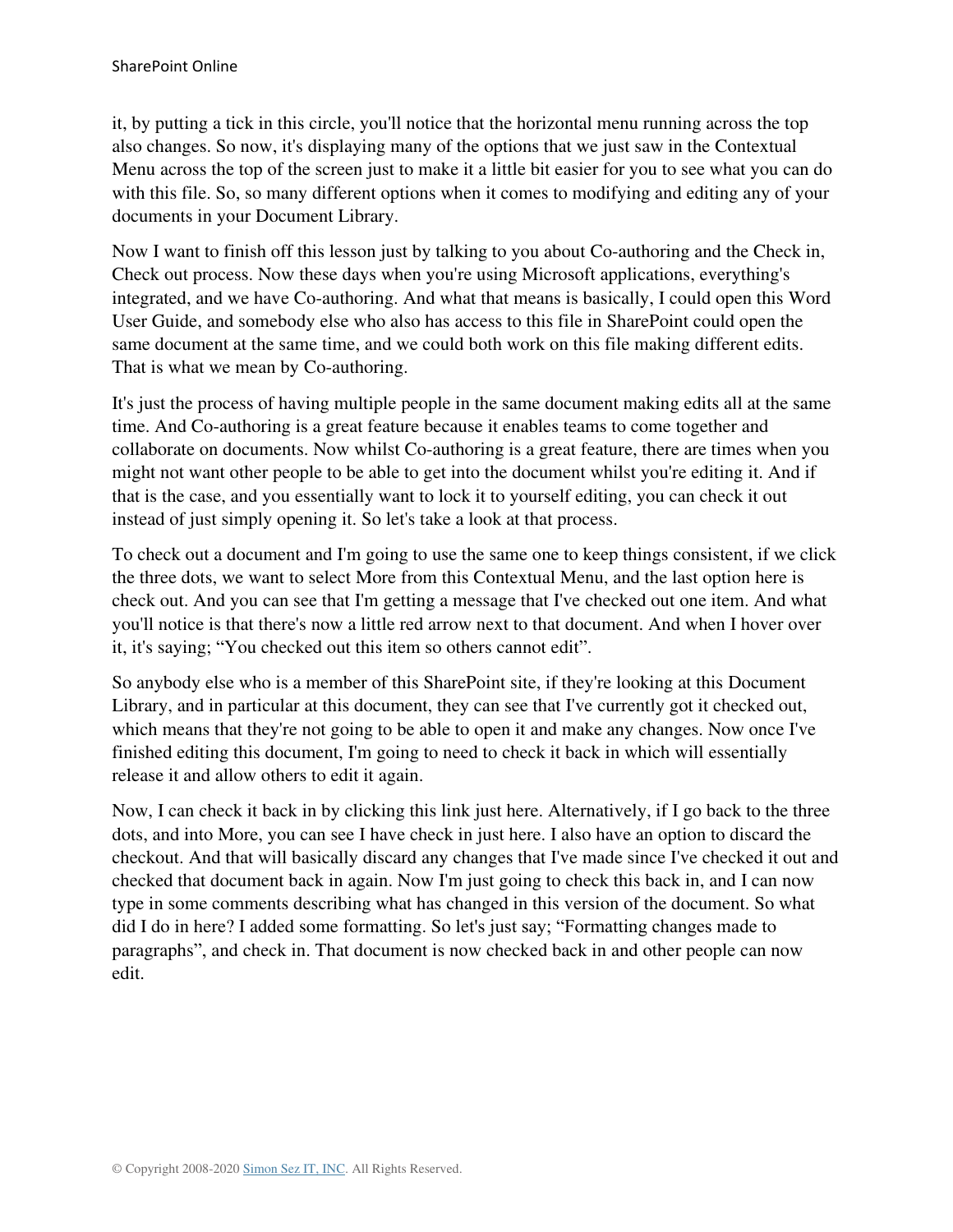#### **Video: Metadata**

**Deb:** Now I've been using and training SharePoint for more years than I'd like to admit. I definitely remember right back at the beginning of SharePoint when people started using it for the first time, it was generally treated just like a place to store documents.

So the way that people tended to use it was very similar to something like OneDrive or other cloud storage, or even just like File Explorer. People would upload folders, they would upload files, they understood that it was somewhere where they could upload those types of things, and other people could access them. But with regards to all of the other different things that you can do within SharePoint, those kind of got a little bit lost.

Thankfully, things have changed and people's knowledge about SharePoint is now progressing. And people are recognizing that there is so much more you can do with SharePoint than just store documents. Now staying on the topic of Document Libraries, we've seen how we can upload documents, we've seen how we can edit documents, but what about when we're looking for things within SharePoint, when we're searching? Well, I want to start out by showing you an example in File Explorer.

So once again, I'm currently just in the SharePoint Online Training User Guides folder. But I'm in File Explorer, as opposed to SharePoint. And the reason why I'm in here is because I just want to show you something a little bit more familiar, and then we'll translate it to how that works in SharePoint. Now, the thing you have to remember when it comes to searching in SharePoint, or pretty much any application is that you're basically searching Metadata.

And Metadata is essentially keywords behind the scenes that you can use to find the files that you need. And just to illustrate that a little bit better, what would I do if I needed to search for a particular file in this folder? Maybe I'm only interested in the Word documents. So how would I search for that? Well, there's a couple of different ways I can do it from within File Explorer, the most obvious is I can look across, and I can see that I've got a Type column just here. And if I click the drop down, I can say, Yep, I only want to see Microsoft Word documents. And it basically runs that search, and I get my result.

Now, Type is Metadata. All of these column headings are Metadata, they hold information about the file, that's going to help me find it. And there are so many more pieces of Metadata for each of these files than the ones that you can see here. And in the next lesson, I'm going to show you how you can really customize the columns and the Metadata that you're looking at. So how does that translate SharePoint? Well, if I go back to my Document Library, if we take a look, you can see that here, I don't actually have a Type column.

Now we're going to deal with that in the next lesson, we're going to add that Type column in. But if I don't have a Type column here, can I still extract from this List just the Word documents? Well, yes, I can. Because right at the top of the screen, I have a big old search bar that currently says Search this Library. And I can click in here. And if I just want Word documents, I can type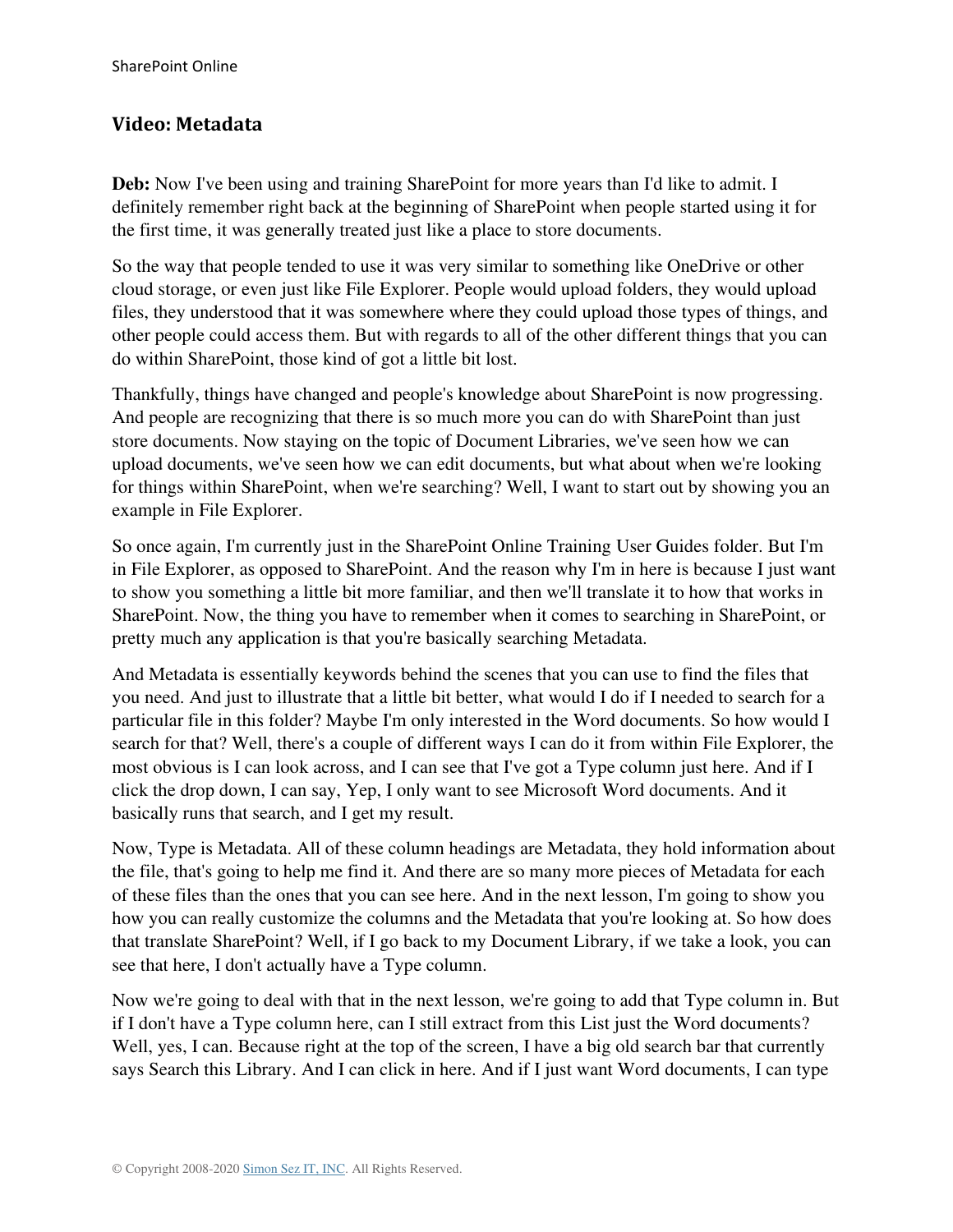in docx. When I hit Enter, it's going to search through that Library, and it's going to show me both of those documents.

And SharePoint is using Metadata in order to be able to perform that search. So by default, if you just add a brand new Document Library into SharePoint, you're going to get these pieces of Metadata. And in the next lesson, we're going to expand on that by adding in some more columns and Metadata to make our Library a lot easier to search.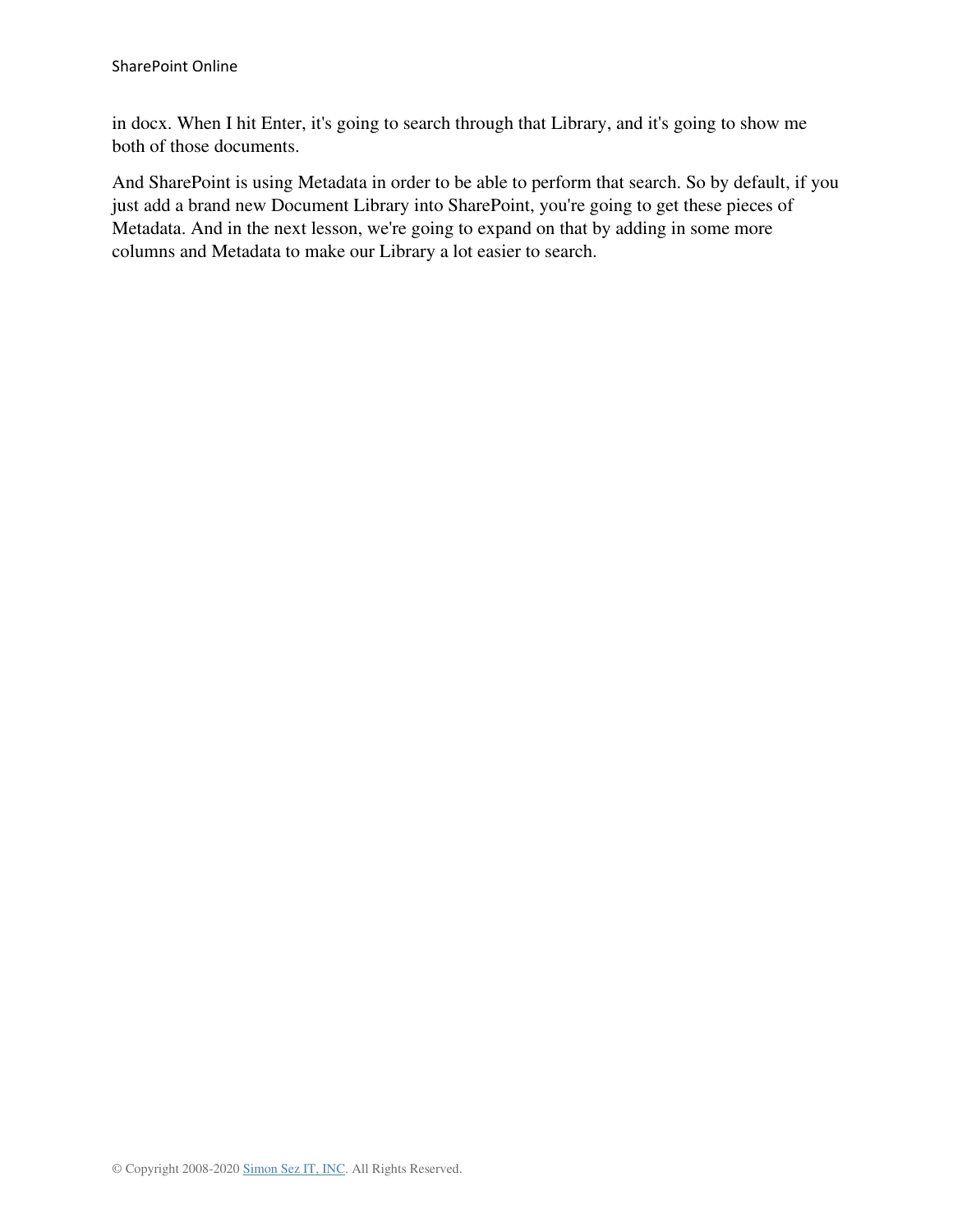## **Video: Creating Custom Library Views**

**Deb:** When you add a Document Library, it's going to come with these default standard columns. So for me, that is Name, Modified, and Modified By. But maybe I want to know a lot more detail about each of these files. Maybe I want to know the team who's responsible for maintaining these files.

So what I can do here is much like Lists, I can add columns. And if you can remember how this worked when we were looking at Lists, then you're pretty much 85% of the way there because it is very, very similar. So let's click the drop down. If you remember, we need to pick a Data type. Now this column is going to List out the department that's responsible for these documents. And I want to control the information that's going into this particular Library. I don't want people making typos or spelling mistakes.

So I'm going to say Choice, let's give the column a name. So I'm going to call this Team, my Type is Choice, and then I can enter in the choices. So our choices are going to be Team 1, Team 2, Team 3, and let's just add another one, Team 4. And I don't want anyone to be able to add values manually. And I don't want to have anything as the default value. Let's click on Save, and there is the new column. And remember, when you add a new column in and you already have existing documents sitting there, you're going to need to edit in Grid View, and then you can go in and add the team.

So let's say Team 1, this one's going to be Team 3, this one will be Team 2, and this one, Team 4. Once you're done, exit, the Grid View, it's going to save those changes, and everything will update. So not only have I added a new column into this Library, I've also added a whole new set of Metadata, and that is the team. So now if I wanted to search just for the documents that Team 3 were responsible for, I can go up to Search this Library at the top, and type in Team 3.

Now let's take a look at what happens if I just type in Team 3 and hit Enter. It's not pulling back what I was hoping because it's also pulling back Team 1 and Team 2. And that's simply because I have a space in here. So what you need to do in this case is if you surround it in quote marks in the Search bar so it knows that that is all one word, and it's the term it should be looking for, when you hit Enter, it's going to pull back the correct result.

So the main takeaway here is that when you add new columns, you're essentially adding additional Metadata into your Library. And of course, another way that I could extract just the information for Team 3 would be to utilize a filter. So if I click the drop down next to Team and go to Filter by, I can then select Team 3, and it's going to show me the correct result. So a couple of different ways that you can extract exactly what you're looking for. And remember to bring everything back, we're just going to remove or clear the filters. So that is custom Metadata.

It makes us more efficient with organization and more effective when we're searching for documents. So now that we understand that, let's again, do something that we did with Lists and create ourselves a Custom view to look at specific things. So let's use a similar example. And in fact, what I'm going to do first is I'm going to just create another new document, let's do a Word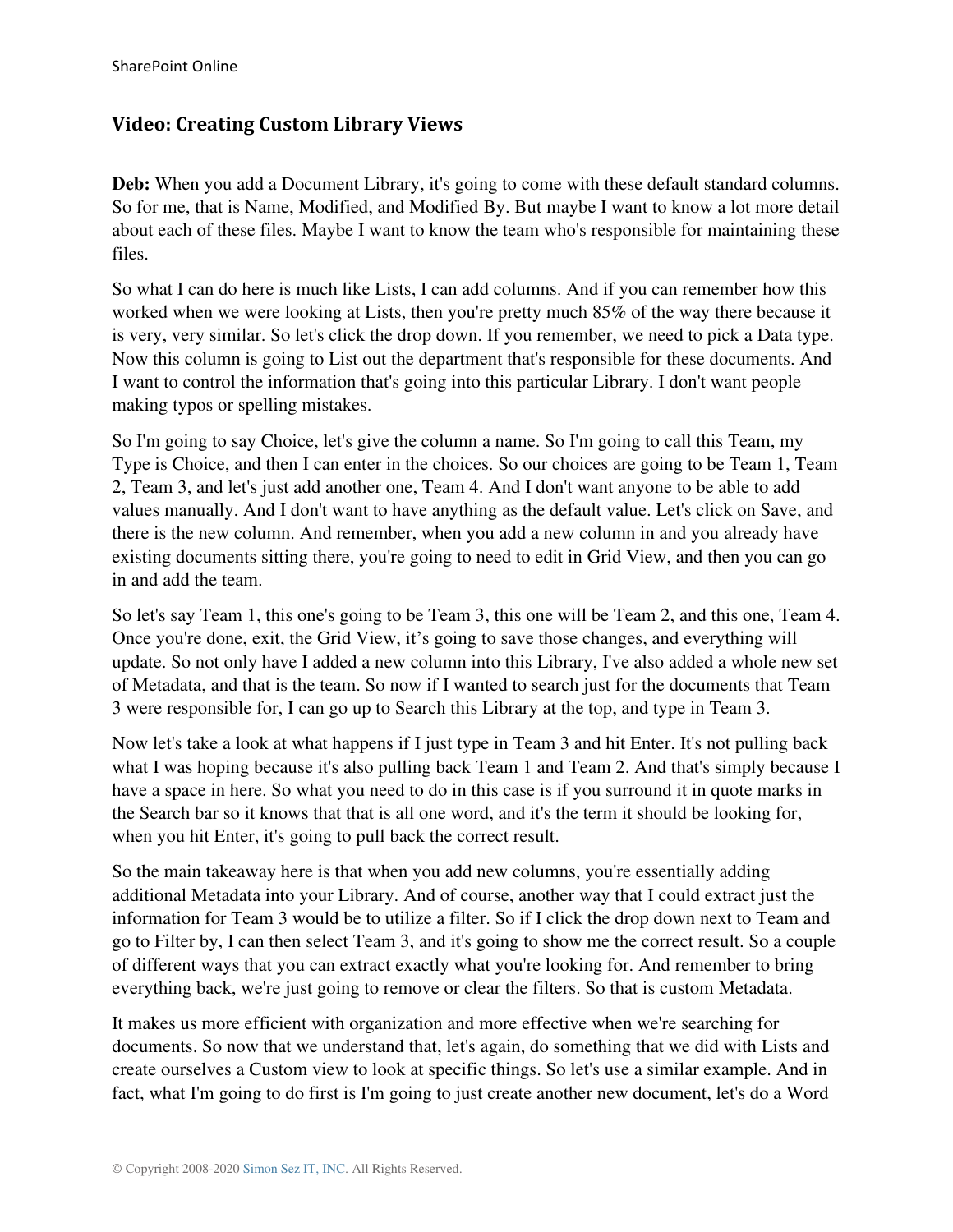document. I'm going to put some junk text in here, let's just use our random command again, just to get some text in there. I'm going to name this file, let's name this PowerPoint User Guide. Once it says saved up here, I know I can safely close this down. And in a moment, that document will change to PowerPoint User Guide, and there it goes.

Now currently, I don't have a Team assigned to this User Guide. So let's go in and do that. Edit in Grid View is the quickest way, and I'm going to assign this to Team 1. Let's exit the Grid View. And this time, I'm going to create a brand new view that's going to quickly show me all of the documents that Team 1 are responsible for. Now, if you remember back to when we were looking at Lists, you'll remember that some Lists come with their own Custom views, and some don't. And it's similar for Document Libraries as well.

So over on the right-hand side, you can see here currently I'm showing All Documents that is the current view that I'm in. If I click the drop down, which is using the default template, I don't actually have any other views. The only option I have is All Documents. So let's go in and create a new view. I'm going to give this view a name. And let's say, I'm going to call it Team 1 Responsibilities. I'm going to show this as a List, and I'm going to make this a Public view so that anybody who has access to this SharePoint site can also utilize the view. Let's click on Create, and the new view has now been created.

You can see over here it says Team 1 Responsibilities, but I need to modify this view. So let's go down to Edit Current view, because we need to add in those filters. And if you remember, at this stage, we can also customize the columns that we want to see. So let's add in a couple more things. Maybe I am interested in who created this document. Maybe I'm also interested in the File Size of this document. Let's scroll down to the Sort options. So do I want to sort on a column?

Well, not really, because it's going to sort it in ascending order anyway. So, I'm just going to leave it like that. But I do want to apply a filter because I'm only interested in documents that Team 1 is responsible for. So I want to say here; "Show items only when the following is true". So only when the team is equal to Team 1. And that's all I'm going to do. Let's click on Ok. And that looks much better.

Let's check to make sure that that is actually working because I can now toggle between All Documents and then the new view that I've created, Team 1 Responsibilities. And what we should also see is that I have those two additional columns for Created and File Size added in there. And by doing this, once again, I have essentially added more Metadata into this Document Library. So if I click Created, I can now filter by and because I've created both of these documents today, that's the only option I currently have.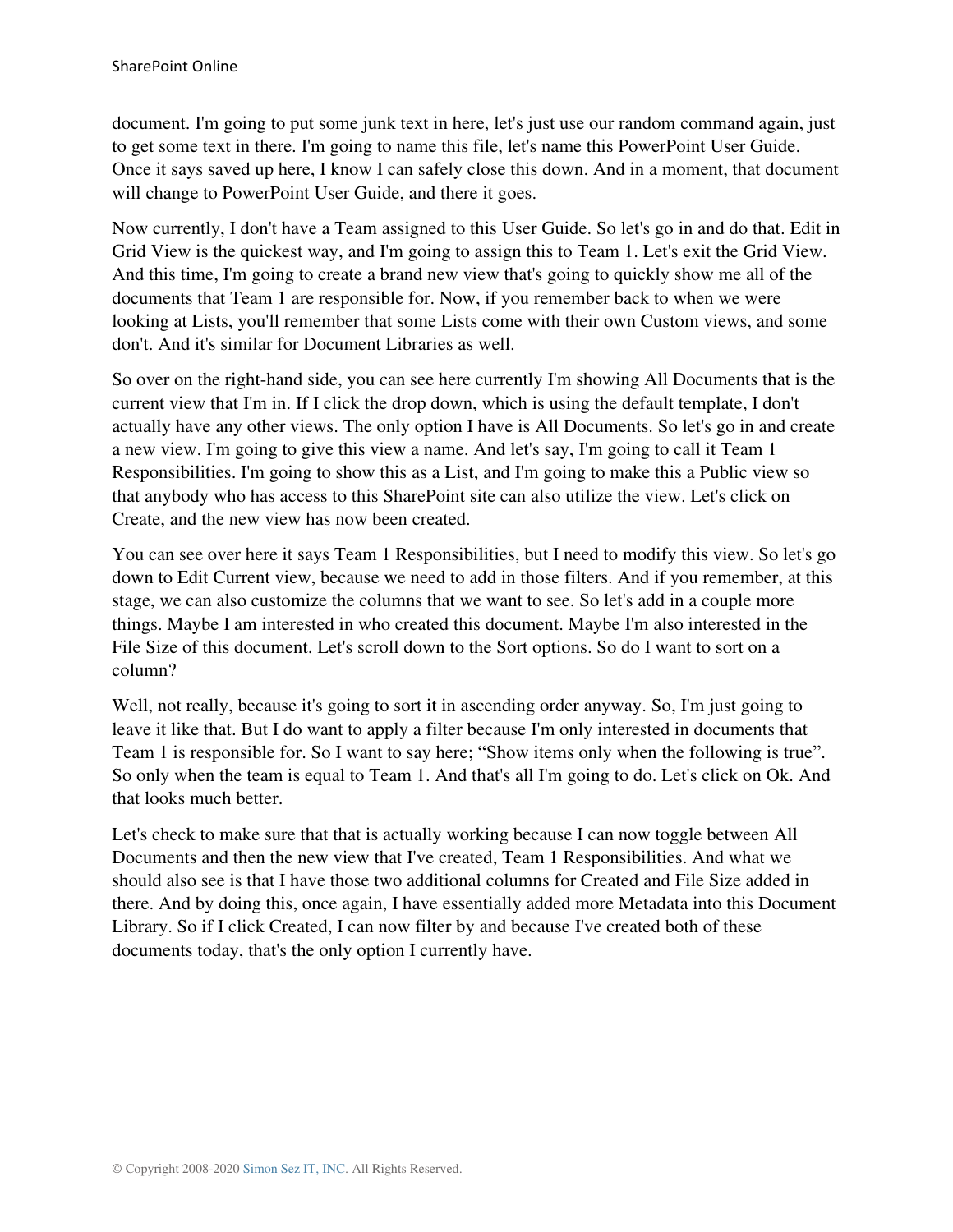### **Video: Version Control**

**Deb:** Now one setting we haven't delved into in any great amount of detail currently is Versioning. And if you're not familiar with Versioning, or you're not really sure what it is, it's basically just a way to keep track of a document every time it changes. So for example, I might create a document as I've done here. And when I create it, that document is going to be the original document.

If somebody else in my team then jumps into SharePoint and opens up that document and makes a change, that new edited document would become Version two. And the cool thing about SharePoint is, you don't really need to put too much thought into this because SharePoint creates the Versions for you automatically. And you can specify if you want to have Major Versions, such as Version 1, 2, 3, 4. Or if you want to have major and minor Versions. So you might have a Version 2, a Version 2.1, a Version 2.2, so on and so forth.

And if at any point, you want to roll back to an earlier Version, so maybe somebody has changed something accidentally, you can do that as well. So Versioning is basically just the ability to create new Versions whenever a document changes to be able to track those changes, and reverse them if required. So let's take a look at how this works.

Now I'm going to stay within my User Guides Document Library. And something that's going to be really helpful to me here is to add a column that shows the Version of the document. So what I'm going to do here is I'm going to modify this view. So let's jump up to where we have All Documents. And we're going to say Edit current view. And we're just going to display the Version column. So let's take a look, it should be right at the bottom. There it is. Let's turn that on. Click on Ok, and now I can see my Versions.

And you can see that some of these are Version 2, this one is Version 3, and this Word User Guide is currently Version 6. Now the cool thing about this is that for anybody coming into this Document Library and simply clicking to open one of these files, they're always going to access the latest Version. There is no easy way for them to accidentally go into Version 5 or Version 4 of this Word User Guide. Now what about if I do want to see older Versions of this particular document?

Well, what I can do is I can click on the three dots. And in this Contextual Menu, we have a Version History option. And this is going to show me all of the different iterations of this particular document. So this one down here, Version 1 is the original. And then we have all of the times I made changes. And if you remember, when we did the last change, I actually added in some comments, so you can see them sitting there; "Formatting changes made to paragraphs".

So what about if I wanted to rollback to one of these previous Versions, let's say something like Version 4? Well, what I can do is I can come in here, I can click the drop down, and I can choose to View, Restore, or Delete. Now, I would always recommend that you view your document prior to restoring it just to make sure that you do have the correct Version. Once you're happy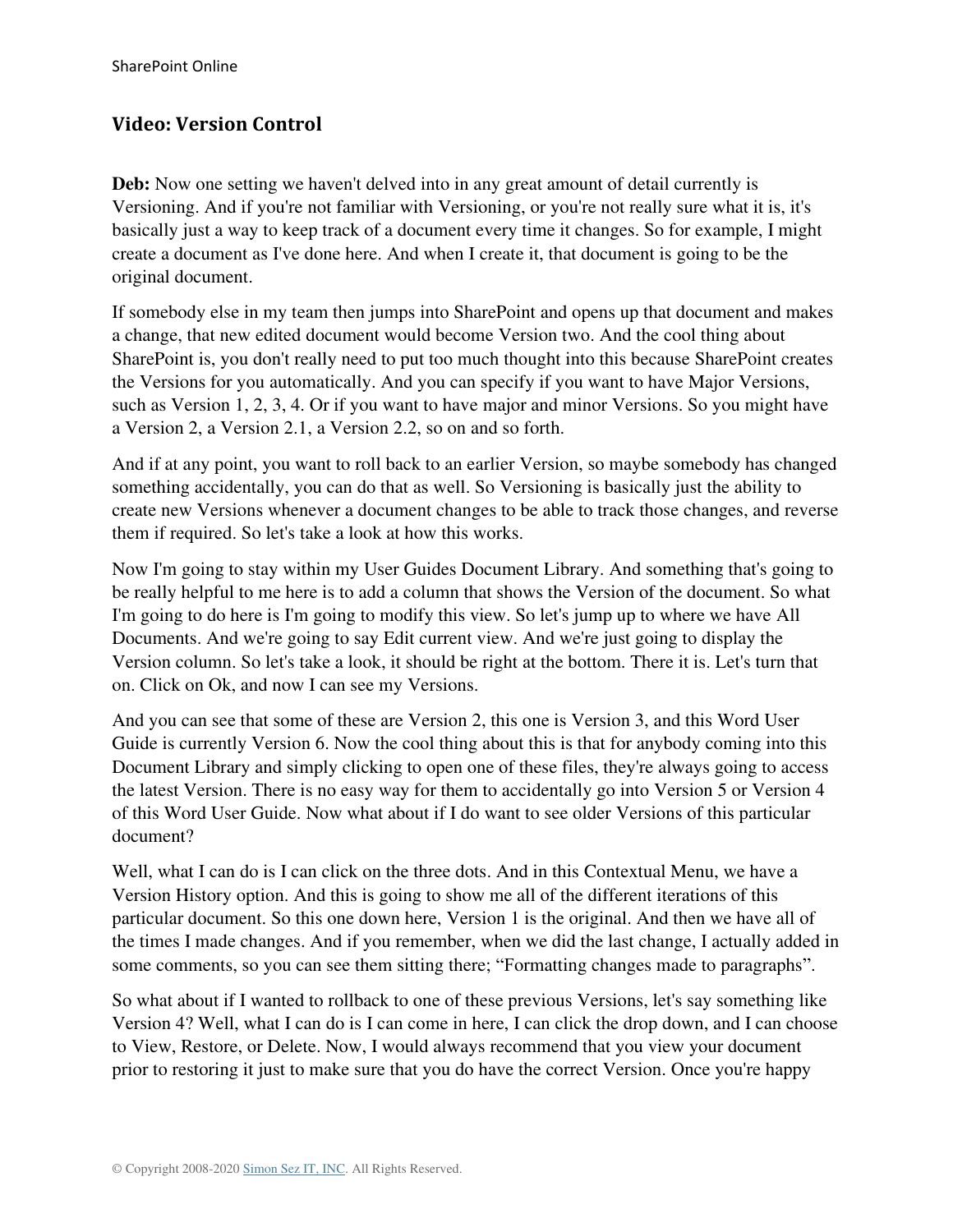with that, you can click on Restore. And you can see here it says; "You're about to replace the current Version with the selected Version". So let's click on Ok.

Now what it does here is it doesn't actually overwrite anything. So Version 6 didn't get overwritten with Version 4, it just creates a brand new Version, Version 7, but that is going to essentially be in the state the document was in when it was Version 4. And you can also see right at the top, if I wanted to delete all the Versions of this document, I've got a button there to do that. And I can actually delete any of these different Versions.

Now in general, I don't tend to delete Versions too often, because I like to keep track of all the different iterations of my documents. When it comes to actually restoring and creating new Versions very, very simple. So I would recommend when you are creating new Document Libraries in SharePoint that you do, always make sure that that box is checked to turn Versioning on.

Now another thing I would suggest that you have a little look at is the Version Settings. So once again, let's jump up to our cog in the top corner and jump into our Library Settings. And you'll notice that the second link down we have access to all of our Versioning Settings. And I just want to draw your attention to Document Version History. So over here, it says; "Create a Version each time you edit a file in this Document Library". And currently I have mine set up to always create Major Versions.

So that means it's going to be Version 1, 2, 3, 4 so on and so forth. But I could choose to create major and minor draft Versions, so 1.0, 1.1, 1.2, so on and so forth. So this is useful if you are maybe making minor little changes to documents, you could have those as the Minor Versions. And then once all the minor changes have been done, you might then want to have a Major Version of the document. It really depends what your workflow is and how you like to work. And underneath, you can specify the number of Major Versions you can have. And you can see that we have loads there 500.

Now, I'm not going to make any other changes here, I am going to keep on create major and minor. Let's scroll down and click on Ok, and let's take a look at how this affects our Document Library. So I'm going to go back to User Guides, and let's make a change to our document. So we're going to stick with our Word document, I'm going to click to open up, and I'm going to add in some text, let's just say; "Hello world". I'm going to wait for that to change to save. Let's close it down.

And just to make this a bit quicker, I'm going to refresh the browser and you can now see that instead of Version 8, this is now Version 7.1. Now if at a later time, I then decide that I want to convert this to a Major Version. So I want this now to be Version 8, all I need to do is click the three dots, go to More, and select Publish. I can then type in some comments describing what has changed so let's just say; "Added hello world", and click Publish. And now that's changed the next Major Version which is Version 8.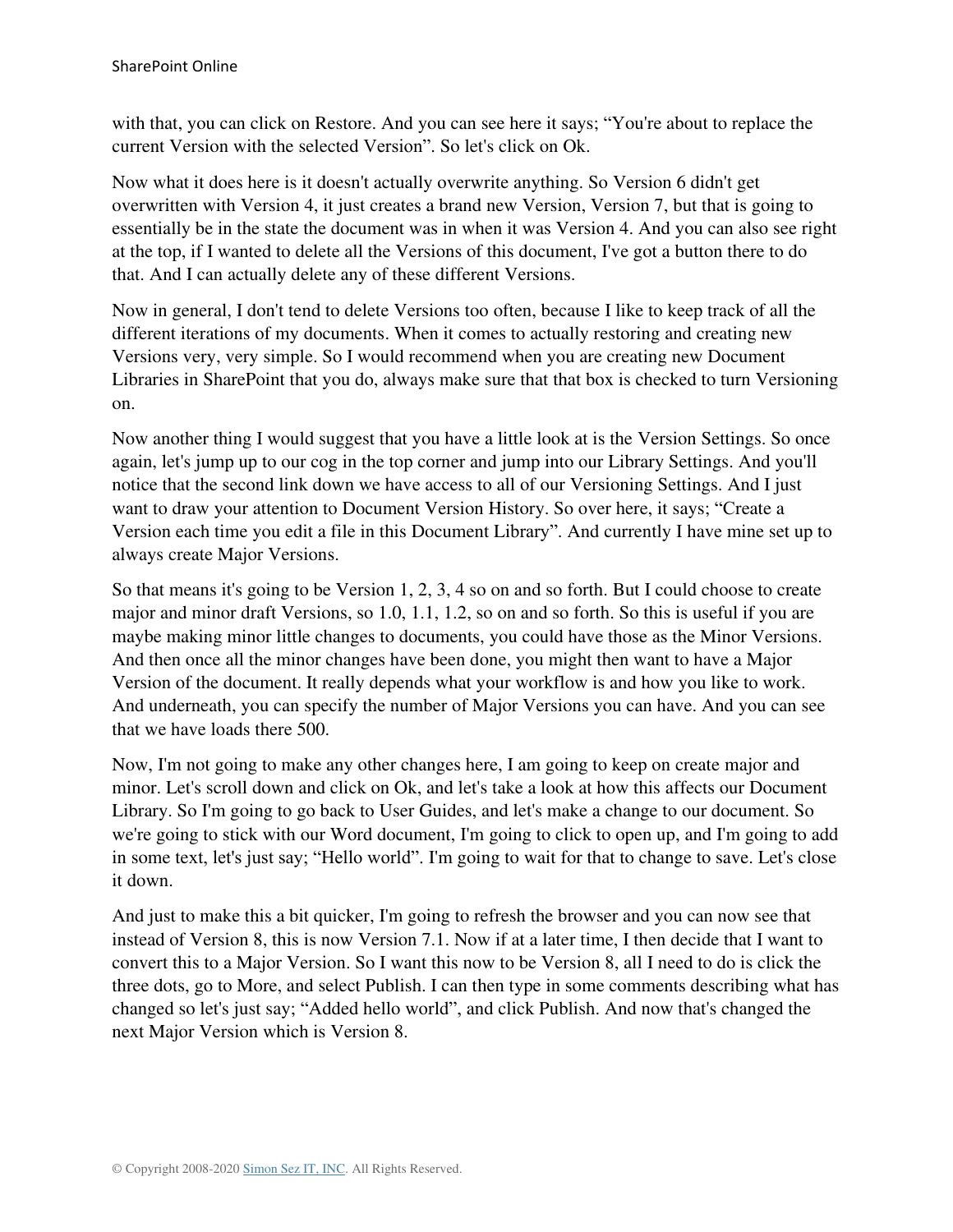# **Section 5 – SharePoint Notifications**

# **Video: SharePoint Notifications**

**Deb:** One of the main aims of SharePoint is to make content more accessible. And one way to do this is by creating email Notifications. So for example, if somebody adds a new item to the Calendar, or maybe if somebody modifies a List or a document, you want to receive an email Notification so that you can keep on top of all of the changes that are occurring. So let me show you how to set up Notifications.

Now for this, I'm going to jump into one of my Lists. And I think I'm going to choose this one here, the GlobalTeach Issues List. So this is the List that I'm using to track any issues that we come across on this particular project. So, this would be a pretty good candidate for Notifications. I definitely want to know if anybody adds a new item to this List, because it might be something that I need to investigate. So what I'm going to do here is I'm going to create a Notification on this List. And it's worth noting that you can create Notifications on a specific item, or the entire List.

Now the way that you do this differs depending on if you're using the Modern or the Classic Experience. I'm using the Modern Experience on this page, so let me show you how you do it from here. It's very straightforward using the Navigation menu running across the top right on the end, click the three dots, and you have an option here called Alert me. So let's jump into there and see what we get.

So this is going to take me into the Alert me dialog box. And there are lots of different things that we can specify in relation to how we want to receive these Notifications and when we want to receive them. So let's run through some of these, we have the Alert Title. And this says, "Enter the title for this alert. This is included in the subject of the Notification". Now I'm going to keep mine on Global Tech Issues. That's explanatory enough for me.

I can then customize or specify who these alerts are going to go to. So who is going to receive this email Notification. Now currently that's only me, but if you wanted to add in more team members, you can. Just click in the box and add them in there. I can then choose the Delivery Methods. So how do I want to receive these alerts, these Notifications?

Well, I want to receive mine via an email. But I do also have the option of a text message. So if you would prefer that, select that option and pop your number into that box. Now Change Type, this is really important. So here you get to specify the type of changes that you want to be alerted to. You don't necessarily always want to be alerted to every change that occurs in a particular List or Library or on a Document.

So with this specific List, it says, "Only send me alerts when". And then currently, the default is All changes. So if any changes are made to this particular List, I'm going to receive an email alert. Now one thing to be careful of here is that if you do have a lot of members of your site, and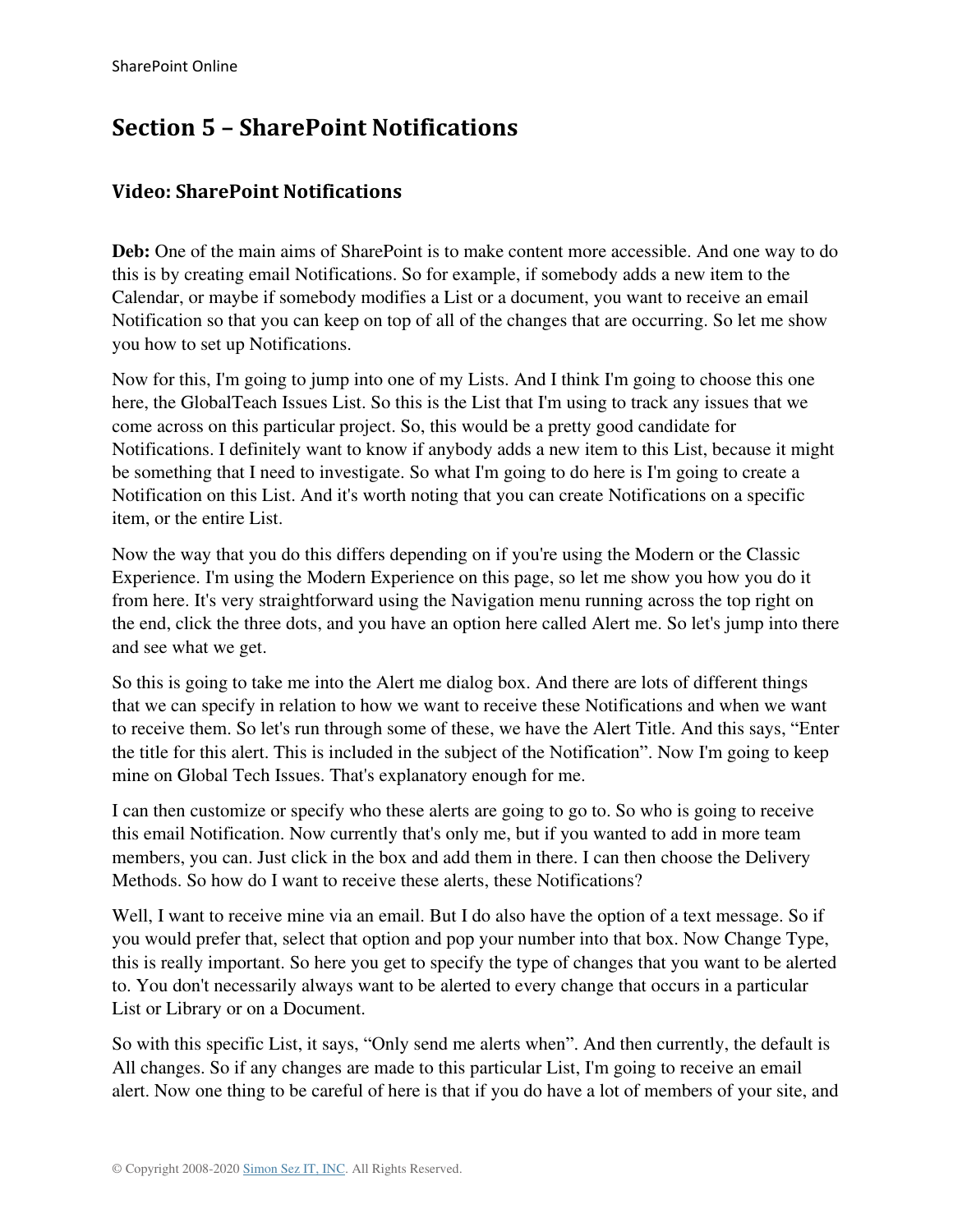people are jumping in here all the time and making changes. If you're constantly receiving Notifications, then that can get a little bit annoying. So be quite specific in the types of changes that you want to be notified about.

So it might be that I'm only notified when a new item is added. So when a new issue is added to this List, I'm gonna get a Notification. But that is it. Or maybe I'm only interested in when existing items are modified. Or maybe I just want to know if somebody deletes something from this List. So it's going to be beneficial to you to be a little bit more specific in this particular section.

Now I'm going to leave mine on All changes because it is the default. And in the next group, I can get even more specific about when to send these alerts. So currently, it's going to send me an alert when anything changes. Alternatively, I could get an alert when someone else changes an item, or when someone else changes an item created by me, or when someone else changes an item last modified by me. So again, make your selection in here. I'm going to leave mine on anything changes.

And then finally at the bottom again, a really important thing to specify; When to send alerts. So this is where you specify the frequency that you want to be alerted. So if you want to receive an email Notification as soon as something changes in this particular List, select the first option and you'll get that immediately. Now again, as I said, if you have a library or a List where there's lots of changes occurring all the time, you might not necessarily want to receive those all immediately.

It can sometimes be a little bit more efficient to choose to send a daily summary or a weekly summary. So if I was to select a daily summary, I can say I want to receive them today, and then I can pick a time. So maybe towards the end of the day, maybe at five o'clock just before I go home, I want to receive an email that's going to show me all of the changes that have been made for the day. And if that's a bit too frequent for me, I have an option to send a weekly summary as well.

Now just for purposes of demonstration, I'm going to change this back to Send notification immediately and click on Ok. Now because I've set up alerts on this particular List, let me just show you what happens. If I open up Outlook, you can see here I have just received an email that's letting me know that I've set up an alert on this particular List. Let's also test this out and make sure it's all working by adding another item into this particular List. So, let's add an issue.

So let's say that there is no sound in one of the training tutorials. I could add a longer description in here, I won't. Let's set that priority as high. The status is new, I'm going to assign it to myself. Let's enter in a date. So I'm going to do tomorrow's date. And that's pretty much it. Let's just click Save. So now that I've added a new item to this List, I should also receive an email Notification.

So let's quickly jump back to Outlook. And you can see there that email has just come in. Here it is, I can see some brief details in the email. And that's just going to remind me that that's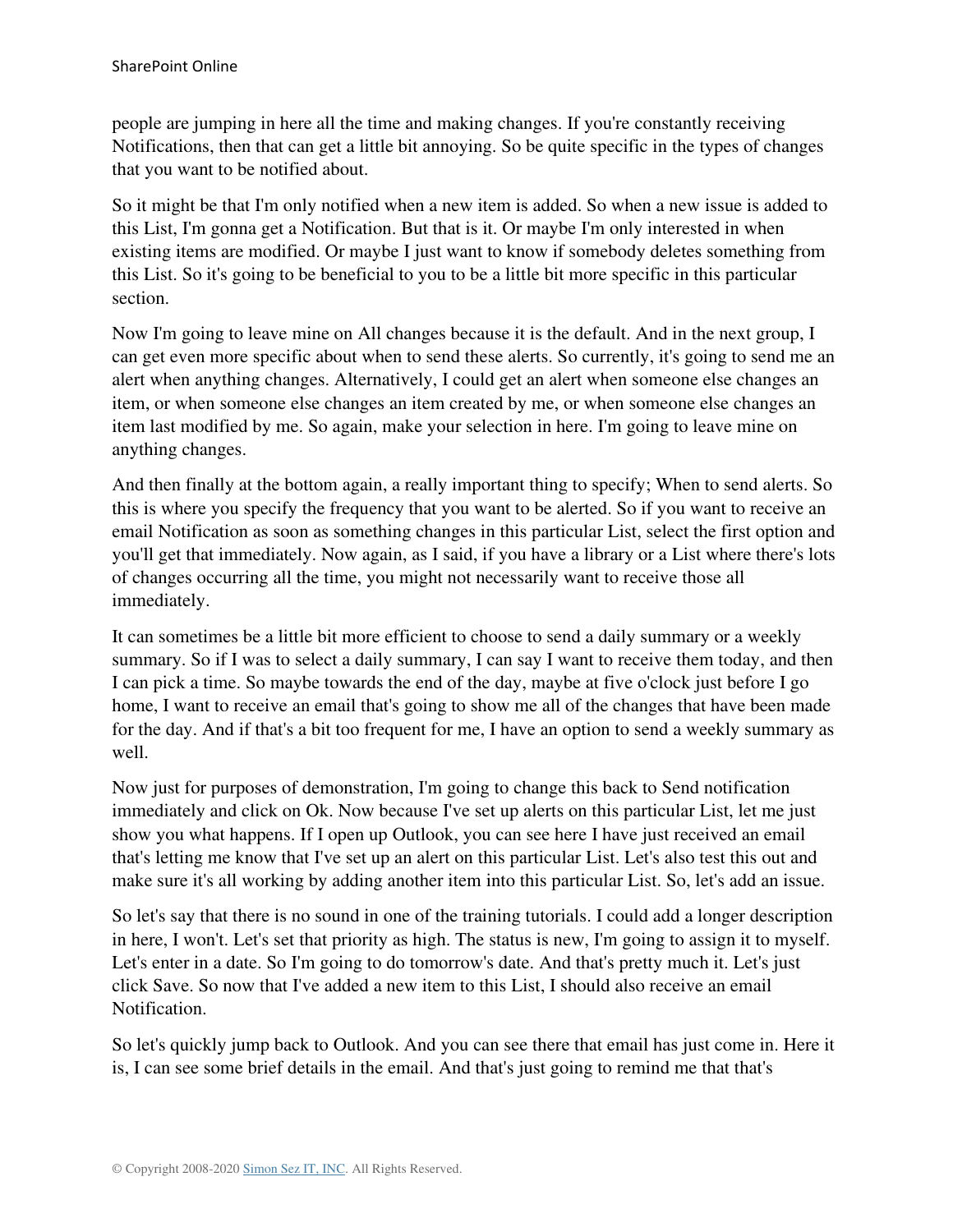something that I need to deal with. Now I just want to briefly show you how this works in the Classic Experience.

Now what you'll notice, and you'll see this at the bottom on a lot of the Modern Experience pages, you have an option to return to Classic SharePoint. So I'm going to switch to Classic SharePoint just for one second. And you can see we get that kind of old school looking interface. I still have all of these same List items just here. But if I want to set up an alert from the Classic view, I would need to use the ribbons at the top.

So if I jump to the List ribbon, you can see in Share and Track, there is Alert me and I can say set alerts on this List. And it's gonna take you into the same kind of window. Fill out your fields, and that is pretty much it. I'm going to exit my Classic Experience to take me back to how I was and I would encourage you to have a little play around setting up alerts on different items in different Lists.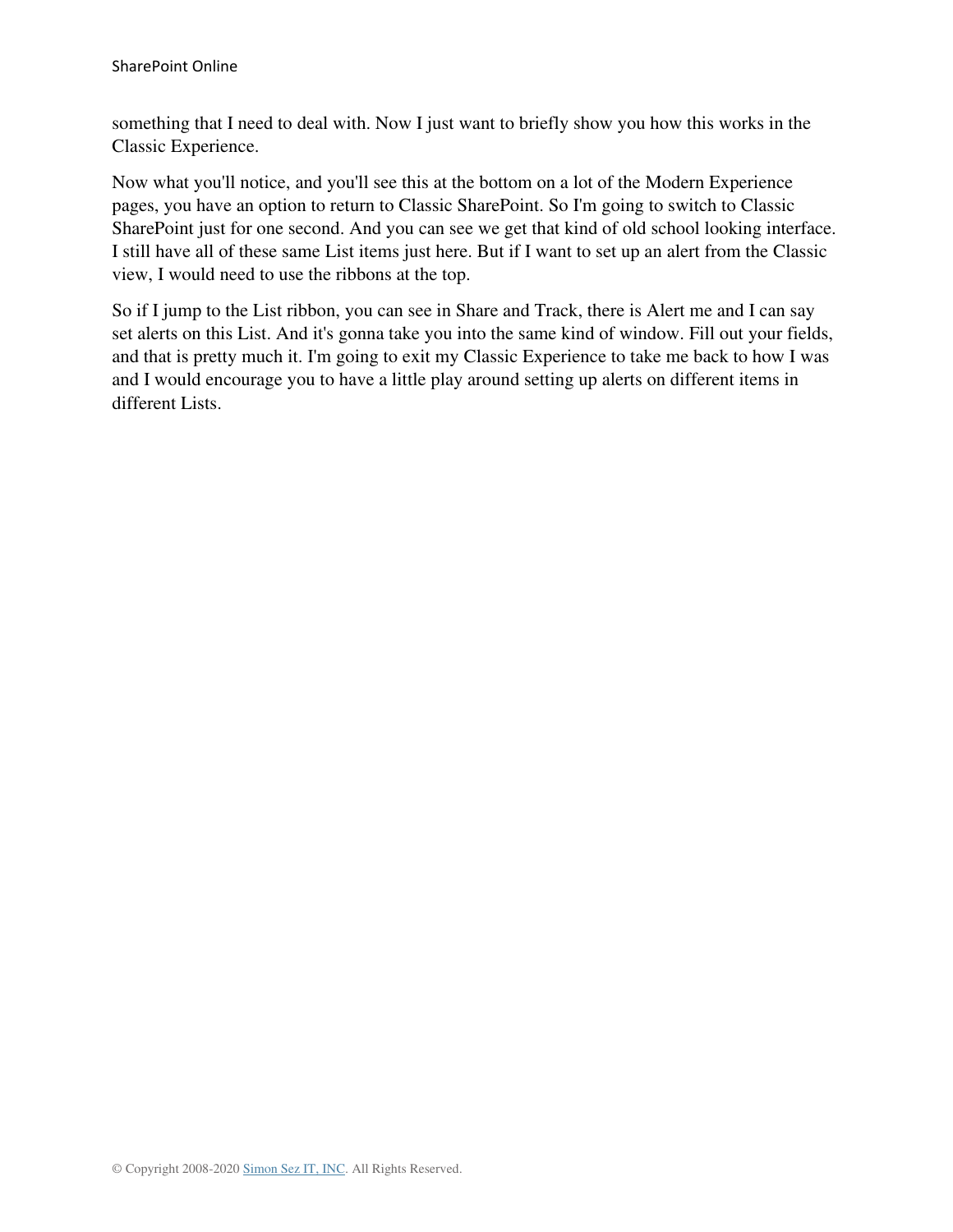### **Video: Creating a Discussion Board**

**Deb:** So far in this course, we've spoken a lot about different types of Lists that you can add to your SharePoint site. And we've seen that pretty much all of the Lists that we've created have been based on templates. And these Lists basically help us store information inside SharePoint.

Now we're going to continue on with this subject of Lists, but I want to show you a different kind of List template. And that is the Discussion Board. Now, you may or may not be familiar with how Discussion Boards work. They've been a very popular way of collecting feedback and comments or asking questions for a number of years. And, Discussion Boards can often be a more efficient way of getting feedback from your colleagues.

For example, if I have a specific question that I need to ask everybody in my team, I could send out an email and wait for everybody to respond. But if I send that email out to a large amount of people, it means that I'm going to have additional work collating all of the responses. What would probably be easier would be to start a topic or create a discussion in my SharePoint team site.

And not only does that cut down the amount of work that I'm having to do, it also allows everybody in the team to see other people's answers, replies, and comments. So, it's a really effective collaboration tool that makes your data more accessible. So let's take a look at how we can create a Discussion Board. Now because this is a List, we're going to add it in the same way that we would add any other List.

So let's jump up to our Top Navigation bar, click the drop down next to New, and for this, we're going to go down to App. So this screen should look pretty familiar. We've been in here a couple of times before. All of these tiles are the Lists and Libraries that we can add into our SharePoint site. And if I scroll through this List, I'm looking for a very specific one, I'm looking for one related to a Discussion Board. And I can see it just here. So let's click on Discussion Board, SharePoint is going to go away and create that for me. And now I can choose a name for my Discussion Board.

So I'm just going to call this let's just call it Project Questions, and click on Create. And there we go. Here is our new Discussion Board ready for us to post some questions. And this works in a very similar way to a standard of forum that you might find online. For example, if you go to the Microsoft support site, there'll be a community forum there where you can ask a question, maybe you have a query about SharePoint or another Microsoft application. And then other people can post replies to that. And this works in exactly the same way.

So all I need to do in here is start a new discussion by clicking the button. So the first thing I need to do here is type in a subject and you can see with the Asterisk, this is the only mandatory field. So I'm going to give this a subject of Training Locations. And then the body I'm going to type in my question. So I'm going to say, "Should we extend our training plan to our North American offices"?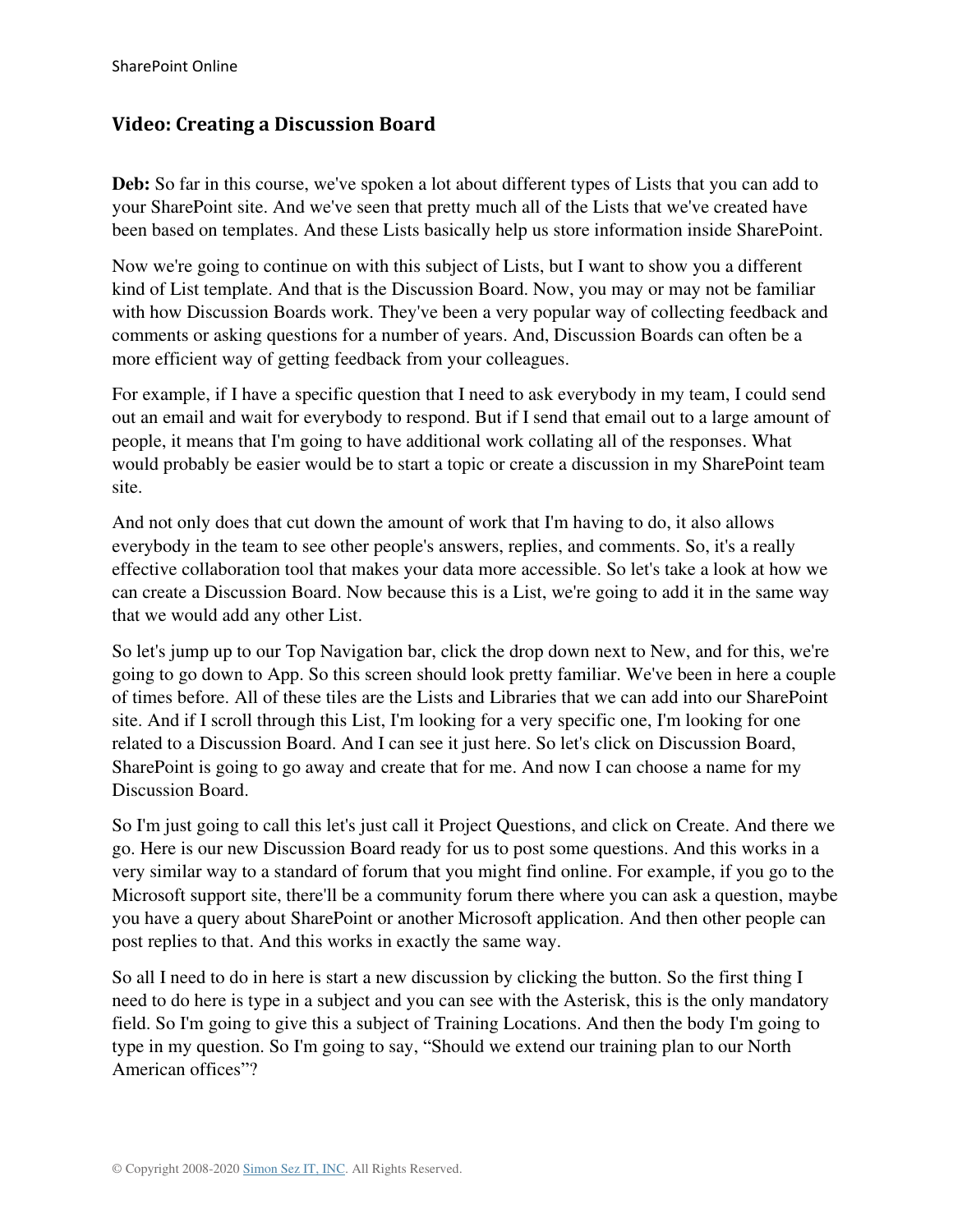Now because this is a question, I'm going to click the question box underneath, and then click on Save. And that's going to post that question to the message board as a new topic for discussion. If I click on it to go into it, you can see what that looks like. And now anybody can jump into here and reply to this discussion. And the cool thing about this is that instead of this being in Outlook as an email that I sent out to people, it's now in SharePoint with the rest of the related content.

Remember, SharePoint is very much a one-stop shop for absolutely everything. If I now jump back to Home, you'll see that by default, again, my Discussion Board isn't included in my Quick Launch Menu. I'm not going to add it but if you did want to add that in, remember, you just need to go into Site Contents, which is going to display everything in your site, find your Discussion Board, there it is just there. And you can click the three dots and jump into Settings.

And from here if you go to List Name, Description, and Navigation, this is where you can choose if you want to display this on the Quick Launch. So you know what, in fact I am. Let's just say Yes, and click on Save. And now when I go back to Home, I should find that I have that at the bottom. There it is, Project Questions.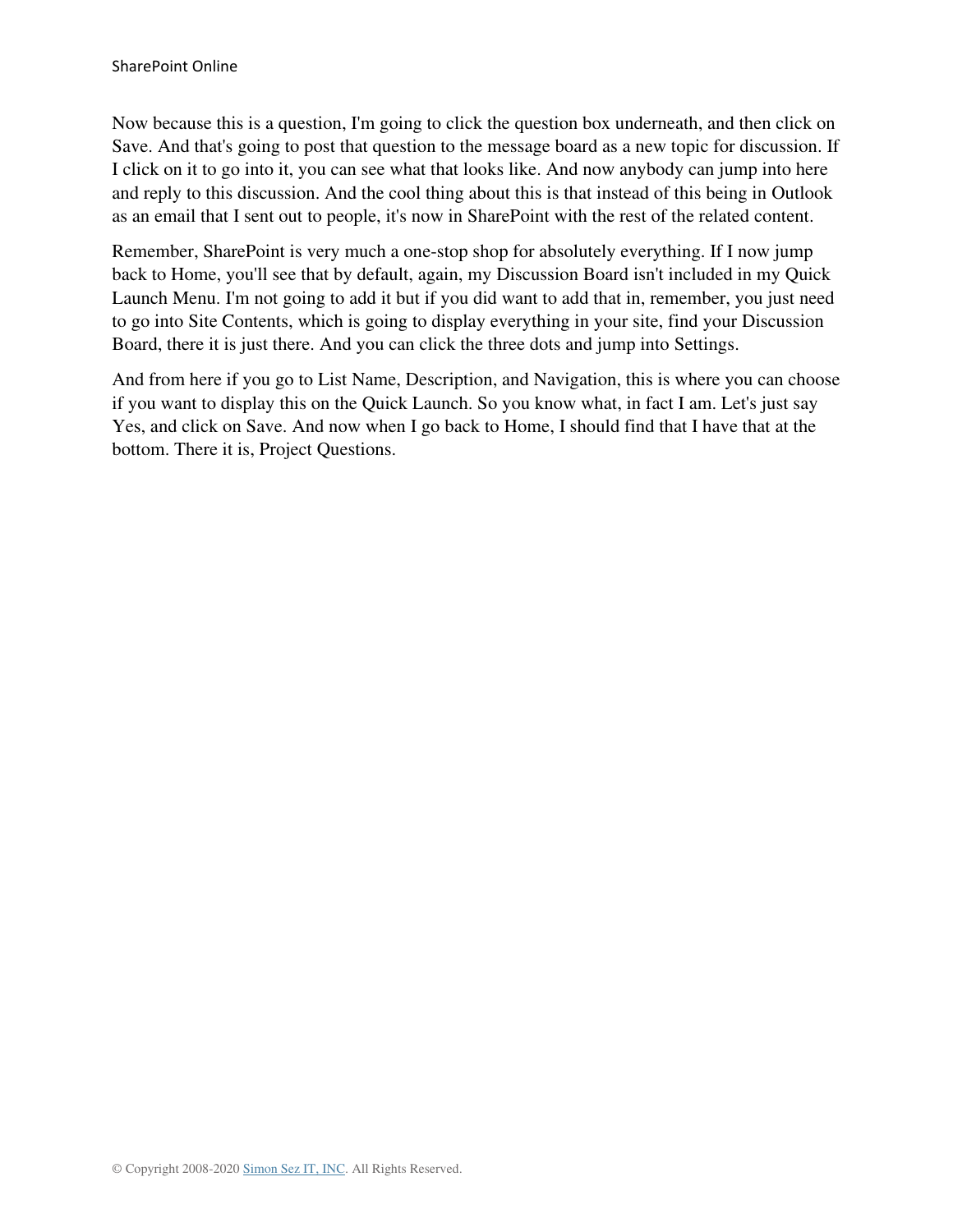### **Video: Exporting Lists to Excel**

**Deb:** Another way that we can extend the capabilities of SharePoint is to take data from a SharePoint List and integrate it into another application, such as Excel. We can export data to Excel or Access, and then we can share it with other clients, co-workers, or external people. And I hope what you're finding as we're going through this course, is that there is so much integration with other Microsoft applications.

We've already seen Outlook Integration, we've seen a little bit of Excel, and we're going to see a bit more in a moment. And we even have integration with things like OneNote, and Teams. And we haven't really touched on this much so far. But just to show you very quickly what I'm talking about, if we go to our Quick Launch Menu, on the left-hand side, we haven't really spoken too much about three of these links; Conversations, Teams, and Notebook. And all three of these linked through to other Microsoft applications.

So for example, if I click on Conversations, this is going to link me through to Outlook. And what this will do is it's going to open up my Outlook account. And if I scroll all the way down to the bottom of my Folder List, you can see that it's created a new Outlook group for me called SharePoint Online Training. So this is my SharePoint group. And when I've created the site, it's automatically created a group in Outlook for me. And from here, I can further collaborate with team members through Outlook as well. So it's keeping those Conversations, essentially, within SharePoint.

What about this Teams link? Well if I click on this, this is going to take me through to Microsoft Teams. And once again, if we take a look down at my Teams, on the left-hand side, you'll see at the bottom here, I have one called SharePoint Online Training. And I have a general channel underneath. And this was automatically created for me when I created the SharePoint Team site. So again, this is integrated into SharePoint, a one-stop shop.

And the final thing here is Notebook. And this is going to jump me through to OneNote online. And if you've never used OneNote before, this is basically an electronic notetaking application. And it's particularly useful if you're working on projects or attending team meetings, and you want to store notes.

Yet again, it's created a brand new Notebook for me called SharePoint Online Training. And this was also created when I created the SharePoint site. So all of this was done automatically for me. I didn't have to come into OneNote, or Teams, or Outlook and create any of those Groups, Teams, and Notebooks, it was all automatically done at the point of the SharePoint site creation. So don't forget that you have those in that Quick Launch Menu as well.

And just to stay on this topic of integrating with other MS applications, I'm going to show you how you can export things like Lists out to applications like Excel and Access. So the first thing I'm going to do here is jump into one of my Lists, let's go for the GlobalTeach Contacts List. Because I have quite a few records in here.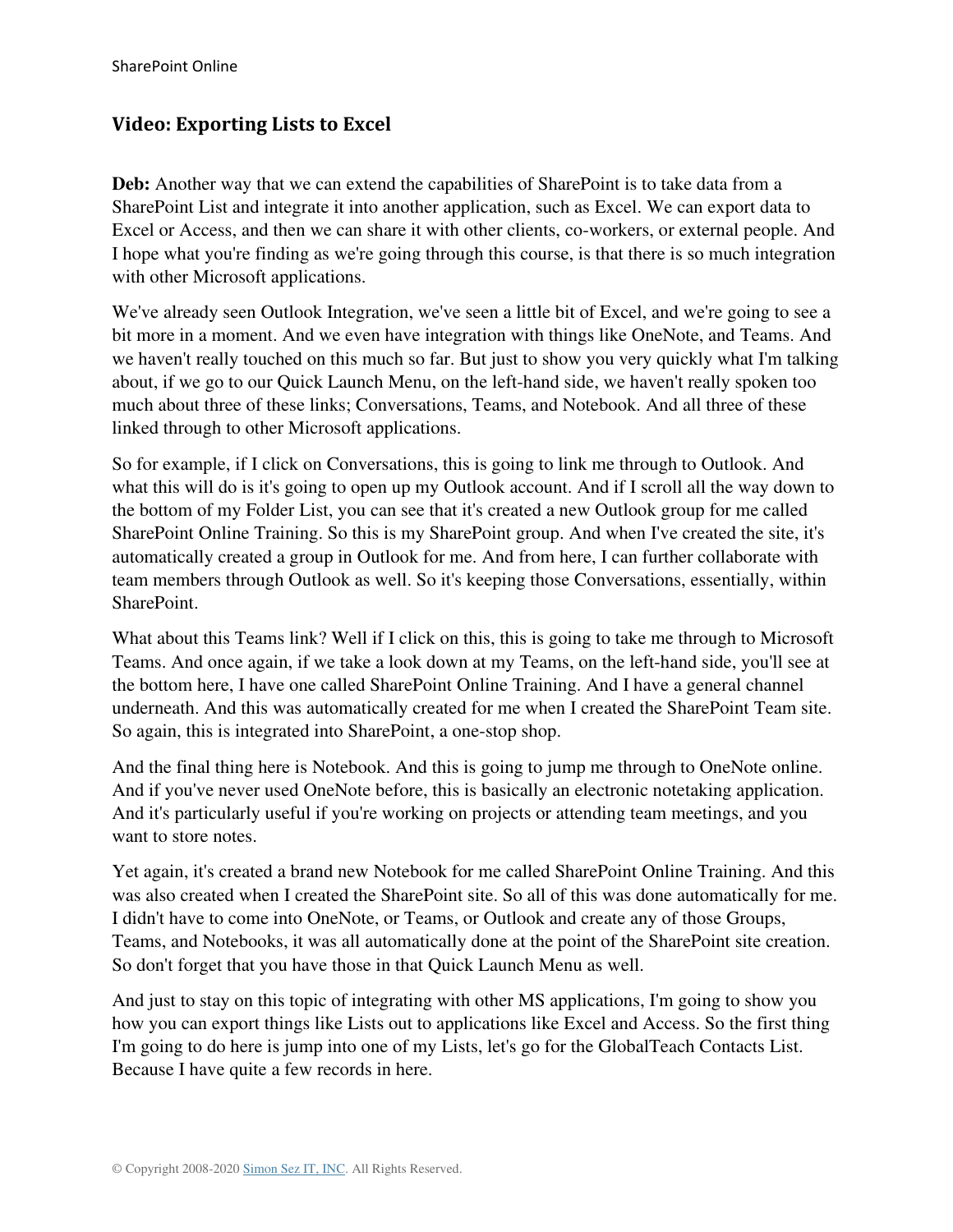Now what you'll notice is running across in the Top Navigation menu, I have an Export button. So I can export this List out to an Excel workbook or a CSV file. Now if I export this out to Excel, it means that I can then harness the full power of Excel functionality and do other things with my List. So maybe I want to do a more advanced Sort and Filter, maybe I want to perform some Calculations, maybe I want to create a PivotTable or a PivotChart to analyze the data. All of these things become available to me if I export this data out, and it's a very simple process.

So let's click on Excel workbook. And you can see I now get a little downloads pane in the top of the screen. And you can see it's downloading a query and the file extension there is .iqy. And that basically stands for Internet Query File. And this type of file basically creates a connection between the List in SharePoint and Excel. And that's an important piece of information to know for a bit later on. So let's click on Open File, and there we go.

Excel is trying to open I'm getting a little security notice because it's recognized that this is a query file. I know where this is coming from so I'm gonna say Enable. Now the file that you see on the screen here is one that I already had open in Excel. So this isn't my contact data. I have this import data window just here and it's asking me how I want to view this data in my workbook.

So I can choose to import this in as an Excel table, a PivotTable report, or a PivotChart. And I can choose if I want to put this data on the existing worksheet. So this one that I have open behind, a new worksheet, or a new workbook. Well, I'm going to leave it on the default for both of these, I want a new Excel table, and I want to put it in a new workbook. So let's click on Ok. Excel is going to go away, and it's going to import that data. And there it is, I have it structured in an Excel table.

Now, I mentioned a couple of minutes ago that we were creating a connection between SharePoint and Excel, and I told you that that's going to be important a bit later on. And the reason why this is important is because when it comes to updating, because we have a connection between the two, if I add a new record into my SharePoint List, it should automatically update in this Excel spreadsheet. So let's test this theory out and see if it works. So I'm going to minimize my Excel spreadsheet, and the one behind, and let's add a new contact into this List.

I'm going to click on the New button, and as I do have a little bit of a Game of Thrones theme going on here, let's carry on in that same vein. I'm going to add my favorite character, I was very sad when he died. And that is Jorah Mormont. And I think that's how you spell it. Let's give him an email address. And that's all I'm going to add. I'm not going to go mad here. We've seen how to do this before, because all I'm really testing here is that when I add this record in, that it updates in that Excel spreadsheet. So let's click on Save to add this record, I can see there it is in the middle. Let's go back to our Excel spreadsheet. And it was this one just here.

Now you'll notice that it hasn't actually updated itself. And that is because you need to click a button in order for this table to refresh. So click somewhere within the Excel table. From the Table design ribbon, in the External Table Data Group, you have a Refresh button. Look what happens when I click Refresh. It's added in that record and now we have Jorah Mormont.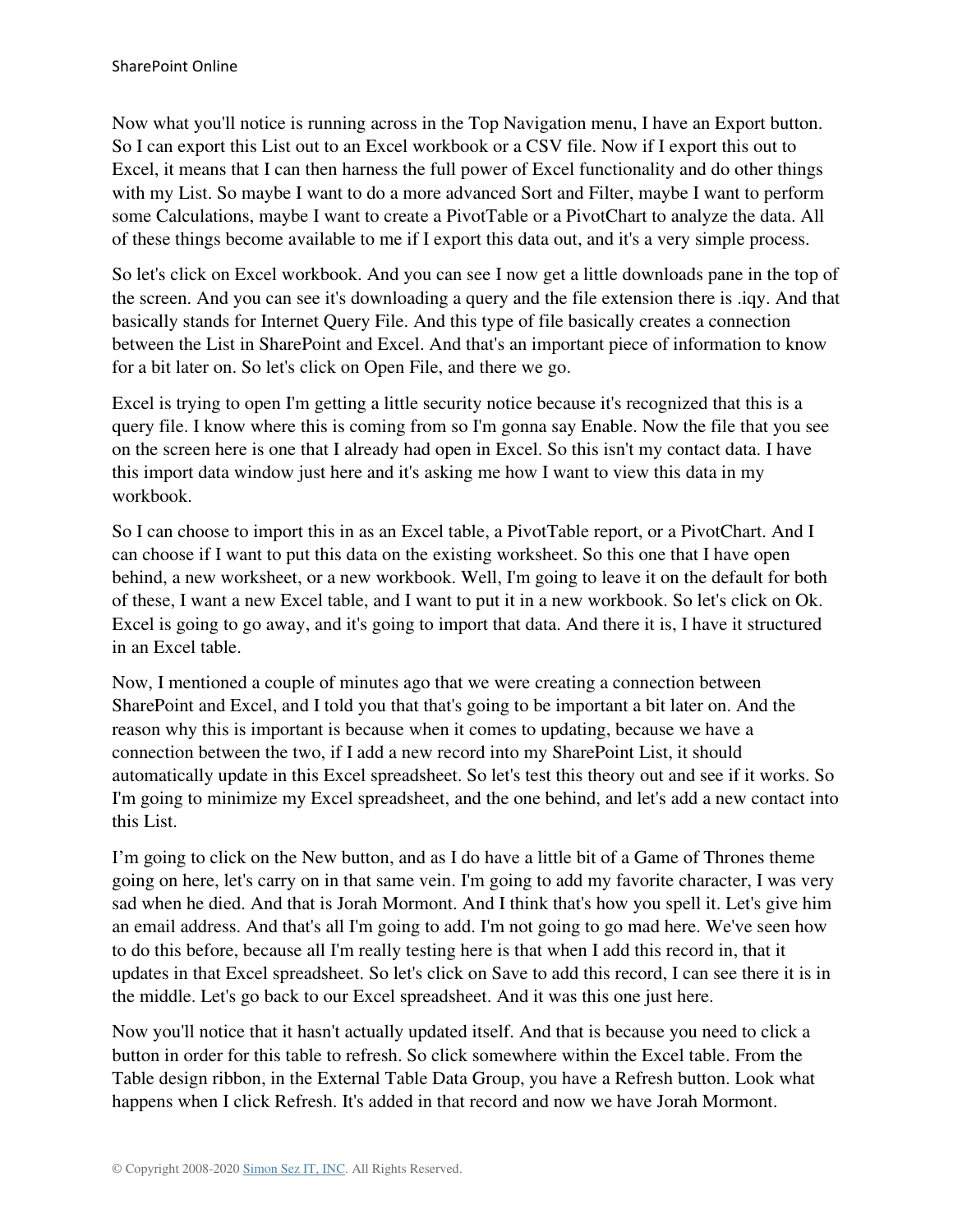Now it's worth noting here that this refresh of the connection to update the data is only a oneway connection. And what I mean by that is if I was to add a new record into the Excel table, and then try to get that to refresh in SharePoint, it's not going to work. So it's a one-way refresh from SharePoint to Excel. Now I've demonstrated exporting to Excel using the Modern Experience, I'm very quickly going to switch across to the Classic Experience and show you how you do it from there.

So once again, right at the bottom here, I have a little link that says Return to Classic SharePoint. We still have our Contacts List there in a slightly different format. But if I want to export this List out to Excel, I have to use the ribbons at the top. So if I click on the List ribbon, in the Connect and Export group, it's this button here, Export to Excel. And from this point on, it's pretty much exactly the same process. SharePoint creates a query file, and because I've already created it, it's giving it a number one to show that it's a duplicate. I can then open the file in Excel and do whatever I need to do with that.

So, that is a little bit more information as to how SharePoint integrates with other Microsoft applications, and also how you can export your data out into an Excel spreadsheet.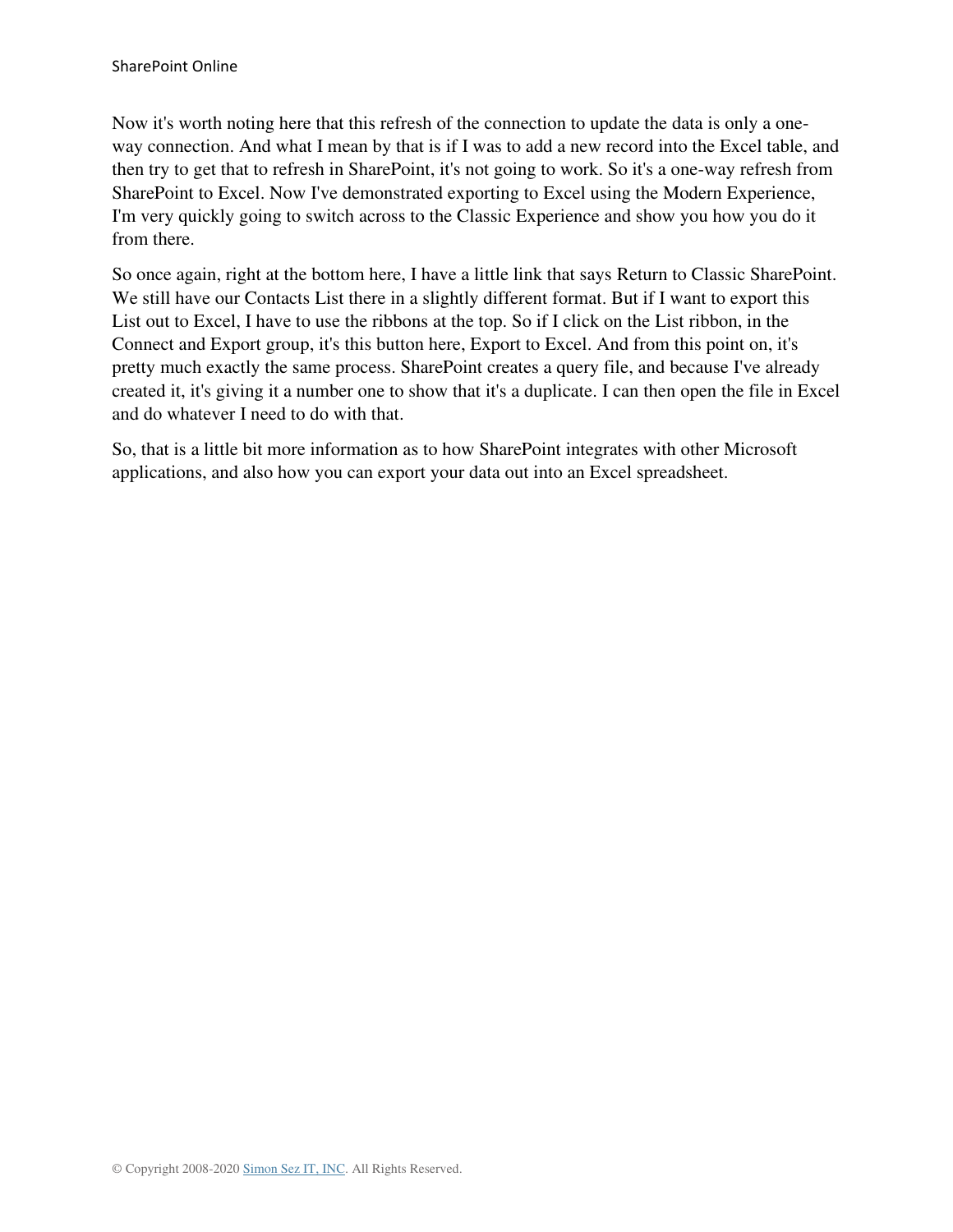### **Video: Connecting SharePoint to Outlook**

**Deb:** Let's stay on the topic of integrating SharePoint with other Microsoft applications for just a moment longer. Because what you'll also find is that you can take a List in SharePoint and integrate it with Outlook. As we all know, Outlook has an Inbox, it has a Calendar, it also has Task . And we have similar things in SharePoint, we have already created our own Calendar. And we have created Task Lists.

So essentially, if you imagine I'm working away, I'm sort of running two duplicate sets of information. I have my Outlook, which contains Calendars and Tasks. And I also have SharePoint that contains Calendars and Tasks. Now, the distinction between the two would be that in general, the one in Outlook is just for me. So that's going to be my Calendar and my Task Lists. Whereas the ones in SharePoint are in a shared environment. So more like Team Tasks and Team Calendars.

But the ones in SharePoint still have relevant information for me. So, I still might have Tasks assigned to me in SharePoint Lists. I might have meetings in the Calendar in SharePoint that I need to attend. So there is still information that's relevant to me in SharePoint as well. So instead of me jumping backwards and forwards between the two different applications, it's good to get them to work together. So what I'm going to do here is I'm going to integrate my SharePoint Calendar with Outlook.

So the first thing I want to do is go to my Calendar in SharePoint. So let's click on the GlobalTeach Calendar link. And this particular List, this Calendar shows in the Classic view by default, so I have some ribbons at the top. Let's click on the Calendar ribbon. Now the option that I'm looking for is in the Connect and Export group. And it's this one just here, Connect to Outlook. So let's click it and see what happens.

So the first thing I get is a little message that says this site is trying to open Outlook. So I'm happy with this, I'm going to click Open. And then I get a message that says; "Connect the SharePoint Calendar to Outlook". Well, that sounds like exactly what I want to do. So let's click on the Yes button. And there we go. Take a look at what happens, I now have my personal Calendar on the left-hand side. And I now have my SharePoint Online Training Calendar on the right-hand side, so I can see both of them at the same time. And this differs slightly from the last lesson where we were looking at exporting SharePoint Lists out to Excel. If you remember, that was just a one-way connection.

When it comes to Outlook and the Calendar, this is a two-way connection. So if I add an event into the SharePoint Calendar in my Outlook, it's going to update in SharePoint as well. So let's just test that out. Let's add in something for tomorrow. So I'm going to double-click to open the 16th. And let's just say I have a Project Meeting. And this is going to be from 9:30 to 11:30. Save and Close. So what I expect now is for this to also be added into my Calendar in SharePoint.

So let's go back, I can't see it there at the moment. Sometimes you do need to refresh your page to get that to come through a little bit quicker. So I'm going to refresh the browser. And there we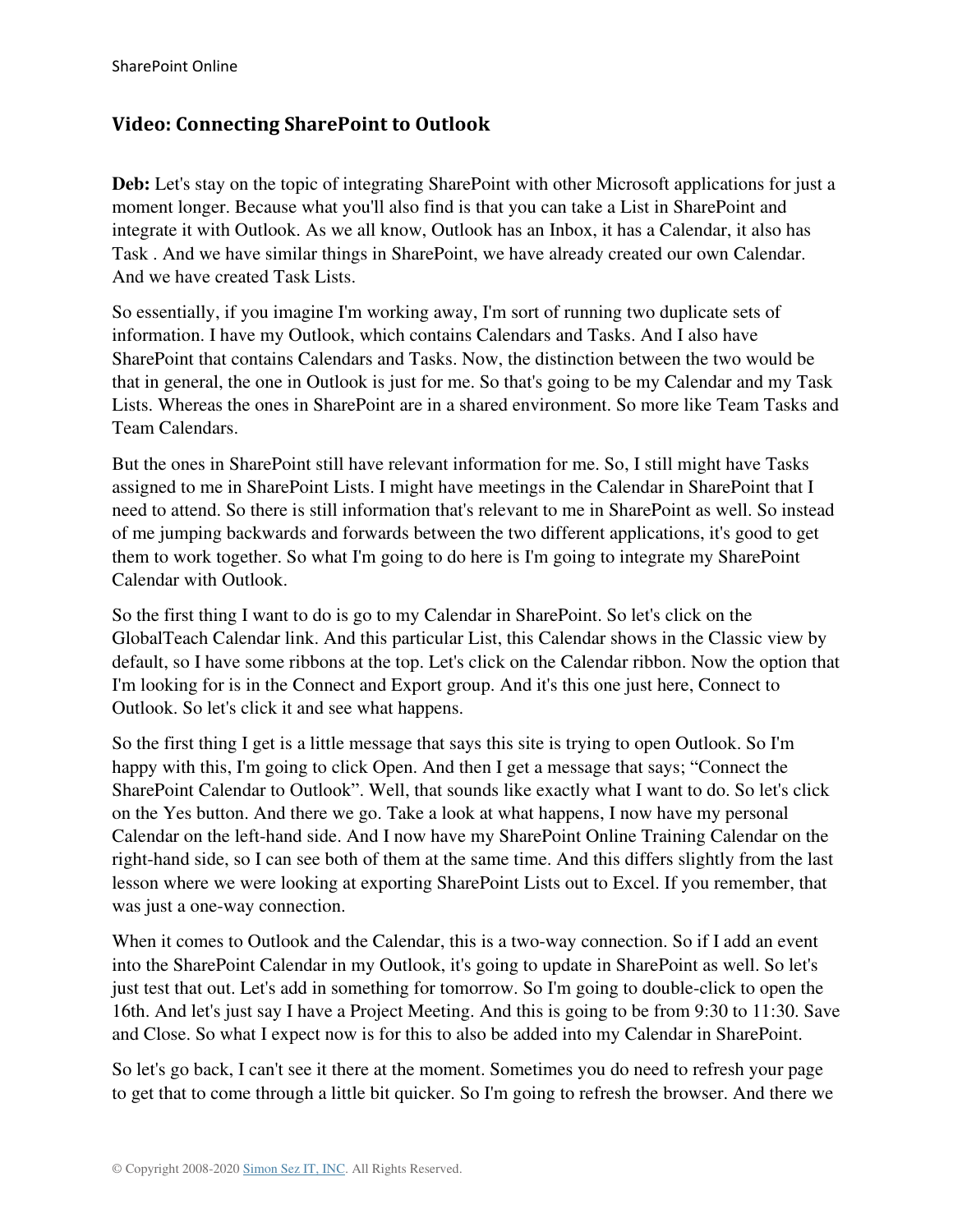go. It's now updated. And there is my project meeting. Now if we just jump back to Outlook for one moment, what do you do if you want to get rid of your SharePoint Calendar from your Outlook? Well, there are a couple of ways you can go about this.

If you take a look in the bottom left-hand corner, this is where you select which Calendars you can view. So I've got my Calendar selected, and also the SharePoint Online Calendar. So I could just untick this box and it's going to remove it, and it's going to remove it from my view. Now it hasn't actually deleted it. If I click the box again, it's going to bring that back.

If I want to permanently remove it or essentially break the connection between Outlook and SharePoint, if I right click, I can say Delete Calendar. I'm going to click on Yes, and that gets rid of the Calendar from my Outlook. It doesn't get rid of the Calendar in SharePoint, it simply broke the connection.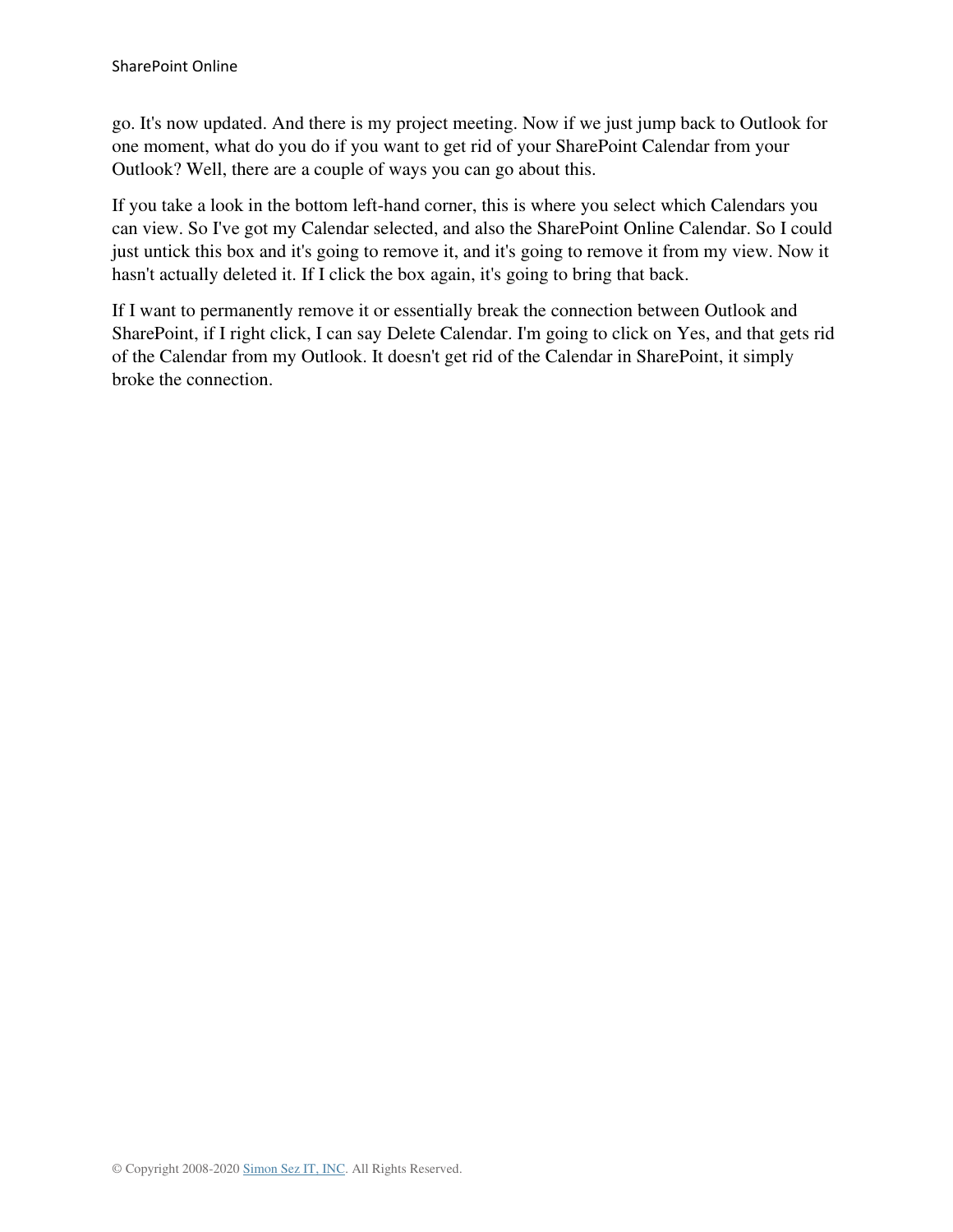# **Section 6 – Workflows Explained**

# **Video: Workflows Explained**

**Deb:** As we've already seen in this course, SharePoint is a great tool to help us become more efficient as we collaborate with other people. And there's something that we haven't looked at yet, which is a really great feature. And that is Workflows. What Workflows allow us to do is essentially automate different types of business processes.

For example, maybe you are the manager of a team, and you are responsible for approving all of the holiday or vacation requests from your team members. So what might that business process look like currently? Well different organizations do this in different ways. Some have a dedicated system for booking holidays, others do it in a more manual fashion. So maybe your team members just send you an email requesting days off. You as the manager then have to look at your team calendar, and then either approve or reject that holiday request. And that approval or rejection might again, take the form of an email.

Now, that is one very simple example of a business process that you could automate using Workflows in SharePoint. Now, the business process that we're going to explore in this section is the Approval Workflow. So maybe you work in a sales team, and you've created a sales pitch that you'd like to send out to prospective clients.

But before you do that, you need to get the approval from your two managers. Once they've both approved that document, then you know, you can send that out. So what does this process look like if we're doing it manually?

Well, it might be that we share the document with the managers, and that might be in the form of an email attachment, or maybe you'll upload it to the cloud, something like that. And then basically, you can't really see what stage of the approval process that document is at until you get some form of communication back from them, that they've either approved or rejected the document. So your visibility through this process isn't great. So how can we make this manual process more efficient using SharePoint?

Well, we can set up an Approval Workflow. This will automate the entire process and much more. For example, when you set up a Workflow in SharePoint, you can choose who you want the emails to go to, it will also create tasks for these individual approvers. And the best thing is that it creates a history list so that you can see the different steps of the Workflow and what stage the approval is at.

So it gives you a lot more insight into things like bottlenecks, who's holding up this approval process, and you can then maybe send a quick nudge to a colleague who is being a bit slow in approving a step.

So that's what we're going to do in this section. I'm going to show you how to create an Approval Workflow, how you can automate it, and also how you can manually trigger Workflows.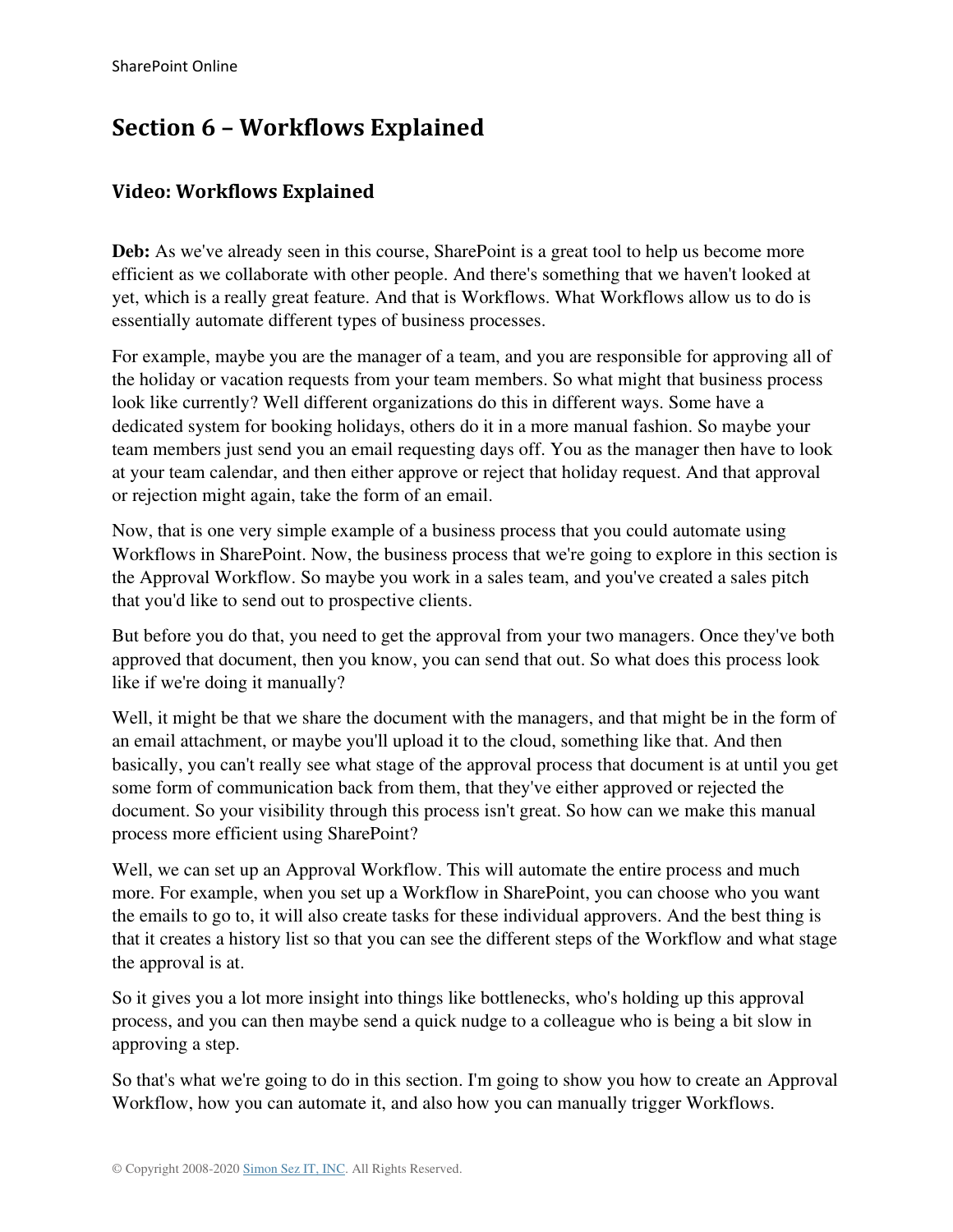SharePoint Online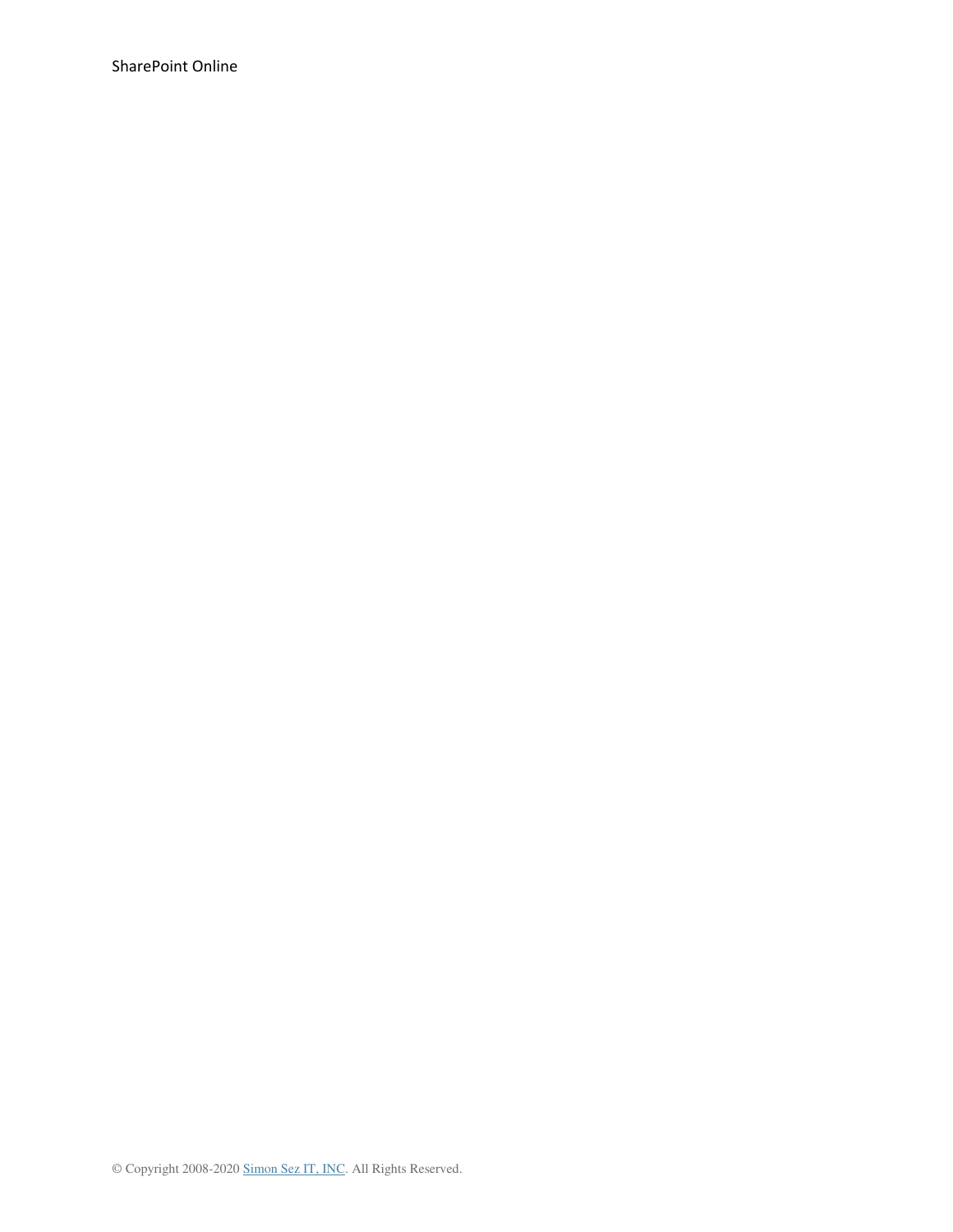#### **Video: Triggering a Manual Workflow**

**Deb:** In this lesson, we're going to take a look at how you can use Power Automate, which is a little app in Microsoft 365, to set up Workflows in SharePoint. And the example that we're going to be using is the Approval Workflow. So let's set up our scenario. Maybe you have a document stored in your Document Library that needs to be approved by your manager, team leader, or maybe even a client.

Well, what we can do in SharePoint is we can really harness the power of Power Automate, set up a Workflow and trigger it manually whenever we need it. So let's take a look at how we do this. Now there are a couple of different ways to set up a Workflow. But by far, the easiest way is just to use the Top Navigation menu. Now at this stage, I don't need to select the document that I want to send through the Workflow, I just need to create the Workflow first of all, and then I can run a document through it.

So using the Top Navigation menu, we're going to go all the way over to the three dots. Let's go down to Automate, and Power Automate. And you'll see one of the options that we have there in the menu is Create a flow. This is going to open a pane on the right-hand side of your screen that's going to show you all of the flow templates related to SharePoint. Because there are so many different types of Workflow that you can set up. And which one you choose really depends on the kind of business process you're trying to automate.

Now I'm going to click Show More at the bottom just so I can see all of them. And let's scroll through and try and find one that relates to what we're trying to do. We're trying to approve a document. And I think if I scroll all the way to the bottom, this is the one that I'm looking for Request Approval (everyone must approve for a selected file). Now you'll notice that two above, we have another one that's very similar that says Request Approval (first to respond for a selected file).

Now the difference between these two is that if you need your document to be approved by multiple people, this first option just here where it says first to respond, the Workflow is going to wait for the first person to either approve or reject the document before it sends it to the next person. Whereas the one at the bottom is just going to send the document out to everybody in one go, and they can approve or reject as needed.

So I'm going to select this bottom option, let's click, and SharePoint is going to jump me across to the Power Automate application. And this is another one of those little applications that you may or may not have explored too much within Microsoft 365. I can see the Workflow name at the top, just double-check to make sure that that is what you're trying to do. And if we scroll down, I get this area at the bottom that's going to tell me which applications this flow needs to connect to in order to run. So I can see here that it needs to connect to Office 365 Outlook.

Now, that makes sense because this Workflow is going to send out emails, so it needs to connect to Outlook. It's also connected to the Approvals Application, and it's also connected to SharePoint. In the second column, it's showing my login credentials for each of these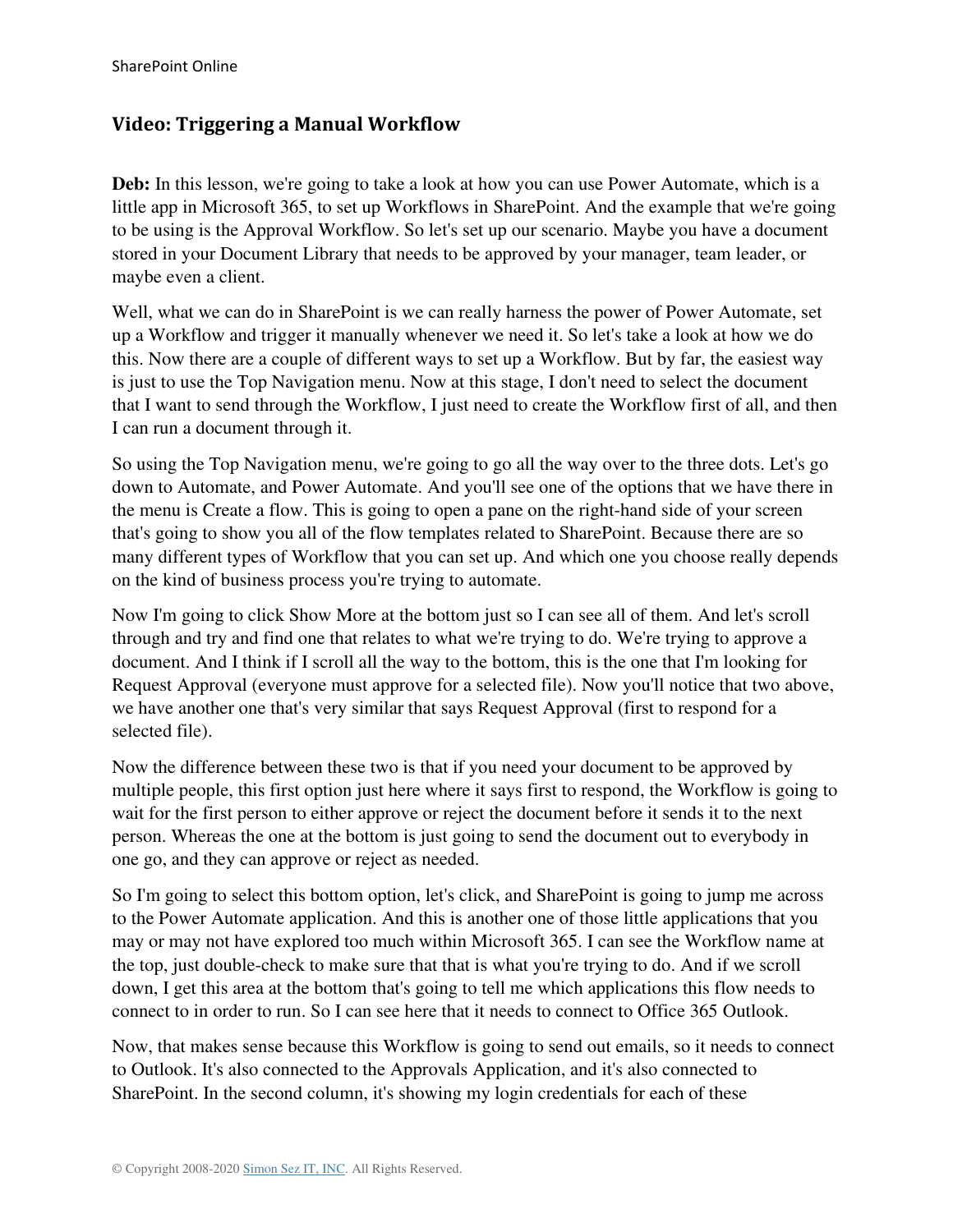applications. And it's really important here that you make sure that you have a green tick next to each of these because this basically tells me that I am signed in with a valid account.

Now if you have a cross in any of these, it means that you're not currently connected. So if you do see a cross, just make sure that you sign into whichever application it applies to, so that the Workflow can run correctly. Now I'm happy with all of that, let's click Create Flow at the bottom. So once it creates the flow, it's going to jump you to the details page. So this first area just here gives you a little bit of detail about this particular flow, I can see that the status is currently on, I can see when it was created when it was modified. And it says type instant.

So this basically tells me that this is a Manual Workflow as opposed to an Automated one, I'm going to trigger the Workflow, it's not triggered by an action within the system. On the righthand side again, I can see all of my Connections. And this is always a good area to check. If you find that your flow isn't working for some reason, you might come in here and find that one of these has logged itself out and you need to log back in again. And then at the bottom here we have a 28-day run history.

Now currently, this is empty because I haven't run this Workflow yet. But you'll see in a moment after we do run it, this is going to populate and it's going to give me some information about the Workflow including the status of that flow. So this is really useful if you want to see the flows that you've run and if they were successful or not. So basically, this flow isn't going to do anything until I trigger it. So let's do that. I'm going to close down Power Automate and jump back to my SharePoint Document Library.

So now I'm going to select a document that I need to be approved. And we're going to say that I need to get the Training Budget for Q1 approved by my manager. So let's select the document, and let's send it through our new Workflow. Once again, up to the three dots, down to Automate, and take a look at what we have now. It's picked up the Workflow that I've just set up. And that is Request Approval (everyone must approve for a selected file). So I can simply select my Workflow from here to send this document through. So let's select.

So now I get this little pane on the right-hand side, which is going to allow me to define the parameters for this flow, because I haven't told SharePoint who this flow needs to go to, who is approving this document. Once again, it's going to make sure that I'm connected to all of the relevant applications. Let's click Continue at the bottom. And this is where I can add a message and also specify who needs to approve this document. So I'm just going to say, Please review this file. The approvers, well, I am just one person sitting here. So I'm going to send this to myself, just by typing my name in and selecting from the list.

I'm not going to send any approval reminders. But you could do if you wanted to. If someone was being a little bit slow in approving it, you could set up reminders. I'm simply going to run the flow. So essentially, what I've done there is I've manually triggered the Workflow. Now as the approver, you'll notice that I've just got a notification there from Microsoft Teams. So I'm gonna get a message in Teams telling me that I have a document to approve.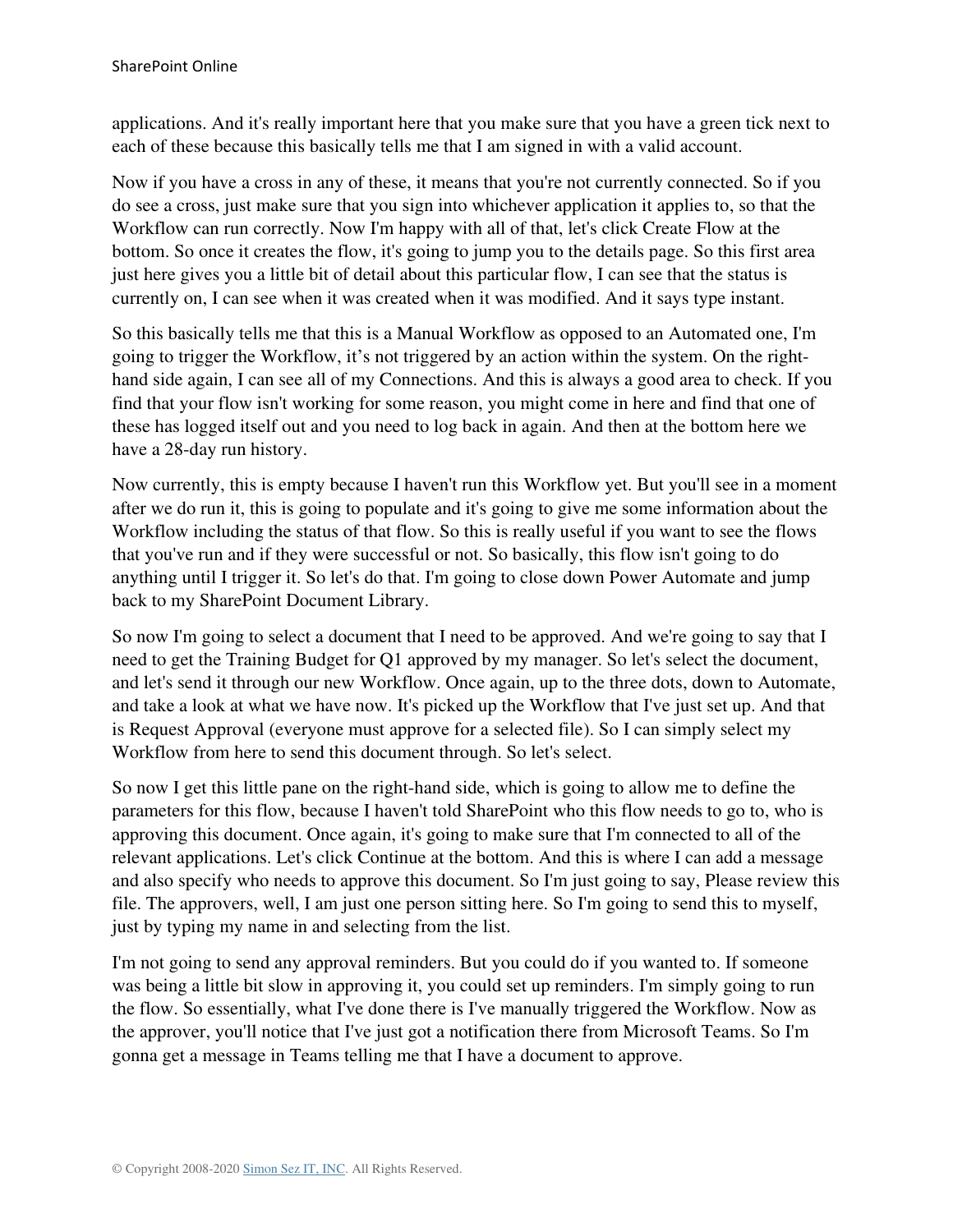So if I actually jump across to Teams, and we can do that very simply from SharePoint by clicking the Teams link in the Quick Launch Menu, you can see that in my Approvals area, right at the top, there is my document; Please approve Training Budget for Q1. Status is Requested. And if I happen to be working in Teams, I can simply click on it. And then right at the bottom, I can review the document by clicking the link just here, and I can cancel the request, reject, or approve. So you could do this from Microsoft Teams.

But I'm also going to get an email notification in Outlook. So let's switch across to Outlook. And right at the top here, you can see there is the email. I have a link to the Training Budget for Q1. So I can have a quick read before I decide if I need to approve or reject this item. And at the bottom here, we have Approve and Reject. Now before I select one of these choices, let's just jump back to Power Automate for a moment.

Now for this, I'm going to click the app launcher, and I'm going to open up the Power Automate application in a new window or in a new tab, I should say. Now, if you want to see all of the Workflows, in this left-hand menu, click on My Flows. And that's going to show you all of the Workflows that you've set up. And you can see there, there is my Approval Workflow. Now if I click on this, it's going to take me back into that detail screen. But something has changed.

Take a look at the 28-day run history. It's now showing that I started this on the 25th of June at 2:12pm, it's showing the duration, and it says Status Running. So it's currently Running because I haven't finished the Workflow by approving or rejecting it.

And another cool thing you can do here is if you click on the link, it's going to show a diagram that shows all of the different steps that this Workflow is taking, and if they've been successful or not. So I can see here, I have green ticks next to all of these. And if I scroll down, you can see where we're up to. So, Set respond to approval link is the last successful step. And now you can see it's waiting for an approval. And what you'll notice is that as soon as I click Approve or Reject, the rest of these steps are going to turn to a green check. So let's do that.

I'm going to jump back to Outlook, and let's approve. And I'm just going to add some comments, let's just say approved and submit that. If we now look at the Workflow, you should see them all turned green. And there we go. Now if I go back to My Flows, and click on the Workflow, if I look in the History, I can see the status is Succeeded. Let's send another document through this Workflow, but this time, we're going to reject it. So let's take this one here, Training Prices. We're going to jump up to our three dots, down to Automate, and we're going to select the Workflow.

The process is exactly the same. So I'm just gonna say, Please review once more. I'm going to set myself up as the approver and run the flow. You can see I'm getting a notification in Microsoft Teams again. And in a moment, I should also get an Outlook notification. Now, if I just jump back to Power Automate, and let's just refresh this screen, you can see there is the second flow, status is Running. Let's go to Outlook. There is the approval email and this time, I'm going to reject it.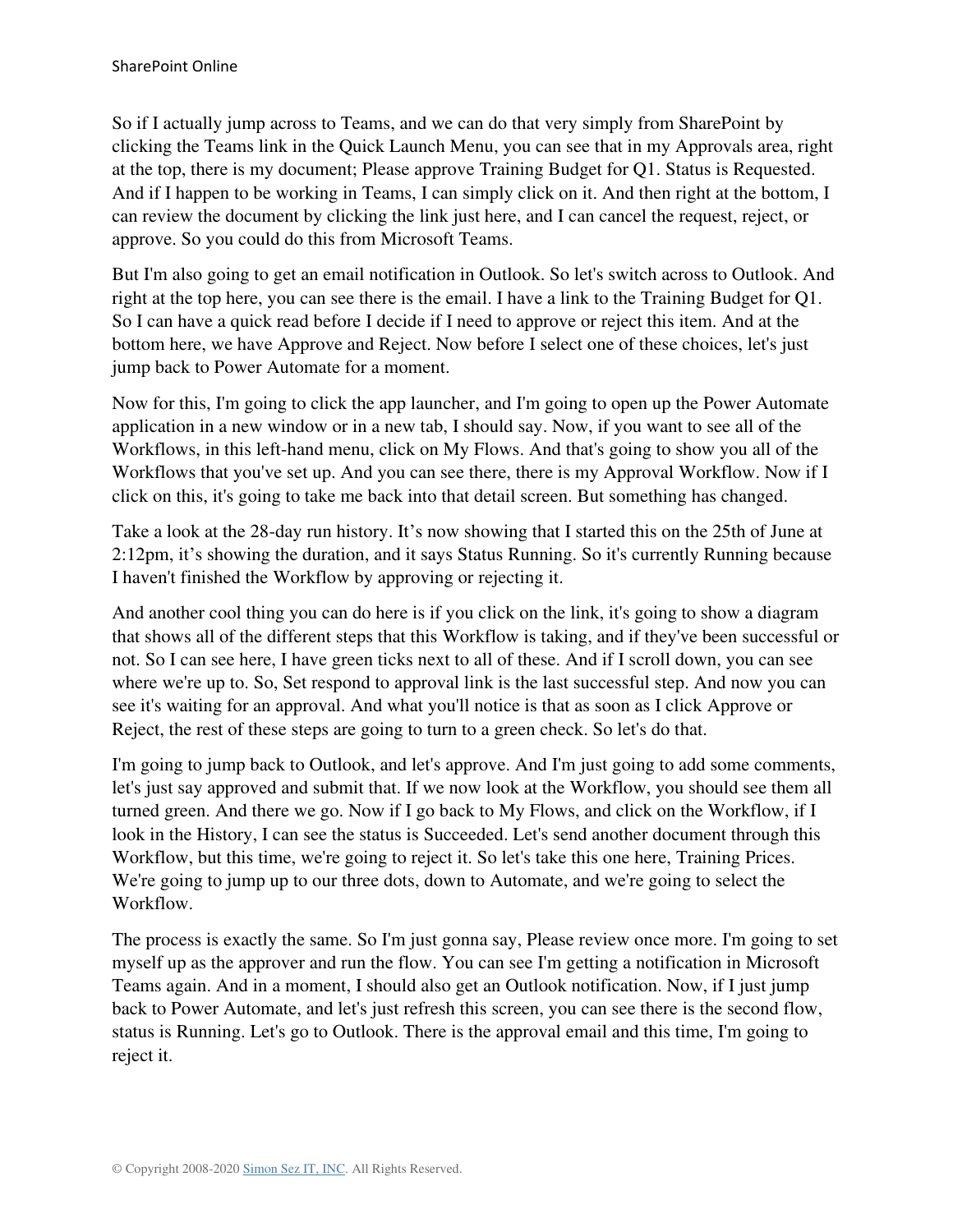Now, you might think that if this approval gets rejected, then the status in the Run History is going to say failed or rejected or something like that. But let's refresh the page and see what we get. But it says Succeeded. Because this only logs if the flow has run successfully. The flow has worked, nothing went wrong, we didn't get any errors, it's just the approver rejected the document. So, all very straightforward and simple. That is how you can create a Workflow and manually trigger it in SharePoint.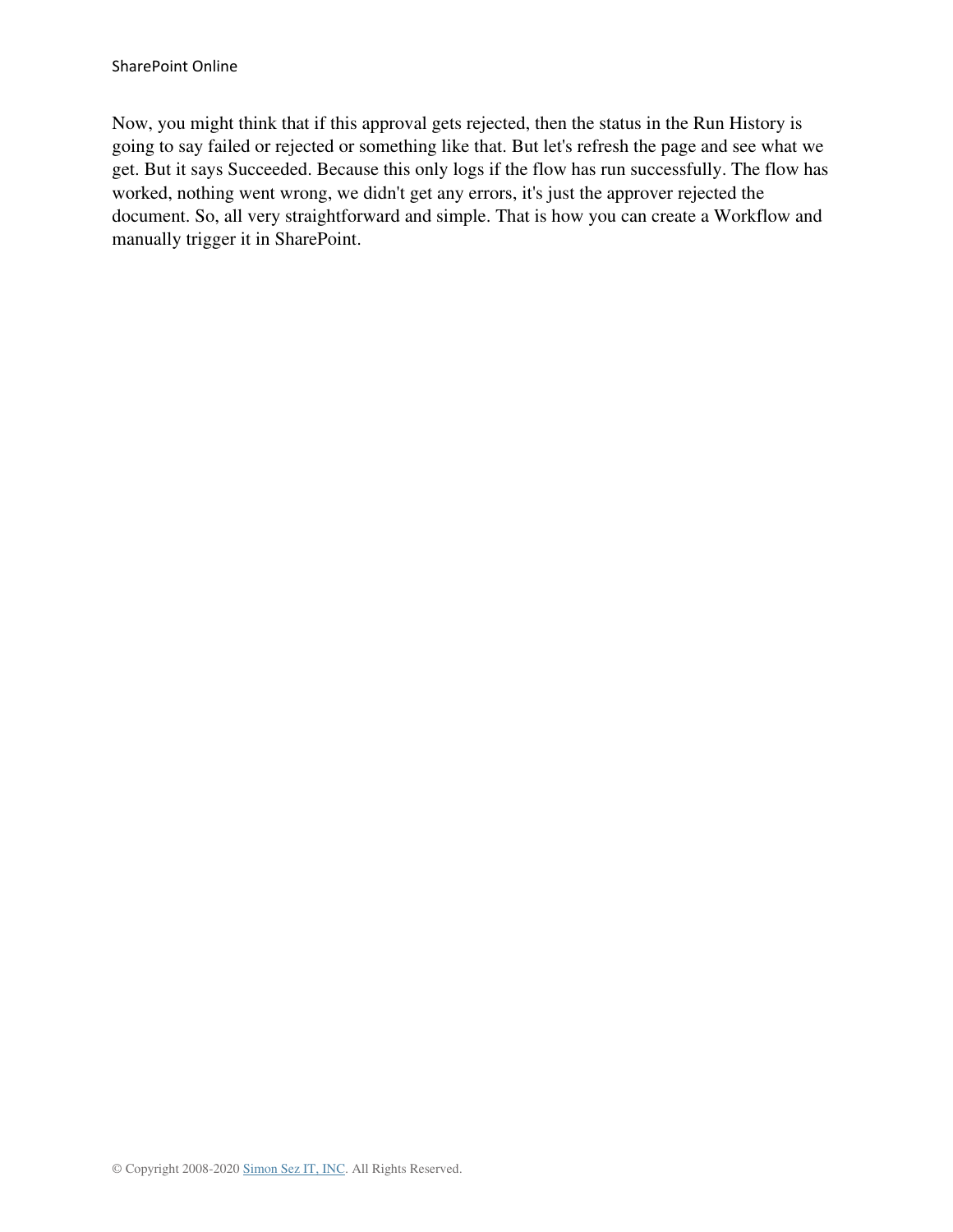#### **Video: Creating Automated Workflows**

**Deb:** In the previous lesson, I showed you how to set up a document Approval Workflow that's manually triggered. And I briefly mentioned to you that you can have either Workflows that are triggered manually or automatically. And this is one of those subjects that I don't really want to do a huge deep dive on in this particular course. But I will very briefly show you how we can set up that same document approval process, but have it trigger automatically.

So if we jump back to our SharePoint Online Document Library, I want to set up this Automated Workflow so that every time a new document is created in the Documents Library, it triggers the Approval Workflow. So if I upload a new document, or if I create a new document, that's going to trigger the approval process, and emails are going to be sent out to approve the document. So let me show you how you can do this, we're going to jump back across to Power Automate. And if you're a member, I'm currently clicked on My Flows.

Currently, I just have the flow that we created in the last lesson. So now what I want to do is I want to create a brand new flow. So using the menu on the left-hand side, let's click on the Create menu item. And this is basically going to show you three different ways that you can create a flow. You can start from a blank, you can start from a template, which is pretty much what we did last time, or you can start from a connector.

Now what I'm going to do is I'm going to start from a blank, which means I'm going to build my flow from scratch. Now we have quite a few different options up here. But the one that we want is this first one, Automated Cloud Flow. And this is a flow that is triggered by a designated event. And our example, the designated event, is going to be that a new file has been added to the Document Library. So let's click on Automated Cloud Flow.

The first thing I need to do here is give my flow a name. Now you can come up with something a little bit more explanatory than this, I'm just gonna say Document Approval. And the first thing I need to do is choose my flows trigger. So the trigger is when I add a new file into the SharePoint Document Library. So the first thing I'm going to do here is I'm going to search through all of the triggers, because there are so many of them, for just the ones that are related to SharePoint. And I can then have a browse through and see which one matches what I want to do.

So the very first one in this list says, "When a file is created in a folder". And that is exactly what I want to do. So let's select this as our trigger. Click the Create button at the bottom, and I can now establish the properties for this particular trigger. So it's asking me for the site address. Now if I click the drop down, that's going to show me all of my current SharePoint sites. And it's this one here that we're working in SharePoint Online Training. I then need to choose folders. So which folder essentially is going to trigger this flow?

Well, it's going to be when I add or create a new item in my Documents folder. And this actually shows up as Shared Documents in this little list. So this is my trigger. So when I do add a new document, the next step is what do I want this flow to do? Well, let's click on New Step. Well the action to this trigger is going to be that I want it to start the approval process for this document.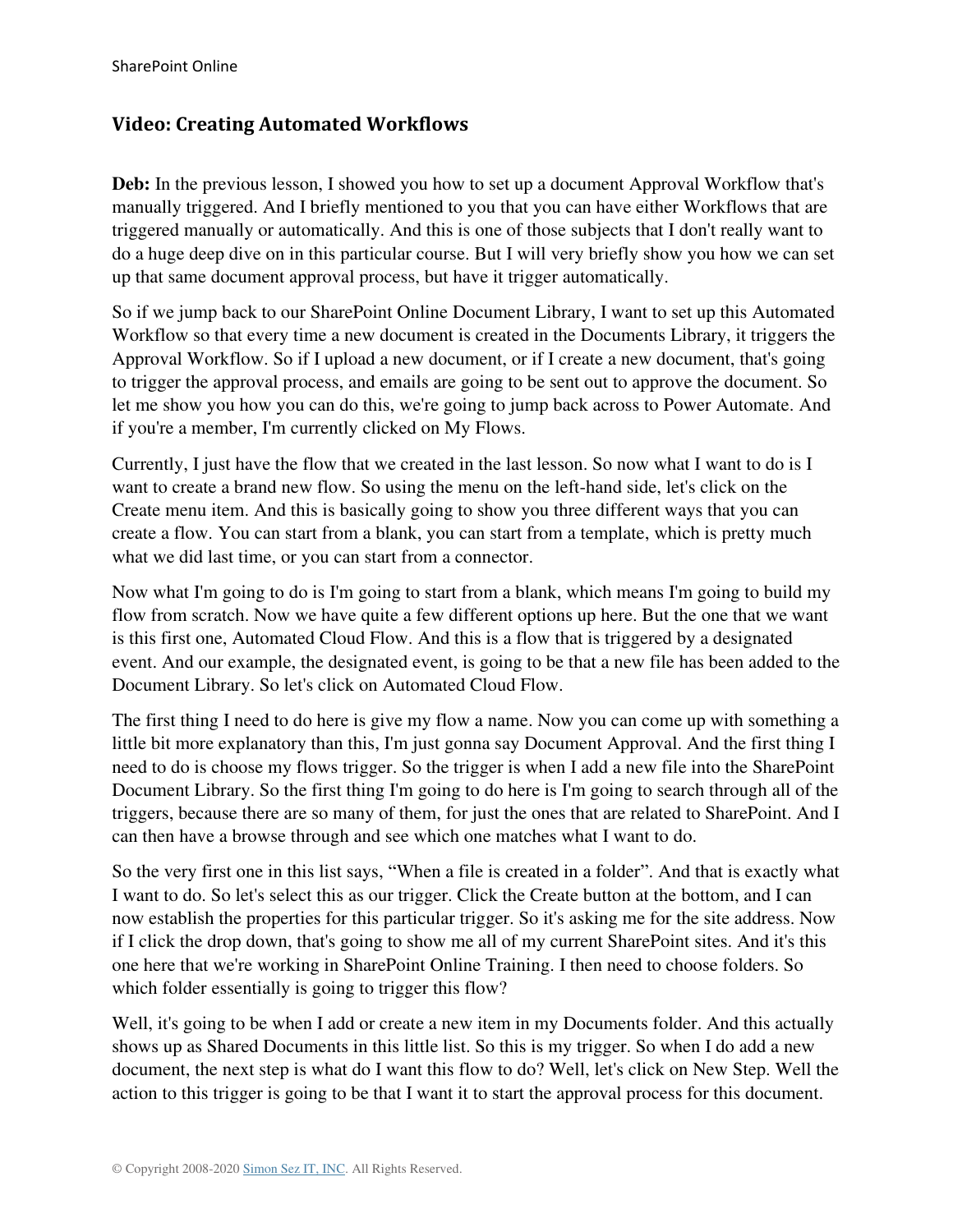And because approvals are built into Microsoft 365, I can just search for approvals. And it's going to show me all of the actions related to approvals. And there are just a few of them down here.

So the first one here, Start and wait for an approval. Now that's exactly what I want it to do. I want it to start off the approval process, and then I want it to wait until the approver either approves the document, or rejects the document. So let's select Start and wait for an approval as our action to the trigger. Now I have some properties that I can complete for this. So my approval type, well, I want everybody that this gets sent out to to have to approve it before that document is essentially properly approved. So let's select the first option from the list. I can now create a title for the approval.

Now you can give it whatever title you like, I'm just gonna say Doc for Approval to keep things simple. And then you can add in the email addresses of the people who need to approve this document. So again, because there's just me here, I'm going to assign this to myself. The other fields that we have here aren't mandatory, so I'm going to leave all of these blank and just click on Save.

So now I have my trigger in green, and then my action. And I could carry on going adding new steps to create more and more complex Workflows. And as I said, we're not going to dive too much into this because we then tend to go off down the tangent into Power Automate. But this is quite a nice simple example. I'm going to click on Save at the bottom to save that Workflow. And now, we're going to test it out. And what you'll notice is that in the top right-hand corner of the screen, I actually have a little Test button just here.

So once you've created your Workflow, let's click on Test. And you can choose if you want to test this manually by adding a file into the SharePoint folder, or automatically. Now I'm going to test this manually. Then right to the bottom, I'm going to say Test. And you can see that I now have a message at the top that says, "To see it work now, add a file to the SharePoint folder you selected". So I'm going to jump back to my Documents Library. And I'm going to create a little Word document and just put it in here.

So let's jump up to the New button and down to Word document. And we'll just put some junk text in here, "Hello world". I'm going to wait until the document says that it's saved, close it down. And I don't know if you saw in the bottom right-hand corner, I got a notification from Teams letting me know that that approval has been kicked off. And what you'll also see now is that I have another notification from Outlook, telling me that I've got a document to approve.

So if I jump across to Outlook and take a look in my email, I can see yes, there we go. That is that document and I can choose to approve or reject. So I'm going to approve this. Let's add some comments and submit that back. And that document has now been approved. Now when gonna jump back into Power Automate, you can see here, I now have a green tick next to the trigger, and also the approval. So it's telling me that those have been run successfully. If I click back on My Flows, there is my document approval flow.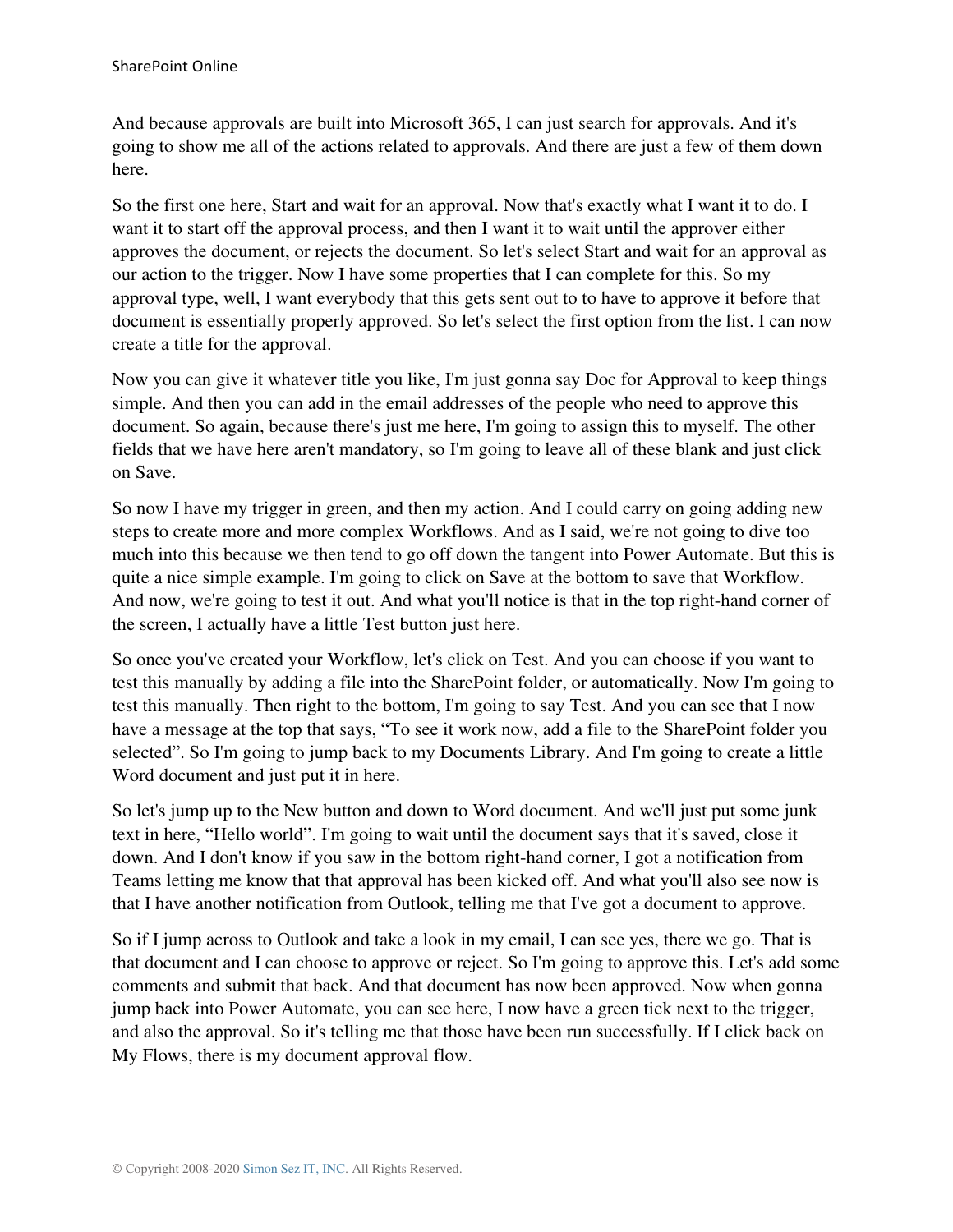If I click this again, you can see that in the Run History, it's telling me that it succeeded. And I can take a look at the different steps by clicking on the dates. And it's going to take me back to this screen. And this flow currently, because of the way I've set it up, is going to run every time I add a new document into the Document Library.

Now just to finish off by showing you another short example of an Automated Workflow. Well, this time, we're going to turn our attention to social media. So maybe you are a content creator, maybe you upload videos to YouTube all the time. And something that most content creators do is when they upload a brand new video to their YouTube channel, they'll normally tweet about it as well and say, "Hey, guys, come and check out my latest video".

So in Power Automate, you could set up a Workflow that says whenever you upload a new video to your YouTube channel, post a tweet that contains a link to the video. And you will do this in exactly the same way that we set up the document approval. We're going to jump back into the Create button in the left-hand menu and say Automated Cloud Flow. Now the flow name, this time, I'm going to call this one Post a Tweet, and we need to choose the flows trigger. Well the trigger for the tweet is going to be when I upload a video to my YouTube channel.

So I'm going to type in YouTube to take a look at all of the YouTube related triggers. And I just have three of them. And the one I want is here, When I upload a video. Let's select it and click on Create. Now it's telling me that I don't need to add any additional information for this step. So okay, great. Let's click on New Step. So the trigger is the upload of a video to my channel. What is the action?

When I upload a video, I want Power Automate to tweet for me. So I'm going to type in Twitter and pull up all of the Twitter Related Actions. The one I want is here, Post a Tweet. And then I can choose the text that I want to be posted. So I might say, "Check out my new video", and the media to be posted? Well, I want to post the video web link and click on Save. And of course, you can test this out by uploading a video to your channel and then checking your Twitter to make sure that it's posted. And if I click in My Flows, there is that flow that I can use over and over again.

So, those are a couple of simple examples of Automated Workflows.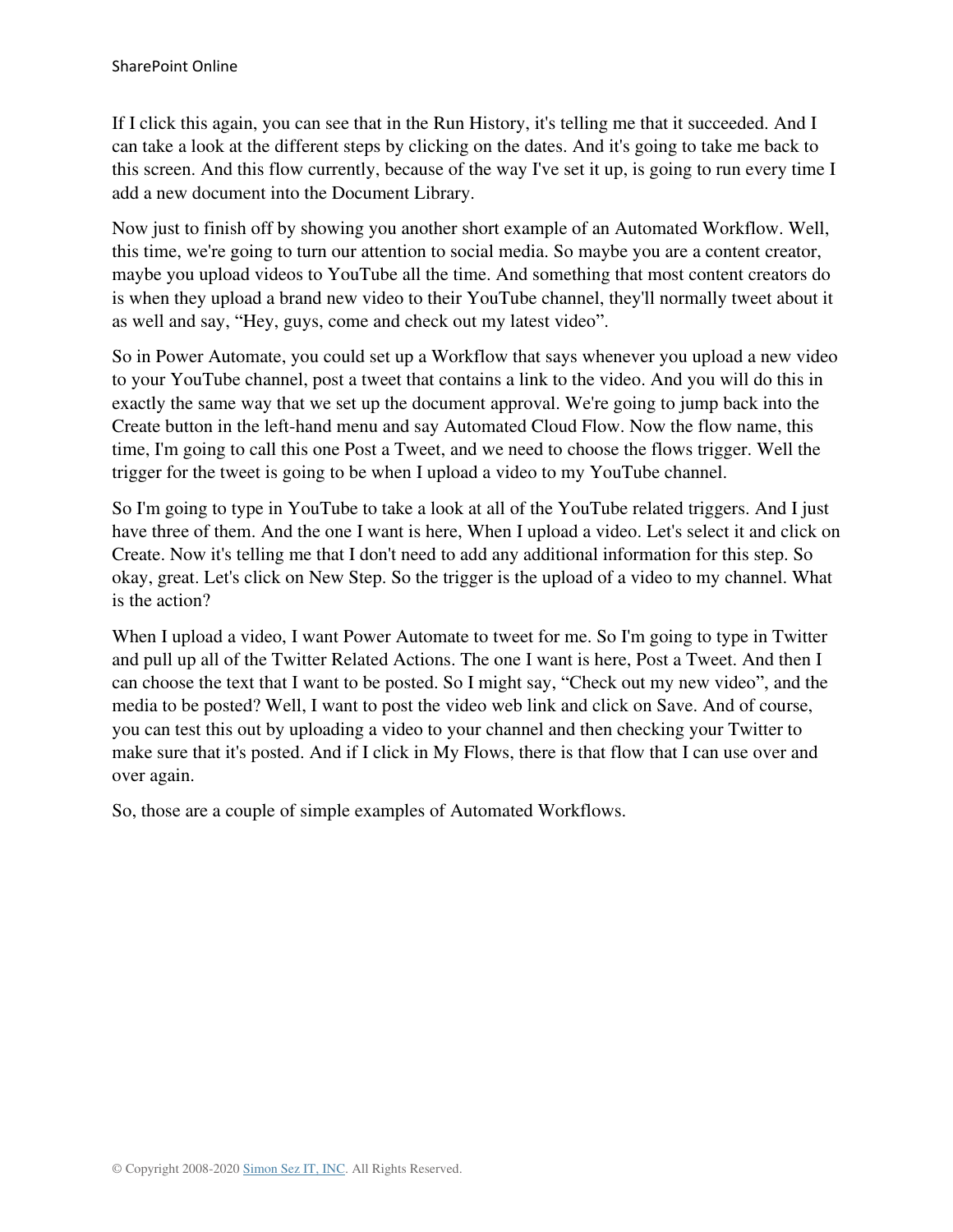# **Section 7 – SharePoint Webpages Explained**

## **Video: SharePoint Webpages Explained**

**Deb:** Before we start to discuss Web Pages and start to build them, let's do some work on what SharePoint Web Pages are all about. Now, as we know, a SharePoint site contains many things, Lists, Libraries, Content, Permissions, and all sorts of other information.

Now, with all that Content there, we need a way to display this Content to the users. And this is where pages come into play much like any other website. We might have one page and at the top, maybe it says, Welcome to the site with a bunch of links to Lists and Libraries. We might also have multiple other pages that contain Content about a specific topic.

So for example, Project Team A. So I can create a Web Page essentially, specifically for Project Team A, and then I can add relevant Content to that page. So how do we add relevant Lists, Libraries, news links and other types of Content to a Web Page? Well, we use Web Parts. And the best way to think about Web Parts is that they are kind of like a little container. And you can add as many Web Parts as required, and then populate that Web Part with the information that's relevant to the specific page.

So in the first Web Part, I might choose to house a List of Tasks that are relevant to Project Team A. In the second Web Part that I add, I might choose to display a List of documents from the Document Library that are relevant to Project Team A. I may choose to display some relevant news links in another Web Part, and maybe some YouTube videos, some text or some links in other parts of the page. And this is what we're going to look at throughout this section.

I'm going to show you how to create Web Pages and how to use App Parts and Web Parts to add Content to them.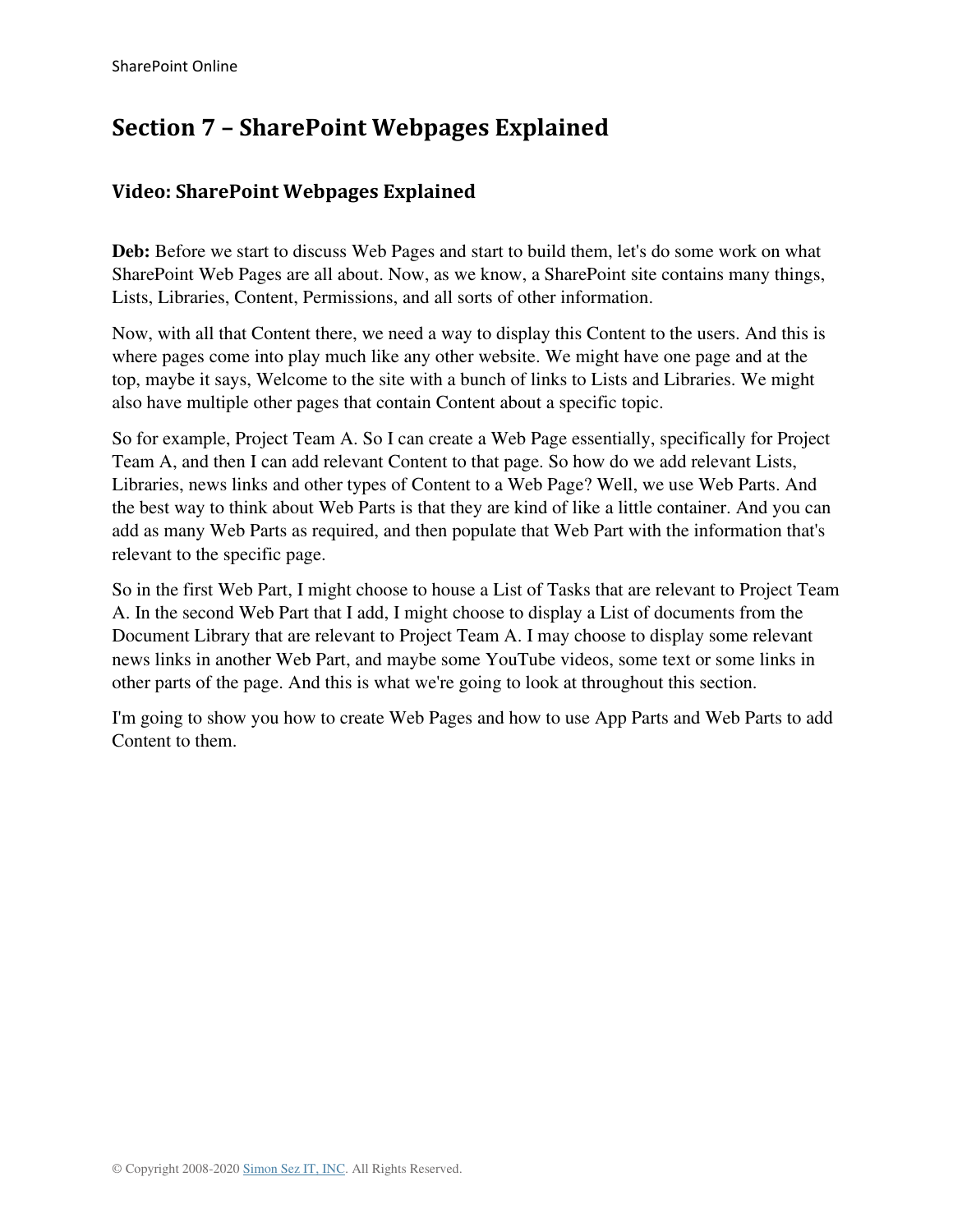#### **Video: Working with the Wiki**

**Deb:** So far in this course, we've seen how to create a Team Site. We've also seen how we can create some Lists, Calendars, Contacts, Task Lists, and Libraries. And we've seen how we can upload documents to those Libraries.

So essentially, what we now have is a site that has quite a bit of Content. But this Content is all kind of floating around in a rather disjointed way. And whilst all of the Content is there, I could send out a link to this site to a whole bunch of people, it's not currently particularly easy to navigate around to find the Content that you need.

So what we really need to do here is make the data more accessible. Because if we aren't presenting the data right, then users are going to have a really hard time finding what they need to find, so much so, that they might give up on SharePoint altogether. So let's start out by talking about Wiki pages.

Now currently, I'm on the SharePoint site Home page. And this site already comes with a Wiki Page Library. If you remember, when we created this site, we created a Team Site. And the Team Site is based on a template. And that template comes with an inbuilt Wiki Page Library. Now in a moment, I'm going to show you how you can create your own Wiki Page Library. And that is basically what you're looking at on this Home page.

This Home page has lots of different sections. So we have News, we have Activity, we have Quick Links over on the right-hand side. And also we have our Document Library. So I'm basically pulling different pieces of Content into one page and displaying them to the user. For example, the Document Library that you can see on this Home page is just the standalone Document Library that we created in Documents just here.

So whilst this is kind of separate on its own, what we've done is we've essentially added a Web Part and pulled through the Document Library to this Home page. So Wiki Pages are a great way of pulling together all of your Content and displaying it in an accessible way. Now, of course, you can also add your own Wiki Page Libraries if you want to. So let's first take a look at where you go if you want to do that.

On the Home page using the Top Navigation menu, we're going to click the New drop down. And underneath there, we're going to go all the way down to Ap. And remember this is the area where you can find your Libraries and your Lists. And if we scroll through these blue tiles, there is the Wiki Page Library. So if you want to add your own, you can simply click to add. Now I'm not going to add a new one, because we already have one built into our Team Site template.

So let's go back to the Home page. And if you're wondering where you can find this Home page, again, if we go across to the Quick Launch Menu, we have a link to all of the pages that we create in our site. So let's click on Pages. And you can see that currently I have two pages in this particular site. I have the Home page, and then I have a page for a News item that I created. And if we click on Home, as you would expect, that's going to jump us back to that main Home page.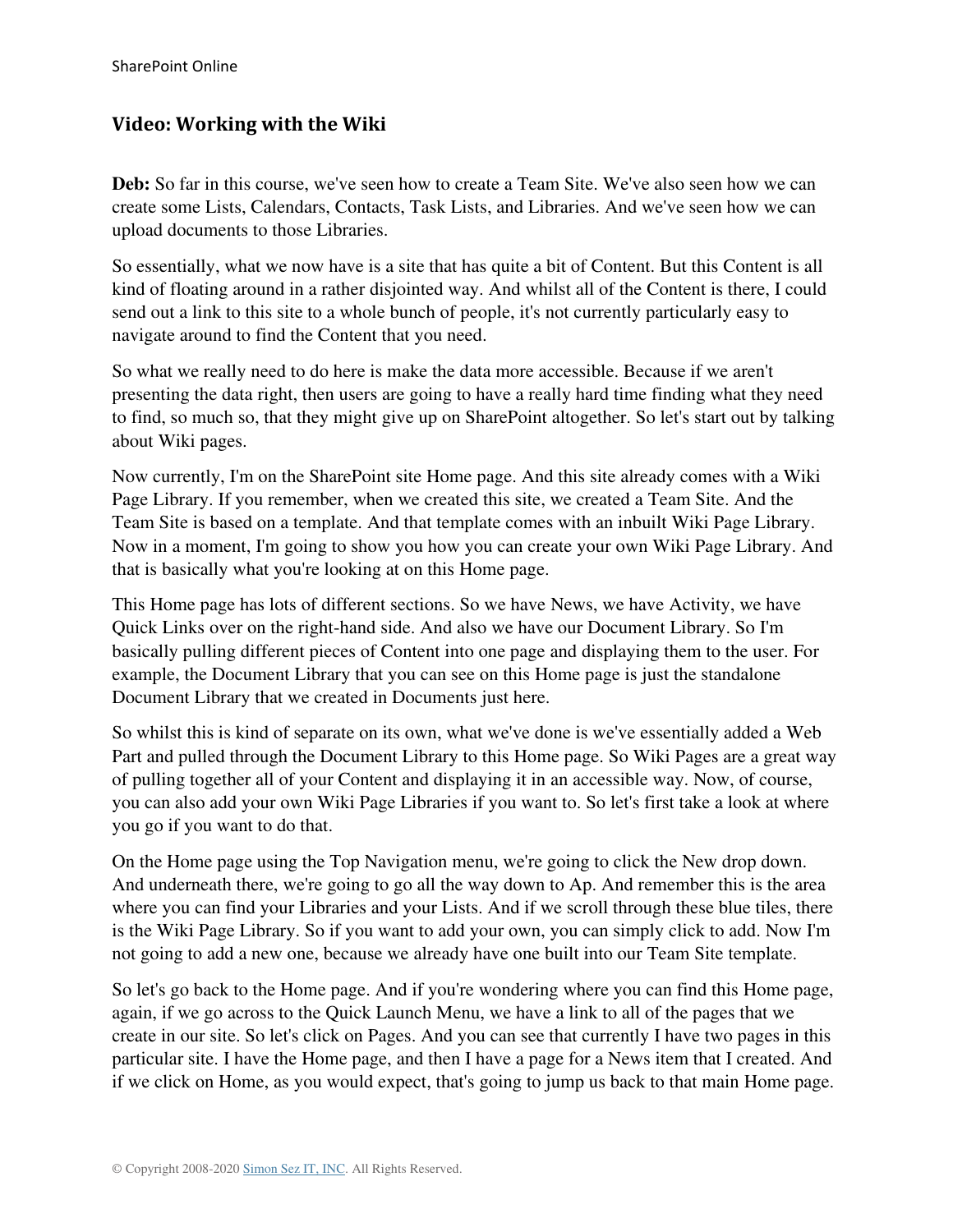So let's jump back into Pages just for one second, because what I want to do here is I want to create a page to pull all of my Libraries and Content into one single location. So I think what I'm going to do is I'm going to create a Site Page that contains relevant Content for the Marketing Team. And to create a new Site Page, it is fairly simple. If we jump up to the Navigation menu that's running across the top and click that New button, we can now add in our new page name.

So I'm going to call this Marketing Team. I'm not going to put any spaces in there, and click on Create. And now I'm basically within that brand new page. You can see if you take a look at the top, I have a number of different ribbons now. And many of these are related to things like Formatting text, and also inserting App Parts, Web Parts, Pictures, Links, things like that.

So I'm basically designing a Web Page from here and adding things that are gonna allow me to pull relevant Content into the page. And you can see that my cursor is just sitting there in this big empty field ready for me to start adding in some Content. So I could add something like; "Hello world", I can apply a little bit of formatting to this. Let's make it Bold, let's make it a little bit bigger, and let's change the color to red.

Now that's all I'm going to add at the moment. You'll see right in the top I have a Save button to save my page. Let's click, and there we go. That page is now saved. So if I now use my Quick Launch Menu to jump back to Pages, you can see that I've now created a brand new page called Marketing Team. Let's click on the link to jump back to the page. What if I now want to add some Content to this page. Because, "Hello world" isn't really telling me too much.

Well, this is where I can then go in and start editing this Web Page. And you'll notice in the top right-hand corner, there is an Edit link. If I click it, it's going to take me back into Editing mode and I can start adding whatever Content I need to. Now before we go any further, I'm going to stop here. And I want you to create yourself a brand new page. And then in the next lesson, I'm going to show you how you can start to add Content to your page.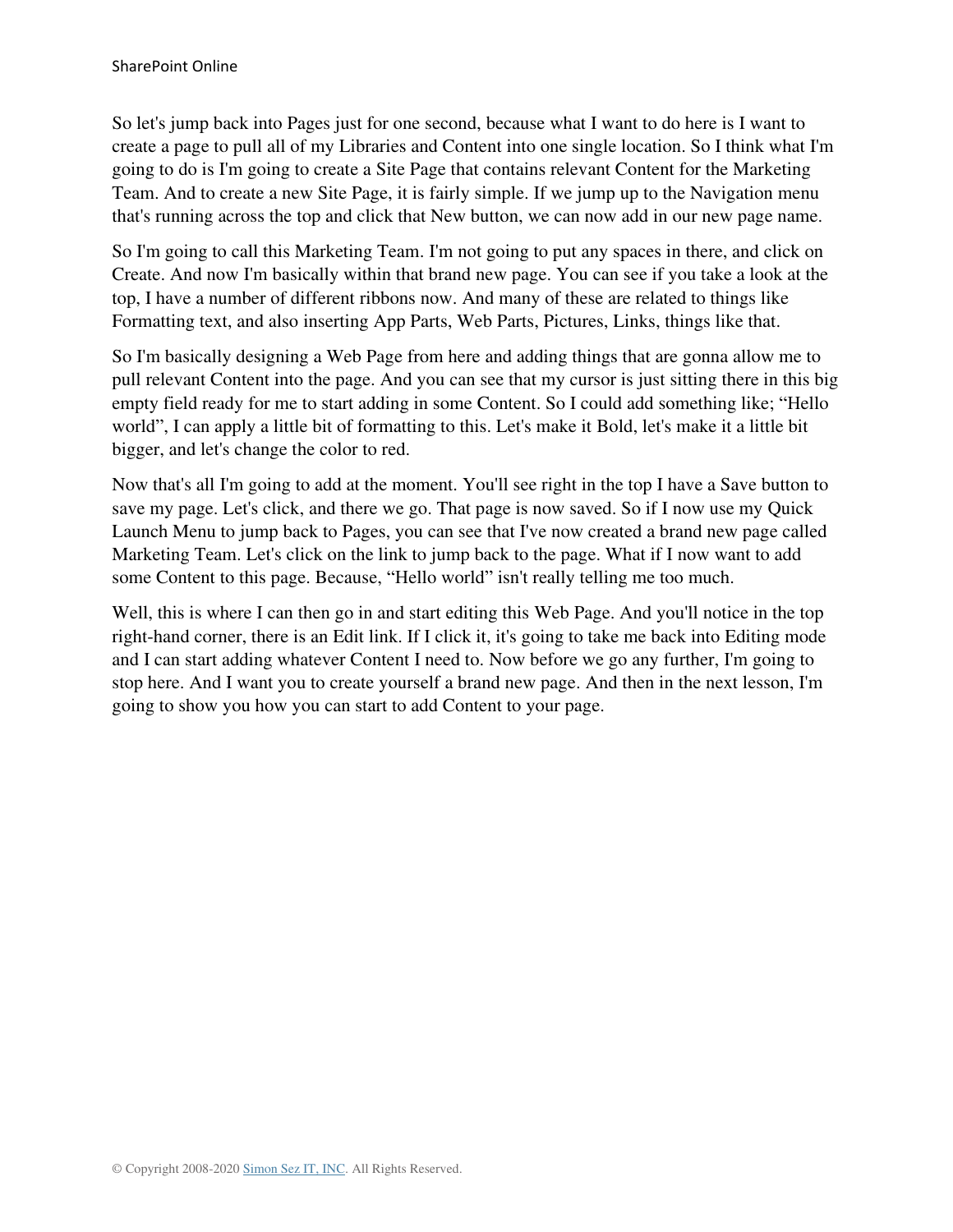#### **Video: Adding Content to a Web Page**

**Deb:** In the last lesson, I showed you how you can create a new page in your SharePoint site. And we ended the lesson by jumping into our page, and I'm currently in Edit Mode. Now the first thing I'm going to do here is I'm just going to remove the "Hello world" title that we put in in the last lesson. So let's just delete that out. So what you'll notice is when you do create a page, you're going to get this big blank rectangle where you can place your Content.

So as you've seen, we can add text in there. But we can also add lots of different other things as well. Now currently, the layout of my page is kind of boring. If I was just to type in Content, it's just going to be listed in a very linear, vertical fashion running down the page. So let's make this a little bit more dynamic and apply a different layout.

Now, what you'll notice is that we also have some ribbons on this page. And if we click on the Format Text ribbon, all the way over towards the end, there is a Layout group that contains one button; Text Layout. Now if we click the drop down just here, this allows us to choose different types of layouts for our Web Page. So currently, I have the One column layout applied, which is the default, but I can choose a completely different layout to display my Content in a different way. So I'm going to choose this one just here, Two columns with Header and Footer.

Now when I click this, immediately, you'll notice the layout changes. I now have a space for a Header, a space for a Footer, and then some Content in between. So now let's add in some Content. I'm going to click in the first rectangle, and let's just give this page a title. So this is going to be all of the stuff that's relevant to the Marketing Team. So let's call this Marketing Team. I'm going to apply some formatting using my Format Text ribbon. So let's jump up to here, I'm going to make this font quite a bit bigger, I'm going to make it Bold. And let's also change the color to this dark purple.

So when someone from the Marketing Team lands on this page, they are in no doubt that they are in the correct place. Maybe I also want to apply some Paragraph formatting. So I think I'm going to center this on the page. There we go. I think that looks pretty good. So now let's add some other Content in these other areas that are relevant to the Marketing Team. So I might want to start out in the rectangle below simply by adding in some Contacts for the Marketing Team.

So I'm gonna say Marketing Team leader, and that is Hannah Jones. We'll add in her email address. So hjones@globalteach.com. And maybe her extension is 8987. Let's hit Enter. And let's add in Marketing Manager, and that is Ross Smith. And we'll give him an email address as well. And he is extension 3409. I'm gonna do a little bit of formatting here. Let's make the headings slightly bigger, not too much, let's say 11 fonts. And the same for this one.

And also, I think we're going to make these Bold as well so that they really stand out. And we could carry on going adding more Content. For the time being, I'm going to leave it there, but I must remember to save my page. So in the top right-hand corner, we have a little Save button. Let's click on Save. There we go. I can see this is version 0.4. It's been checked in, it's viewable by authorized users, and there I have my Content. So now I'm no longer in Edit Mode.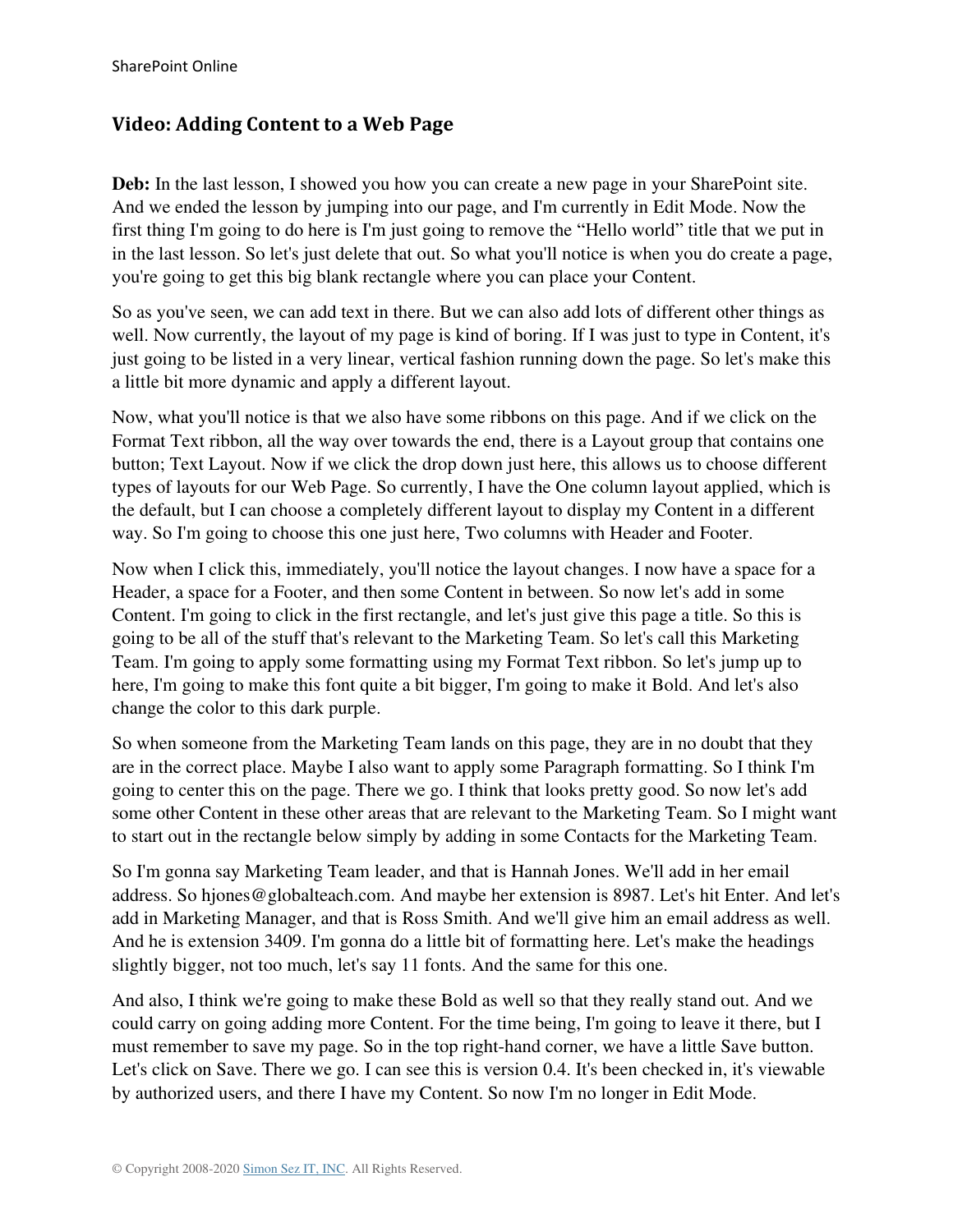If I want to go back in and make changes to this page, I need to make sure that I'm clicking on that Edit button in the top right-hand corner. So let's stop just there. I want you to try this out. Add some Content to your page, format it, and in the next lesson, we're going to move on to how we can add other pieces of Content using Web Parts.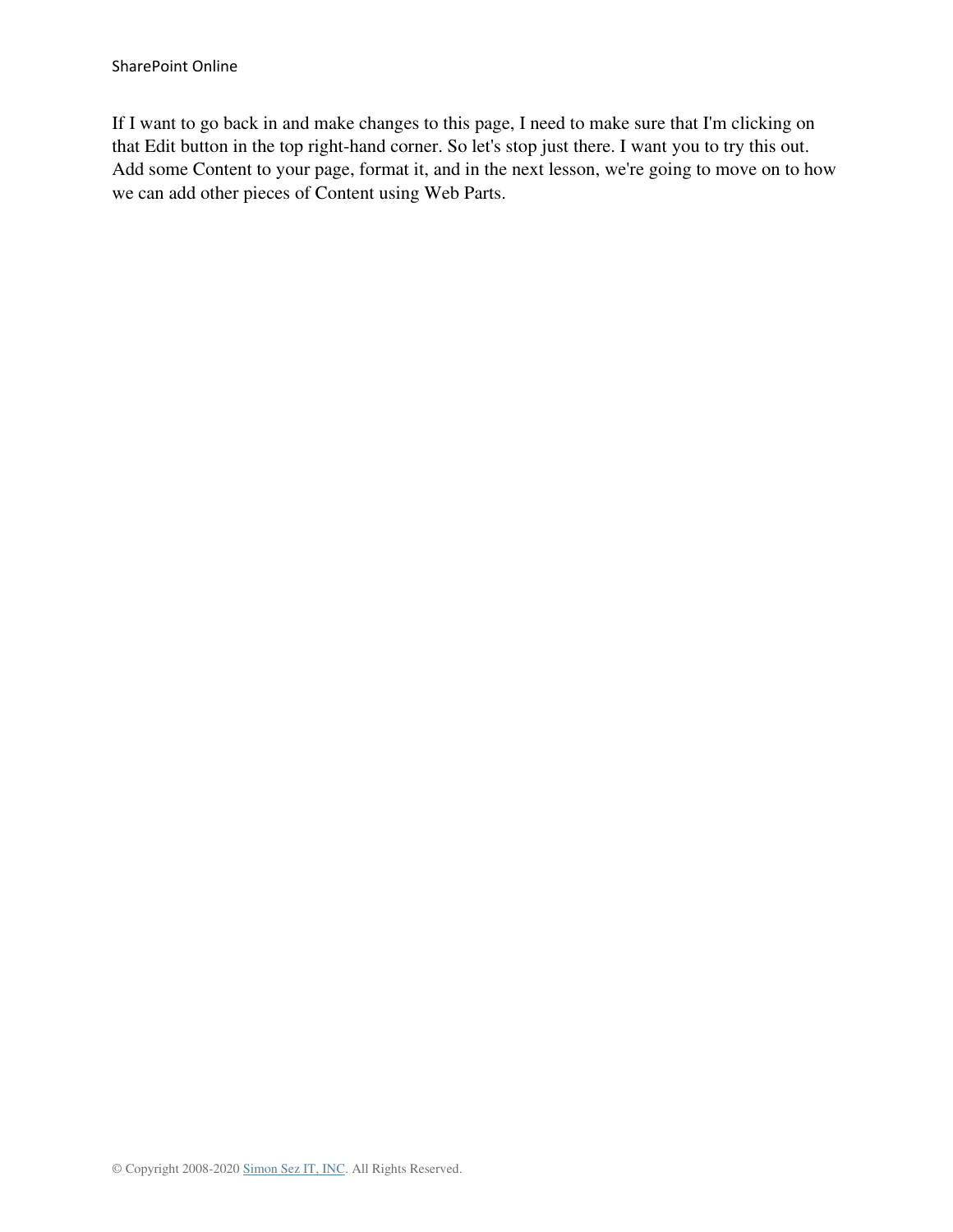#### **Video: App Parts**

**Deb:** So far, we've added some basic information to our page. We have a title, and we have a little bit of Content that we've just typed underneath. What I want to do next is display some other relevant information on this page. And this leads us into talking about App Parts.

So let me first edit this page by clicking the link in the top right-hand corner, I'm going to jump across to the Insert tab on the ribbon, and to the Parts group. And you can see there we have App Part and also Web Part. Now what's the difference between the two you might be thinking. Well, honestly, not a great deal.

Now up until SharePoint 2013, we only had access to Web Parts. And if you are asking for my opinion, I kind of do think it is a little bit unnecessary to have both of them. Because the information basically repeats. You'll see in a moment when we jump into App Parts, what this allows you to do is insert Content that's in a List or a Library. Whereas Web Parts allow you to insert Lists, Libraries, and other types of Content. So really, you are kind of doubling up there. But it's probably not for me to question the wise gurus at Microsoft. So, I'm going to use App Parts first of all on this page.

Now what I want to do is I want to pull in some Content that is relevant to the Marketing Team. And the Content that I'd like to pull in are all of the Marketing Team Contacts. Now if I just save this page, just to show you exactly what I mean. If I go to the Quick Launch Menu on the lefthand side and go down to my GlobalTeach Contacts, if you remember, we have a Contacts List just here. And it might be that the Marketing Team only deal with Contacts who are at Kings Landing PLC.

And so when I pull this List through to my Web Page, I only wanted to show the Contacts that work at Kings Landing. So you can probably think about how you might do this, as we have done it before. What we could do is create a new view that filters just for the Contacts at Kings Landing PLC, and then pull that through to the Web Page. And that is pretty much what we've already done previously. If I click the All Contacts button, take a look here. I have a view that says Kings Landing PLC Contacts. So I've already created that, and I can now use that List on my Web Page.

So let's jump back to Pages, and open up Marketing Team, and click our Edit button. I'm going to click my mouse in the blank rectangle on the right-hand side, and we're going to insert an App Part. Now, as I said, App Parts will show you any Lists or Libraries that you have in your SharePoint site. So you can see here we have Documents, I then have the Employee List form templates, and then all of my Lists that I've set up. I also have access to the Office Locations List, the User Guides Library that I set up, my Site Pages, Project Questions, pretty much everything that I've added in this course.

Now I'm looking to add my Contacts. So let's select GlobalTeach Contacts, and click on Add. And immediately, you can see what happens it pulls through the entire List into my Web Page. Now, if you remember, I don't want everybody in this List, I just want the Contacts that are at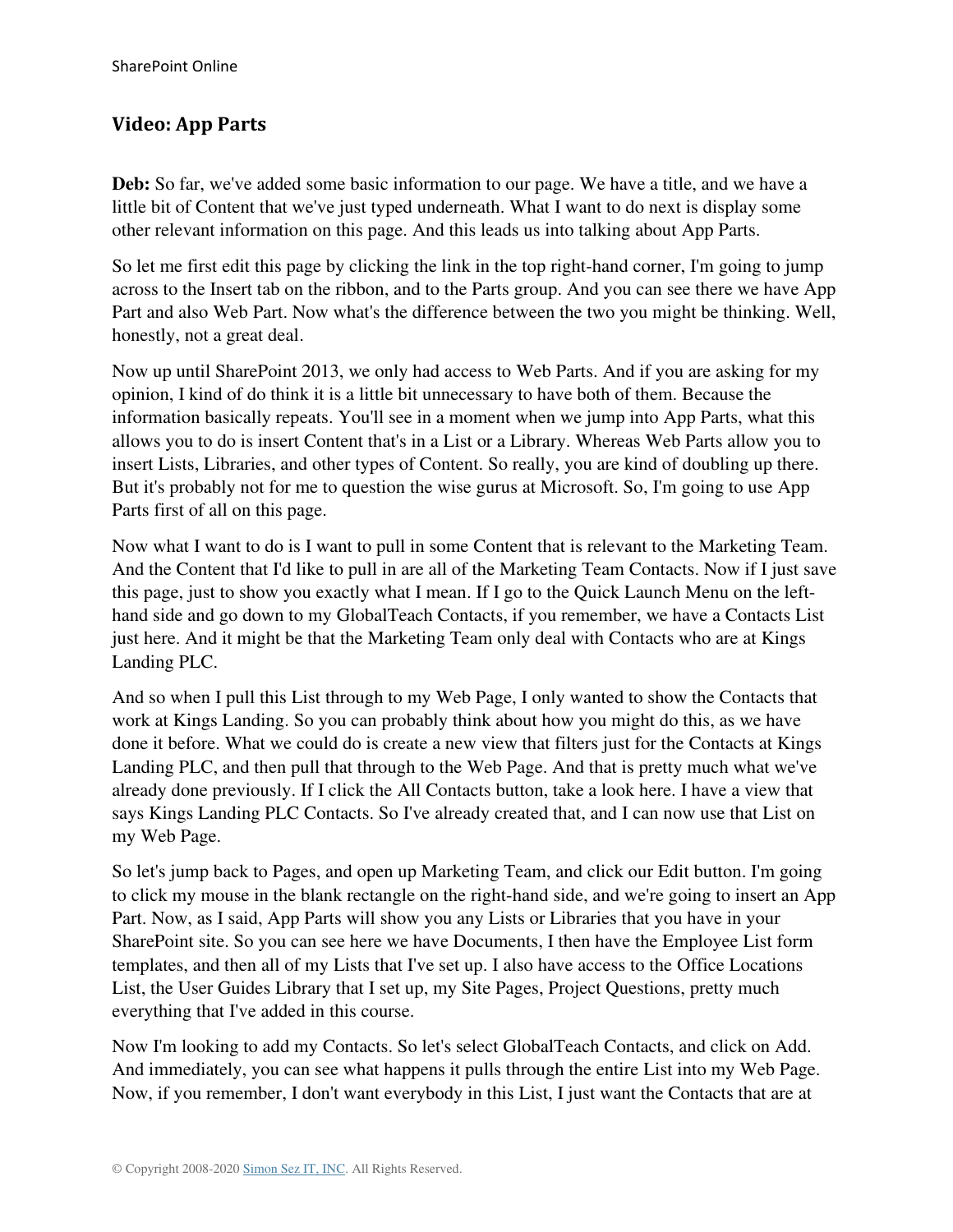Kings Landing PLC. So I'm going to need to modify the way that I'm viewing this List on this page. And if you take a look at the top right-hand corner, we have a little tiny drop down arrow. And from here, we can edit the Web Part. And this is pretty good because it opens up this little pane on the right-hand side, which allows you to make different changes to the way that this Web Part is displaying.

So currently underneath this first heading, List Views, it says selected view current view. Now if you have got alternative views already set up in your Library, when you click the drop down, you'll see them listed here. So now I can very easily select the Kings Landing PLC Contacts view, I'm going to say Ok to this little message, and then when I click Apply, it's going to apply that view to my List. Let's jump in and edit this Web Part again.

Now something else you might want to do is underneath where it has Toolbar type, you can see that I'm currently showing the Full Toolbar, which is basically showing me the title and then this New Item button, Edit this List. It might be that you don't want this information at the top on your Web Page. So what I could do here is I could choose a Summary Toolbar, or I could choose have No Toolbar at all.

So when I select that and click Apply, you'll see now I just have the title and it gets rid of those buttons underneath. We also have other options here for changing the appearance. We can specify the exact height and the exact width of this box. I can make changes to the layout. And then I have some advanced options at the bottom as well. So you can really customize how this App Part looks and functions on your Web Page.

And another thing you'll notice is that as I am clicked in this Web Part, I now have some additional ribbons at the top. So I have a Web Part ribbon, where I can do things like take a look at the properties, even delete the Web Part if I wanted to. And then because this is a List, I have all of my List options on my List ribbon, and then some additional options related to the items in that List. Once I'm happy, I can click on the Save button in the top right-hand corner, and that is how you add an App Part to your Web Page.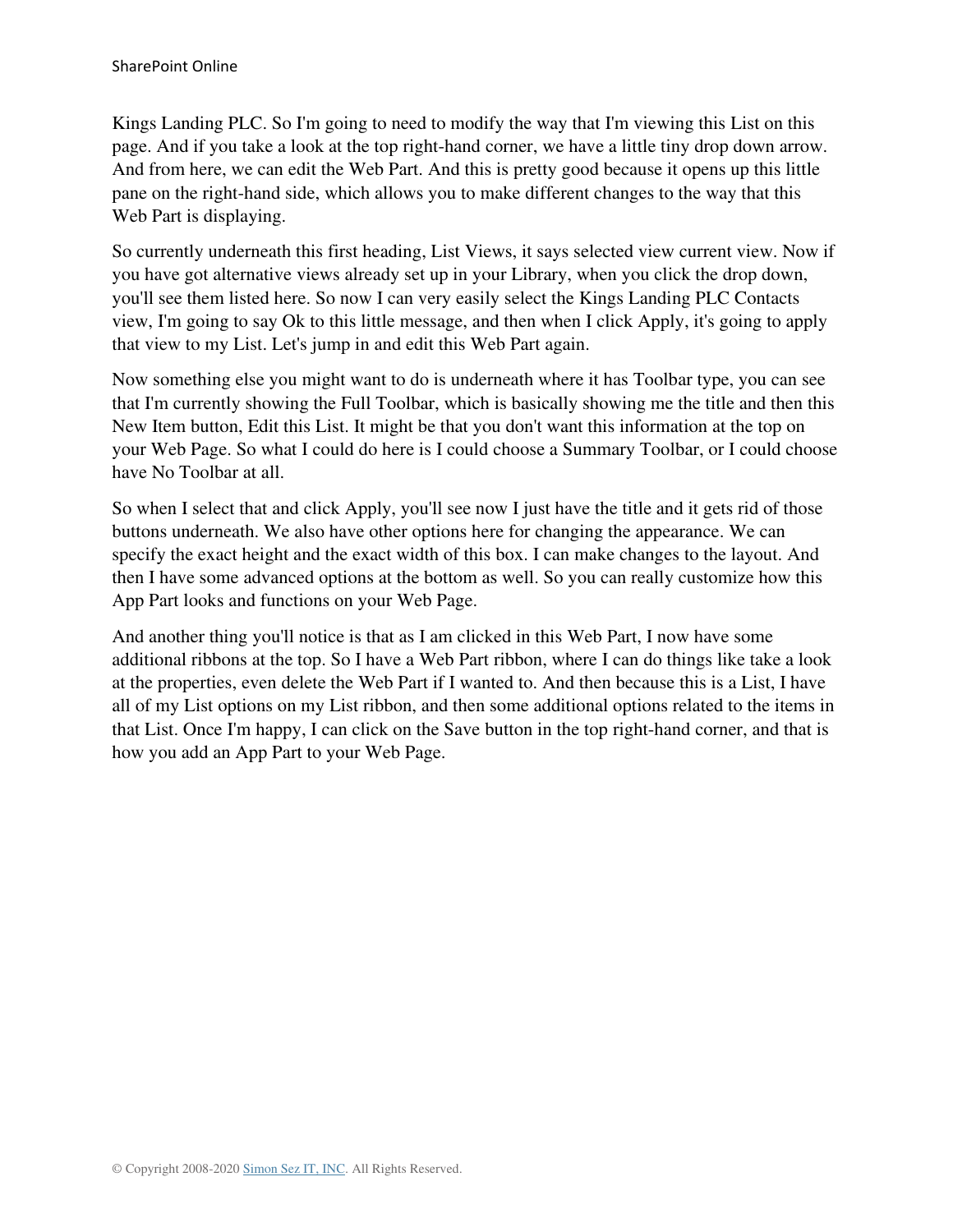#### **Video: Web Parts**

**Deb:** So, our site is really starting to come together now. We've added a title, we've added some Contact details, and we've also added an App Part just to display those Contacts for Kings Landing PLC. So now let's talk about Web Parts. And as I mentioned in the previous lesson, there is a lot of overlap between App Parts and Web Parts.

And the way that you need to look at this is that App Parts are new, and Web Parts are old. And technically, Web Parts contain all of the information that you'll find in App Parts and some additional things. So as I said, I'm not really sure why we need both, but this is not for me to question. So I'm still in Edit Mode on this page, let's take a look at how we can add a Web Part in. So I'm going to click in the rectangle at the bottom, up to the Insert button, and this time, let's choose Web Part.

Now there is a bit of a different layout when it comes to Web Parts. If I quickly jump back to App Part, if you take a look at what this one looks like, remember App Part is just given us access to add any Lists or Libraries that we have within SharePoint. Whereas if we go to Web Part, we have all of these different categories, and then we have our parts. So in the Apps category, this is where I can find things like my Document Libraries, the Employee Lists, all of the Lists I've created. But I have additional pieces of Content as well.

So if you want to add a Blog, you could very well do that by choosing one of these Web Parts. Maybe you want to add some kind of form to your Web Page. What about an Image Viewer, so you can place a nice image on your website. Or, maybe even a Page Viewer, which is going to allow you to display another Web Page on the SharePoint page. And then we have a Social Collaboration category, which doesn't have a great deal in it at the moment. But this will show you some important information about the particular site. And we'll add that in a moment just so you can see what it looks like.

But for the time being, we're going to add another one of our Lists. So for this, I'm going to jump back to Apps, and I want to add a Document Library this time and I'm going to add the User Guides Library, let's click on Add. That's going to load up into my page. And if I scroll down, I can see there are my User Guides. Now once again, if I click the drop down arrow and edit the Web Part, I can also change the View.

So I don't know if you remember, we also created another View for this List, which shows all the Team 1 Responsibilities. And we're going to pretend that Team 1 is related to Marketing. So we're going to apply this filter to this List, so that we can only see those related documents. So this is all just about keeping it relevant to the particular team on the page that you're on. And of course, depending on what you want to display, you might do this slightly different. You might apply different filters or have different information on your page, but all of the techniques will be fairly similar.

And once again, if you want to get rid of this Menu bar running across the top here, New, Upload, Sync, so on and so forth, your users don't really need to see that. Let's edit that Web Part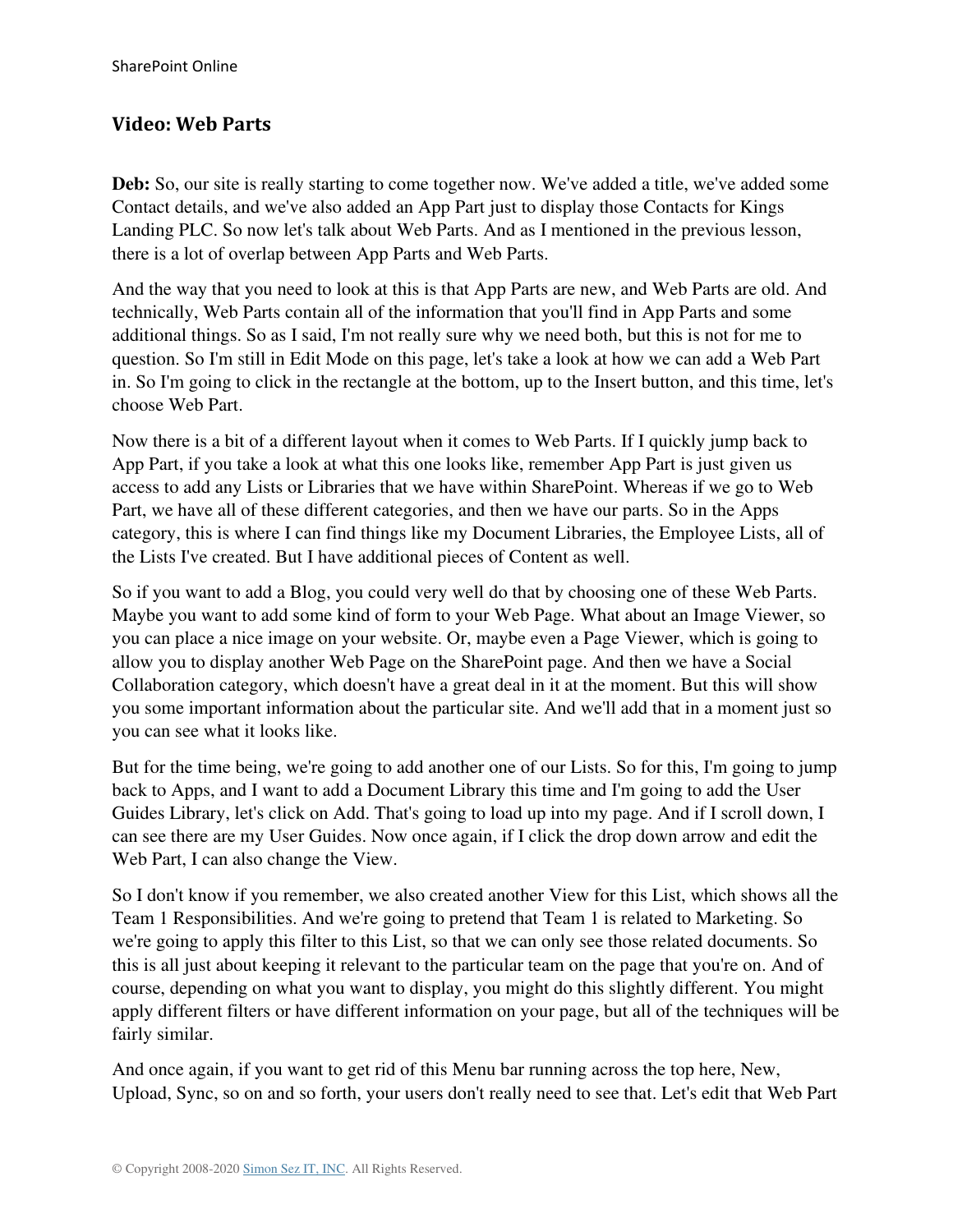once again, and change the Full Toolbar to No Toolbar, Apply, and Okay. And there we go. So fairly straightforward, and pretty much the same as adding in an App Part. Let's do one more thing, before we leave, let's insert something that isn't a List or a Library.

Now I'm actually just going to insert it underneath where we have these names. So if we go back to Insert, and Web Part, I'm actually going to add in some information about the site. So let's go to Social Collaboration. We only have one Web Part that we can add, and that is Site Users. And you can see on the right-hand side it says; "Use the Site Users Web Part to see a List of the Site Users and their online status".

So, let's click on Add and see what we get. And there we go. So we get a little List of all of the Site Users and the groups. So, we can jump in and we can see who belongs to each of those groups. Once again, I can edit this Web Part and I can change my Toolbar type to No Toolbar, click on Apply, and click on Ok. Let's click the Save button in the top right-hand corner just to save all of that work, and there we go. We're really now starting to pull together all of the Content that's relevant to the Marketing Team.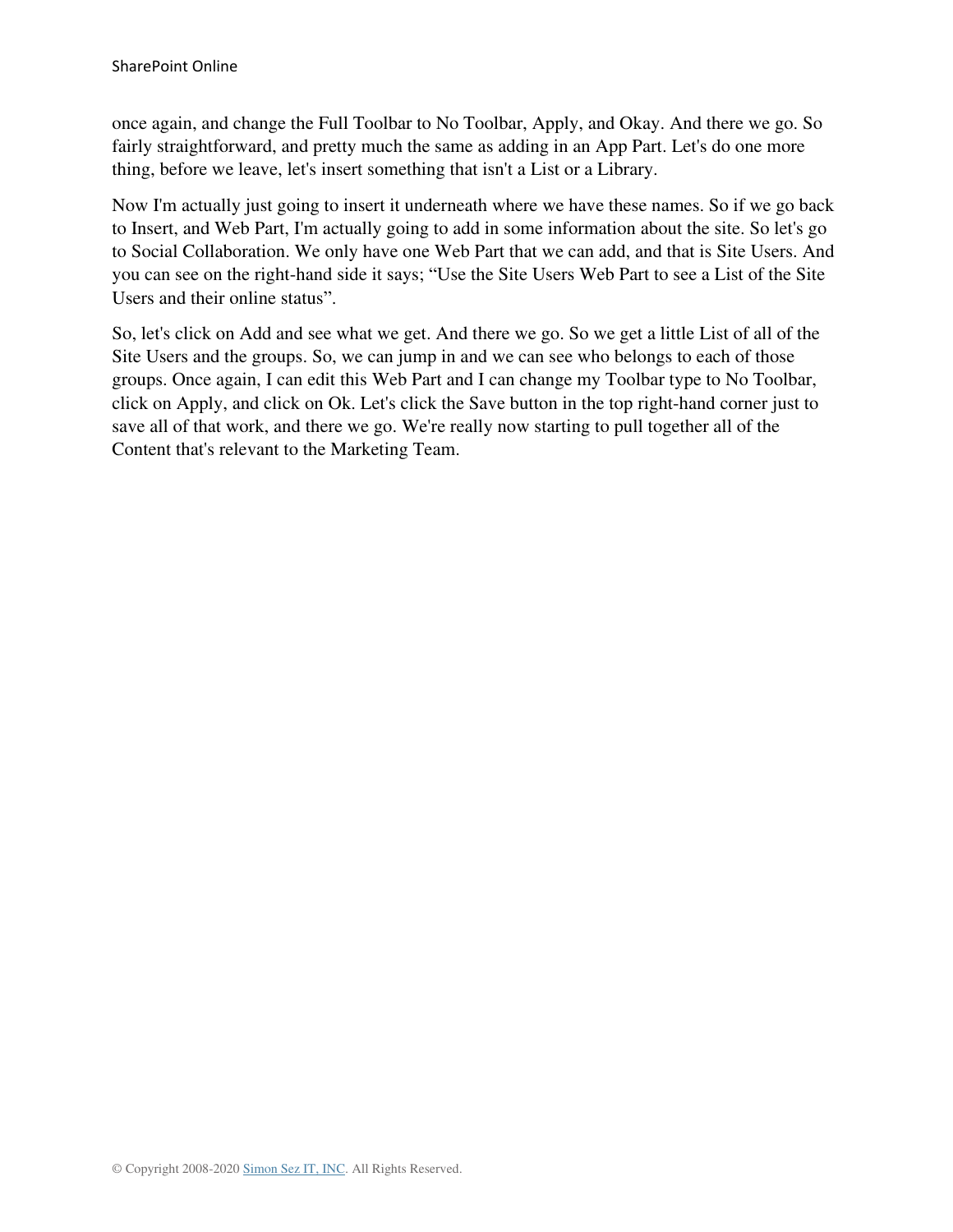# **Video: Adding Other Content**

**Deb:** So, we've already seen how we can use Web Parts and App Parts to add different types of Content to our pages. And so far, we've pretty much focused on adding things that already exist in SharePoint, so things like Lists and Libraries. And that's all well and good. But what if we want to really make our pages come alive?

Maybe we want to add a video from YouTube. Or maybe we want to link through to a particular Twitter feed. Maybe we want to add interactive buttons or Lists of links, all of these things can also be added to your pages. So, let me show you how to do this.

So I'm currently clicked on the Home page. And whilst it's looking pretty good, we have some News items, Quick Links, I'm showing my Activity and my Documents. Let's edit this page, tidy up a little bit, and add some different types of Content. So the first thing I'm going to do here is I'm going to click the Edit link in the top right-hand corner. So this takes my page into Edit Mode. And I can now go in and edit each of these Web Parts. And you'll notice that if I click on News for example, I get this little pop out menu at the side, and the first option I have is Edit Web Parts.

Now I'm going to do a little bit of rearranging here. What I want is this Document Library, I want this underneath my Newsfeed. It's looking a little bit squashed up where it is right now. Now, once you're in Edit Mode, you'll see that you get the double-headed cross. If I click, I can simply drag this Web Part and place it where I want it to be. Now what I'm going to do is I'm going to grab my Activity, and I'm going to move that over to the right-hand side, underneath my Quick Links.

Now with Activity, this is showing me quite a few of the last things that I accessed. So I'm going to change this so it only shows the last three. So what I can do here is click on the Web Part, I can choose Edit Web Part from that little menu, and then I get a pane pop on the right-hand side where I can define how many items I'm showing in the List. So I'm going to take that from 9 down to 3 and close the window. And if I now look at this, I can see that that looks a lot neater.

So now, maybe I want to add the Microsoft Twitter feed to my Home page so that all of my Team Members can keep on top of all of the latest SharePoint and general Microsoft updates. What I can do is if I scroll down, so if I hover my mouse over the bottom border here, you can see that I get a little blue plus where I can add a new Web Part in column one. So let's click this. And what we get is a little window that opens up and it shows us all of the different types of Content that we can add into our Web Pages.

And you can see that there is so much stuff in here. If I want to add text, I can do that. Maybe a List of information. I can add YouTube videos, Twitter feeds, interactive buttons to take people off to another link. I can add images, I can add something called a hero template, which basically allows me to prominently display five pieces of Content, I can add in Spaces, Quick Links, Image Galleries. And as we scroll down even further, we can choose our Documents, Lists and Libraries, Yammer Conversations, Twitter, even things like News, People, and Events.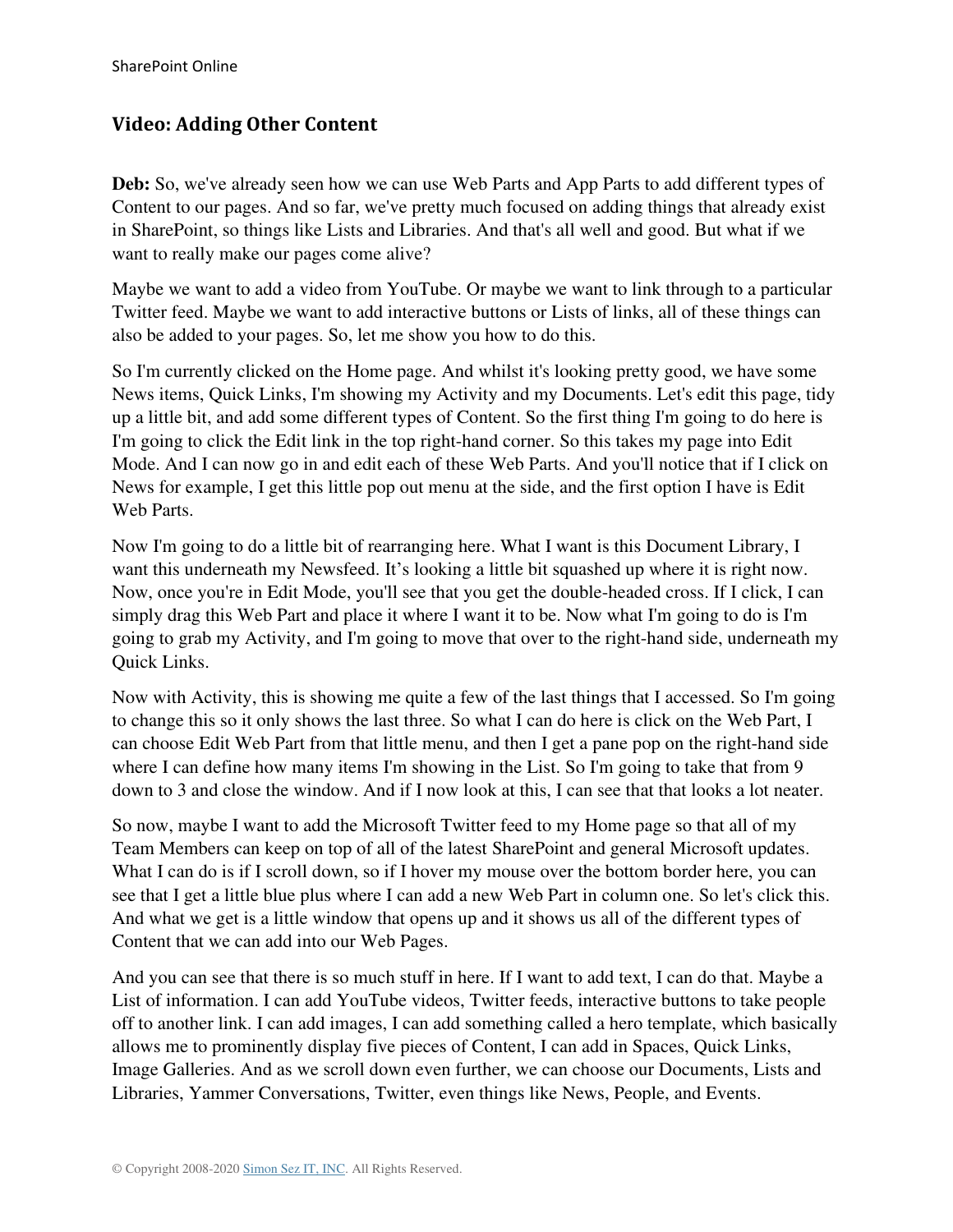So, I can display a Countdown timer, or some information about specific event. Or maybe I want to show an organization chart. And as we scroll down even further, we have things like Data Analysis tools, Regional Information, so maybe I want to put the Weather on the website, and then some advanced options, which are going to link us out to other popular applications. So I would definitely recommend you having a little look through here and an experiment adding some of these as Web Parts.

And what we're going to do is we're going to add a Twitter feed, and this is very straightforward. Let's click on Twitter. And now in the right-hand pane, I can define my Twitter settings. So by default, it's showing me the Microsoft Twitter feed. And of course, if you want this to display something completely different, you can just change the user name up here. I can define if I want to show the Twitter header, if I want to display dividers, and if I want a light or dark color theme. And then finally at the bottom, I can determine how many tweets I want to show on my page. So currently, I'm showing 3, I'm just going to change that to 1. We're just going to see the last tweet.

Once I'm happy, click Close, and there we go. The Twitter feed is now added. Let's add something else let's add a YouTube video. Now if you want to add videos from YouTube, you need to make sure that you grab the link first of all. So I'm going to open up a new browser and let's just go to YouTube. And I'm just going to go to the Microsoft channel. And let's just grab one of these videos, I'm not really too concerned which one I'm going to use at the moment. But what I want is the link. So up in the URL bar,  $Ctrl + C$  to copy.

Now if I go back to SharePoint, let's go down and add another Web Part. I'm going to add a link to YouTube, and now I can just paste in the YouTube link, Ctrl + V. If that's a valid link, it's gonna load up after a few seconds. And you can define where you want it to start, if you want to show the player controls, and if you have Privacy Enhanced Mode turned on. Now I'm gonna leave all of these settings as default and just close this down. So really nice and simple.

Now aside from adding Web Parts in here, you can also add new sections. So if we move our mouse over to the left-hand side, we have another blue plus, which says Add a new section. So I can click this. And I can choose if I want one column, two column, three column layout, so on and so forth. So let's say two columns. And now I can go through and I can add my Web Parts. So maybe in here, I want to display an Image. And what I'm going to do here is just grab one of these stock images. Let's go to Technology, and I'm going to select this light bulb image just here, and click on Insert.

So adding really interactive, nice looking Content is so simple using Web Parts. Once you're done, all you need to remember to do is click the Republish button in the top right-hand corner. That's going to set your changes to live, and everybody in your team can now see the changes that you've made.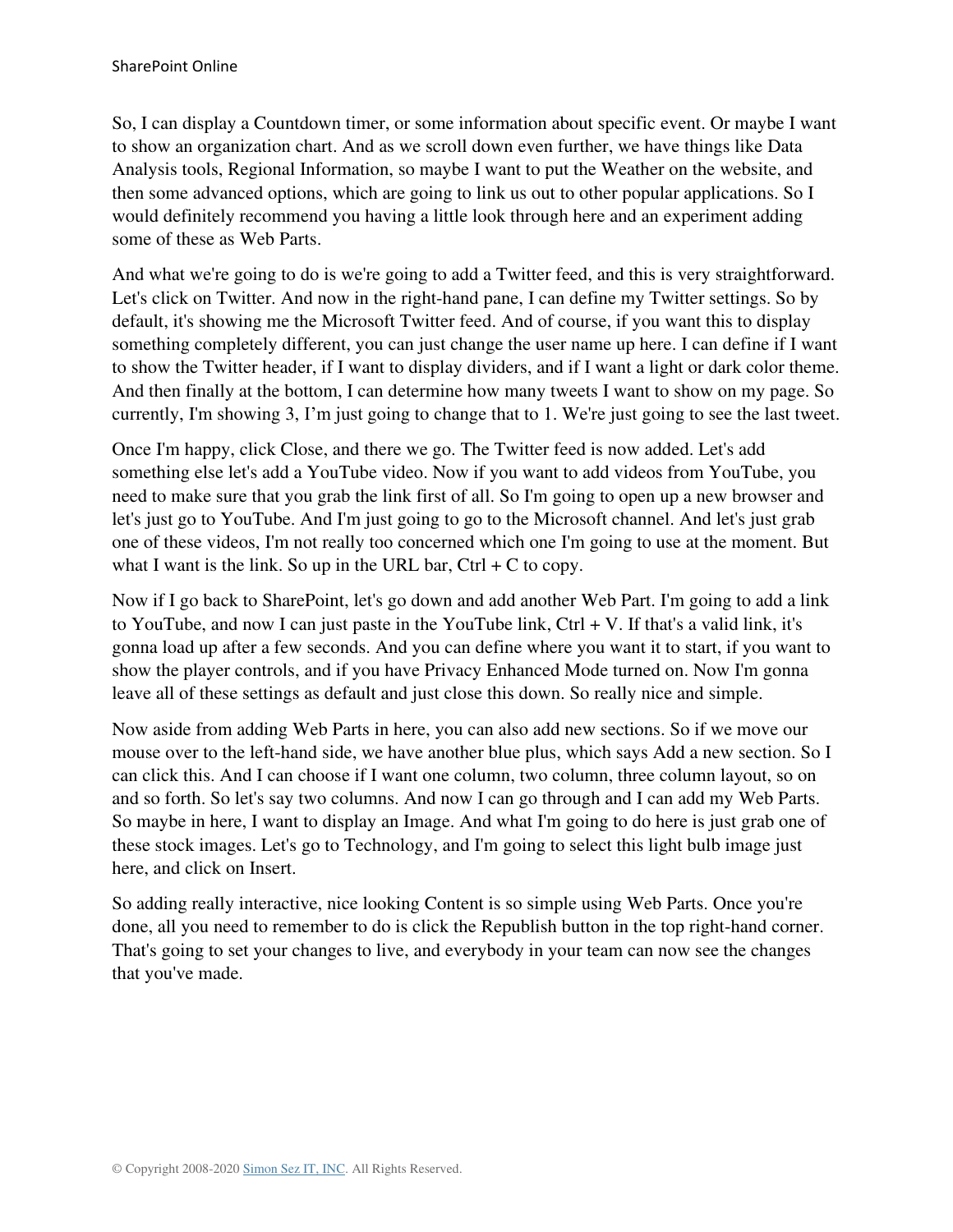# **Section 8 – Editing the Navigation Menu**

# **Video: Editing the Navigation Menu**

**Deb:** We now have so much content on this Site. But really, it's all a bit pointless if it's hard for users to find. So what we really want to do here is make navigating and finding the content super easy. And we can do this by customizing the SharePoint Navigation. And when it comes to Navigation, there are a few different places we can go to insert Links. We know that we have our Quick Launch Menu on the left-hand side, and I've got quite a few items in here now.

But what we also have on the Home page is this little Quick Links section. So what I might do here is add any Links that are universally useful to everybody accessing this team Site into here. So maybe your team find that they go to Google every single day, you might want to add a Quick Link to that. Maybe you want to add a Quick Link to your local news website so they can keep on top of current events. Or maybe you want to provide Links to individual team pages.

So we saw how we created a page for the Marketing Team, you might want to have listed out in Quick Links all of the different team pages, so that users can easily access content that's relevant to them and their team from that Home page. So there's the Quick Links section as well. And what you can also do is you can also add a Top Navigation menu if you want to.

And it's not particularly obvious when you're using the Modern Experience, but I'm going to show you how you can add Links across the top of the page as well in the Classic Experience in a moment. Let's first of all, take a look at editing the Quick Launch Menu on the left-hand side.

Now you've seen me do this a couple of times, it's fairly straightforward. If we scroll down to the bottom, there is an Edit Link. Let's click this Edit Link. It takes us into Edit mode, and we can then start to do things with these menu items. Every single menu item has three dots next to it, which is going to show a Contextual Menu. So if I decide I want to change the name of one of these pages, if I click the Edit button, it's going to allow me to change the display name in here. I could even change the address that that Link is going to when clicked.

So you have a lot of flexibility when it comes to modifying these Links in that Quick Launch Menu. Something else you can do in here is you can reorder those menu items by moving them down or moving them up. Now I don't really want to move home, but if I scroll down towards the bottom, let's say I want to move this User Guides menu item by click the three dots I can say move up, move up again, and I can carry on going to reorder this list. I can even make certain menu items Sub Links as well to add a bit of structure into this Navigation.

So for example, if I go down, let's say that pages is the Header, if I want to make GlobalTeach training tasks a Sub Link, click the three dots, Make Sub Link, and it indents it very slightly so you can see that there is a slight difference between these and the page above. And of course, if you want to remove any of these items, again, click the three dots and you have a Remove button in the Contextual Menu. So everything from here can be completely customized.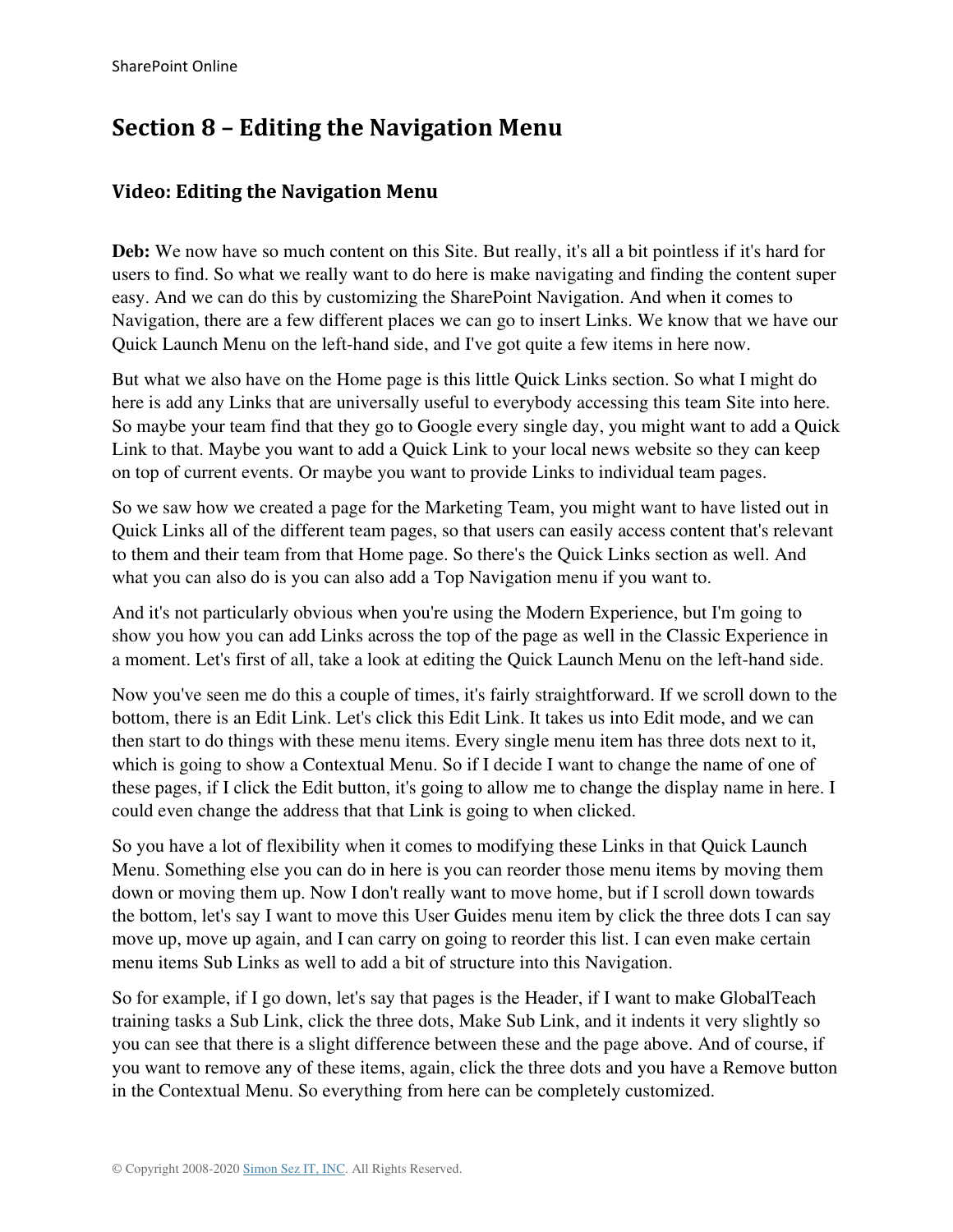Another thing you'll notice is as I hover my mouse over this Quick Launch Menu, I get this little blue plus. And this allows me to add a Link or a Label to the Navigation. So if I click the plus just here, I could add in my own Link. So just as an example, let's just do Google. That's nice and easy. The display name is just going to be Google, click on Ok, and that adds it to the menu. So let's click on Save and just test to make sure that that new Link is working.

So if I now click on Google, it should open a Google browser, which it does. And what you'll also notice here is that if you do make items in this list Sub Links, you then get this little arrow to collapse or expand out that group of Links. Now if you want to add a Link to this menu to another page within your SharePoint Site, you can do it in exactly the same way. You just need to make sure that you grab the Link that you need first of all, navigate to the page, and then copy the URL, and paste that in as the Link.

Now I've just jumped across to the Training Tasks list just here. And this is one of those pages that uses the Classic view to display at least on my SharePoint. So this is a good opportunity for me to show you how you can add Links to the Top Navigation menu. And what you'll notice here is just above the title where we have GlobalTeach Training Tasks, we have an Edit Links button. So let's click this. And we can basically add Links running across the top of the screen.

So just to keep things consistent, let's click on Link. Text to display, let's do Google one more time, and then we need the address. So there it is http://www.google.com. And click on Ok. And you can see there is my little Link at the top. And let's just add another one to this Top Navigation menu, we're going to have a Link out to the Microsoft website. And I'm going to paste that URL in and click on Ok. Let's click on Save and take a look at those. And there they are.

Now we'll say that the items that you add to the Top Navigation menu should really be things that are kind of universal to everybody. So Sites that everybody in the team is likely to access. Whereas the Quick Launch Navigation menu on the left-hand side should be a bit more related to the specific team. So I could carry on going adding Links across the top. But if we jump back to the Home page, which is going to take us back into the Modern Experience, you can see that I do still have those Links running across the top, even though we don't have any way of adding them from this particular view.

What we have instead in the Modern Experience is this little Quick Links pane on the Home page. And this, of course, is all entirely editable, as is every little web part that we have on this Home page. And you'll notice on the right-hand side, we have a big old Edit button. If we click it, that's going to allow us to edit every single web part that we have on this Home page. And that's all these little blocks are, you'll see when I click on the News web part, I get a little menu that allows me to edit it, I can move it, I can duplicate it, and I can delete that web part as well.

Let's just focus on the Quick Links pane over on the right-hand side first of all. You can see that I have some provisional Links in here, which were added in by SharePoint for me. So I have a Link to the Home page, I have a Link to help me learn about a Team Site or what a Team Site is, and then I have another helpful Link, that's going to tell me how I can add a page. Now it might be that I don't necessarily want these particular Links. So what I'm going to do is I'm going to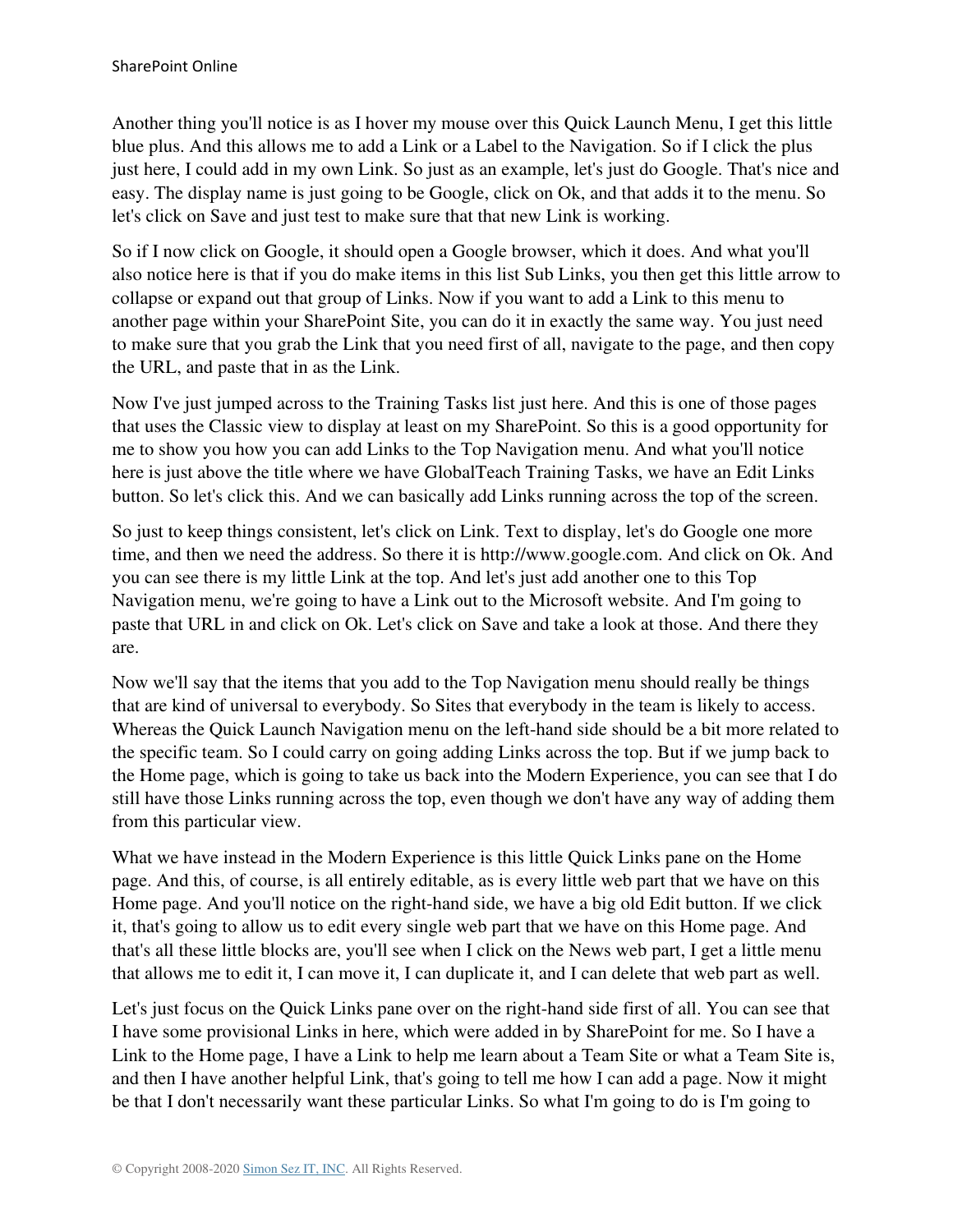edit the web part. Let's scroll up, this is the one that we're looking at, and now I get my Editing pane on the right-hand side.

So currently, I'm displaying all of my Links as a List. But I do have a few other layout options in here as well. So I can choose Compact, Filmstrip, Grid, Button, List, and Tiles. So which one you choose is really up to you. You can also choose the icon size. So currently I have mine set to Small, but I could go for Medium, Large, Extra-large, Fill the space, so on and so forth.

Now, I think I'm going to switch this back to the List layout, and I'm going to add some Quick Links. So let's click the plus to add Links. And this is where I can choose a whole host of different things to add as a Link. So I can add any Links to pages that I have in SharePoint, I can add Links to Lists and Libraries that I've set up.

I can even add Links to Stock Images, Files I have saved in OneDrive, I can access everything that I have in my SharePoint Site from here, I can upload a File, or I can add directly from a Link. So, pretty much every type of item that you might want to add as a Link you can add from here.

Now I'm gonna start out again just by keeping things consistent and adding a Link to Google. So I'm gonna say http, and click on Insert. And there is my new Link. Well, you'll also notice over in the right-hand pane, I am now editing the Link and I have various different options that I can choose. So I have my Link at the top, I can change that. I have the title so if I wanted to say something different, I can modify that. I can choose if I want some kind of thumbnail. So I have a Standard Thumbnail just here.

But if I have a specific image that I'd like to use, I can select Custom Image and change it to something else. I can add Alternate Text and also, a Description. Let's add another Link. And this time, I'm going to add a Link to that Marketing Team page that we created. Now because this is something that I accessed recently, I can see it listed here in my Recent List.

If it wasn't listed there for some reason, I could go to Site, double-click on Site pages, and there is my page. Let's select it, and click on Open. And now I have a direct Link to the Marketing Team.

Let's add one more. This time, I'm going to go back to Site, and to User Guides. And I'm going to add a direct Link to the House style and Branding Guides and click on Open. Now that Link is quite long. So I'm just going to change this just to Branding Guide. Now I'm going to leave a Link to the Home page so it's easy for people to get back there. But I don't really need this, Learn about a Team Site and Learn how to add a page. So what I can do is click and remove. It's as simple as that.

Once you're happy with the modifications that you've made, you need to republish your page. And you'll see there's a big Republish button at the top. So let's click it, and it's now updated. And we can see all of those Links just there. And once again, if I want to change the order of these, I can just move them.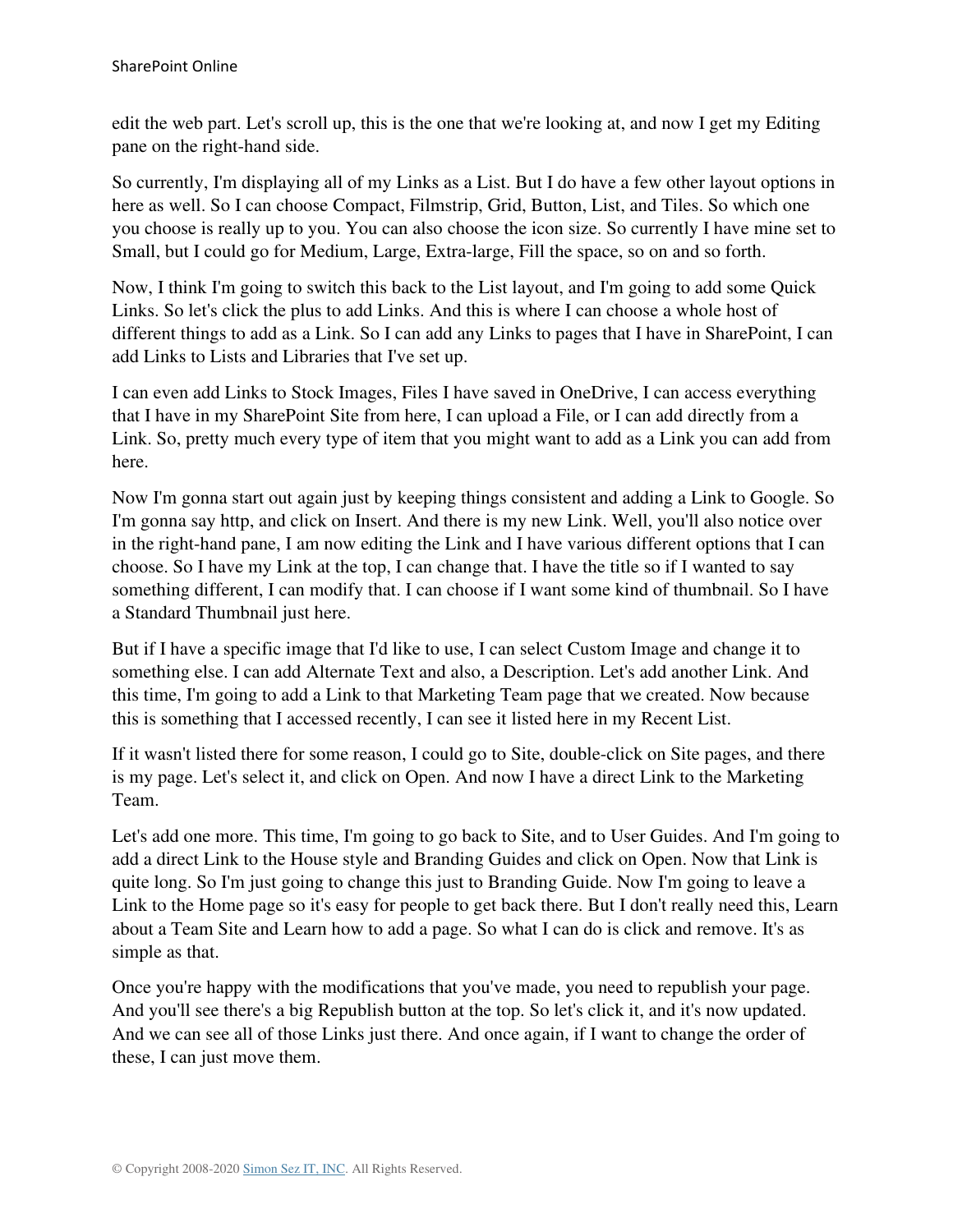So maybe I want Home at the top, so let's drag that up there. I want Google second. Then I want Marketing Team followed by Branding Guide and Republish. So that is how you can edit the Quick Launch Menu, the Quick Links menu, and also add items to the Top Navigation menu.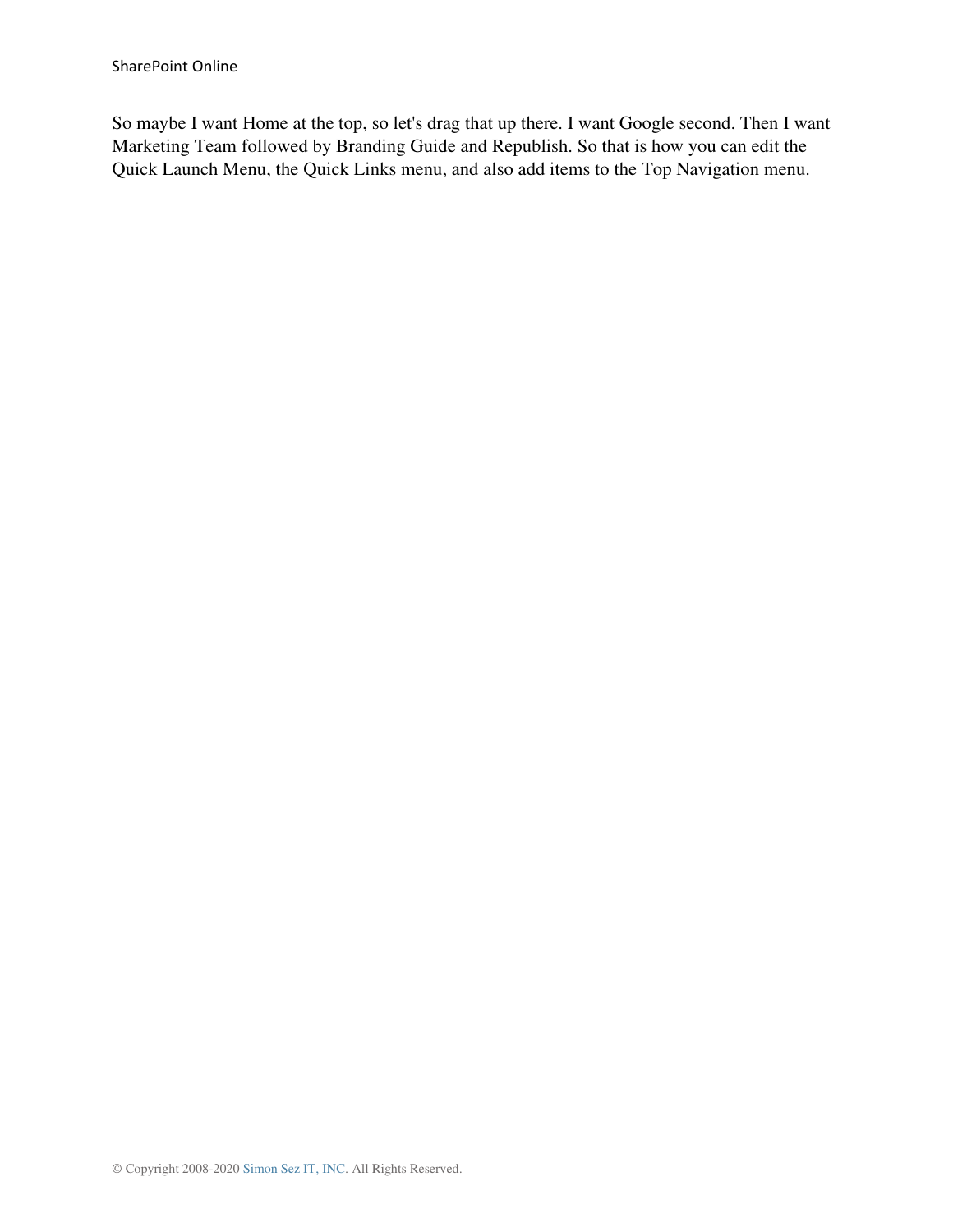# **Video: Creating Links**

**Deb:** Something else you can do in SharePoint is add a list of Links using the Links list template. So for example, if we jump across to our Marketing Team page, and I'm going to use the Link that I've created in the Quick Links menu just to jump across to there very quickly, what I might want to do here is add on a list of Links that are relevant to the Marketing Team. And because it is a list, we do have a template available within SharePoint to do this. So I need to go in and I need to add an app.

Now throughout this course when we've been adding apps, we've been working on pages that are displayed using the Modern Experience. But now, when I'm in my Marketing Team page, I'm actually using the Classic Experience. So the way that we add an app is slightly different. We're going to go up to the cogwheel in the top right-hand corner and click and then we have an Add an App Link just there. Let's click it, and it's going to take us into a page that should look reasonably familiar to you. And if we scroll through the list of Libraries and Lists, we should come across one called Links.

There it is, let's click it and open it up. So now I need to give my list of Links a name. So I'm just going to call this Marketing Links and click on the Create button. So that list gets created in SharePoint. And you can see that it's automatically jumped me to the Site Contents area. And if I scroll through this list, there is my new list, Marketing Links. Let's click it and start to add some Links in. So up to the New button, I'm going to add a new item to this list. And now I can go through and add in my URL.

So I'm just going to add in some that are related to design. So maybe the Marketing Team are putting together some kind of publicity material, and they need some high quality images. So I'm going to add a Link for them to pexels.com and click on Save. I'm going to add another Link. Remember, you can copy and paste these, you don't have to type them all out manually. I'm going to add another Link to the Noun Project, which is a great website to go to for free icons. So that is www.thenounproject.com and click on Save.

I'm going to go away and add in a few more Links. And I'll rejoin you in a couple of seconds. So there we go, I now have a few items added into my Marketing Links list. So now that I have this, I want to display it on my Marketing Team page. So let's jump back to the Home page, and I'm going to use the Quick Link to go straight across to the Marketing Team page. I'm going to click the Edit button in the top right-hand corner, and I'm going to add my Links just underneath where I have Site Users.

So once again, we're going to do this by using a web part. Let's jump up to the Insert menu, I'm going to choose web part, and I can see underneath Apps, Documents, there is marketing Links and click on Add. And there we go. It is as simple as that. Click on Save to save the page, and we are really starting to build a really nice Marketing Team page now.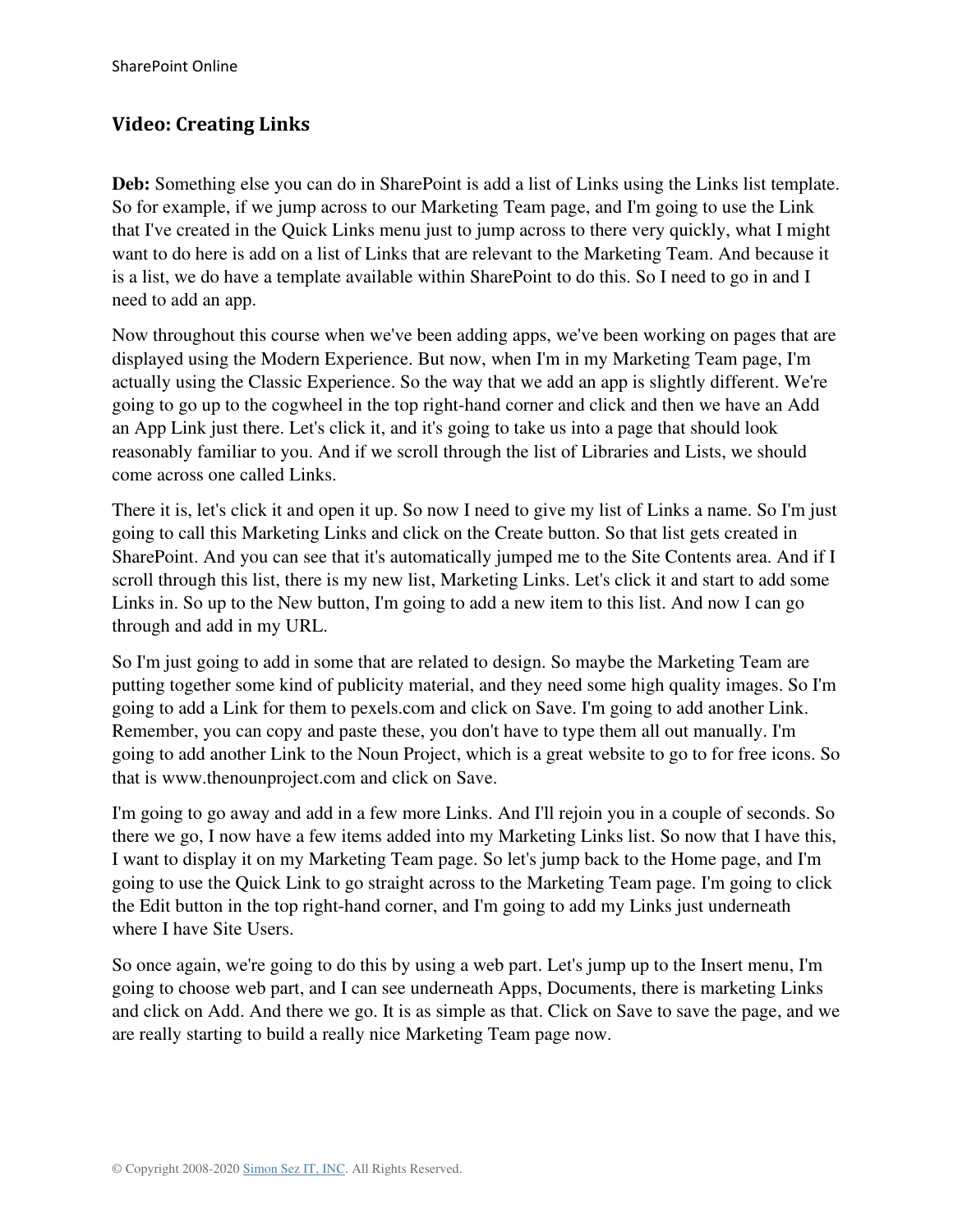# **Video: Adding Hyperlinks**

**Deb:** So far, we've seen how we can add different types of Links to our pages. But we're not quite done yet. In this lesson, I want to show you how you can very quickly add hyperlinks to a page. And we're going to add some hyperlinks on the Home page. So the first thing I'm going to do here is I'm going to put the page into Edit mode by clicking the Edit button on the right-hand side. And remember, from here, we can pretty much modify everything that we have on this page.

And so far up until this point, we've simply be a modifying web parts that we currently have on the page. But what if I want to add a new web part or a new section? Well, I can do both of those things. If I want a brand new section to add content into at the top here, if I make sure I have this first Web Part selected, you'll see that I have a little plus button that allows me to add a new section. And I can then choose the type of layout that I want for that section. So maybe I want a two-column layout, it's going to add that in and I can now go in and start adding my content.

Now I'm going to undo this because I don't actually want a new section, what I do want is a new web part. So to add a new web part again, if I hover over the center, I get a little plus button that says, "Add a new web part in column one". So if I click this, I can then choose what type of web part I want to add. And I have all different kinds of things in here. Do I want to add some text in? Do I want to add a button, a call to action, maybe a Link or even a YouTube video?

Well, in this case, I want to add some text because what I want to do here is show you how you can add hyperlinks to the top of your page. So I'm going to type in the word Links. Now a little trick here to very quickly hyperlink to all of the pages that you have in your Site is to press the square bracket twice. And when I do that is going to pull up a list of all of the pages. So it's not going to show me any Libraries or Lists or anything like that, but it will show me pages.

So if I want to have a Link at the top that Links back to the Home page, I can simply then select it. And I have my hyperlink, I'm going to press Space. And I'm going to separate these Links just using the pipe symbol. Let's do another space, square bracket, square bracket, and I'm going to add in a Link to the SharePoint Online updates. And of course, all of these Links are editable, we have a little floating Formatting toolbar just above if you want to make it Bold or Italic. And if we click the three dots, we get a pane open on the right-hand side which is going to allow us to customize this even more.

So let's apply some formatting. I'm going to take the font size down to let's make that a little bit smaller. In fact, that's a bit too small. Let's go for 16. And then I can click Republish, and I now have some Links running across the top. And of course, if I want to add a hyperlink to something else on the Site, I can simply navigate to that page, so let's go back to our Marketing Team page. I can grab the URL, Ctrl + C to copy, I can then edit the page and add it in as a Link. So let's add another pipe symbol in here. And I'm going to type in Marketing Team this time.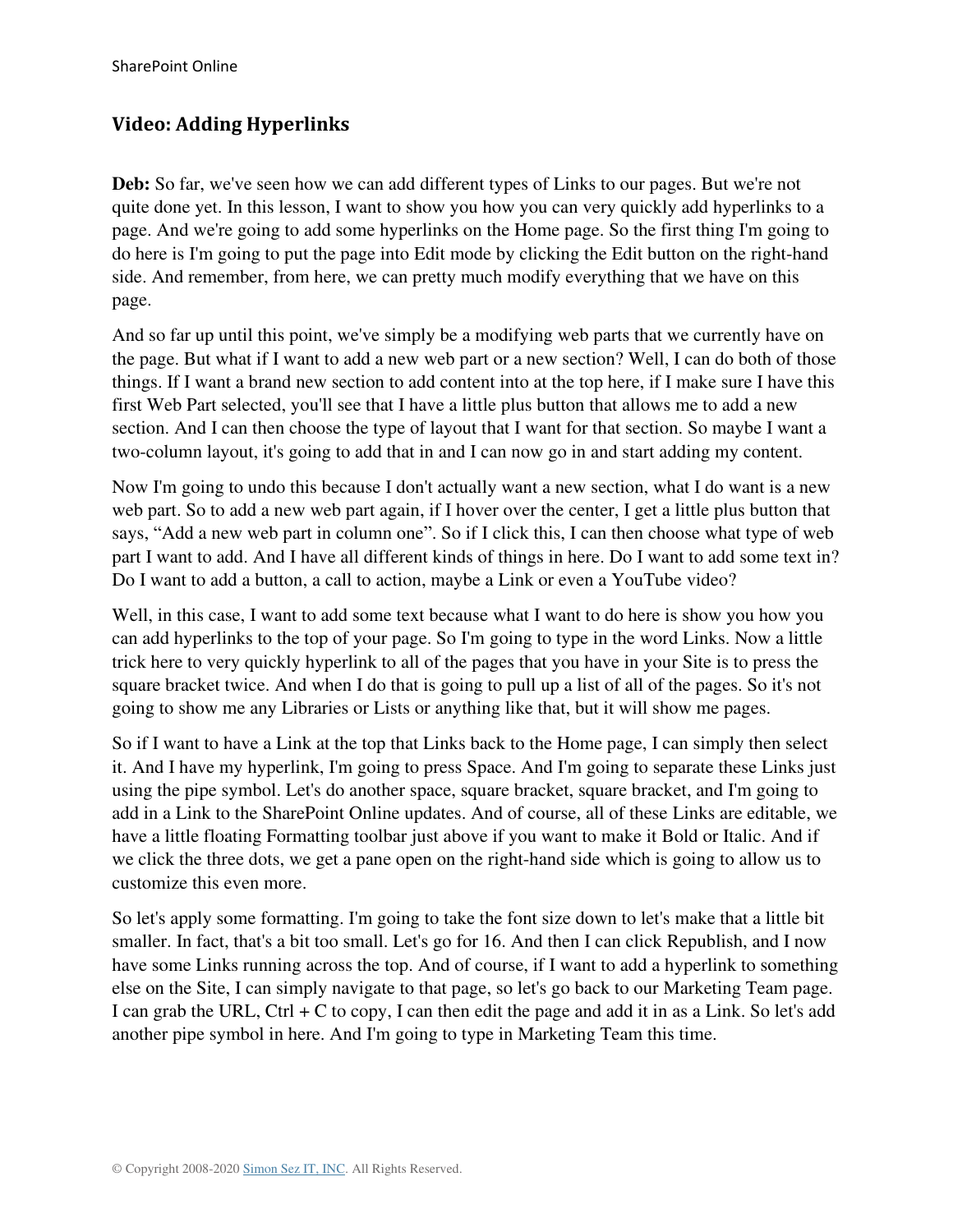I'm going to select it and then just above using that Formatting toolbar, I can add my own hyperlink. Ctrl + V to paste it in, and click on Save and Republish the page. So before we go any further, open up your Home page and practice adding in some Links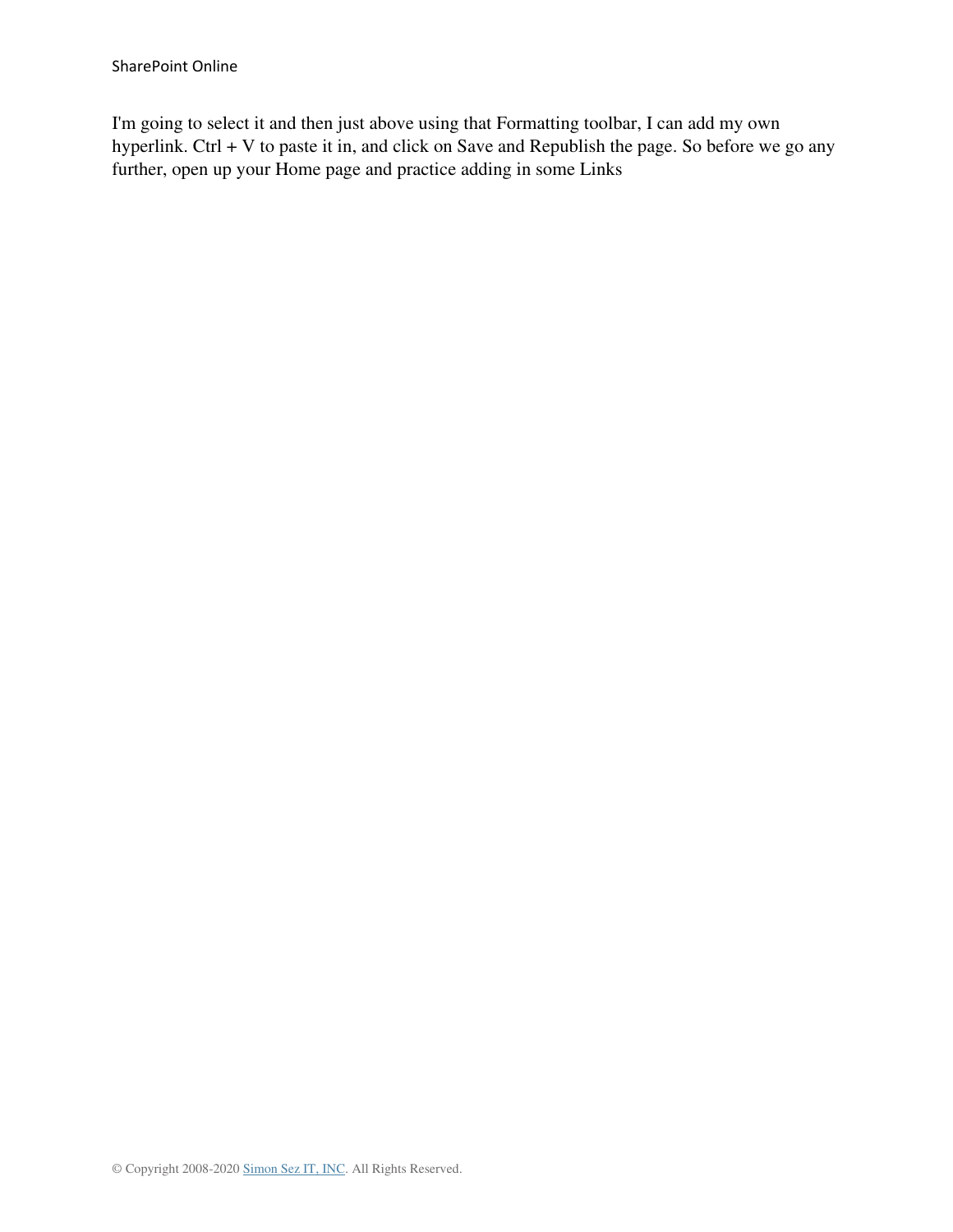# **Section 9 – SharePoint Permissions**

# **Video: SharePoint Permissions**

**Deb:** The ability to secure our data is very important. And therefore, Permissions in SharePoint are very important. And we have briefly taken a look at the different Permission Groups that you can assign to other people. But let's dive in and take a closer look.

So I'm currently on the homepage, and if I want to take a look at my Site Permissions from here, all I need to do is click on the little cog wheel in the top right hand corner. From the drop down list, I'm going to select Site Permissions. And from here, I can then see the three different Groups; we have Site Owners, Site Members, and Site Visitors. Now what I'm going to do here is right at the bottom, we have an Advanced Permission Setting.

Now I'm going to dive straight into there. Because this allows me to see each of my three Groups in a bit more detail. And you can see in the Permission levels column, exactly what each Group can do. So for Members, they can edit. Owners have full control, and Visitors have read-only access. So what if we want to add a particular user to one of these Groups? Well, it's very straightforward, all we need to do is open the Group.

So I'm going to open the Members Group. And then from these little options that we have running across the top, if we click the New drop down, we can Add Users to the Group. So all I need to do now is type in the email address of the person I want to add, and I'm just going to add myself. And I can include a little message if I want to as well. Then click on Share. And it's that simple. Now what about if we want to do the reverse? What if we want to remove somebody from a Group?

Well, all we need to do is select that person. So I'm going to select myself, up to the Actions drop down, and right at the bottom here, we have a Remove Users from Group option. Let's select it and say, okay, yes, we do want to remove this person, and they're gone. Now, one thing that's extremely important to know, if you are the Owner of a Site, so I'm the Owner of this particular SharePoint Site, don't remove yourself from the Owner's Group. Otherwise, you're going to find yourself running into all kinds of different problems.

Now, another scenario that you might have is, maybe these three Groups don't particularly fit the Permission levels that you want to grant a specific group of people. Well, if that is the case, then you can set up your own Permissions Group. And we can do that from here as well. If we jump up to the Permissions ribbon. In the first Group here, we have a little button Create Group. And we can now go in and define the Group settings.

So maybe I want a specific level of Permissions for everybody who works in the marketing team. So I'm going to call this Marketing Team. The Owner, well, I'm happily going to keep that as myself, I want only the Group Members and the Group Owners to be able to view this Group. And then I can choose if I'm going to allow requests to join or leave this Group. And you can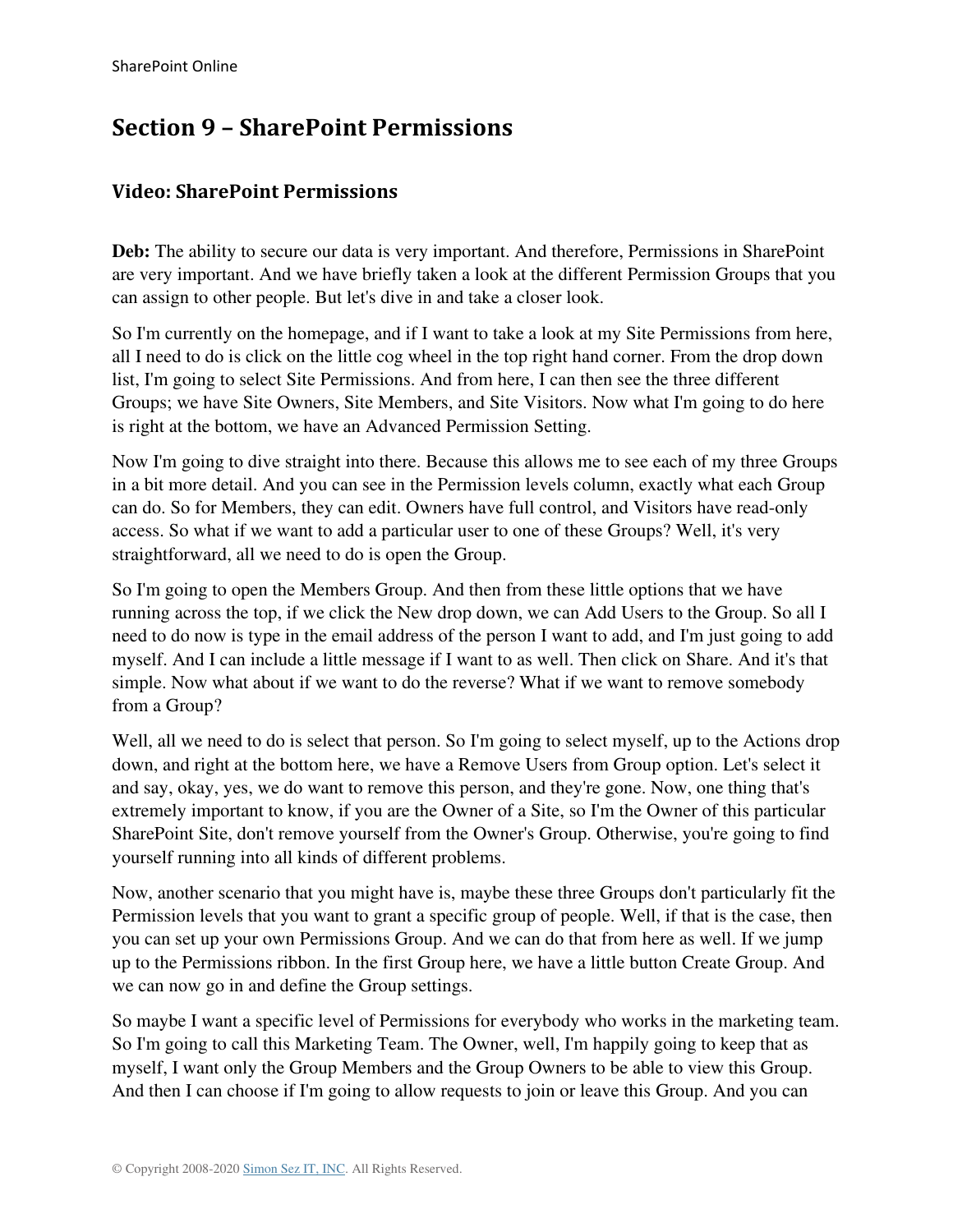either choose Yes or No there depending on what you need. And then right at the bottom is the good stuff. This is where we define what level of Permissions to give this Group to this SharePoint Site.

Now in here, we do have the three defaults as well. So full control, that's normally assigned to Owners of the Group. Edit, that's in general what Members will have. And then read is what normally gets assigned to Site Visitors. But then we have three additional Groups in here. We have a Design Group, and anybody who has this level of Permission, can View, Add, Update, Delete, Approve, and Customize.

We have a Contribute Group, they can View, Add, Update, and Delete List items and Documents, and then a Restricted View Group. So, this Group can only view Pages, List items, and Documents. And Documents can be viewed in the browser, but not downloaded. So you have three additional Groups here that you could assign. So I'm going to say that the Marketing Team is going to be Adding, Updating, Deleting.

They might do a little bit of customization and approvals so I'm going to set them up with a Design level access. I'm now in my new Permissions Group called Marketing Team. And currently, I'm the only Member. And of course you can add users in exactly the same way. Just type in their email addresses and it's going to send out an email invite.

So, that is it. Pretty straightforward when it comes to managing your Permissions and adding and removing users.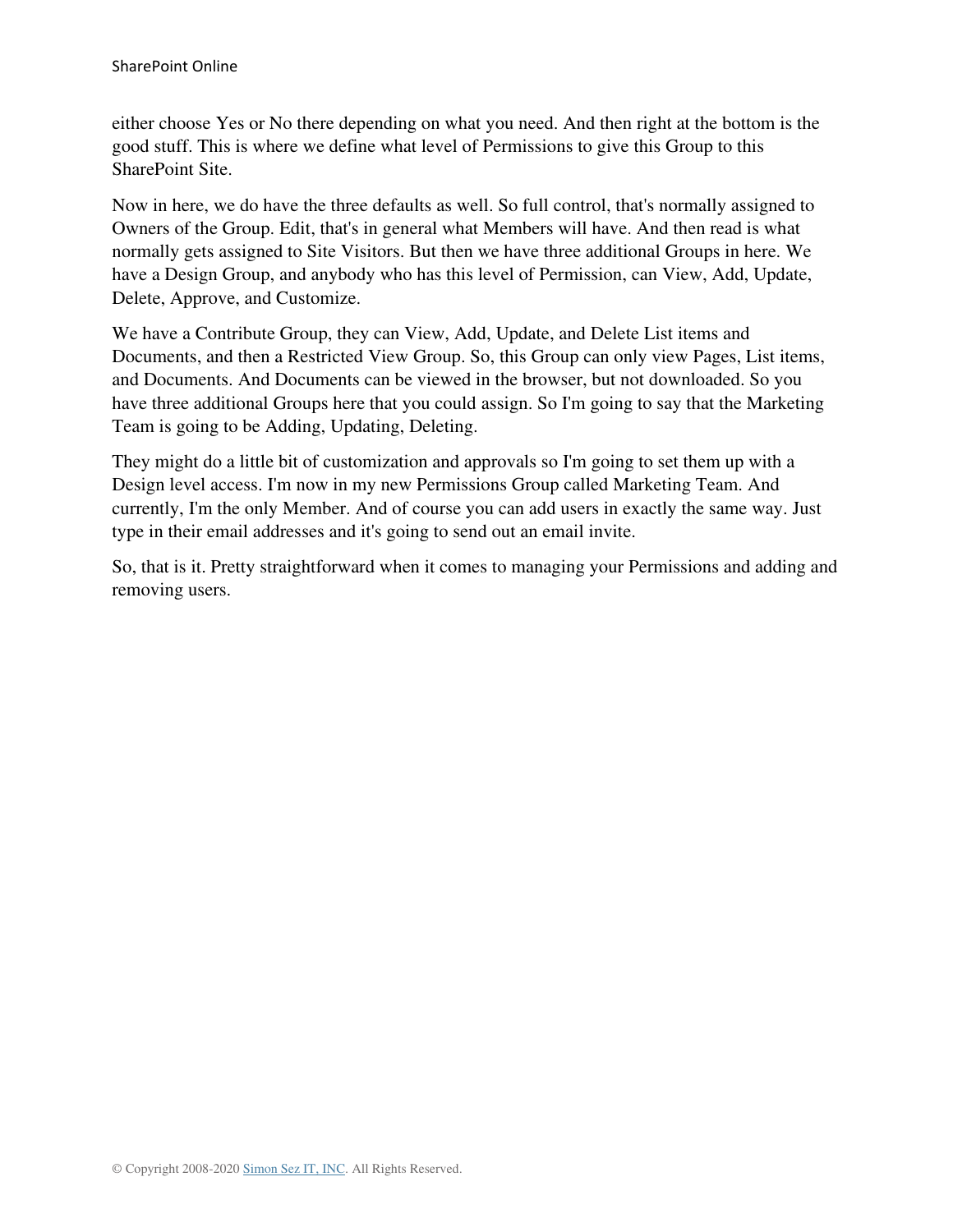#### **Video: Managing Permission Groups**

**Deb:** So far, we've been looking at Site Permissions. And one thing to remember is that these are Site-wide Permissions, they apply to the whole Site. So when we add a user to a Group, we're giving them access to the entire Site. If we remove a user, we're taking away their access from the whole Site.

But, we can also get a little bit more specific when it comes to Permissions. For example, different Permissions for specific Libraries or Lists. So let me show you an example. I'm going to scroll down, and I'm going to go into one of the Document Libraries that we created towards the beginning of this course, I'm gonna jump into User guides.

Now the way that Permission Groups kind of work in SharePoint is that the Site-wide Permissions are essentially the parent Permissions. And then Permissions to the individual Libraries and Lists are assigned accordingly. And unless you specify they're going to inherit the Permissions from the parent. So what if I want to give a specific group of people certain Permissions to this particular Document Library only?

Well, this is where I can set specific Permissions for a Document Library. And I will say that this works exactly the same if you want to do this for a List. So all you need to do is go into the Library, jump up to the cogwheel in the top right-hand corner, and in the List of menu items, you'll see that you have Library settings. If you're in a List, this will say List settings. So now I'm in my settings for this particular Library. And in the middle, here, we have a Group called Permissions and Management.

And the second option down says Permissions for this Document Library, which pretty much sounds like we're going to find what we need in there. And here we go. Here are my four different Permission Groups. Remember, we have the three defaults; Members, Owners and Visitors. And then we have the one that I just created in the previous lesson for the Marketing Team. If you take a look at the Permissions ribbon, you can see we have a big button there that says Stop Inheriting Permissions.

So what I can essentially do here is I can break the connection between this Library and the overall Site. So let's click Stop Inheriting Permissions, I get a little warning message, it says; "You're about to create unique Permissions for this Document Library. Changes made to the parent Site Permissions will no longer affect this Document Library". Well, that is exactly what I want to do. So, let's click on Ok.

So now that I've broken that connection, it's telling me that this Library now has unique Permissions. And what I can do is if I want to adjust the Permission levels for each of these Groups for this specific Library, I can do that. So maybe I want to select the Marketing Team and change their Permission level for this Library. So back up to my ribbon, and I can click Edit User Permissions. It's telling me at the top here that this is for the Marketing Team.

Currently, they are in the Design Permission Group. But I can now come in and maybe change them to something else. So maybe I just want them to have read access instead in this Library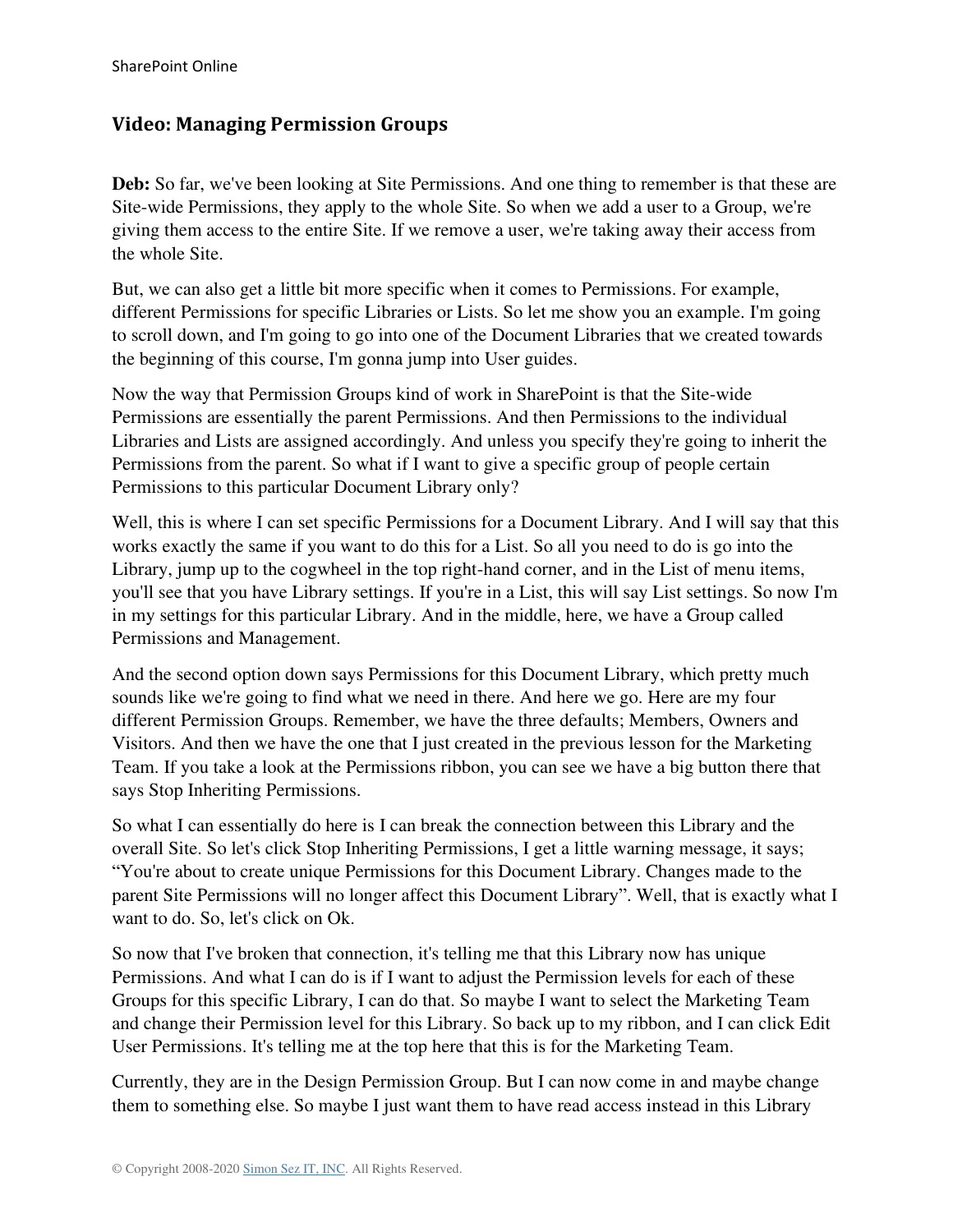only. And click on Ok. And I can carry on going and modifying Permissions for any of these other Groups. Just always remember that you're only changing the Permissions for this specific Document Library. Their Permissions in other parts of the Site will remain the same as they were originally.

And if you decide at any point that you want to reestablish the link between the Document Library and the overall Site, you can delete Unique Permissions. And you can see now for Marketing Team, the Permission level has gone back to Design. Because, it's now inheriting those Permissions from the parent.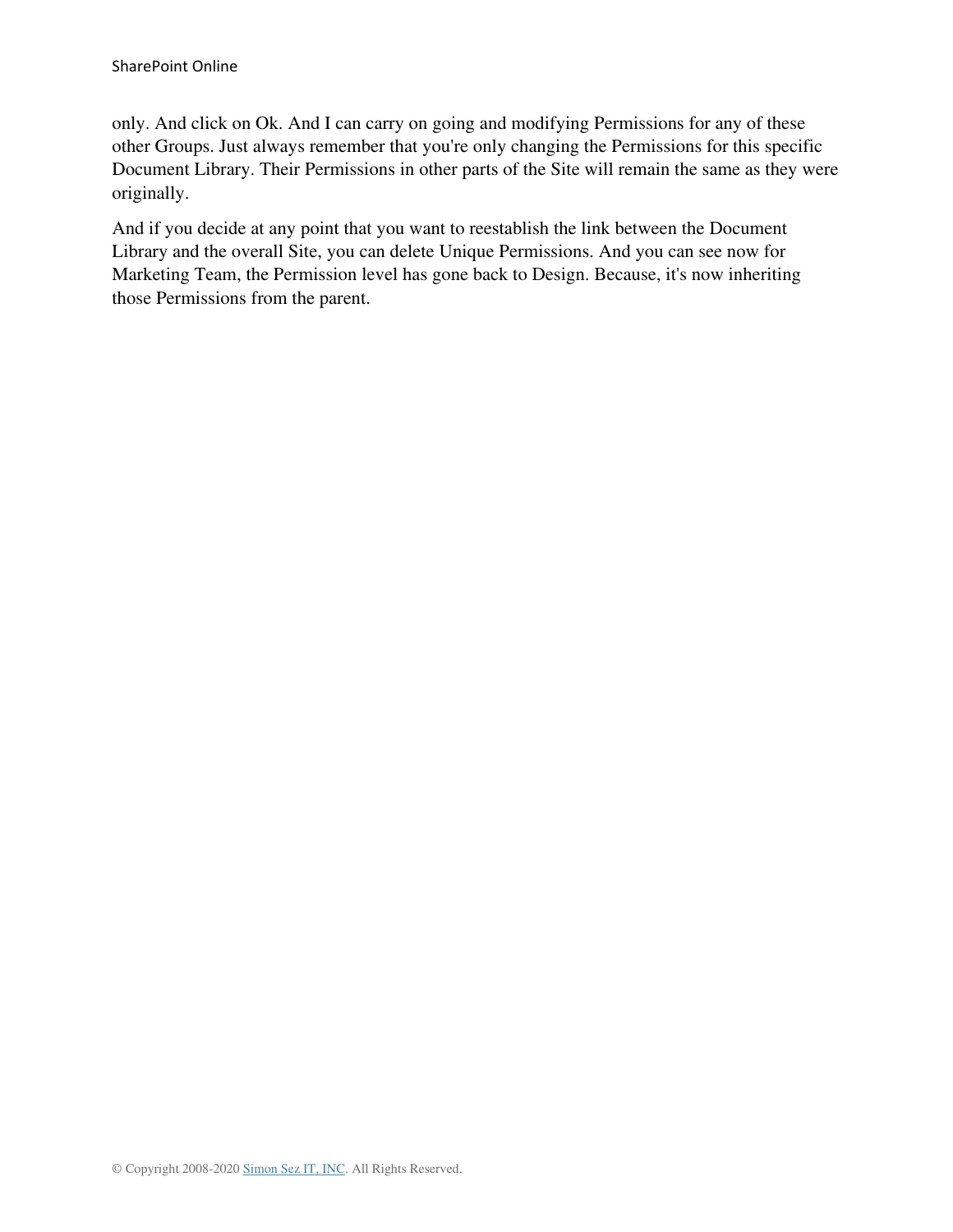# **Section 10 – Site Collections**

### **Video: Site Collections**

**Deb:** When a Site is first created, you get a top level Site. And from that Site, you can develop Subsites. So you might have a Subsite for different departments. And each of these Subsites are based off of the Parent Site.

Now, these Sites are independent in Permissions and content. But all of these together are called a Site Collection. And this is the level directly above the Owner. So, what we're going to do in the next lesson is we're going to create a Subsite and look at how we can maintain it. And I will say that if you work at an organization that uses SharePoint, different companies can manage this in different ways.

At some companies I've worked at, the administrators create all of the Sites for the organization and manage them. Whereas at other companies, they kind of open it up and let departments create and maintain their own Subsites.

Either way, it's always good to know. So, let's get on to the next lesson and see how we can create our own Subsite.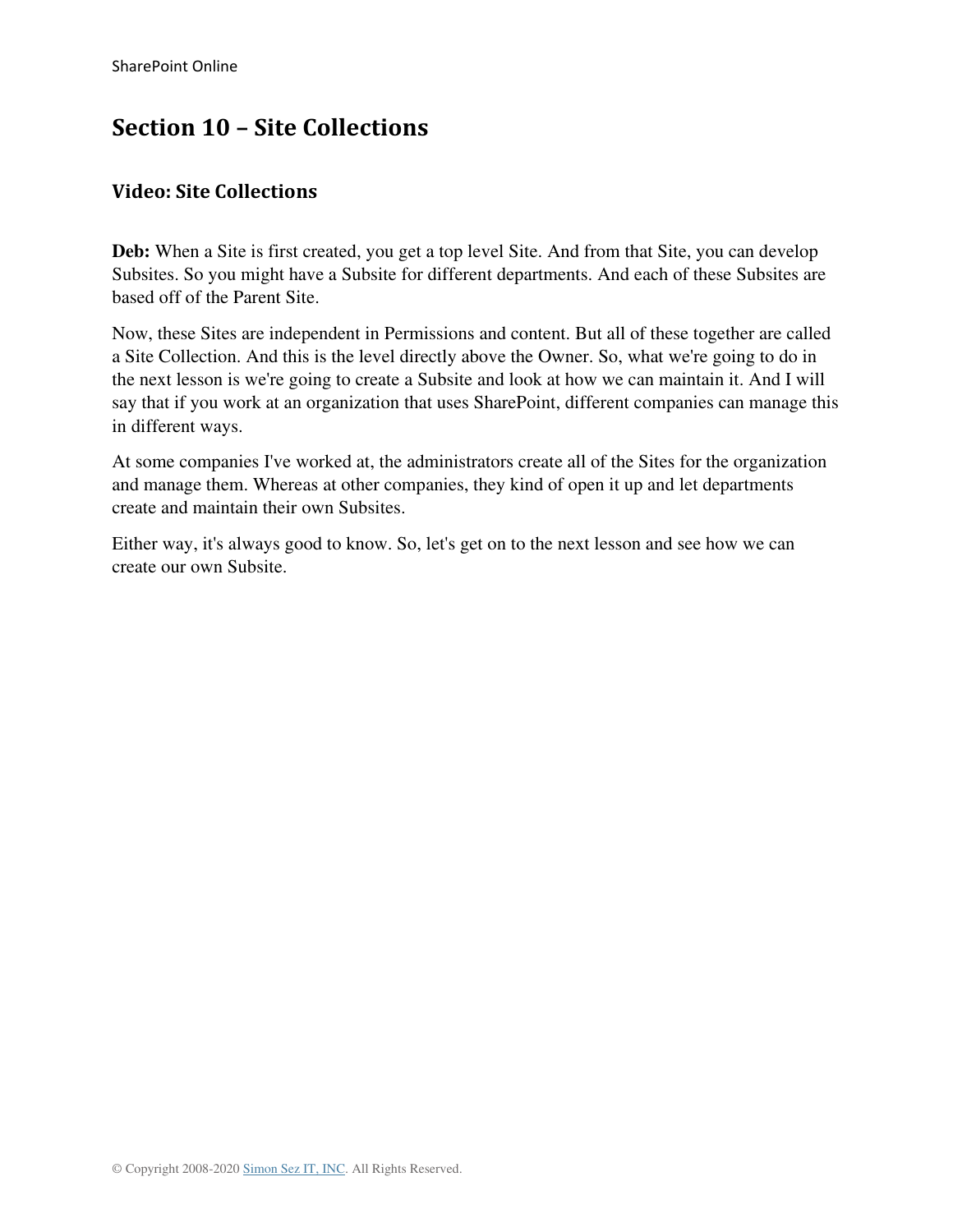# **Video: Creating a Subsite**

**Deb:** So, let me show you how quick and easy it is to create a Subsite in SharePoint. Now, if you cast your mind all the way back to the beginning of this course, when I showed you how to set up your Practice Site, if you remember right at the beginning, I chose Team Site. And that is exactly the same template that I used to create the SharePoint Online Training Site that we've been using throughout this course. And that Team Site is a template. And included in that template is the ability to create Subsites. So let me show you how simple it is.

The first thing we need to do here is we need to go into that area in our Site where we can see absolutely everything in our SharePoint Site. Can you remember where that is? Well, if you said Site Contents, then you are absolutely correct. Let's go to our Quick Launch Menu, all the way down to Site Contents. Incidentally, if you don't have Site Contents added to your Quick Launch, you can also click on the cog in the top corner, and you have a link there also to Site Contents.

So, this takes me to where all of my content on this Site is stored. And if you notice at the top, where we have these little headings, one of the headings is Subsites. So, let's click and see what we get. Well, not a great deal at the moment, because we haven't created any Subsites. So, I'm sure you can imagine where this is going. Just above, we have a New button. Let's click the drop down, we have a few different things that we can create. But the one that we want is Subsite. And we can now define the properties for this new SharePoint Site.

So, the first thing we need to do here is give our new Subsite a name. So as the Parent Site is called SharePoint Online Training, let's call this SharePoint Online Training Subsite, type in a description if you need one. And then we need to assign a website address to this Subsite. And the cool thing about that is that it will get its own unique URL. So if you want somebody to directly access your Subsite, you can just send them the URL name.

Now, when it comes to URLs, try and make it very descriptive. And so that it relates to the title of your SharePoint Subsite. So I'm going to call this let's call it spoint-sub-01. And notice that I'm separating the words with a hyphen so I don't get any weird characters in that URL. I can then select my template language, I'm going to keep that on English. But obviously, you can change that if you need to, and then we can choose the template that we want to use for this particular Site.

And you can see here I have a few different options. I can create a Team Site (no Microsoft 365 Group), a Team Site using the Classic Experience, and that's going to use the Classic Experience on the homepage, or a Project Site. So for this one, I'm going to say Team Site Classic Experience. I can then define my Permissions for my Subsite. So I can either choose to inherit the Permissions from the Parent, or I can set up some Unique Permissions.

Now in this scenario, I am happy to keep the same Permissions as the Parent Site. So I'm going to leave that option selected. I then have a couple of different items that I can check related to Navigation. So do I want to display this Subsite on the Quick Launch of the Parent Site? And do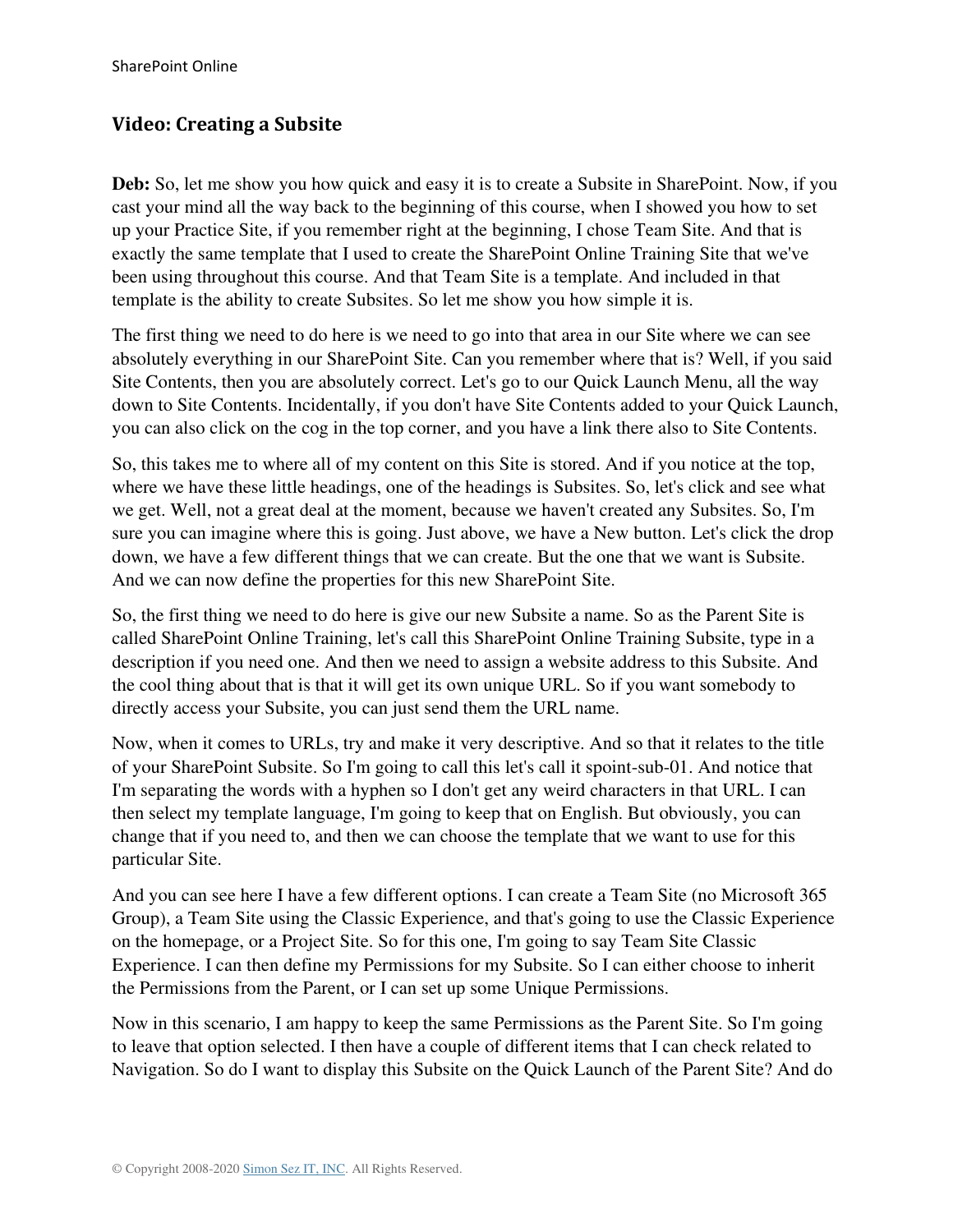I want to display this Site on the top link bar of the Parent Site? And I'm going to say Yes to both of those. And then I can choose if I want to inherit the Navigation from the Parent Site.

So if you remember, with the Parent Site running across the top, I have links to Google and Microsoft. If I choose Yes, it's going to pull those through onto the Subsite. So it helps you achieve a level of consistency across all of the Sites within your Site Collection. So, I'm going to say Yes to this as well, and click on Create. And there we go, I now have my new SharePoint Online Training Subsite, and it's loaded up in the Classic Experience. And if I take a look at my Top Navigation, I can see that I have in fact inherited those Navigation links because I have links to Google, Microsoft, and the SharePoint Online Training Subsite.

Now that I have this Subsite, I can now start going through customizing it, editing it, adding Lists and Document Libraries, and other pieces of content. Now because this is loaded up in the Classic Experience, as opposed to the Modern Experience, it does look slightly different to the homepage on the main SharePoint Online Training Site. But we've seen throughout this course how we can edit Navigation links if we're using the Classic Experience, and also how we can modify this homepage by using the Edit button in the top right-hand corner.

Now one thing you'll notice is that now that I'm in the Subsite, if I want to go back to the Main Site, it's not quite as simple. I could possibly click the Back button on my browser and get it to go back. But that's not particularly elegant, it's a little bit cumbersome. So something I would probably do here, if you wanted to make it super easy is add a link back to the Main Site and add it to the Top Navigation bar. So let's do that.

I'm going to jump back to Microsoft Office Home, and I'm going to open up another SharePoint window. And let's jump back in to my SharePoint Online Training Site. And that takes us back to the home page, which probably looks a little bit more familiar to you know, what I'm going to do here is I'm going to go up and I'm going to grab this URL, Ctrl  $+ C$  to copy, let's go back to the Subsite.

Now in fact, I'm not going to add it across the top, I'm going to add it in the Navigation menu on the left-hand side. So let's click the Edit links button, click on Link. Text to display, I'm gonna say SharePoint Main Site. Ctrl  $+V$  to paste the address in, click on Ok, and click on Save. And now, I can easily get back to that Parent SharePoint Online Training Site.

And of course, once you've set up a Subsite, if we now go back into Site Contents, and click on Subsites at the top here, there is our Subsite. And if you wanted to, you could do something similar and link to the Subsite either in the Top Navigation menu, maybe on the Quick Links page, on that homepage, or even add it to the Quick Launch Menu.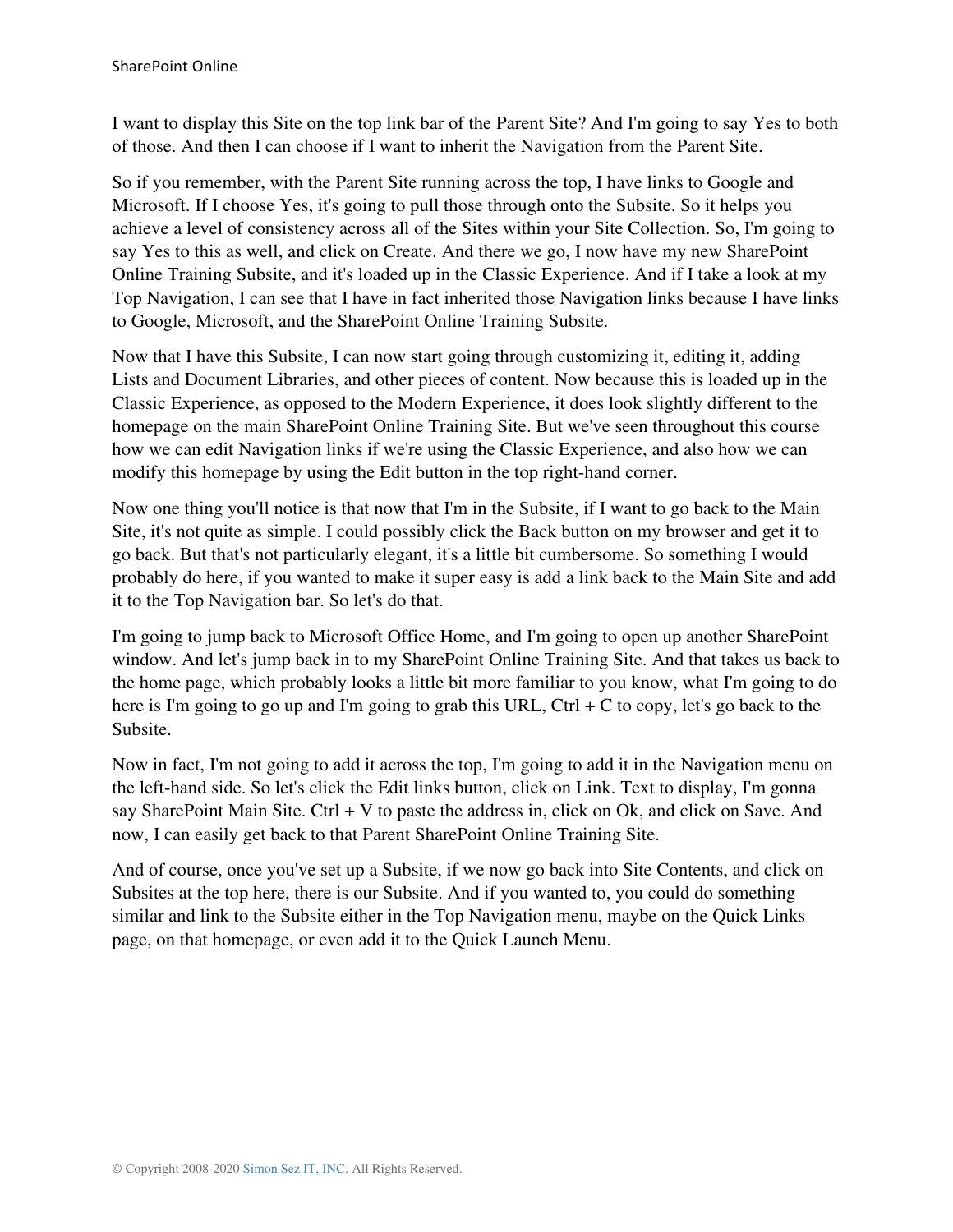#### **Video: Changing the Look and Feel**

**Deb:** Well guys, we've made it down to the last working lesson of this course. And I just want to finish up by talking about Themes and Settings. Now all Sites out of the box look exactly the same. They all kind of have this blue coloring, we have our Top Navigation bar, the layout is very similar the font, but we do have some control over how this Site looks. So we can change things like the colors, the font, and the background colors. And all of these things working together are called the Site Theme.

Now, if you want to customize anything to do with the Look and Feel of your Site, you start out by clicking on the cog in the top right-hand corner, and then what you're seeing from this list of options, right at the bottom, we have a link to Change the look. So let's dive into here.

Now I have two different groups here; I have Theme, and I have Header. So if we click on Theme and expand that, let's see what we can do in here. Well, from here, I can change the Theme. So I can do things like change the colors that I'm using. And you can see by default, I have this kind of blue Theme going on. So maybe let's change it to something a little different. How about something like red? And you can see those links have updated. Maybe I want to go for a purple Theme. Or maybe something like teal, I think I'm gonna go for red.

What you'll also notice is as soon as I select this red Theme, I then have another link appear, which will allow me to customize further. So I can choose what I want the main color to be and then what I want the accent color to be. Now just so this really stands out, I'm going to change it to something a bit different. Let's change it to green, and click on Save. And let's jump back into Change the look. And now let's focus on changing the Header. Now when we say Header, we're talking about this area at the top here. So where I have the GlobalTeach logo and the Site title.

Now currently, the layout I'm using for the Header is standard. But I do have three other options. So as I click on these, just take a look at how each of these changes the way the Header displays. So first of all, let's go for Minimal. And there you can see exactly what that looks like that is no fast, very minimalistic. What about Compact? Slightly bigger, but more compact than standard. What about Extended? Well, that is a lot bigger, and I don't particularly like that. I think I'm going to change it back to Compact. Let's scroll down, I can now choose a background Theme.

So let's click on this second option. And can you see the Header changes to a gray background? This one I think has a very, very slight shaded background. And then this one will basically apply the main color in your Theme, which for me is red. Now I don't particularly like that I'm gonna choose the gray background. Moving down, I can choose if I want to display the Site title. Now, I do. I like to know which Site I'm on at any given point in time. But if you don't, you can just toggle that off and it's going to get rid of that Site title. And then, this is where you can upload a logo thumbnail.

So if you have a company logo saved off somewhere, just click Change underneath. And it's going to jump across to your local drives. And you can pick up the image you have saved off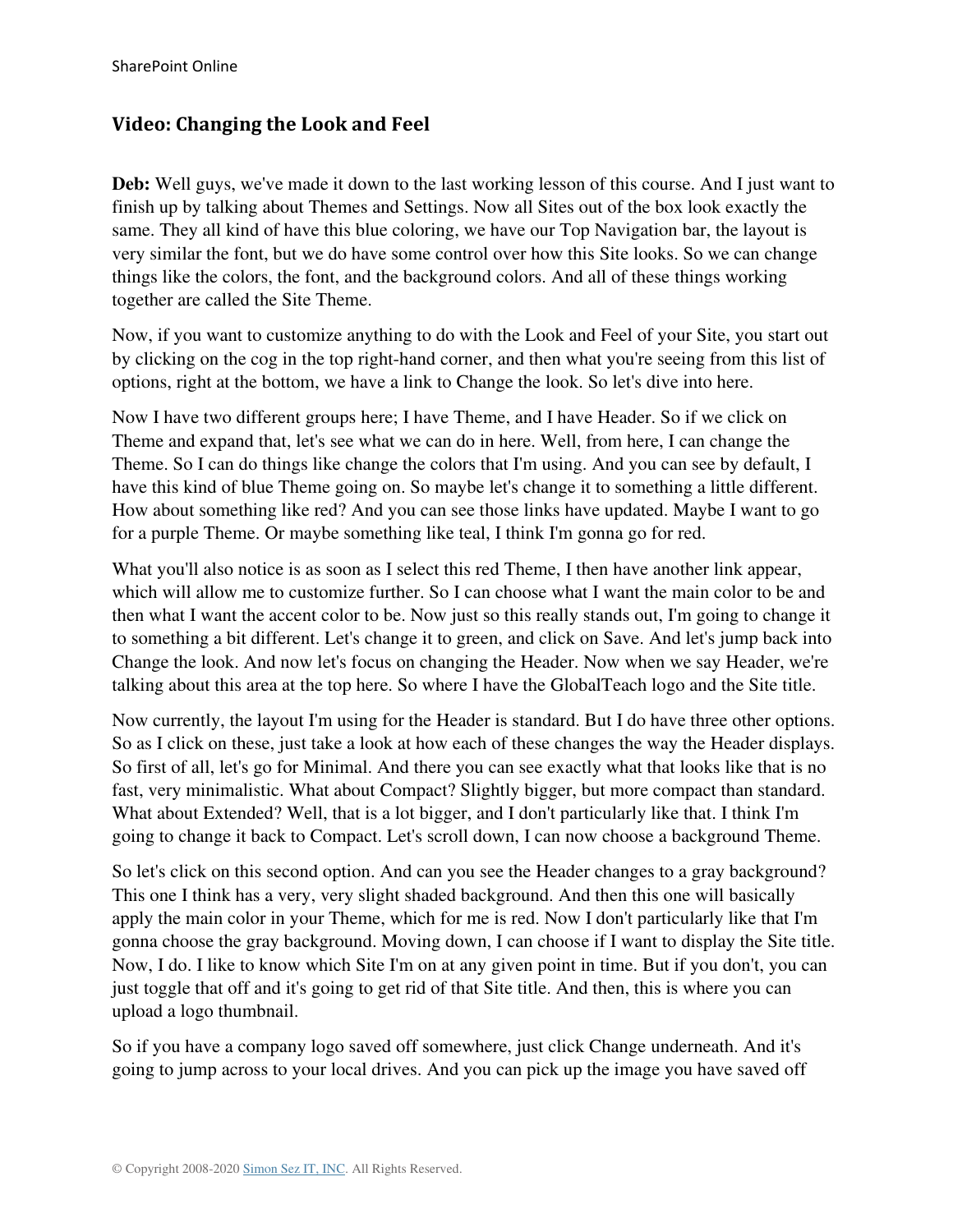from there. So those are all the options that you have for the Header and the Theme. Let's click on Save.

Now currently, in the Modern Experience, the amount that you can customize in here with regards to Look and Feel is reasonably limited. However, if you are using the Classic Experience, you'll find that you do have more options. So let me show you what I mean. Let's go to our Subsite. So I'm going to maximize Subsites and click on SharePoint Online Training, because this Subsite is in the Classic Experience. So what can we do with this Site with regards to the Look and Feel?

Well, let's go back up to the cog and go into Change the look. This takes us into something completely different. So from here, we get a whole host of different tiles all representing different Themes that we can apply to our Site. And not only does this change the colors in use in your Subsite, it also changes things like the font and the effects. So let's scroll through and let's choose something that's quite dramatic. What about this one, just here Immerse? Select. And I can customize this even further.

So if I don't particularly like this image in the background, I can change it and use my own image or I can remove it altogether. And I can even customize the colors that I'm using. So maybe I would prefer something slightly different. I can go through and choose something like that. I can then customize the Site layout and I have two options here; Seattle or Oslo. So currently we're looking at the Oslo layout. If I choose Seattle, can you see a difference between these two?

Seattle shows the menu on the left-hand side, whereas Oslo doesn't. Now I'm happy to keep mine on Oslo. And I can then customize what font I want to use. So let's change this to something like Georgia. And before we actually apply this to our Subsite, we get the option to try it out first. So let's click the Try it out link. And there we go. Check that out! Take a look at what our Site is going to look like.

Now, I think that looks pretty darn cool so I'm going to keep it by clicking Yes, keep it in the top. And there we go. I have a completely different look in SharePoint Online Training Subsite. So, just remember, if you are using the Modern Experience currently, and I'm sure this will probably change, the modifications you can make to the Look and Feel are reasonably limited. Whereas if you're using the Classic Experience, you do have a set of more dramatic templates to choose from.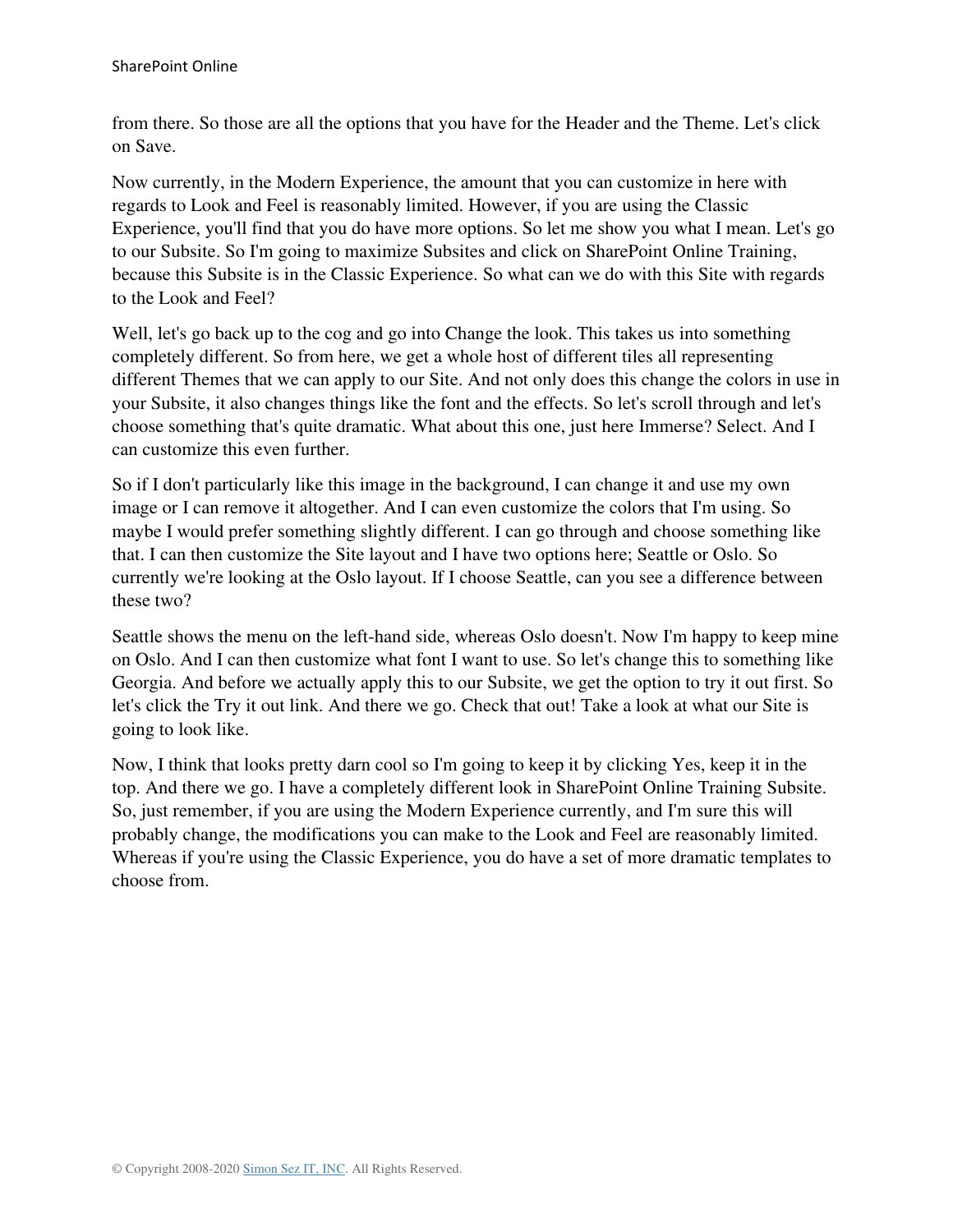# **Section 11 – An Example of a Communication Site**

# **Video: An Example of a Communication Site**

**Deb:** Hello everyone, and welcome back to the course. In this section, we're going to do something a little bit different. This is going to be more of a workshop style section, where we're going to build a Communication Site from scratch.

Now, we haven't really explored Communication Sites yet in this course, we've mainly been focused on creating Team Sites. So you might be wondering to yourself, what's the difference between a SharePoint Team Site and a Communication Site.

Well to be honest with you, there's not a huge difference between the two. You can pretty much do most things in a Communication Site you can do in a Team Site. But I guess the main difference is with a SharePoint Team Site that is really for your team. It's a place where your team members can go to collaborate on different things. And when you create a SharePoint Team Site, it also creates things like Outlook groups to really supercharge those collaboration features.

Whereas a Communication Site is a little bit more engaging in its layout. It's mobile-friendly, and it allows you to display information in a more dynamic way. But bear in mind with a Communication Site, when you create one, it doesn't create any Office 365 groups. So whether you choose a Team Site or a Communication Site is really up to you. But as we haven't looked at Communication Sites just yet, that's what we're gonna focus on in this section, and I'm going to show you how you can build something very similar to what I have on the screen from scratch.

So let's quickly look at this example before we kick off. This is a Communication Site that I've created for a travel company called Footsteps Travel. And at the top, you can see we have the Header, I have a little logo in there, and I have a horizontal menu running across the top. And this is a menu that I've customized to display the items that are relevant to my team. You'll notice that we have a Document Library. But this is also a drop down menu because I've also created a secondary Library to hold images. So this would be like an image repository if you like.

I can also see any documents for my team underneath the Document Library link. I've created a Contacts page for any useful industry Contacts. And then I've also created some Site Pages, some Web Pages. So underneath here, we have links to the individual tours that this travel company offers. And currently, I only have three in there to show you as an example. And each of these links is its own page in its own right.

So if I click on Discover India, it's going to jump me across to that specific Web Page, where I might have some information related to this particular tool. I then have a link to a Message Board where my team can post messages and receive replies. And then I have the Site Contents page that we're used to, and a little Edit link at the top.

Now this Home page that you're looking at here is essentially what we refer to as a Wiki page. It brings together lots of pieces of information using Web or App Parts. I can add sections on to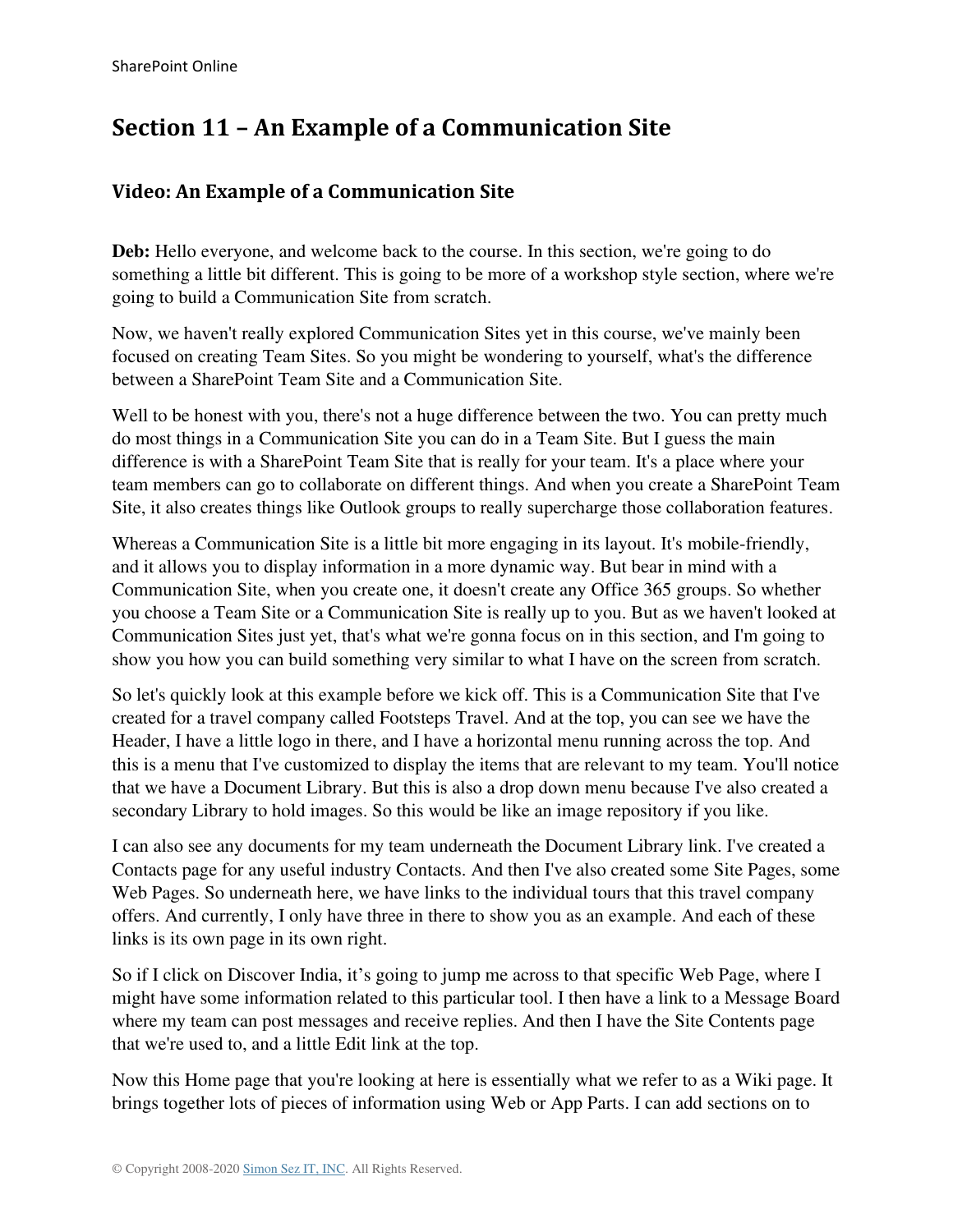this page and then add different types of content. So you can see at the top here, I have three little panes. This is a Hero template with again, links to those different pages. So if I click on Relaxing Bali, it's going to jump me across to that particular Web Page.

As we move down, I then just have a bit of text in here. Now I've just put in some test text. But obviously you can make this relevant to your team. We then have some Latest Industry News. So if they want to keep up to date with the latest things going on in travel, we have some links out there to various different articles. I have some links to Sites they might want to access such as Google or BBC News. And I've Listed these out as Buttons.

And then on the right-hand side, we have the latest tweet from the company Twitter feed. And again, this is just one that I've grabbed off of Twitter. And I can choose how many tweets I want to display here; 1, 2, 3, so on and so forth. I'm just choosing to show the latest tweet. If I scroll down a bit more, I then have something called a Call to action Button. And this is a very nice looking Button that you can set up. And here, I've set mine up so that people can submit ideas for new destinations in 2021.

And if they click this Submit Button, it basically links through to an Outlook email where they can email me their ideas. Underneath that, I've added three YouTube videos which might be of interest to the team. We then have some Quick Links displayed as tiles and then access to the Document Library. And then in the final sections at the bottom, I've just added the Weather for our key office locations and also the different Time Zones.

And then finally, underneath that I'm displaying all of the upcoming events, all of the upcoming meetings for my team. And then finally at the bottom, we have a Comments area. So what you end up with is quite a nice looking Site that makes it extremely easy to access relevant information. And this is what we're going to be building.

We're gonna stick with this theme for travel company, but we're gonna give it a different name, but I will be using a lot of the same images. So without further ado, let's dive into our first lesson.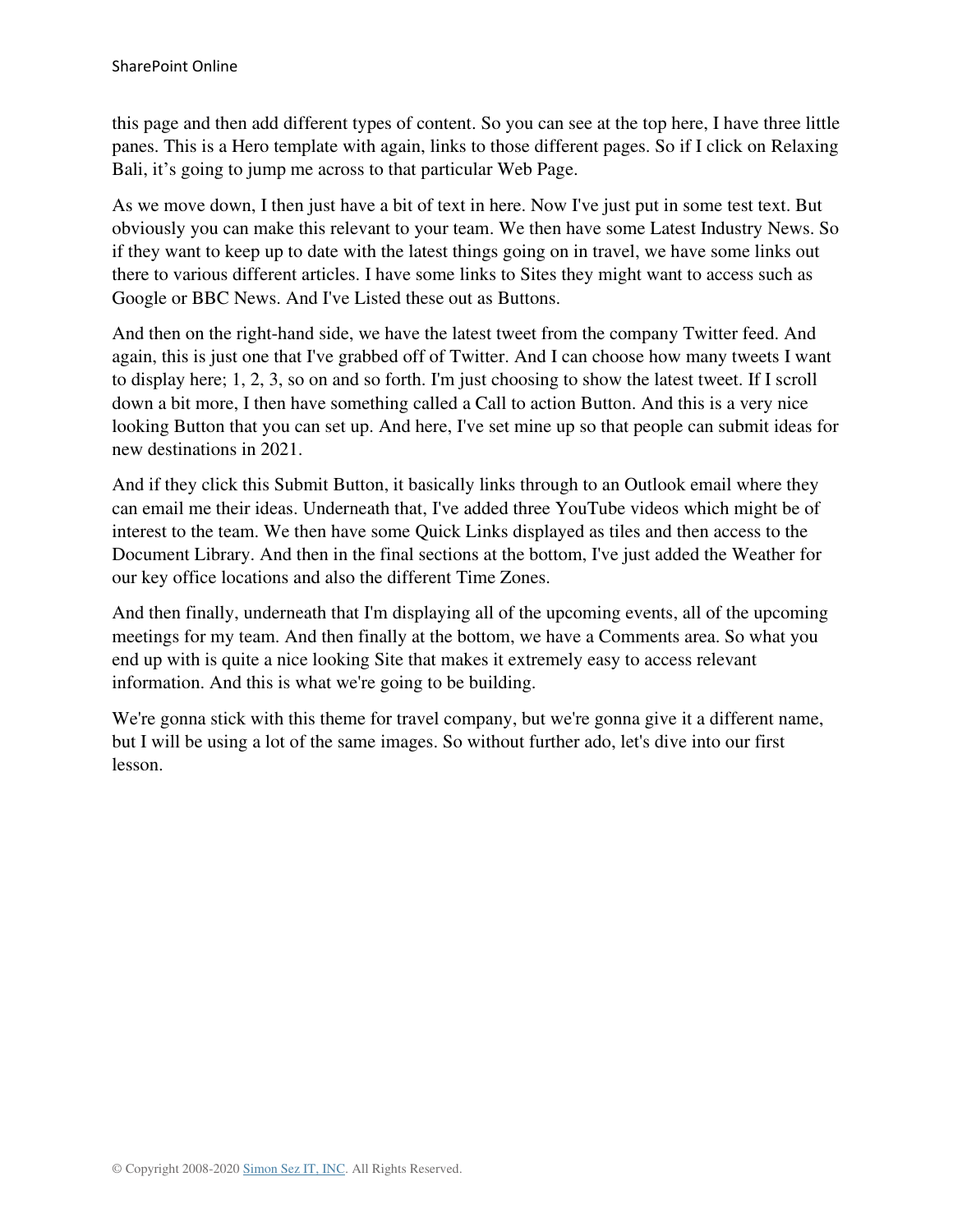#### **Video: Course Close**

**Deb:** Well, a massive congratulations everyone for making it all the way through this SharePoint course. I hope you guys enjoyed running through the course as much as I enjoyed hosting it for you.

We really have learned so much throughout this course. From creating our first SharePoint Site to building Lists and Libraries, seeing how we can create and manage Documents, utilize all of the Integration features that we have with other Microsoft Applications, and streamline our work by setting up Workflows.

We've also seen how we can create our own SharePoint Web Pages, and really build essentially what is a little intranet Site for our team. I've showed you how you can display information on those pages, how we can customize the Permissions so that only the people who need access have access. And finally we saw how we can change the overall Appearance of our Site.

As with everything, learning is an ongoing process. So now I'm going to pass the baton across to you because the best way to learn SharePoint is to use it yourself. However, I hope this course has given you the confidence and the knowledge to at least get started and has given you a good foundation from which you can build more advanced skills.

Once again everybody, thank you so much for choosing us. My name is Deborah Ashby, and I hope to see you on another training course. Bye for now.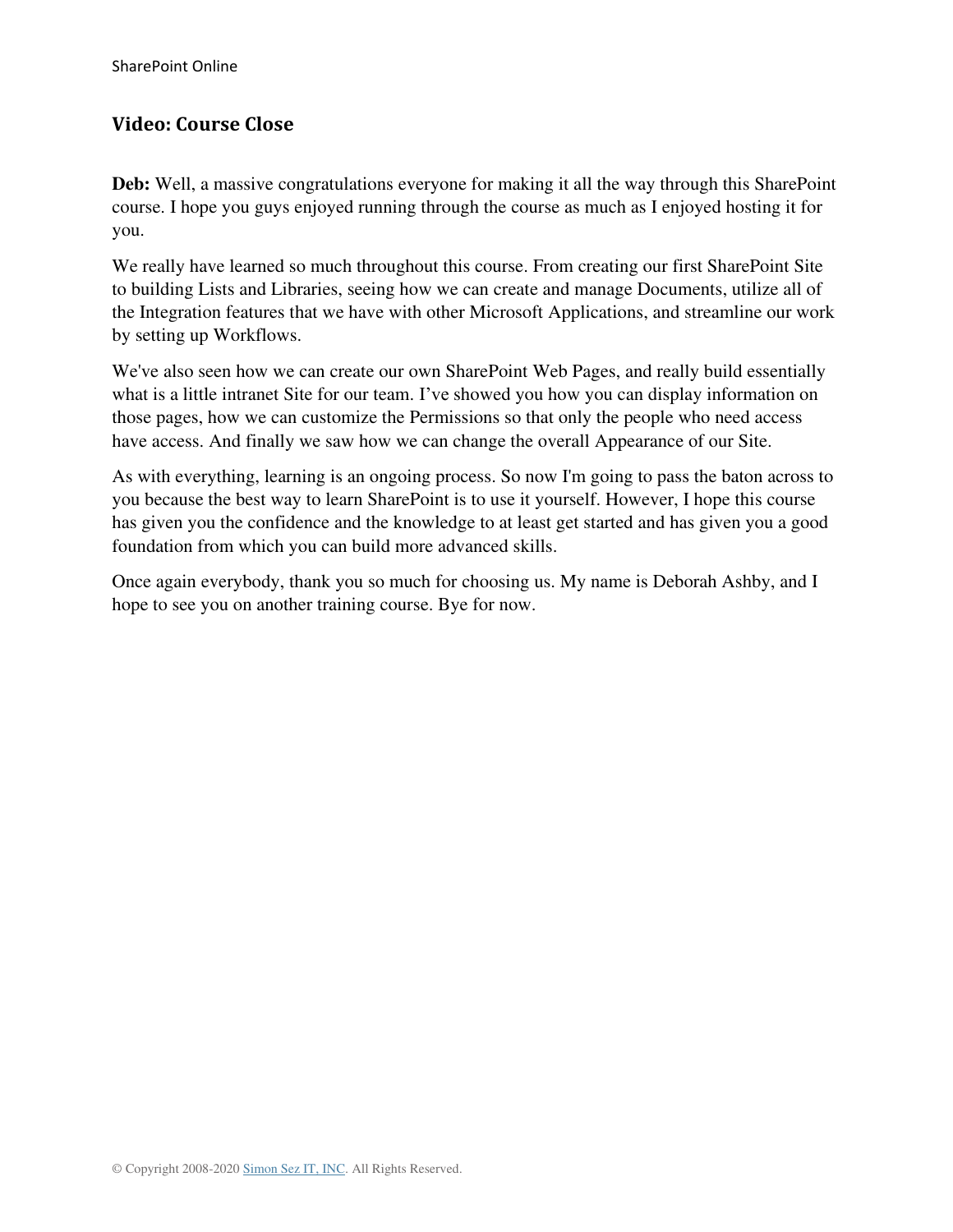#### **Video: Creating a Communication Site**

**Deb:** So let's start right from the beginning and create our Communication Site. So I'm just here at the SharePoint hub, the Home page where I can see all of my recent Sites. And this is where we can create a new Team Site or a new Communication Site from.

So all we need to do here is jump up to the plus where it says Create Site. And you get a choice of Team Site or Communication Site. So in this example, we're going to create a Communication Site. And you can see here you get to choose the design. And just below you can see a preview as to what that design is going to look like. So currently, the one that I have selected is called Topic. If I was to choose something like Showcase, you can see I get a slightly different format. And if I choose Blank, I can basically build it from scratch.

Now I am going to use a template, I'm going to use Topic. But what I am going to do is I am going to customize this layout quite a bit, I now need to give my Site a name. So remember, we're sticking on this theme of it being a travel company. So let's call this on Wanderlust Travel. SharePoint goes away to check that that Site address is available, which it is, and I can add a Site description. I'm going to keep my language on English. But obviously if you need to change that, then please feel free from the menu. And then let's click on the Finish Button.

So SharePoint is now going away and creating that very basic Communication Site. And this is basically what you'll get. You can see we have the title up in the header Wanderlust Travel, we have some basic links to different parts of the Site. And then we have some default placeholders. So default images, default links, things like that. And of course, we're going to need to customize all of this so that it's relevant to our employees.

Now, the first thing that I'm going to do here is I'm going to go in, and I'm just going to add my company logo. And again, this is just an image that I've created in PowerPoint. But obviously, if you have your own company logo, make sure you have it downloaded onto your PC, and then it's a very simple process just to upload it. So what we're going to do is we're going to go up to the cog icon in the top corner, this contains all of our Site Settings. And for this, I need to go down to Site Information.

Again, I can see here, my Site name, my Site description, I could delete the Site from here as well, if I wanted to, we're not going to do that. What we want to do is we want to change the Site logo. This is going to jump me to my local drives where I have my logo saved off. And there it is, just there. Let's click on Save. And now I have my logo Listed out in that header. Another thing I might want to do here, and this might be something that you want to do at the beginning, or maybe at the end, once you've added all of the information is I'm going to change my Site theme. So the colors that are being used in this Site.

So once again, let's go up to the cog. And this time, we're going to go down to Change the look. Now I have four different sections that I can customize in here. And the first one is the Theme. So again, this really all depends on what color scheme you want to use. And I want to have a kind of greeny theme, so we're going to go for teal. And let's click the back arrow. Because we're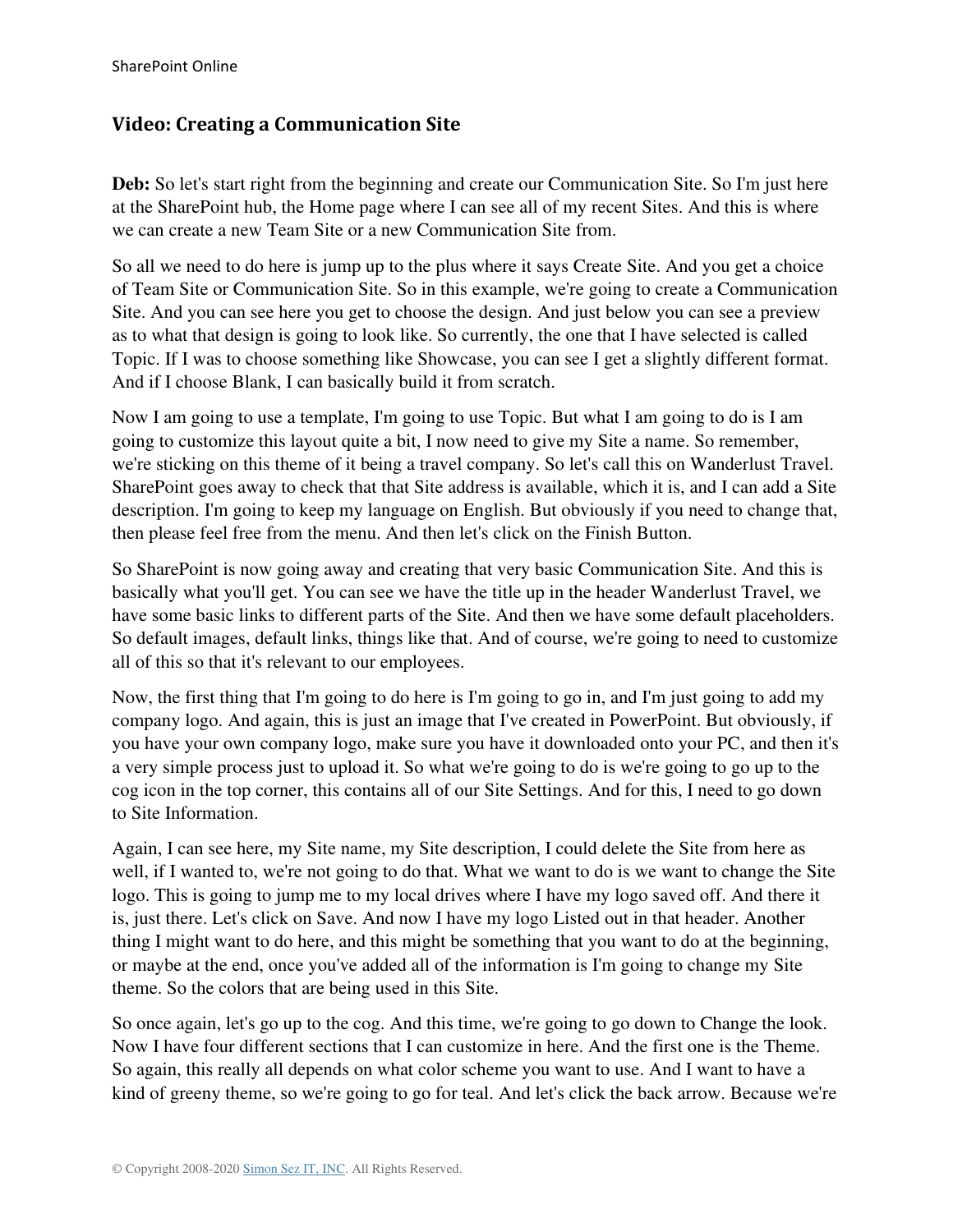going to save all of these changes in one go. Let's expand Header and see what we have in here. Remember, we can choose the layout of that header. So I can go for Minimal, which makes it very small, Compact, Standard, or Extended. Now I think I'm gonna go for Compact. I can also choose a background for my header.

So currently, I just have a plain white background, I could add a light gray shading, a light bluish color shading, or I can use my theme color. Now I think for me at this stage that is a little bit of overkill, I'm just going to have a very slight graded header. I can choose if I want to show the Site title, which I do in this case, and I'm happy with my Site logo thumbnail and my Site logo. Let's click the back arrow and go to Navigation. I can choose if I want a Mega menu or a Cascading menu. And you'll notice this when we start to add sub menus to some of these menu items.

So do I want those menus to drop down or cascade out to the side. Now for this I'm going to say Mega menu. And I can choose if I want to even display that Site Navigation. So I could completely turn that off from here as well. Let's go back and take a look at the last one. We can add a Footer to our page if we want to. And again we have two choices; Simple or Extended, and Extended is larger than Simple.

I could add a logo which I actually am going to do. Let's add these same Wanderlust logo and the display name is just going to say Wanderlust Travel Inc. And I'm going to give that a gray background as well. Let's click Save to save all of those design changes that we've made. And there we go. So let's scroll all the way down to the bottom and take a look and you can see there we have the logo and the company name in that Footer area.

So, that is how we create Communication Site, very simple and straightforward, and how you can customize the look and feel.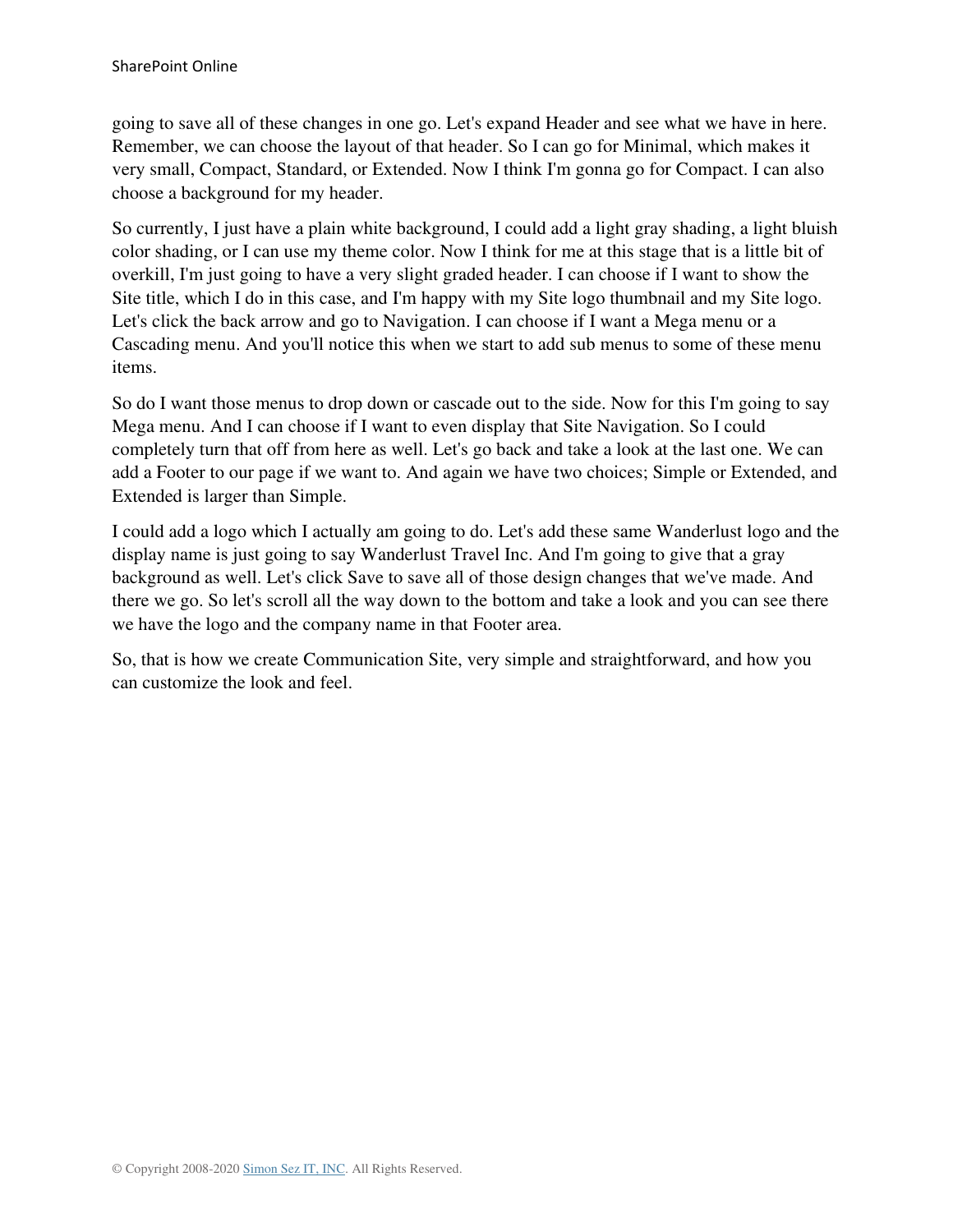### **Video: Uploading Documents to the Document Library**

**Deb:** So now that we have the bare bones design of our Communication Site, it's time to start adding some content. I'm going to start by populating the Document Library with the relevant documents for my team. If you take a look at the menu running across the top, you can see one of the links we have there is Documents. And if I click it, it jumps me to that default Document Library with those default headings. And currently, I don't have any documents in there. So let's sort that out straightaway.

Now I have a whole bunch of documents saved off to my local drives that I want to upload. And remember, there are a few different ways that you can upload documents into your Document Library. I could choose to click the drop down menu and select Files. Alternatively, if I already have a File Explorer open, I can drag and drop these files into that Document Library. And that is exactly what I'm going to do in this case.

So I want to take all of these files, I'm going to hold down Shift to select them all, drag and drop. And SharePoint is going to go away, and it's going to upload all of those documents. So a really, really quick process to get all of those in there. Now that I have those documents in the Document Library, I'm going to make some modifications to the information that I can see, we're going to add some columns. Now remember, by default, the standard document view is All Documents. And I can see that just there. So what I want to do is edit the All Documents view, so edit the current view, and add in a couple of different columns.

So some information that I'm interested in seeing is the File Size of each of these, and also the Version. So I'm going to select both of those columns, and click on Ok. You can now see that the view has updated and I can now see that information. What I also want to see in here is I want to add another column, a custom column that shows which department is responsible for each of these documents. So for this, we're going to click the drop down. And remember, we have to choose the type of information that we want in our column.

So I'm going to select Choice, because I want to have some control over the information that's going into this List. So let's give this a title of Team. The description is, "Team that has ownership of this document", the type is Choice, and I'm just going to type in the different teams. So let's say Marketing is our Choice 1, Sales is Choice 2, and we'll say Customer Service is Choice 3. And now, I can click Save. A new column has been created. But because I already have existing documents in here, I need to go through and assign a team to each of these documents.

So I'm going to edit this List in Grid View, click in Team where I get my Choices. So this first one is going to be for Customer Service, this next one Sales, the next one is also Sales, this one is Customer Service, and then the final two are going to be Marketing. Perfect. Let's exit Grid View. Now the final thing that I'm going to change on this List is I'm going to add in three more views for those different teams so that they can just come in here, switch to the view for their relevant team and just see the documents that are relevant to them.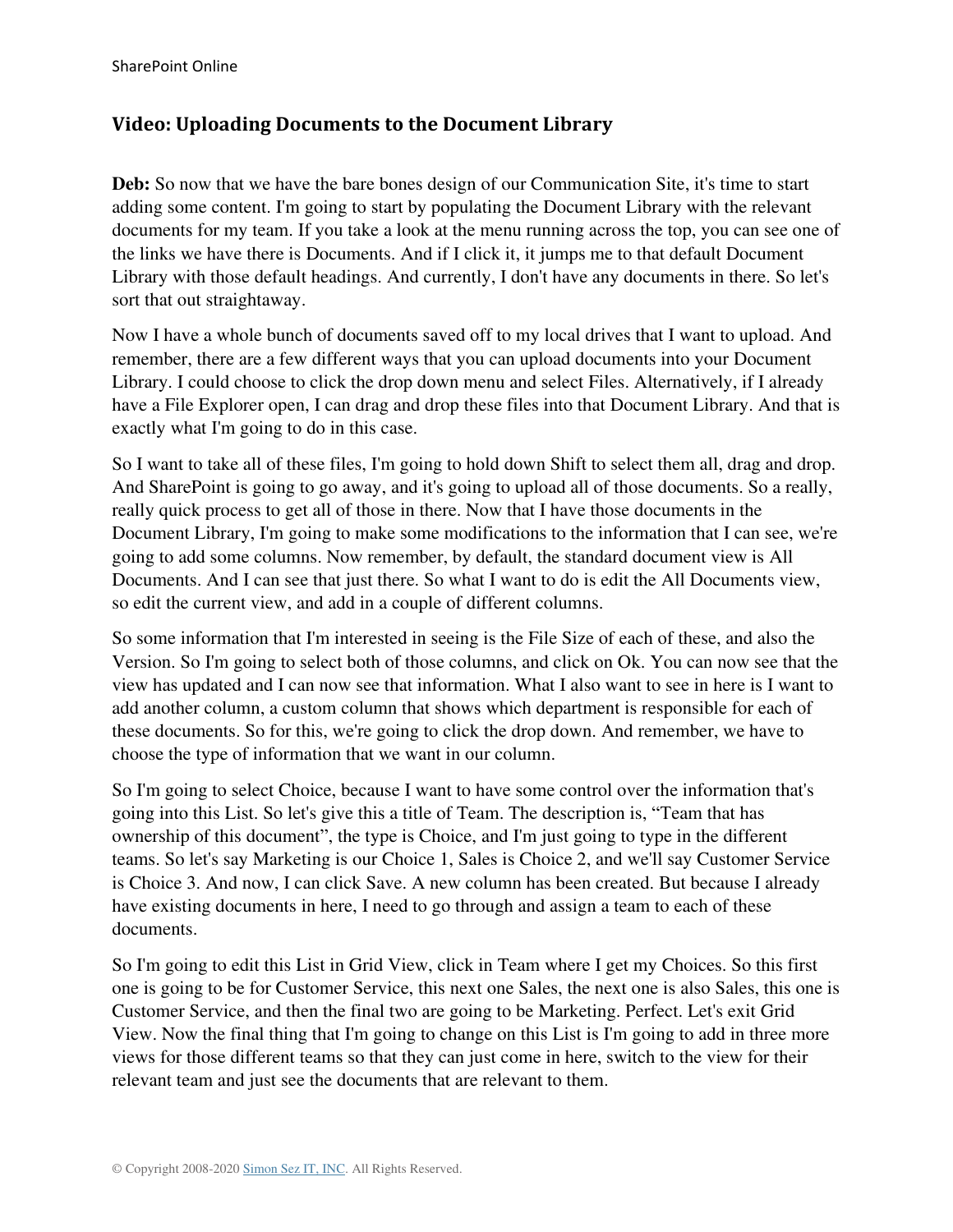So up to Documents, and we're going to create a new view. This first view is going to be for the Customer Service Team. I want it as a List, let's click Create. It's switched me to the Customer Service view, but I need to define the parameters. So I need to tell SharePoint that when I'm in this view, I only want to see the documents for Customer Service. So I need to edit my current view. We're going to go all the way down to the Filter area, and I'm going to say show items only when the following is true.

So when the Team is equal to Customer Service, and click on Ok. And there we go. So I can now toggle between Customer Service and All Documents. Let's do it one more time and create a new view for the Sales Team. So create new view, we're going to call this Sales, click Create, and once again, we need to go in, edit that current view, and we need to apply a filter. So only show items when the Team is equal to Sales, and Ok. I'm gonna do exactly the same for the Marketing Team, but I'm gonna do it off camera. So join me back here in a couple of moments.

So there we go. I now have essentially four different ways of viewing this Document Library. I can view All Documents, or I can view documents for a specific Team.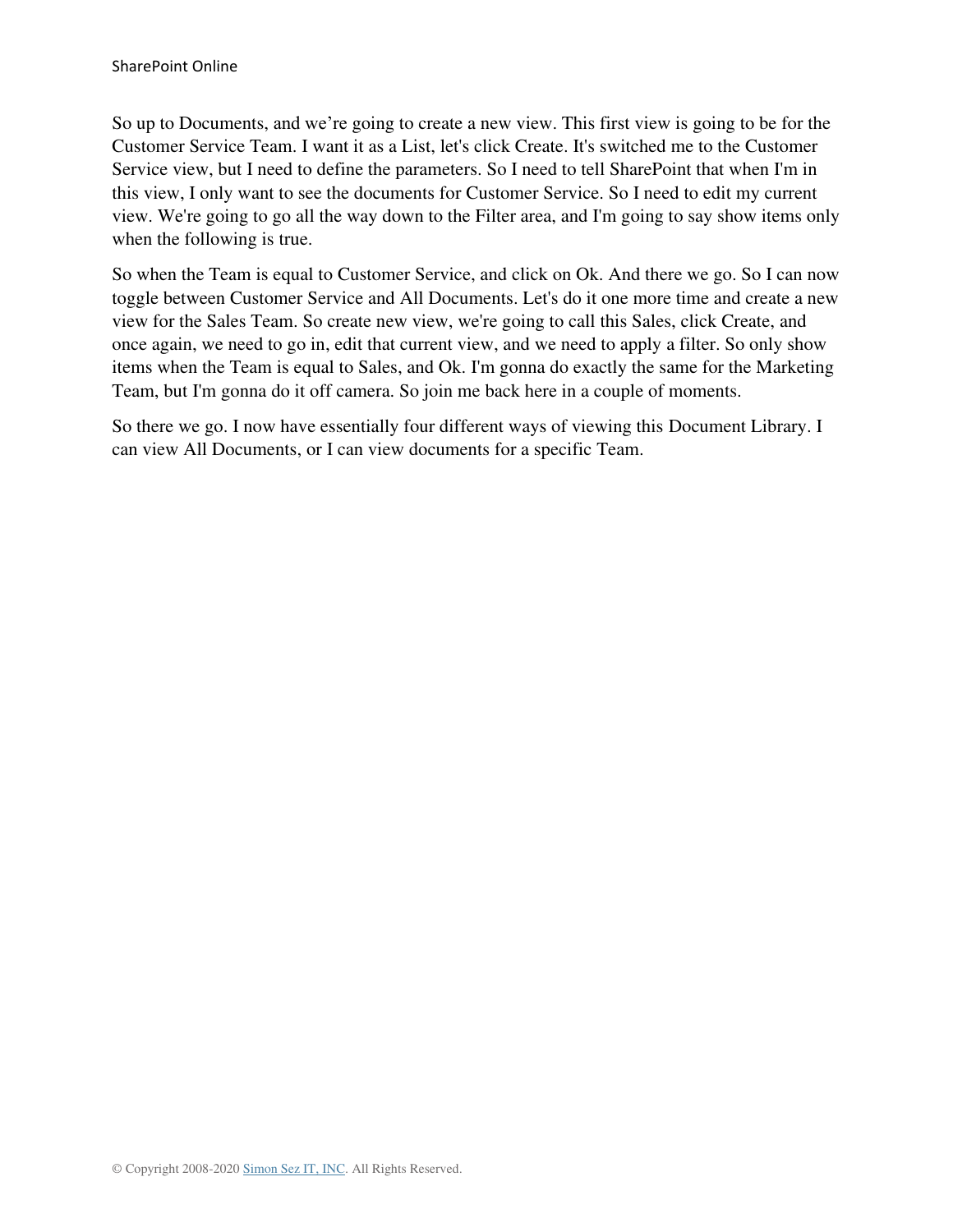# **Video: Creating a Picture Library**

**Deb:** As we know, Document Libraries aren't the only Libraries that you can add in SharePoint Online. There are lots of different types of Libraries, including a Picture Library. And that is basically what I want to add into my Site. I want a very specific Library that just holds Pictures. Now, can you remember where we go to add different types of Library? What if you said we need to add an App, you would be exactly correct. And there are two different ways that we can add an App, I can click the new drop down and go down to App. Alternatively, I can click the cog in the top right-hand corner and add an App from here.

Now, take a look at what happens when I go in to add an App. Because there is something very different with a Communication Site, as opposed to a Team Site. When you create a Communication Site, by default, you don't have access to very many Lists, or Library templates. And if you take a look through here, I'm looking for the Picture Library, and I can see that there isn't one. Now don't worry too much about this. If your List looks very slimmed down, you just need to turn on a small setting and then you'll be able to see all of your Lists and your Libraries.

So what we need to do here to get those to display, come back out to our Home page, go up to the cog to open up our Settings and select Site Information. And we want to view All Site Settings. Now there's a whole load of different Site Settings in here. But the one that you want is underneath Site Actions. It's this one here Manage Site features. And what you need to do is basically go through this List. And if we go all the way towards the bottom, you can see here Team Collaboration Lists. And it says, "Provides Team Collaboration capabilities for a Site by making standard Lists such as Document Libraries and Issues available".

So you need to activate this part of SharePoint. So let's activate the feature. And let's doublecheck that that has been activated, it is. So now, when I go in to add an App, I should find that I have all of the different templates that I'm looking for. So let's do it a different way this time. We're going to go to New, down to App, and there we go. I have all of my Lists and my Libraries back again. So what I can do now is search for my Picture Library, I'm going to type in Picture and click the magnifying glass. And then I can click to add it.

I need to give my Picture Library a name, so I'm going to call this Image Gallery, and click on Create. And once again, it's going to jump me across to my Site Contents page. And you can see here there is my Image Gallery. Now remember, by default, I can't see this on this menu running across the top. And essentially what I want to have is the Image Gallery, I want that to be a sub link of my Documents Library.

So the first thing I need to do here is click on Show Actions, go into the Settings, jump into List name, Description, and Navigation, and add it to that Quick Launch Menu. Click on Save. So now when I go back to Home, you can see running across the top, it says Image Gallery.

Now this isn't quite in the correct position in this menu, but we're going to deal with that in a moment. First, let's add some images to our Image Gallery. Once again, it's currently blank. But I do have some images stored off locally that I want to add to this gallery. So I could drag and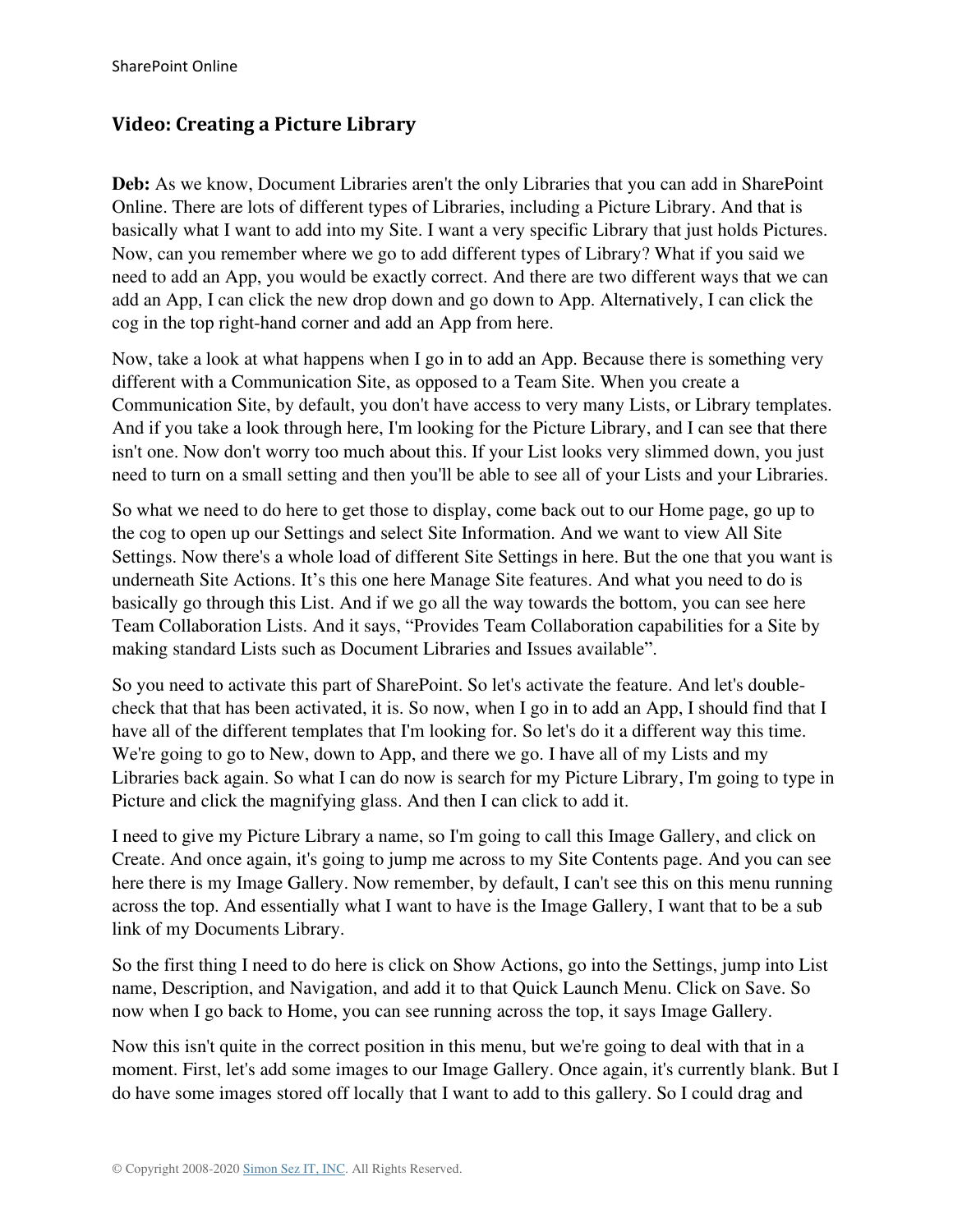drop, but this time, let's use the Upload Button. I'm going to say Upload Files. Here are my image files. So I don't want all of these, I'm going to select the ones that I want. And this is really all of the images of the trips that we offer, and click on Open. And SharePoint is going to go away and it's going to upload those 11 files.

Now because this uses the Picture Library template, you can see that the way that these are displaying looks very different from my standard Document Library. And I have Tiles selected. And when you select Tiles, it basically allows you to see a preview of the Picture in the thumbnail. I could if I wanted to, choose Compact List, so it looks more like a Document Library, or just a List, which gives a bit more space in between each item.

Now I actually like to have Tiles selected in here. And of course, you could go through and do a similar thing to what we did in the Document Library. You could create a new view, filter, sort all of those kinds of things. But for the time being, I'm just going to leave mine as they are with this one view. The final thing I want to do here before we leave this lesson is I want to make the Image Gallery assembling of documents. So for this I need to edit this Quick Launch Menu.

So let's click the Edit link and you can see on the left-hand side, it opens up the Navigation and I can then start to make edits from here. Now, I think actually, I want to change this from Image Gallery to Image Library. So let's click the three dots and say Edit, and change this to Library and click on Ok. Now what I want to do is make this a sub link of the Document Library. So I'm going to click the three dots. Let's move it up so that it's underneath and then I can say that I want to make sub link and click on Save at the bottom.

So now take a look at my Quick Launch Menu; I have a drop down, and if I hover over, I now get a menu drop down, which allows me to easily switch between my Document Library and my Image Library.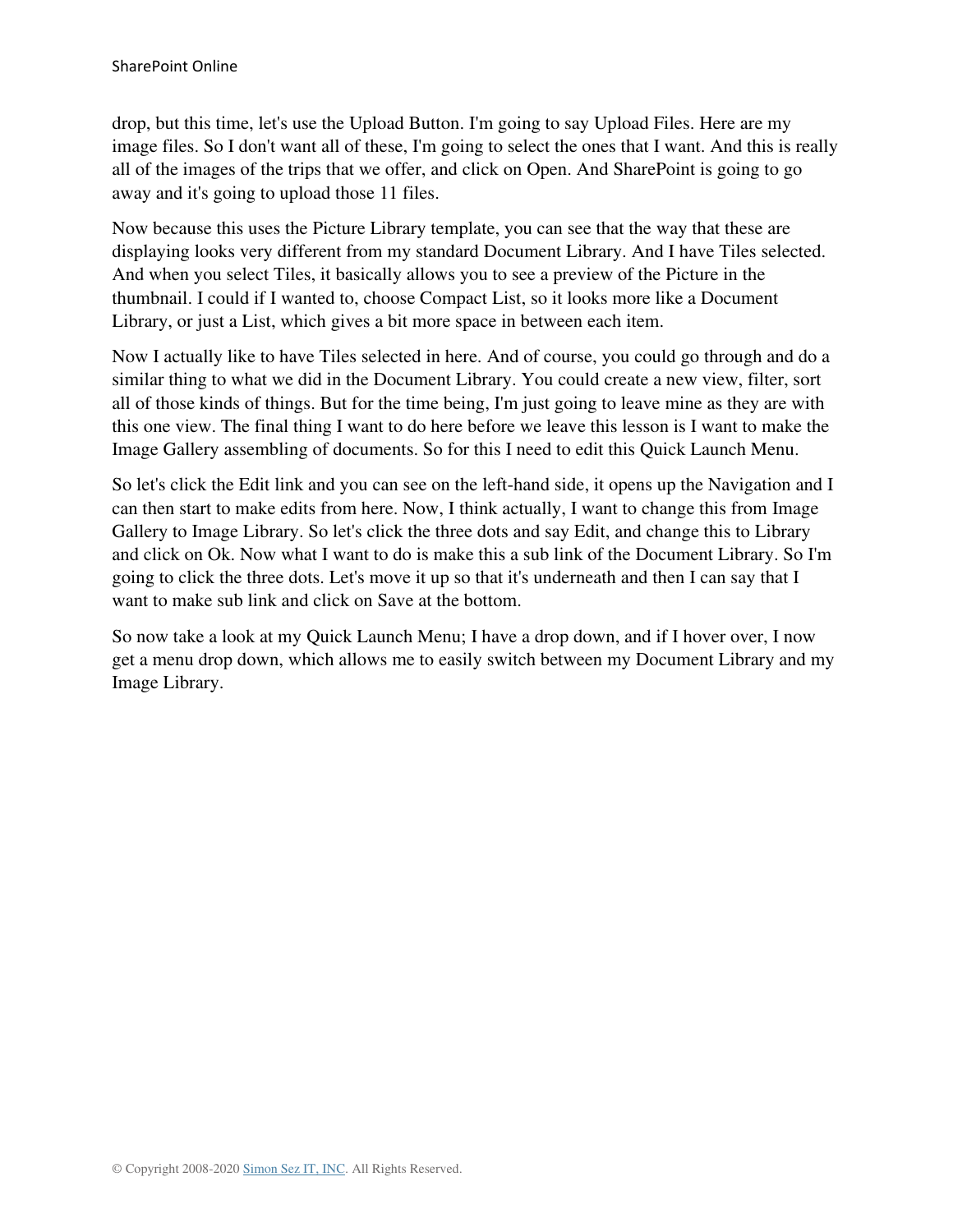#### **Video: Importing List and Alert me**

**Deb:** So, let's carry on adding content to our Communication Site. So what I want to do now is I want to add a List of all of our travel Contacts. And I have this List stored off in an Excel document. So what I need to do here is import this List from Excel into SharePoint.

So I'm going to start on my Home page, and go across to New, and down to List. I want to create a List from an Excel document, and now I can upload my file. And the file I want to upload is this one just here. So let's select it and click Open, it's going to take a look at that Excel file, it's going to find the data which is in a table in the first sheet, and it's going to import that into SharePoint. Remember, the important thing here is to go through and check to make sure that the type listed at the top is correct for the information in the column below.

Now, all of these columns contain text, so I don't need to make any changes. Let's click on Next. Now I need to give my List a name because by default, we get this very long, default name. So I'm just going to call this the much shorter Contacts. Let's give it a description. So, Travel Industry Contact List. And Yes, I want to show this in the Site Navigation. Let's click on Create.

And as you can see, those Contacts have very quickly been imported into a brand new Contacts List. And of course, if you wanted to, you can go through and do exactly the same thing. You can add columns, you can create different views, whatever suits what you're trying to do.

Now, what I'm going to do is I'm going to set up Alerts on this List, I want to receive a notification anytime something changes in this Contacts List. So if a new Contact is added, or if one is deleted, or even if an existing Contact is changed, I want to be notified. So for this, we're going to set up an Alert me. We need to click the three dots, select Alert me, and then define our parameters.

I want to send alerts to myself, I want to receive them via email. I want to be alerted when anything changes. And I also want to be sent alerts whether I change it or somebody else changes something. And I want to be sent a notification immediately. So pretty much I'm leaving all of these settings on the defaults, and click on Ok. So let's give this a quick test.

I'm going to very quickly add a new Contact, and this person is going to be Olivia Jones. She works at Bespoke Luxury, her city is London, and let's just give her a business phone number. And that's what I'm going to add. Let's click on Save.

Now, because I've added that new record and you can see the new record there at the bottom, I would expect to be alerted to this fact. Now sometimes there's a little bit of a delay with the alert in the bottom right-hand corner of the screen. But if I go to my Outlook, I should find that I do have an email. And I do, it's there at the top, which is telling me that this new record has been added.

So I can see that that is in fact working correctly. Now the final thing I'm going to do here is I'm just going to rearrange the order of this Quick Launch Menu. So let's edit it, and I'm going to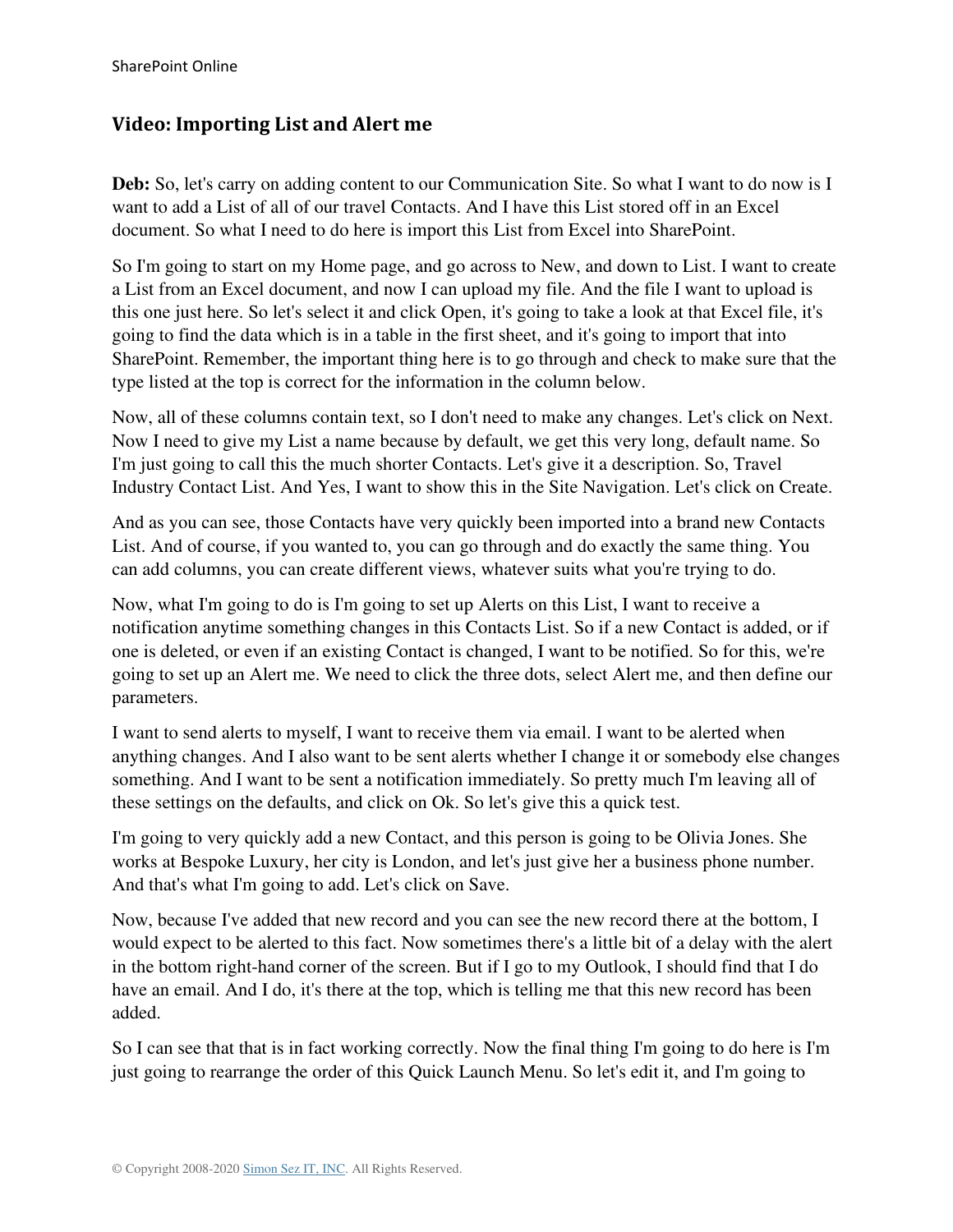take my Contacts and I'm going to move that up, so that it comes after my Document and Image Library. And click on Save and back to Home.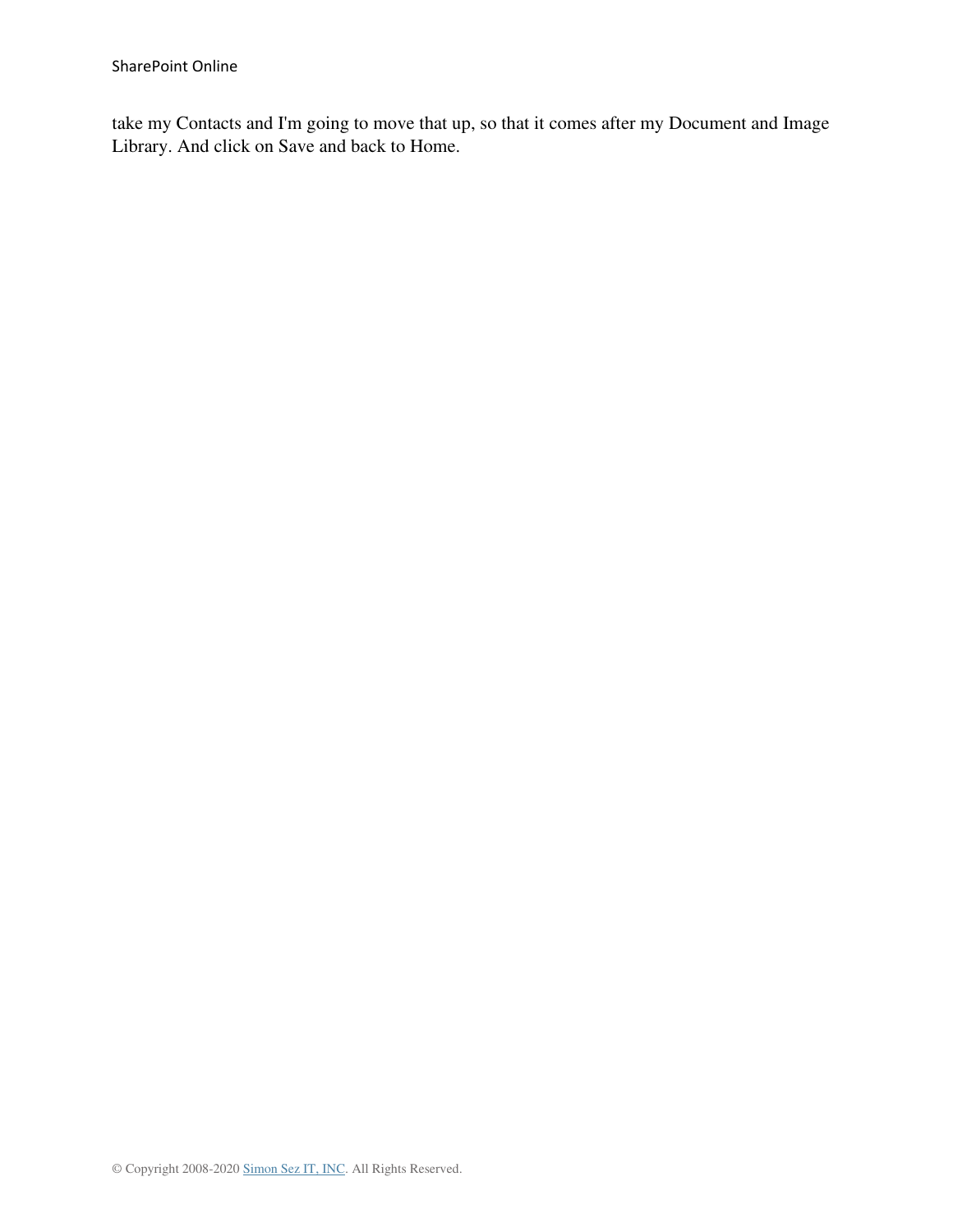### **Video: Creating a Discussion Board**

**Deb:** The next thing that I'm going to add to this Communication Site is a Discussion Board. So somewhere where all of my team members can go to ask questions, get feedback, and answers. And remember, Discussion Boards again are, they are just a List. So we can find those in the same place as all of the rest of our List and Library templates.

So if we click the New drop down and go down to App, we can then search for Discussion. There it is, let's select the Discussion Board. And I'm going to call my Discussion Board, let's just call it Discussion, and click on Create. Once again, it's created it, it jumps us back to Site Contents, I can't see Discussion listed in my Quick Launch Navigation, so I'm going to need to add it.

So if we find it in our List, click the three dots to show More Actions, and go down to Settings. List name, Description, and Navigation. And Yes, I want to show this in the Quick Launch Menu. And click on Save. So now I can see it sitting there at the top. Let's jump into our Discussion Board, and I can go in and start adding new discussions. So let's just add one.

And I'm going to say that we've had a new travel warning about one of the areas that we run tours to. So let's say Travel Warning, Southeast Asia. I'm gonna say; "Hi, guys. Has anyone got an update on the latest travel warning from the government website for South East Asia"? Now because this is a question, I'm going to make sure that I put a tick in this box which is going to allow people to reply to this question, and let's click on Save. It is as simple as that.

The final thing I'm going to do is go back to home and once again, I'm going to reorganize this Quick Launch Menu. Let's click on Edit, and I'm going to move Discussion up and I want this to come after Pages. Click on Save.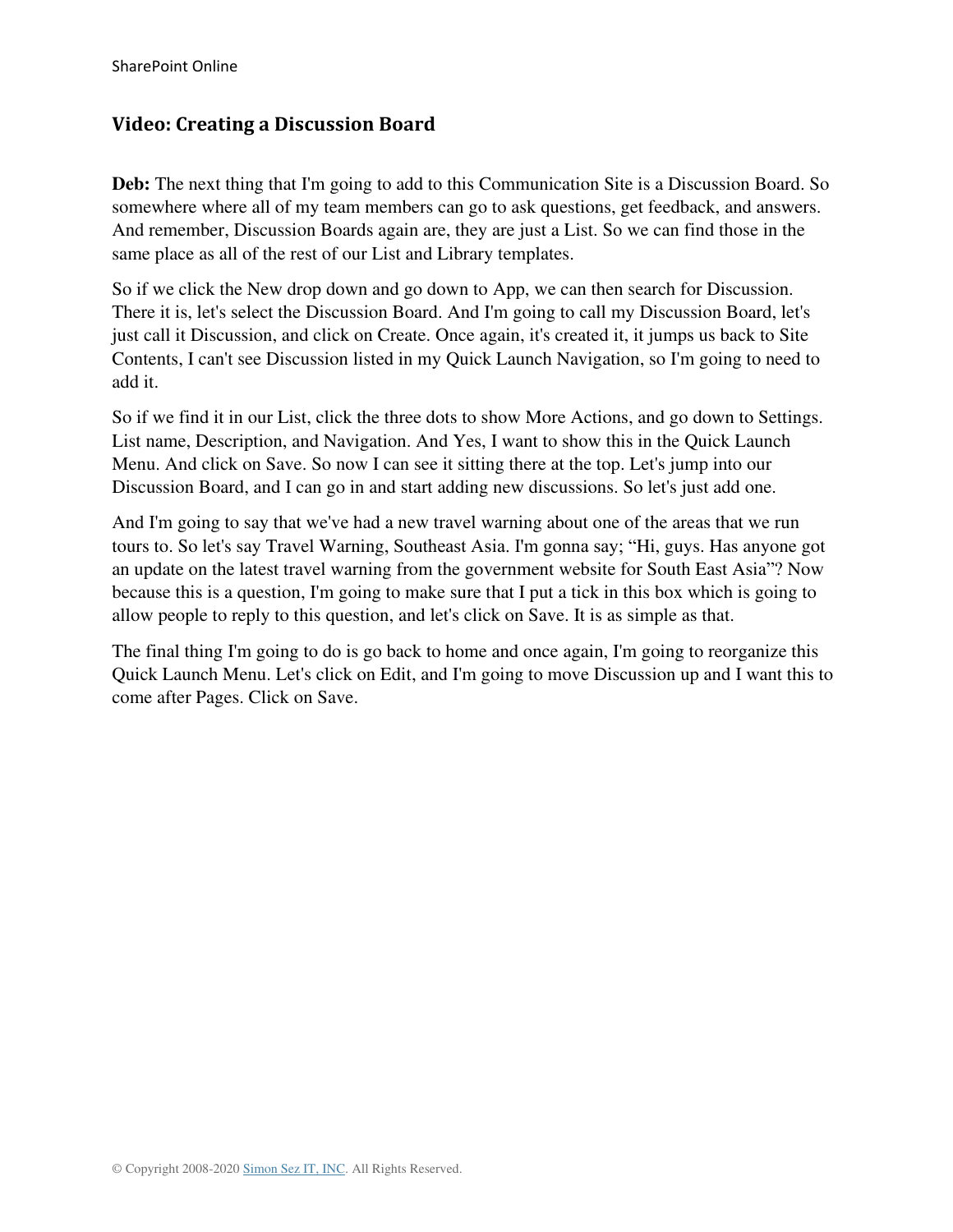## **Video: Adding Web Pages**

**Deb:** So currently, my Communication Site just consists of this Home page, the Wiki page as we refer to it, and nothing else really. We don't really have any other pages. So that's what we're going to do next. We're going to add three pages with information about three of the different tools or trips that we run.

So for this, we're going to go to the New drop down, and I'm going to select Page. And you can see that I get a choice of three different templates for my page. I can choose a Blank, which is the default, Visual, and you get an idea as to what that's going to look like, or Basic Text. And I think for this page, I'm going to stick with this Basic Text, I want a nice image in the top, and I want a two column layout. So let's choose this template and click on Create Page. So now I have my new page, I can start to customize it.

So the first thing I want to do here is I want to add in a different background image. So this page is going to be for our Discover India trip. So if I click on the image, you'll notice on the left-hand side, I get this little toolbar pop up where I have options to edit the Web Part, change the image, set the image focal point, or reset to the default image. So I'm going to say Change Image. And there are lots of different locations where I can pick up an image from. I can search through some stock images, if I want. I can search the web.

If I have an image stored in OneDrive, I can go to there, and I can go to a SharePoint Site to look for an image. I can upload one from my local drives, or I can insert one from a link. So I'm going to upload and I'm looking for a picture of India, I can see that one there in the middle. And let's click on Open. So now that I have the image uploaded into SharePoint, I can now say that this is the one that I want to use by clicking Add Image in the bottom right-hand corner. And what I can do here is I can drag the focal point, if I'm not particularly happy with the position of this image. So you can see I can drag it up, or I can drag it back down again.

So I'm going to drag it to about there. And now I can add a title for this page. And this page is going to be for our Discover India trip. And if I want to edit this Web Part further, I can use this toolbar and select Edit Web Part, which is going to open out a pane on the right-hand side where I can choose to display different elements in a different way. So it really depends how you want this to look. Now I think I'm going to stick with image and title.

I can choose if I want the title aligned to the left or to the center. And what I can do is I can add some text above the title. So I'm going to enable this option. And if we take a look now you can see we have a little blue text box, which I can edit to display something else. So I'm going to say New for 2021. I'm also going to choose to show the published date underneath. That is it. Let's close this pane down, and I'm pretty happy with how that looks.

Obviously I can go through and I can start editing each of these Web Parts adding my own text and formatting where necessary. But for now, I'm happy with this page, let's click on Publish to set that live. Now notice that when I publish, I automatically get a menu pop out on the righthand side where I have some actions that I can take. So I can do things like save this page as a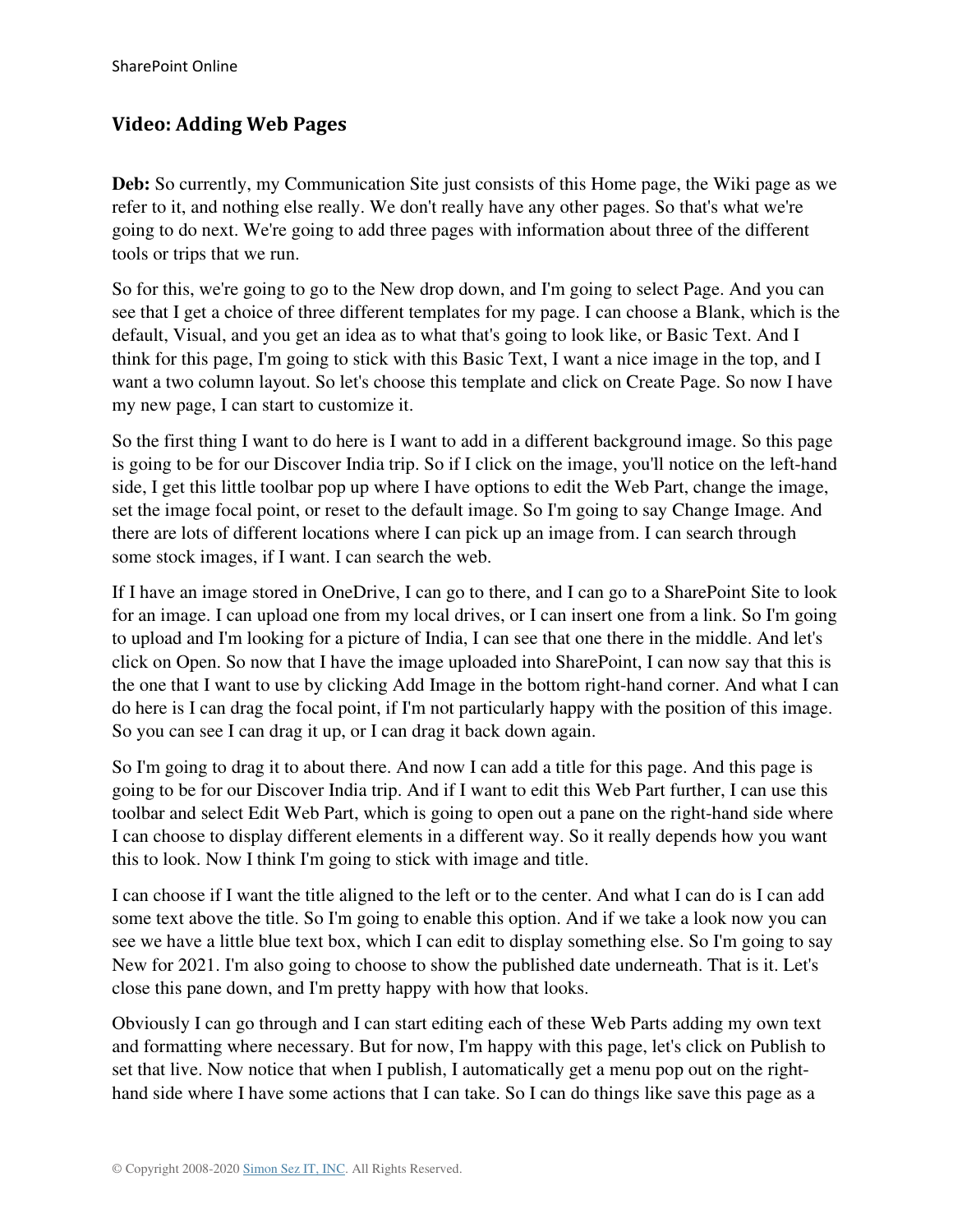template, I can post this as News on the Site. But what I want to do is I want to add this page to my Navigation. So let's click close this down. And if you now take a look at the Quick Launch, I have a link to Discover India.

Now once again, I don't want this page on its own up here in the Quick Launch Menu. I want this to be listed in a drop down menu underneath Pages. So I'm going to Edit, find Discover India, I'm going to move it up so that it's underneath Pages, and then I'm going to make it a sub link and click on Save. Let's add another page so you can see that process again. We're going to go to the New drop down, down to Page, we're going to select our template and I'm going to keep this consistent by choosing Basic Text. Create the page, give the page a name, so let's call this Explore Greece.

I'm going to change the image for this Web Part. I'm going to upload an image and I'm going to use this image just here. Let's add it to our Web Part, and then drag to set that focal point. So I think about there. I'm going to edit the Web Part, I'm going to show the block above title, and we're going to give this a title of Europe. And I'm also going to show that published date. That is it, let's click the Publish Button. And once again, I'm going to add the page to the Site Navigation. And we're going to edit, move the page up, and then make that a sub link and click on Save.

So, you can see here how I'm building up different pages, and you can see the links up here. Now I'm going to go in and I'm going to add another page for Magical Morocco in exactly the same way, and then I'll see you in the next lesson.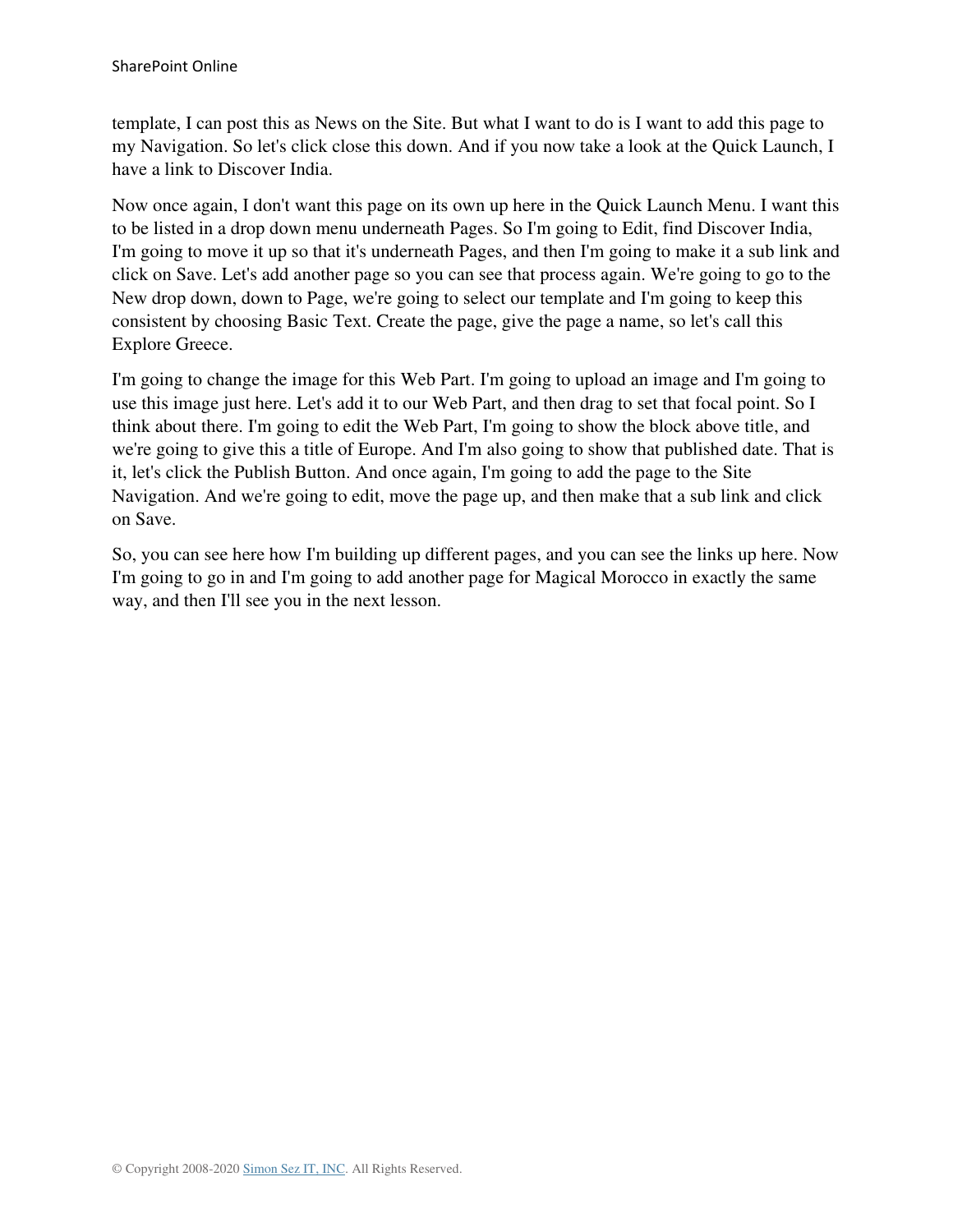#### **Video: Assembling a Wiki Page**

**Deb:** So now we have some content added into our Communication Site, it's time to start assembling and organizing the Wiki page or this Home page that you can see in front of you.

Remember, the Home page is really just a way of displaying different pieces of content to make them easy for users to access. And Wiki pages in general are assembled using different types of Web Parts. And by default, you can see the Web Parts that are part of this particular template. So we have some Tiles at the top here, which contain links to other web Sites. And then I have some Blocks for News. So I can create some News posts, I can add in some events, and also I can show my Document Library.

Now none of this looks exactly as I want it to look. So we're going to need to do quite a bit of editing here. Now before we get onto that, I just want to highlight to you something which I maybe should have highlighted in the last lesson. If you remember, we added in three Pages to our Site. And if I hover over Pages in this Top Navigation bar in the Quick Launch, you can see I have Discover India, Explore Greece, and Magical Morocco. Now I don't particularly like the way that these are displayed. I don't like them running horizontally across the screen, they're kind of big and a little bit ugly. And that is because I've chosen what they call the Mega menu layout for the Quick Launch Menu.

And what I want to do is change this to Cascading so that they're a bit smaller, and they run vertically down the page instead. So I can do that very simply by clicking the cog icon in the top corner and going down to Change the look. And from here, I want to select Navigation. You can see that I have Mega menu currently selected, but I'm going to change that to Cascading and click on Save. So now what you'll notice is when I click on Pages, I get a much neater drop down menu.

So now that we have that sorted out, let's start to edit the Wiki page. Now to make any changes at all to this Home page, you need to be in Edit mode. And you'll find the Edit Button all the way over on the right-hand side. So let's click it and start to make some edits to our Site. Now one thing to note when you're editing this page is that your page is divided down into different sections. And you can see as I hover my mouse kind of at the top, here, I have a little plus, which will allow me to add a new section. You can see I also have a plus a bit further down if I want to add a section underneath this first section.

Now what I want to do here is I want to edit this Web Part. So when I click on the Web Part, I get another menu, which is going to allow me to do that. So let's edit the Web Parts. And instead of five tiles, I actually only want to display three. So let's select three, and click on Close to change that. Now what I want to do is update this so it's relevant to my team. Because currently, I just have some links to some random articles.

So once again, I'm going to edit the Web Parts. And what I want to display in each of these parts is a quick way of getting to the different trip pages. So our pages for India, Morocco, and Greece. So basically, I need to change my links. So for this first one, I'm going to click Change, and I can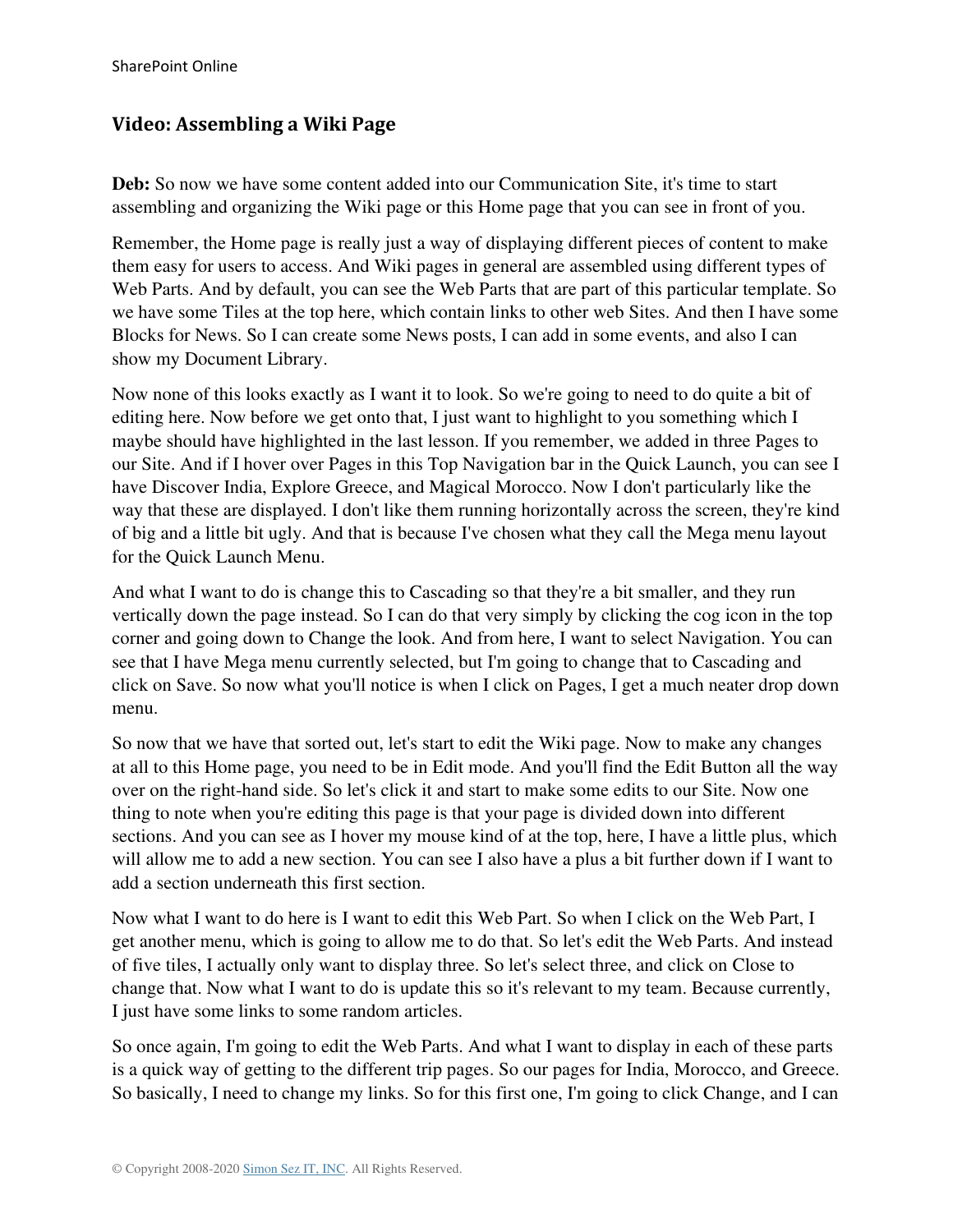grab a link from anywhere. So I might want to grab a link to a page that I've recently created. I might want to link to a stock image or something in OneDrive, I might want to upload something or I might want to just copy and paste in a link.

Now for this, I'm linking to actual pages within my SharePoint Site. And the first one I want to link to is Discover India. There it is, let's select it, and then click on Insert. I'm going to change the title to Discover India. And then I can choose the background image that I want to use. So currently, I have a Custom image there, I'm going to say Auto-select image because there is an image contained on this page. And I'm going to use that instead.

Now remember, again, if you want to adjust the position of the image within this little window, if you click on Set focal point, you can drag it around and position it correctly. And I'm pretty happy with how that looks. I'm going to do exactly the same and add in links to the other two pages. So let's click on this Web Part, let's say Edit, I'm going to change where it links to because I want this one to link to the page for Greece. Let's select the Page, click Insert, I'm going to change the background image, let's auto-select the image, that looks just about perfect. And we can change the title to Explore Greece.

And then the final one. Let's select it, edit that Web Part, change the link so it links to the Magical Morocco page, Insert. Let's give it a title; Magical Morocco. I'm going to auto-select the image from the page and that is it. Close, and let's Republish our page.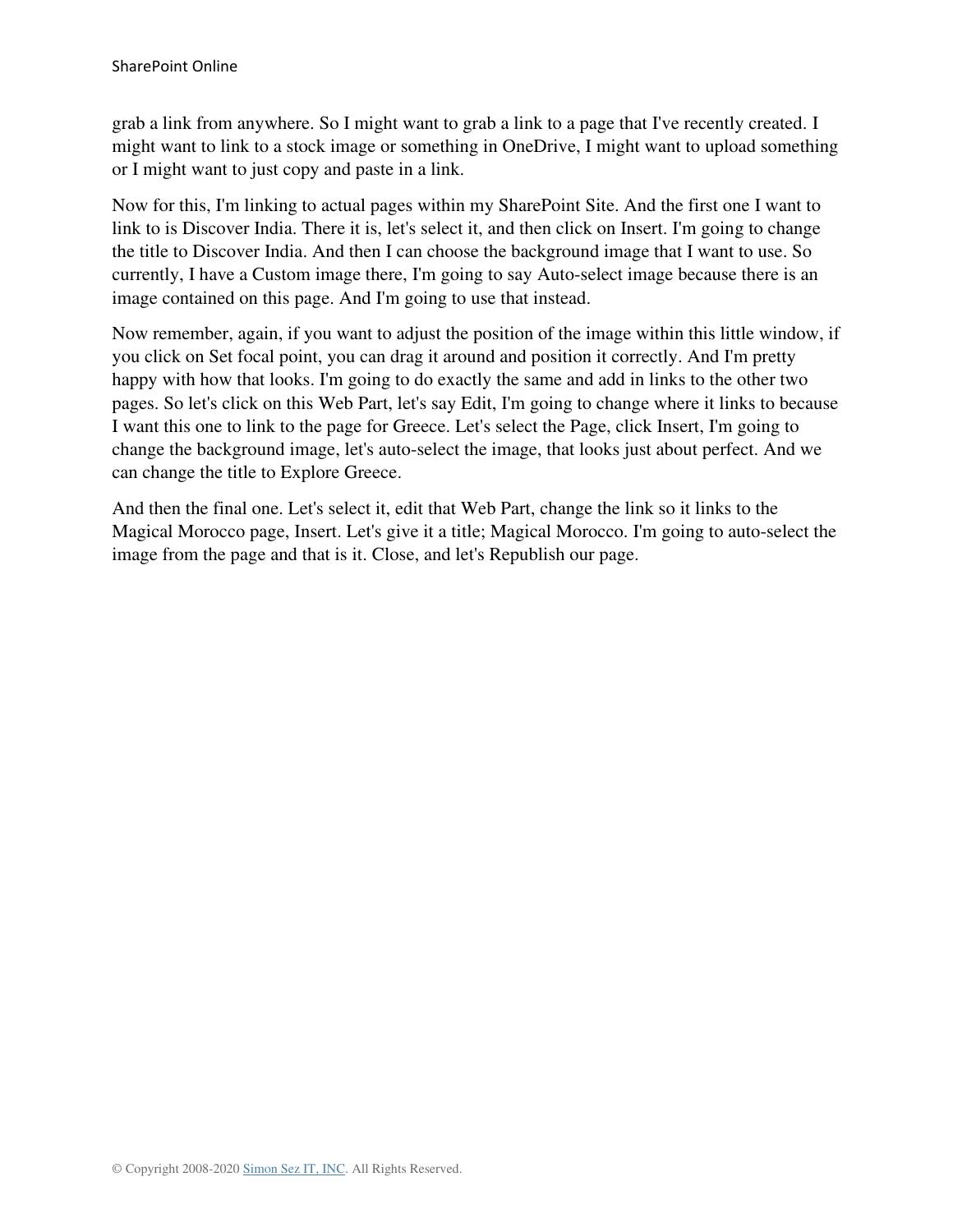### **Video: Adding News Items**

**Deb:** So now it's time to add some News items to our SharePoint Site. And this might be something that you want to add so that everybody in your team can keep on top of the latest News in the industry. So let's scroll down, you can see that we have a News section just here. Now there are two different ways that you can add News, you can either add a News post or a News link.

Now a News post would be something that you create. So if I select News post, it basically creates a brand new page for me. I can choose one of these templates or just choose a Blank, and then I can type in whatever that News is from scratch. So essentially, create my own News article. Now, in this case, I don't want to do that, what I want to do is I want to add a link to a page from a website. So for that, I would use News link. So let's click News link. And this is very straightforward. All we need to do is paste in the link to the Web Page.

Now I have a couple of pages already opened down here. And these are just from the travel section on the BBC website. I'm going to grab the URL,  $Ctrl + C$  to copy, and then we're just going to  $Ctrl + V$  to paste that in. It goes away and it grabs that page's information. And it also gives a default preview image. So it grabs an image from that Web Page to use as the thumbnail. And you could change that if you wanted to. In this case, I'm pretty happy with the one that I have.

I then have the title. Now I'm going to leave that as the title of the page. And I'm also going to leave the description. And let's click Post. And that's now posted to my Home page. I'm going to add one more. So let's go to Add ,and News link. I'm going to grab another page from the travel section of the BBC website Ctrl + C to copy the link and Ctrl + V to paste in. I'm going to leave everything as it is and click on Post. And I could carry on going. It really depends how many items you want to display on this Home page. When a user clicks, it's going to take them out to that external link, and they can then read the article.

Now it might be that I decide that I don't particularly like the way that these are displaying in this kind of two-column layout. So what I could do is I could edit the Wiki page, I'm now in Edit mode, and then I can use this little toolbar to edit the Web Part. And this is going to allow me to change the way that these are laid out.

So currently they are in Side-by-side layout. I could choose Top story layout, List, Hub News, Carousel, or even Tiles. Now I don't mind the Side-by-side layout as much, so I'm going to click to select that.

You can even specify how many News posts you want to display on this page. So it might be that you have 10 or so. But you only want to display four or five of them. So that's entirely up to you. Also, remember when it comes to editing these different Web Parts, you can move your Web Parts around, which we're going to do in a moment, you can also duplicate the Web Part.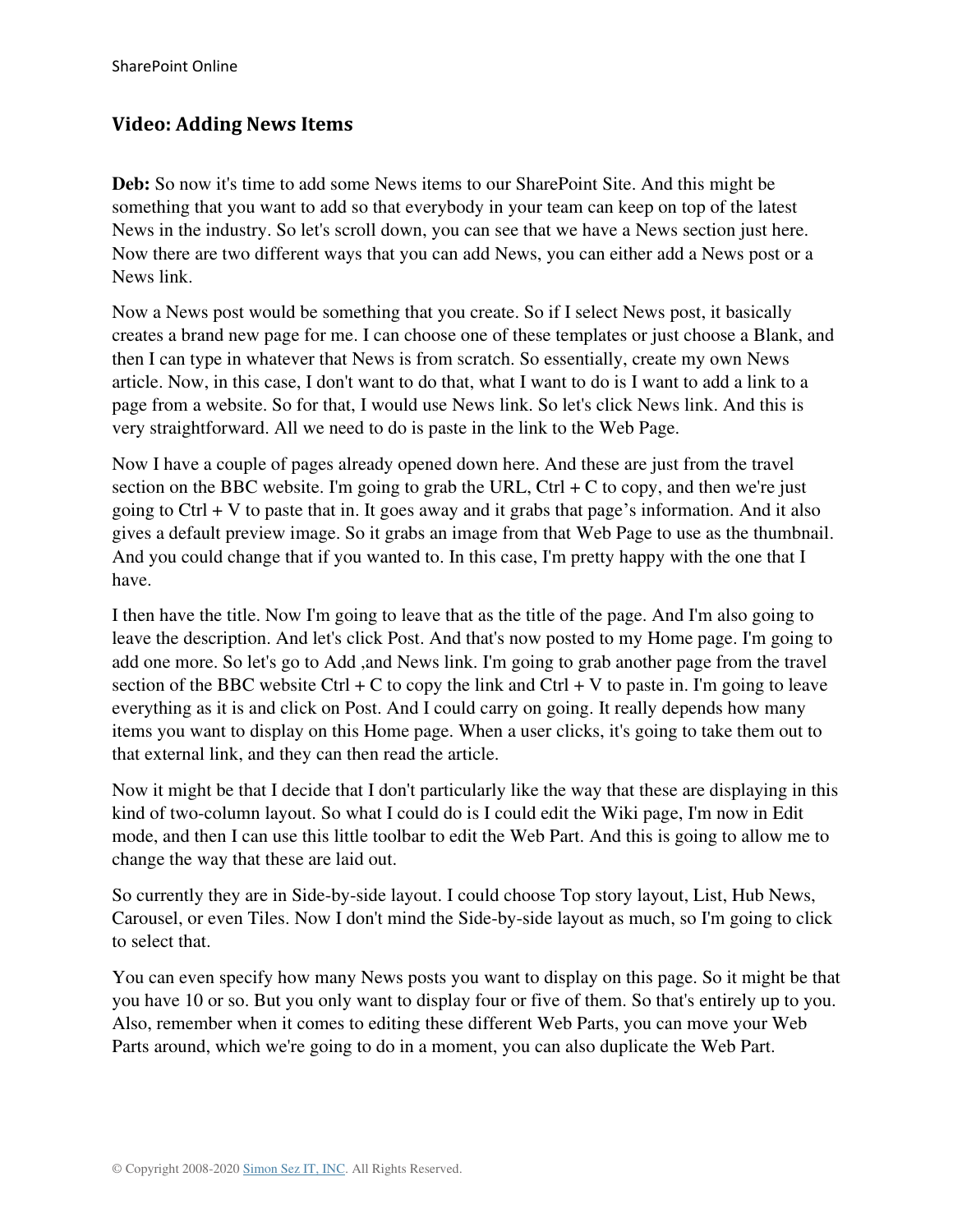So if you want to add another one that's exactly the same, you can do that. And of course, you can delete Web Parts as well. Just remember every time you do make changes, you do need to Republish so that those changes are now live.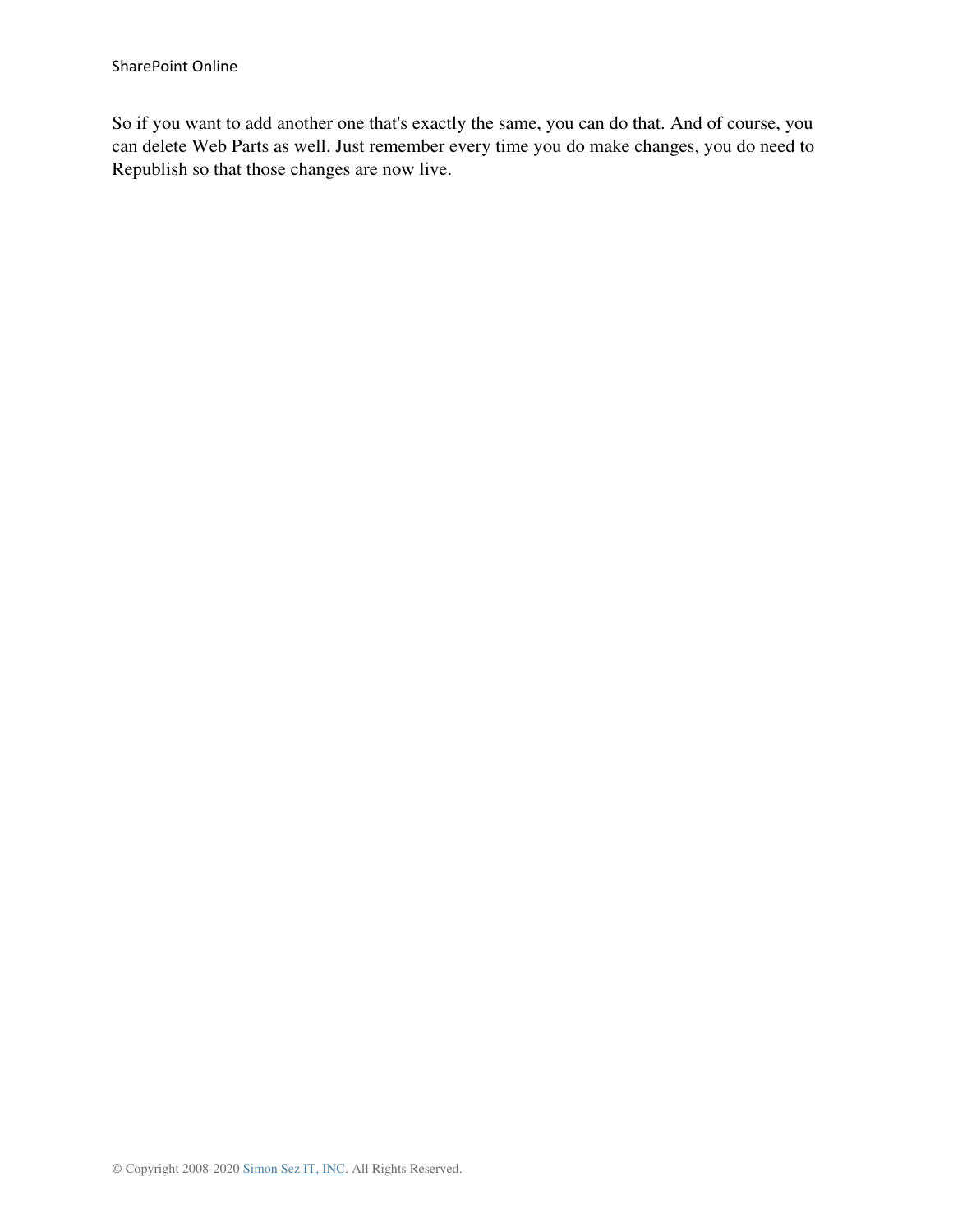## **Video: Adding YouTube Videos**

**Deb:** Pretty much all of the changes that we've made to this Wiki page, the Home page so far, have just been changes to existing Web Parts that are part of the template. So we've modified our links and our images up here, we then moved down, and we added in some News articles.

Now what if I want to add a different type of content to this page. Maybe I want to add in a YouTube video. Well, there is a whole world hidden away of different Web Parts that you can add. So the first thing we're going to do here is we're going to put our page into Edit mode by clicking the Edit link in the top right-hand corner. And what I want to do here is underneath where we have the News, I want to add some YouTube videos. And I'm going to add three of them.

And what you'll notice is that if I hover over this News Web Part, you can see just underneath there is a plus button. And when I hover over, it says Add a new Web Part in column one. So I have a one column layout in this section of the page. If I click this plus, it opens up a whole world of different Web Parts that I can add. So things like YouTube videos, Twitter feeds, Buttons, Calls to action, different types of Images, different Documents, Lists, and Libraries, Feeds, News, People and Events, and things like Regional information. So, so many different types of content that you can add in.

Now, if I was just to add a YouTube video in here, because I'm working in a one column layout, that YouTube video is going to be very large, and I'm just going to see one YouTube video. Now I actually want to add three YouTube videos, and I want them all side-by-side, next to each other. So I need to add in a new section and change my column layout from a one column layout to a three column layout. So let's do that first of all.

If I move my mouse over to the far left of the screen, you can see we have a little plus just here. So I'm going to say Add new section. I can then choose my section layouts, I want three columns. So let's go in and start adding some YouTube videos. I'm going to click the plus, let's select YouTube, it opens up the pane on the right-hand side. And all I need to do here is copy and paste in either the direct link to the YouTube video, or the embed code.

Now for this, I'm just going to grab some travel videos from the Lonely Planet YouTube channel. And I think we're going to start with this one here, Top 10 countries to visit in 2020. I'm going to click, I'm going to grab the URL, Ctrl + C to copy and then we're just going to Ctrl + V to paste that in. You can see that after a few seconds, it loads it up. And if I want to, I can specify a start time for this video.

So maybe you have two minutes of introduction that no one's particularly interested in, you could choose to start your video at the two minute mark. Now I'm not going to do that, I'm just going to leave it as it is. Click on Close, but I am going to add a caption underneath. And it's as simple as that. Let's add in another one.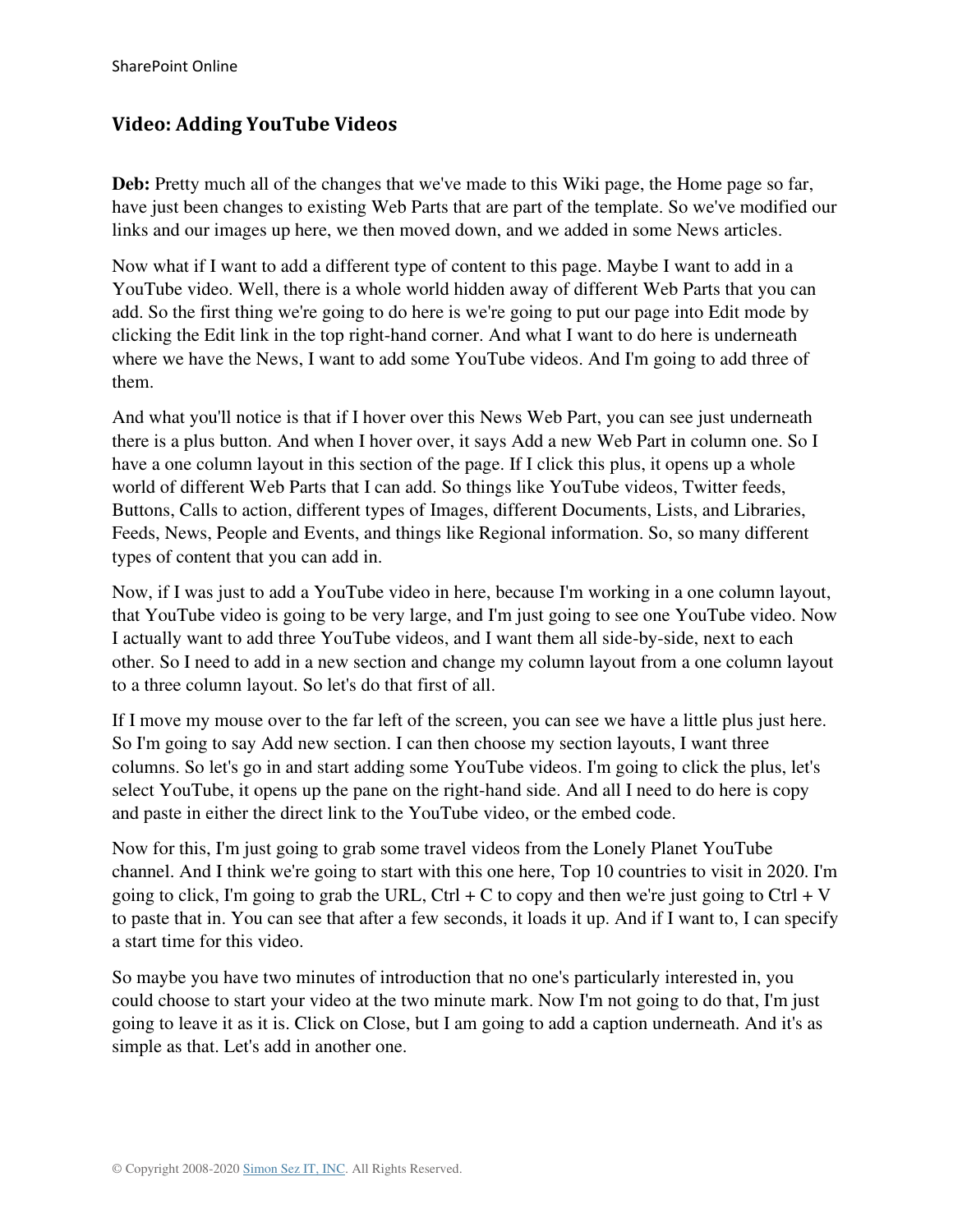Click the plus, select YouTube, we're going to grab another link from the same Web Page, and this time, we're going to go for this one. Grab the URL, Ctrl + C, back to our Site, Ctrl + V to paste it in. And we're going to add a caption. And let's do the final one.

Once again, YouTube video, and let's grab this one, Top 10 cities to visit. Same thing,  $Ctrl + C$ to copy that link, Ctrl + V to paste in, and add caption. And that is pretty much it. Once you finish, remember to click that Republish Button, and those changes are now live.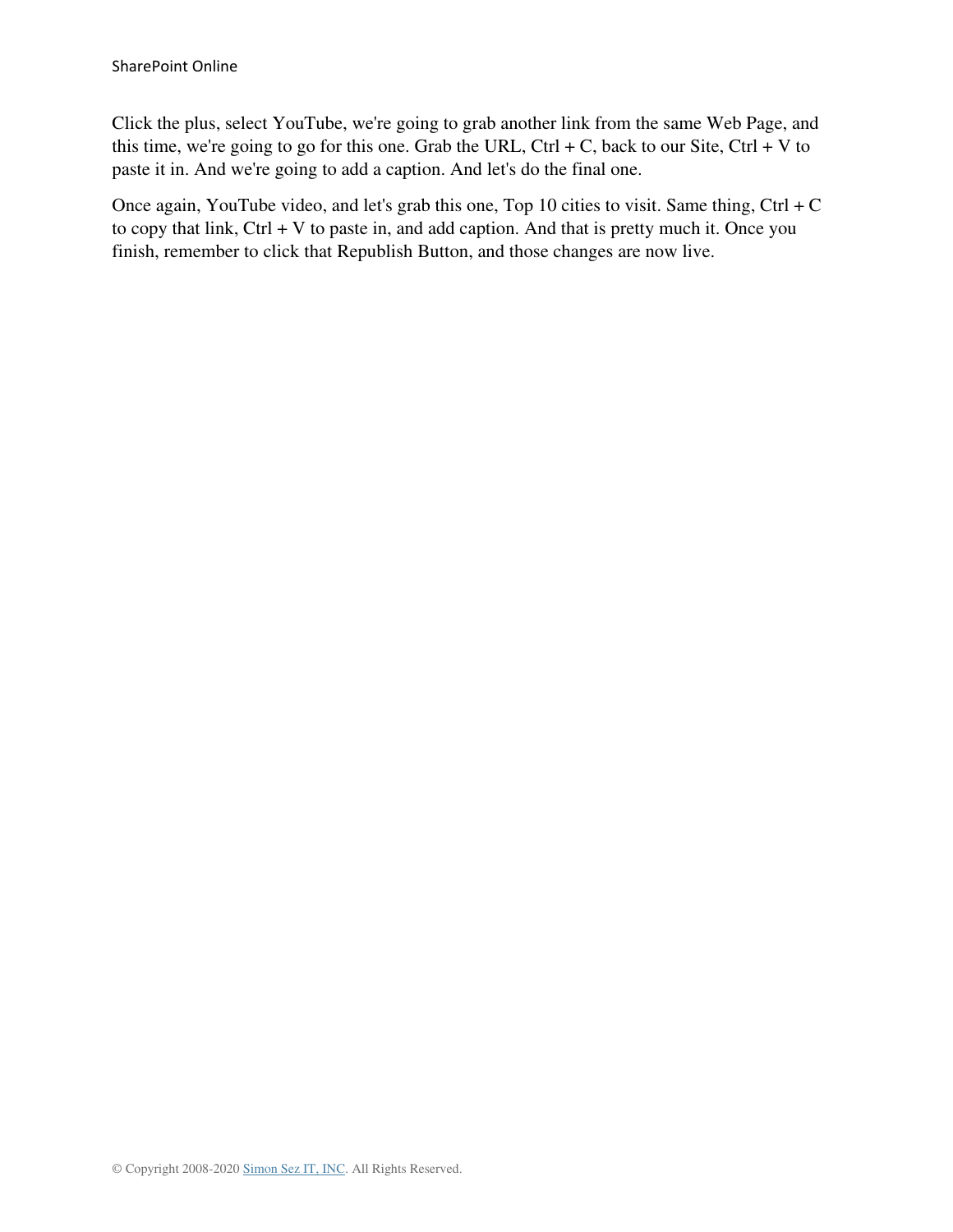## **Video: Adding a Twitter Feed**

**Deb:** Something else you can add to your SharePoint Site is a Twitter feed. So maybe you have a company Twitter feed, and it's going to be really useful for your team members to be able to keep on top of the latest tweets. So once again, this can just be added as a Web Part.

So we're going to put our page into Edit mode, we're going to scroll down, and we're just going to add our Twitter feed underneath our videos. So once again, all I need to do here is click the plus to add a new Web Part, and this is in a one column layout. So let's just select Twitter. And all we need to do is type in the Twitter username starting with an @ symbol.

Now by default, you'll find that it automatically links through to the Microsoft feed. But I'm just going to change this to the Travel feed. And of course, if you're doing this for your organization, you would put your company name in here. I can choose if I want to show the Twitter Header or if I don't, I can display dividers or I cannot. And I can change the theme color from light to dark.

Now I'm going to keep mine on light, and then I can also choose the number of tweets to show. So I'm actually going to change this from 3 to the last 2 tweets, and click on Close. Now if I click Republish, and just take a look at my page, I can see that this Twitter feed is rather large.

Now I'm going to deal with that in a moment when we do our finishing touches and we move some things around to make the layout look a bit better. But for the time being, let's just leave it how it is. Very straightforward to add in a Twitter feed.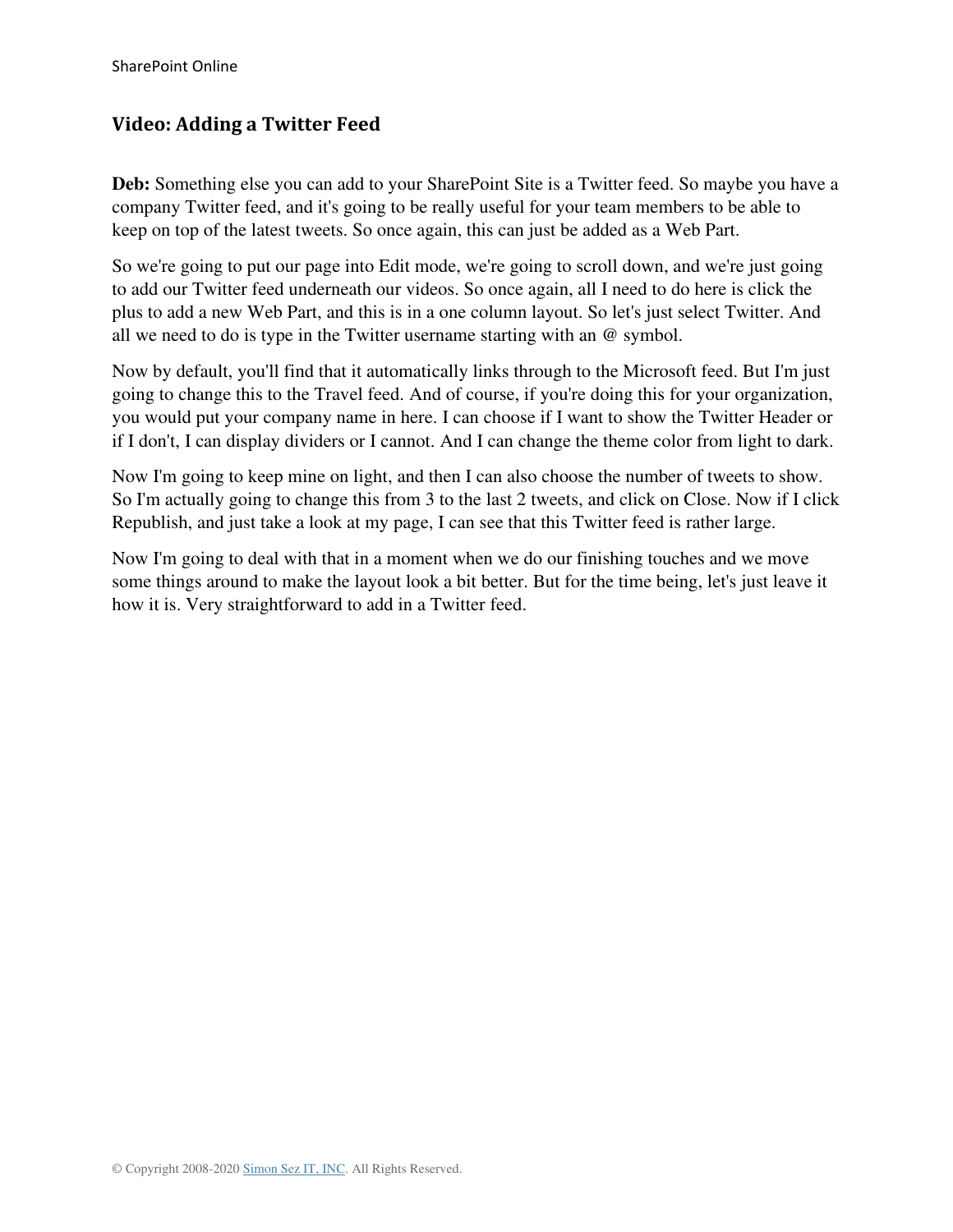## **Video: Adding and Formatting Text**

**Deb:** So far, our Communication Site is starting to look pretty good, but it is very image heavy. We have a lot of images in here, and also some videos. So what I'm going to do here is I'm going to break this up by adding in some text. And again, this might be something that you want to add to your Wiki page. Most organizations are going to have some kind of text on their Home pages, as opposed to just images.

So once again, let's add a Web Part and add in some text. So I'm going to put my page into Edit mode. And I think I'm going to add my text towards the top here. So let's click the plus just underneath where we have that first section, I'm going to add a new Web Part. But this time, I'm going to add Text. And you'll see what this does, it opens up a box underneath where you can free type some text.

Now I've got some test text, and I'm just going to copy and paste in. So let's just grab this from a Word document, I'm just going to grab that first paragraph,  $Ctrl + C$ . I'm going to click in this text box, Ctrl + V to paste. And of course, I can then go through and make this look a little bit more presentable by adding in some paragraphs. Also note that when you are dealing with text, you will get this toolbar running just above the top where you can apply some formatting.

So if you want to change the Style, maybe add in some headings. So let's add in a heading at the top here. I'm just gonna call this, Very Interesting Information. Let's select it, and I'm going to change that to Heading 1 text. I also have options here for Bold, Italic, Underline. I can change the alignment, I can add in Bulleted Lists, some Hyperlinks, and if I click the three dots for More, it's going to open up the full formatting pane on the right-hand side. And you can see all of the different options that you have for formatting text on your Web Page.

One thing to notice there, if I just go back in is you can also insert a Table into your pages as well. So if you have information that would look best displayed in a tabular format, you can definitely do that from here also. Now remember, once again, when we're working in our pages, we're working in sections. And whatever layout you have applied to the above section is going to apply to the one below unless you add a new section and change that layout.

So if I look at this, which is in a one column layout, and I decide that this information is going to look better in a two column layout, what I would need to do would be to add a new section. So if I click in the section above, and click the plus all the way over on the left-hand side, I can then choose my section layout. So I'm going to say two columns. And I'm actually going to move this section so it's below this section.

And what I'm going to do is I'm just going to grab this information,  $Ctrl + C$ , and I'm going to add a new text Web Part, and just  $Ctrl + V$  to paste that in. I then have another column over here where I can add my next column of text. So once again, I'm going to choose the Text Web Part, and I'm basically just going to paste in the same thing. Now that I've done it that way, I don't need this Web Part just above. So I can click in it, and just say Delete Web Part.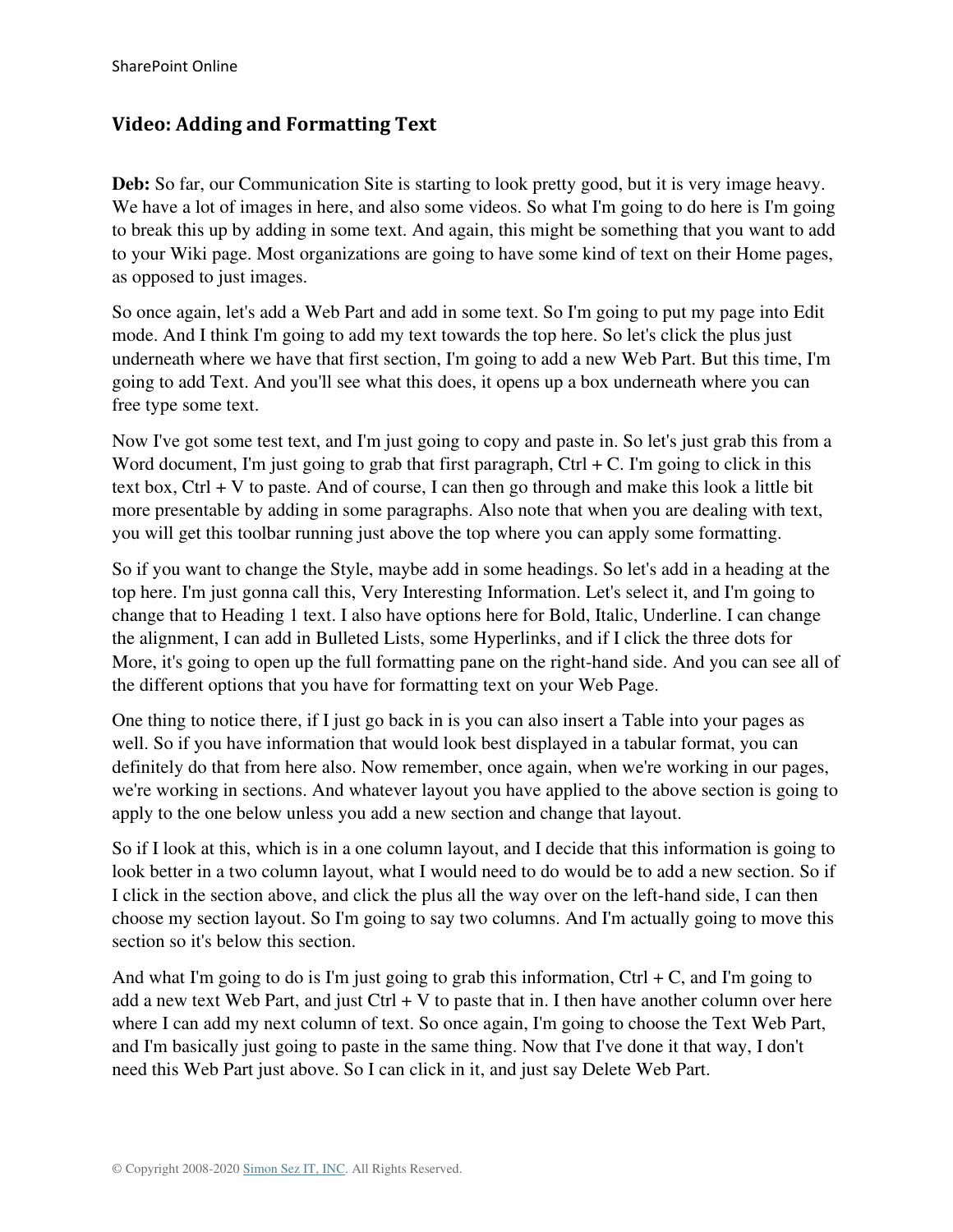Let's Republish our page and take a look at what that looks like. And there we go, that looks a little bit better. And I've broken up all of that imagery with some useful information. Now aside from adding in text, if we just put our page back into Edit mode, when you add Web Parts, you can also add things like images, you can add a Hero layout.

Now the Hero layout is basically what we have at the top here where we're displaying Discover India, Explore Greece, and Magical Morocco. It's basically just a series of Pictures or Links. We can add in Section dividers. So if you want to add a horizontal line in between certain elements on our page, we can do that. We can add links, we can add spaces, we can add Image Galleries, so all different types of text, media, and content that we can add. But for the time being, I'm happy with how things look. I'm just going to Republish one more time, and we're going to move on to adding in Buttons and Calls to action.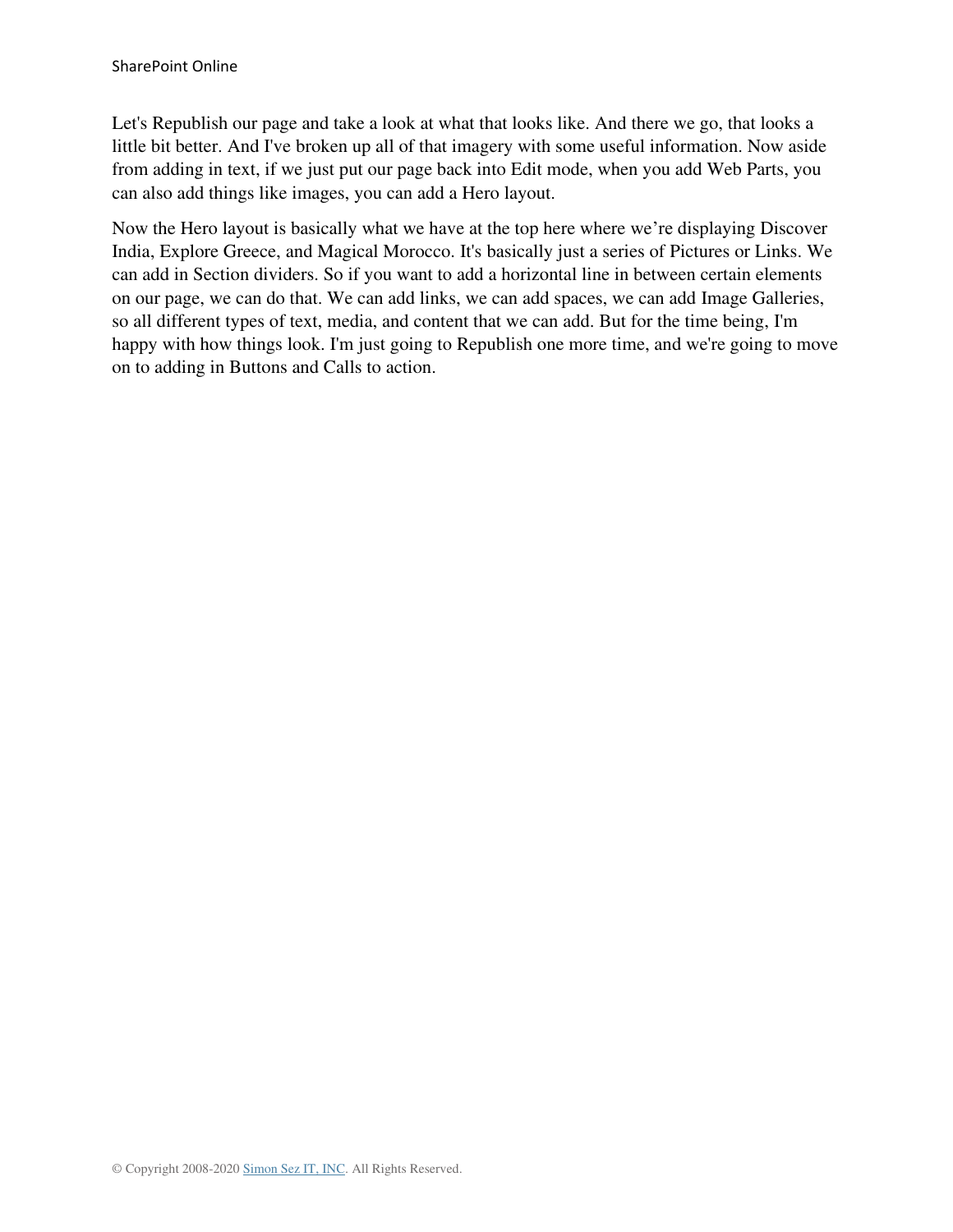#### **Video: Displaying Links as Buttons and Lists**

**Deb:** Now let's add into our page, some different types of content. We're going to add in some Buttons and a Call to action. So let's first deal with Buttons.

I'm going to put my page in Edit mode once again. And then just underneath this first section, we're going to add in a Web Part for a Clickable Button. So let's click on Button, you can see what it does here, it's kind of got this little Button shape, I'm going to edit the Web Part. And I need to type in a label for my Button and a link.

So this is all Buttons are, they're basically clickable little Buttons, which will hyperlink to whichever link you've specified. So that might be another page in your Site, you could grab the URL of that and paste that in, or it could be some kind of external Site. So maybe I want to have some Buttons on my page for Sites that my team access all the time. So maybe something like Google just to make it super simple for them. So let's give our label a name of Google. And I can just type in the link; www.google.com, I can change my Button alignment.

So currently, it's aligned to the left, I could put it in the middle, or on the right-hand side. Remember, this is a one column layout that I'm working in, and click on Close. Now what you're probably going to want to do here is if you have more links to add in, you might think to yourself, right, I'm going to add another one next to Google. Now, you can't actually do that, because this is simply a one column layout. So in order to add another Button, I would need to add another Web Part and add another Button that way.

Now, to me, that looks a little bit messy. So I'm going to delete that Web Part. And instead, I'm going to work out in advance how many Buttons I want to have, I'm going to add a new section, and change the layout. So let's click the plus to add a new section. And I'm going to say I want a three column layout. And then I'm going to move this Button into this first column. So then, I can go in, and I can add another Button. I'm going to edit the Web Part. This time, it's going to go to BBC News; www.bbc.co.uk, and click on Close.

And then finally I'm going to add another Button. I'm going to edit the Web Part and this one is going to link out to Foreign Travel Advice. So Foreign Travel Advice. Paste in my link, and click on Close. And then I can decide if I want to reorganize these a little bit better. So for example, if I click on Google and edit the Web Part, I might decide to skin that better if I align it to the middle. And I'm going to do the same for the rest of these. Click on Close and Republish. And I now have links to those Sites in the form of Buttons.

And once again, when I'm kind of looking at the layout of this page, I might decide that these are going to look best if they're right at the top of this page. So once again, I can edit the page, I can click in the section, and I can say Move Section. And I'm going to drag it all the way up to the top and click on Republish. So now that I have those Buttons, they don't look bad, they look a little bit strange, the spacing and a little bit lost at the top there. But that is something you can fiddle around with.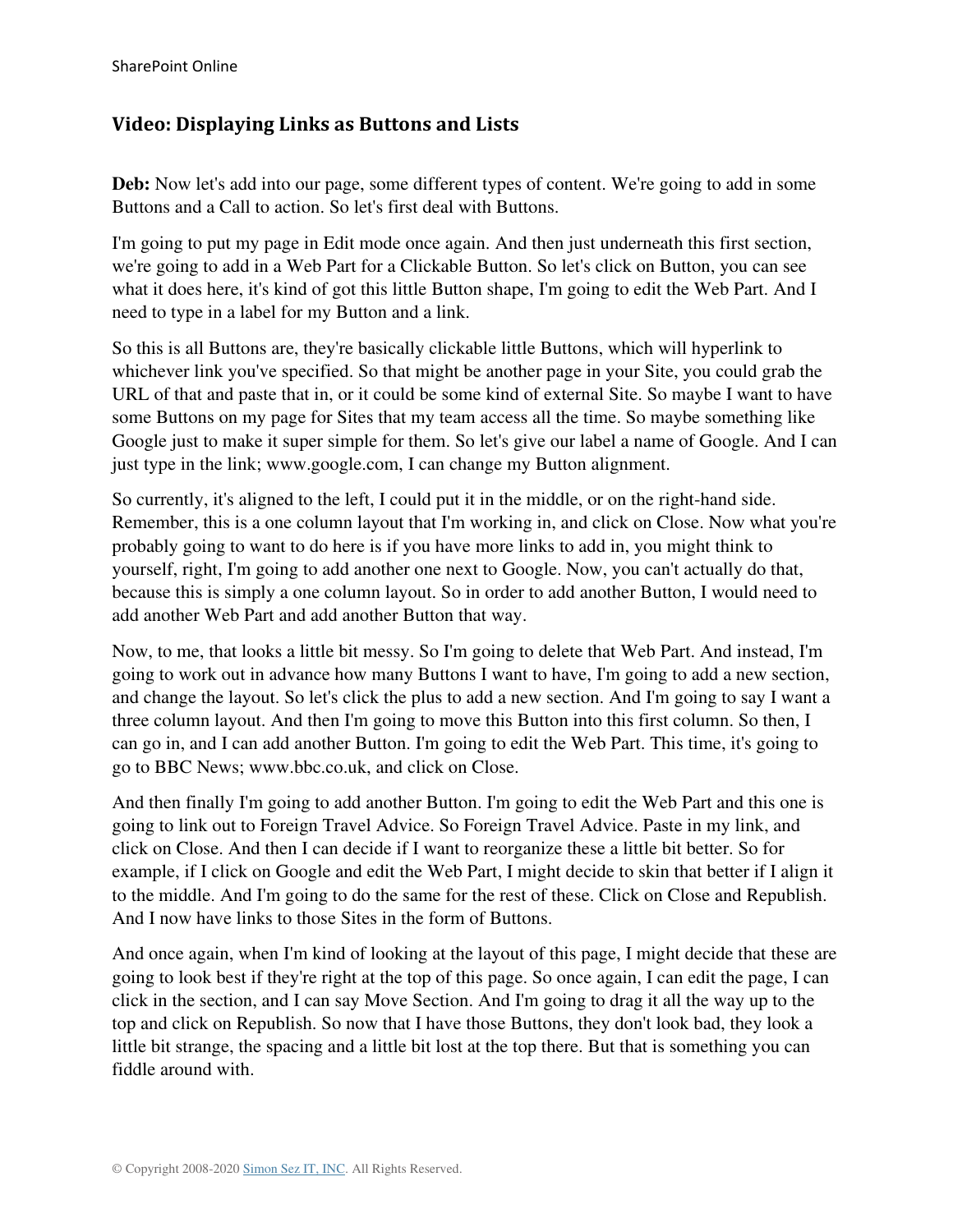And, these are going to look a lot better a bit later on when I do a final sweep of the layout and start moving things around. I can get these to fit in a little bit better than they currently are. But for the time being, I'm just happy with the content being on the page. Remember, another way that you could display this is by creating a List of links. Sometimes, that can be a bit neater if you do have quite a few links that you want people to be able to access easily. So let's very quickly take a look at an alternative way of doing this by creating some News links.

So what I can do is jump up to New, I'm going to go down to App, and for this I'm going to scroll through and I'm going to find the Links List tile, which is this one just here. Now I could call this Useful Links, and click on Create. It's going to take me to Site Contents, I need to find my page which is just here, and I'm going to add that straightaway into that Quick Launch Menu. So List name, Description, Yes to display in the Quick Launch, and click Save. There it is at the top. Let's click on it and I can now add in those links that I used in the Buttons.

So let's say New item, we're going to do  $Ctrl + V$  to paste in the link to the Foreign Travel Advice and my alternative text is going to be Foreign Travel Advice and click Save. I can do exactly the same thing for the other ones. Let's add one more, http://www.google.com. My alternative text is going to be Google and click on Save. I can carry on adding in more and more links. So that's just an alternative way of giving users easy access to links that are going to be super useful to them. I can create things like Buttons, or I can create a page that contains a List of useful links.

If I wanted to display these useful links in just a List as opposed to Buttons, I could also edit my page and add that in as a Web Part as well. So instead, what I could do is add a new Web Part, and I could say I want to display List items from this Site. And it's going to bring up all of the Lists that I've created. So in this case, Useful Links, I can add that in as a Web Part, and it displays those links just here.

I can then go in and edit the Web Parts. And I'm going to say I Rant to hide the command bar, and click on Apply. Once I've done that, all I need to do is republish, and I have a different way of displaying those Useful Links. So there we have a three different ways Buttons, Quick Launch Menu, or you can add Useful Links as a Web Part.

Now the final thing I'm going to add to this page is a Call to action Button. And you can add these into your pages whenever you want to encourage the user to take action on something. So for example, maybe I want to add a Button to this page where people can submit feedback or ideas. So for this, I'm going to use a Call to action Button. So let's put our page back into Edit mode by clicking that Edit Button. And I think I'm going to put this just underneath where we have Useful Links. I'm going to click the plus button in the middle to add a new Web Part.

And if I take a look through and go to the Text, Media, and Content group, I have a Call to action Web Part just here. So let's click it. And much like everything else, this Web Part can be completely customized. So the first thing I'm going to change here is the background image that's being used. So currently, I have just this kind of gray, abstract looking background. Let's make that a little bit more interesting. I'm going to edit my Web Parts. And then in the pane on the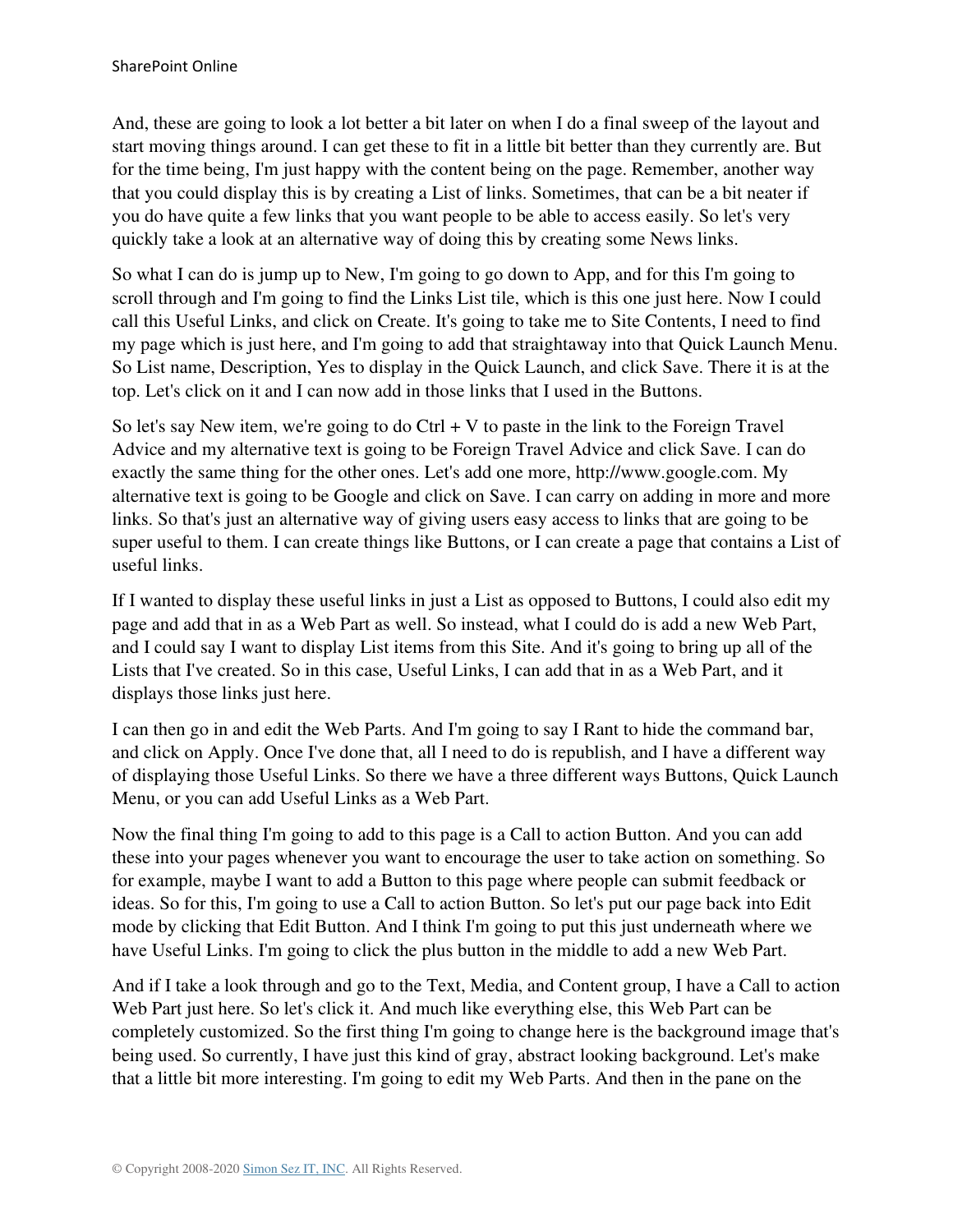right-hand side, I'm going to change the background image. And I'm just going to use something that I already have uploaded. So let's go for this image of a plane wing and click Insert.

And once again, I can change the focal points. So, if we click Set focal point, I want to drag this down a little bit. In fact, let's have a little bit of the land just there, and that looks about right. Now I have a text box where I can type in my Call to action text. So what do I want to say here? Well, I want to say, "Please submit your ideas for new destinations in 2022". And now I need to set up my Button. So once again, I'm going over to this right-hand side Button label, it's just going to say Submit, and my Button link. So I can pretty much link out to anything that has a URL.

Now I want them to be able to send me a message. So I want to link to an Outlook email. So for this, I'm going to type in mail to colon, and then I'm going to type in my email address. Close down the pane and then I can Republish my page. And now I have a very nice Call to action area. So if a user does have an idea to submit, all they need to do is click the Submit Button and it's going to open up a brand new email in the default email application, and they can then straightaway start typing in their feedback. So, lots of different ways that you can utilize Buttons and links on your Site Pages.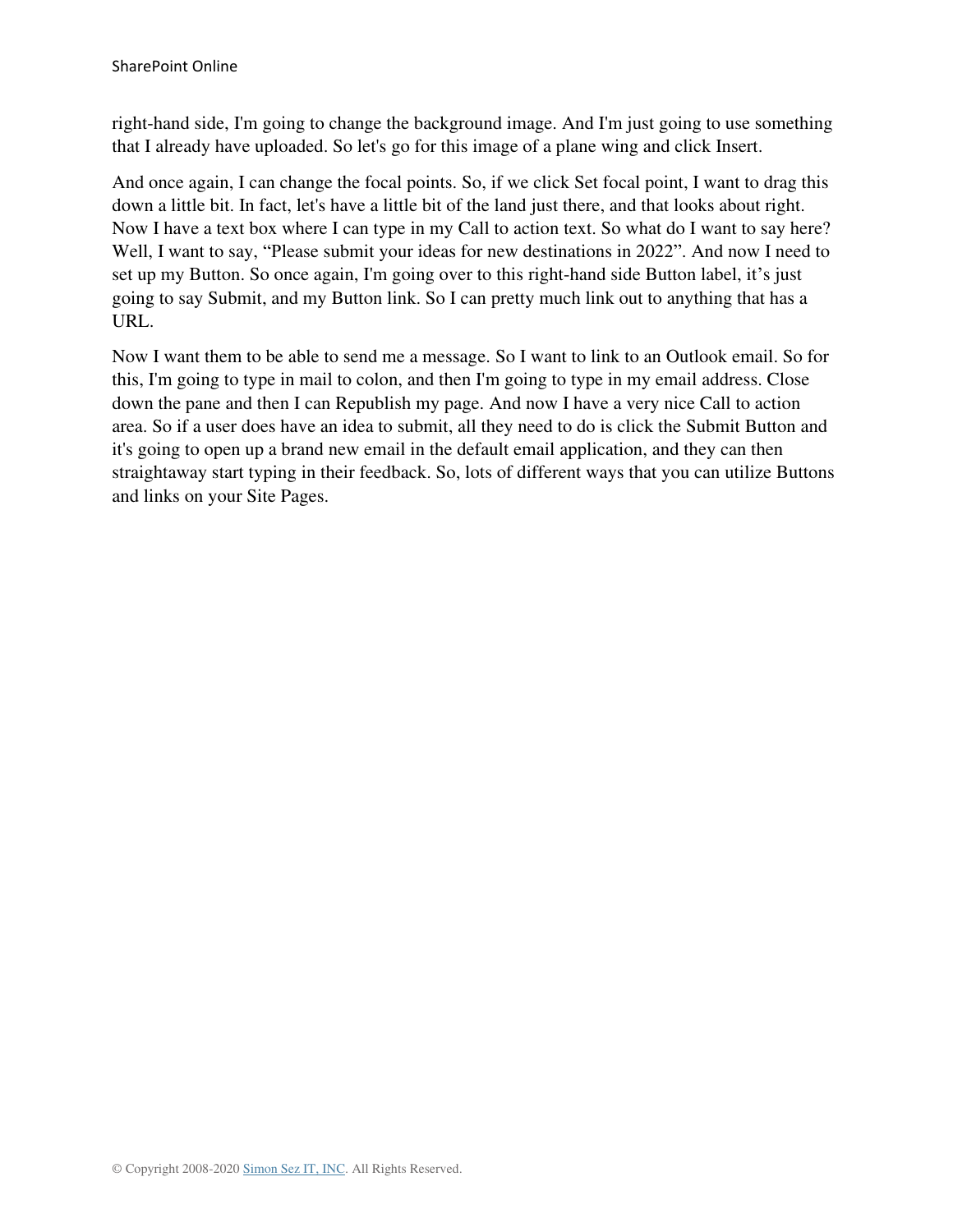### **Video: Adding Weather and World Clock**

**Deb:** Now just to finish up this page, we're going to add a couple of Web Parts to display Weather information for a specific location, and also Time Zone information. So this is particularly useful if you have a team that is spread across different offices. And again, this is very, very simple.

So, let's scroll down, and I think I'm going to add this information underneath my YouTube videos. So let's put our page into Edit mode. Now what I'm going to do here is I'm going to add a new section. So let's click the plus on the left-hand side, and I'm going to do a two column layout. Now in this first column, let's add a new Web Part, I'm going to select if we scroll all the way down.

Underneath the Regional Information group, we're gonna add some Weather information. Now all I need to do here is type in the location where I want to display the Weather. So let's do London first of all. And there we go, as simple as that. I can add a title at the top. So let's just say Weather. If I want to add another location, I can simply click in the box and search for somewhere else.

So let's say that we have an office in New York so I want to add that. Maybe I want to add for Sydney, Australia, and then let's do Bangkok, Thailand as well, and there we go. Very straightforward. And it's just as simple to add Time Zone information. So let's go to our second column. This time we're going to scroll down and we're going to select the World clock Web Part and once again, let's do it for the same locations.

We're gonna say London, New York, Sydney and finally Bangkok, Thailand. And once again, if you want to, you can change this title at the top here. So I'm going to say Time Zones, click on Republish. And there we have a very nice looking Web Part.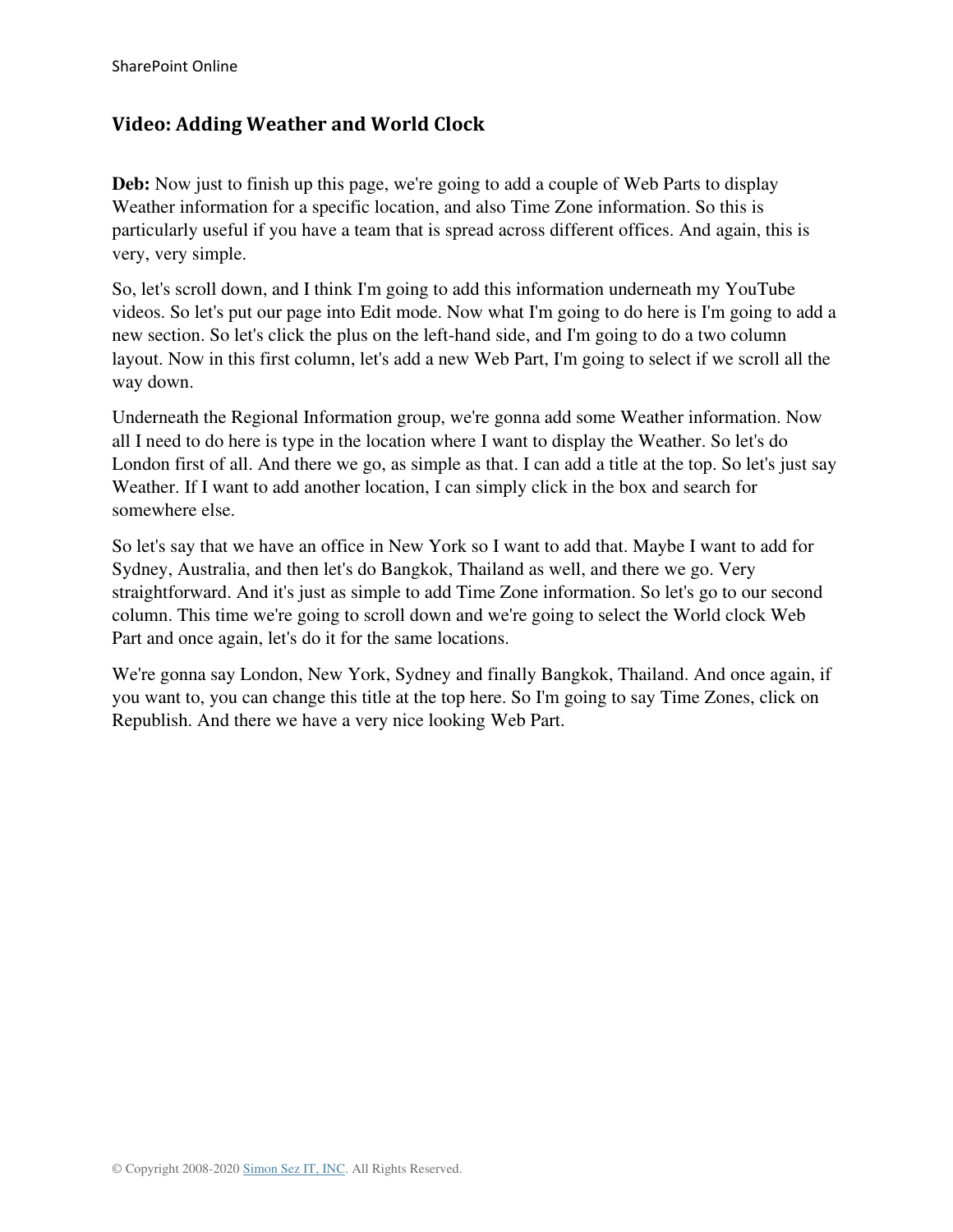## **Video: Finishing Touches**

**Deb:** So now, I've pretty much finished adding in all of the content that I want displayed in my SharePoint Communication Site. So the only thing to do is really give this Web Page a final look over and see if there's any finishing touches, or maybe some changes to the layout that I want to make.

So if I have a little look through, I think that possibly a couple of layout changes would make this page flow a little bit better. So what I'm going to do is click the Edit Button, and let's start moving around some sections. So the first thing I'm going to do here is I'm going to go up to just underneath where I have all of these Buttons, and I'm going to add in a new section. And this is going to be a two column section.

And what I'm going to do is take my Hero template down here, and I'm going to grab it, and I'm going to move it up to this section. And you can see automatically how it changes the layout. So now I have my images displayed in more of a carousel so that it fits in to that section or that column in this particular section. And now what I'm going to do is I'm going to grab my Twitter feed, and I'm gonna move that up into that second column, drag and drop. And I think having two tweets displayed is a bit much for this page. So let's edit this Web Part, and I'm going to change that to show one tweet, and click on Close.

Now I'm going to grab these useful links, let's move this Web Part and place that underneath where we have our images. So things are starting to fit in a little bit better now, everything looks a little bit more consistent. Now let's scroll down, I'm fairly happy with this Call to action. I'm happy with how that text is looking and also my YouTube videos. But I think what I'm going to do down here is I'm going to add another section just above by clicking the plus. Let's do two columns once again, and I'm going to move News into this first column. And I'm going to grab Events, and move that into the second column.

And then finally, at the bottom, I have my Document Library. Now instead of having these displayed with a preview of the document, I'm going to change that so it's simply a List. So let's edit the Web Parts. Let's scroll all the way down, and instead of Filmstrip, I'm going to say Display as a List, and click on Close. Now I could carry on going moving things around. But hopefully that gives you a little bit of an idea as to how you can add sections, move Web Parts into sections, and just really organize the layout so it flows in a nicer fashion.

Now something that I didn't show you was this little Quick Links area. And again, this is one of the default Web Parts that you'll see on your Web Page. And this is just some way you can add more links to other Sites or other pages. Now I already have a List of useful links in the Quick Launch at the top, and I also have some Buttons at the top. So, I don't really need this Quick Links Web Part. So let's click on it, and I'm just going to delete that out.

Also People Profiles at the bottom. If you want to essentially showcase various different team members, maybe the people who are in charge of this page or in charge of this project, you can simply add their names down here to make it super easy for people to click on their profiles. And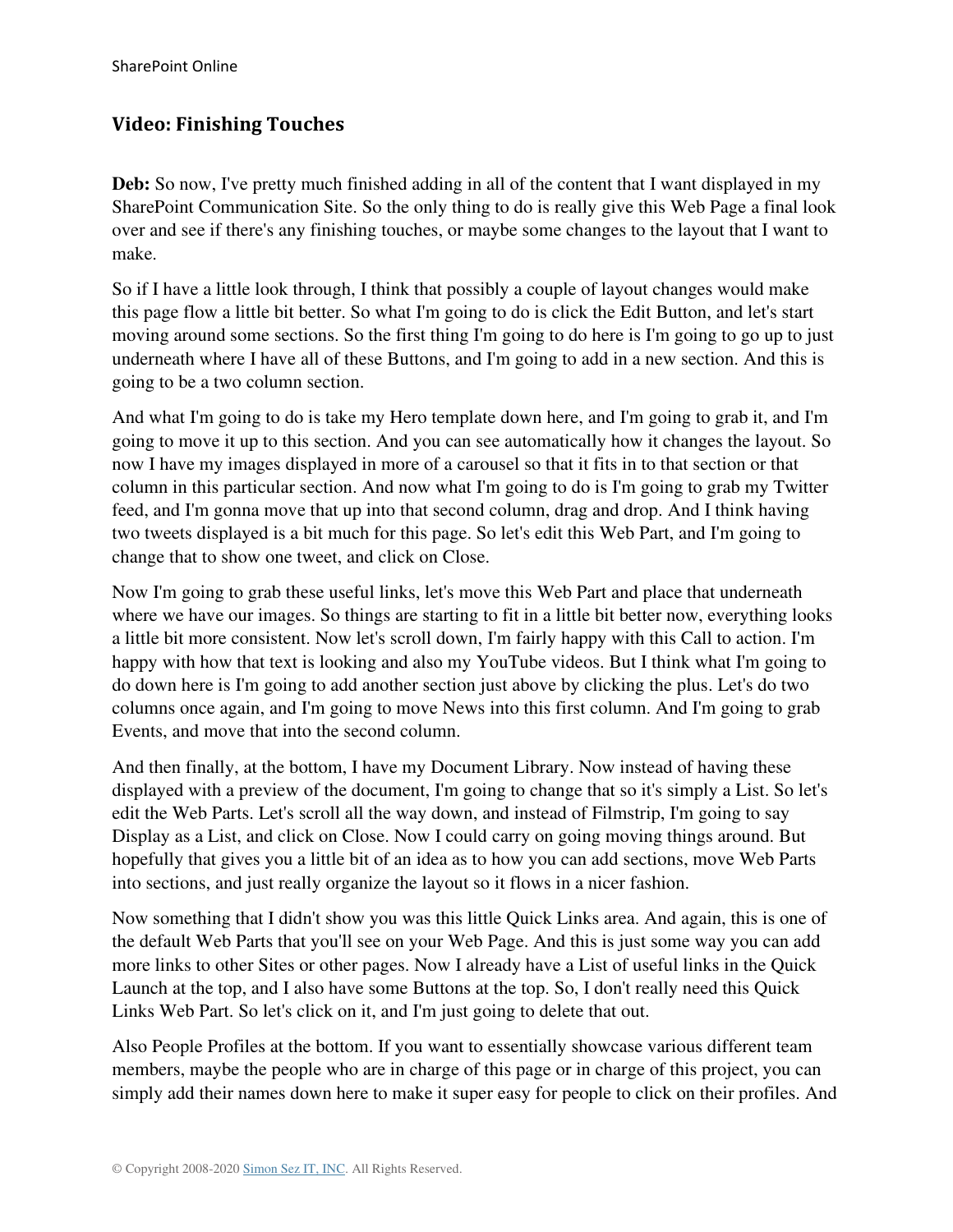of course, if you want to have comments enabled, remember to toggle on this little switch at the bottom.

So now, my page is looking pretty much as I want it to look. Let's Republish and take a look at the finished article. Now, you can probably design your pages a lot nicer than what I've done here. But hopefully that gives you an idea of the types of content you can add and how you can organize the layout.